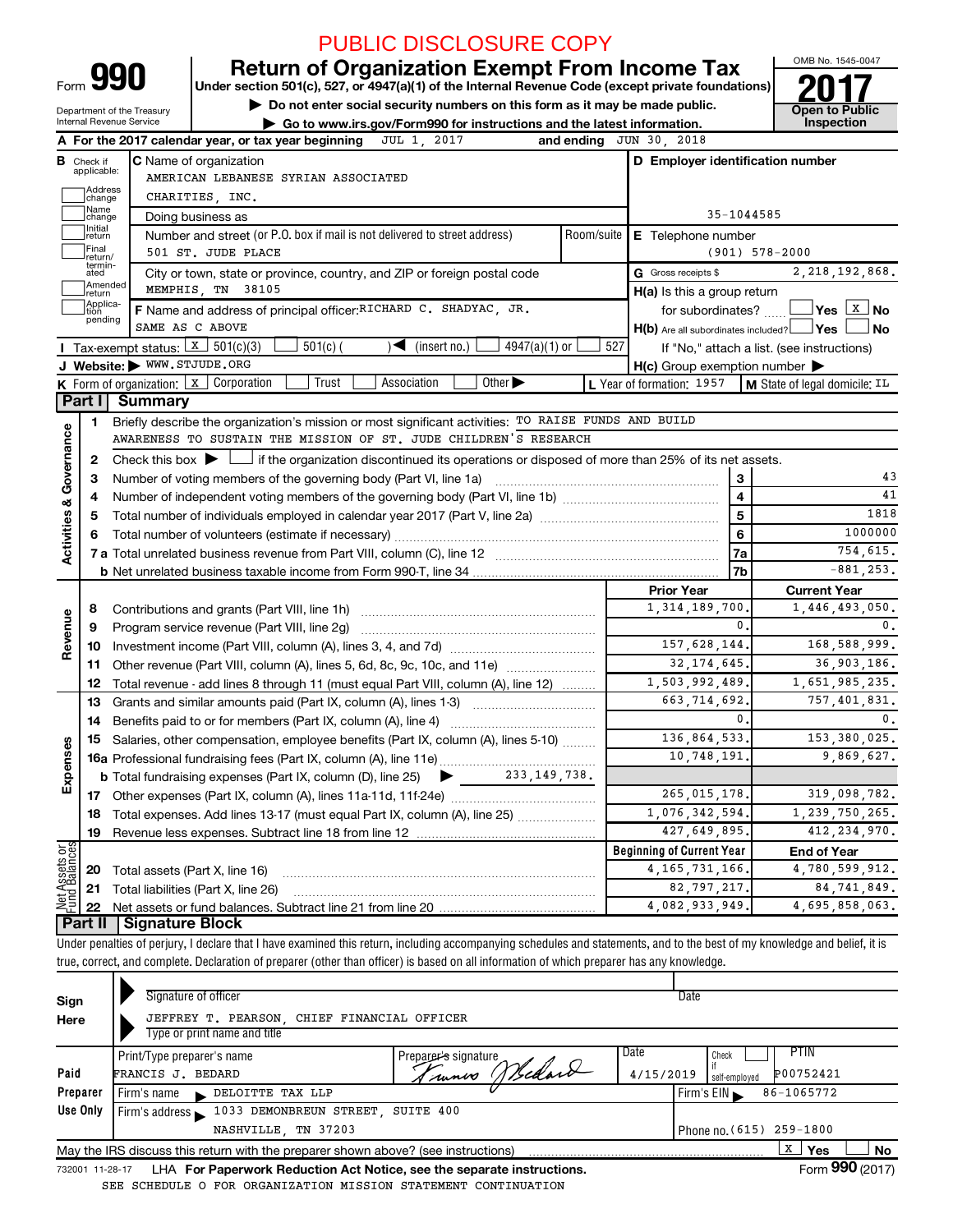## Form **8868 Application for Automatic Extension of Time To File an Exempt Organization Return**  $\bigcup_{\text{OMB No. 1545-1709}}$

**Department of the Treasury | Conserved Conserved Conserved Conserved Conserved Conserved Conserved Conserved Conserved Conserved Conserved Conserved Conserved Conserved Conserved Conserved Conserved Conserved Conserved Co** Information about Form 8868 and its instructions is at *www.irs.gov/form8868* .

**Electronic filing** *(e-file).* You can electronically file Form 8868 to request a 6-month automatic extension of time to file any of the forms listed below with the exception of Form 8870, Information Return for Transfers Associated With Certain Personal Benefit Contracts, for which an extension request must be sent to the IRS in paper format (see instructions). For more details on the electronic filing of this form, visit *www.irs.gov/efile*, click on Charities & Non-Profits, and click on *e-file* for *Charities and Non-Profits.*

## **Automatic 6-Month Extension of Time.** Only submit original (no copies needed).

All corporations required to file an income tax return other than Form 990-T (including 1120-C filers), partnerships, REMICs, and trusts must use Form 7004 to request an extension of time to file income tax returns.

|                                            |                                                                                                                                                    |                                         |                                   |              |            | Liner increated in the control of the control of the control of the control of the control of the control of the control of the control of the control of the control of the control of the control of the control of the cont |        |
|--------------------------------------------|----------------------------------------------------------------------------------------------------------------------------------------------------|-----------------------------------------|-----------------------------------|--------------|------------|--------------------------------------------------------------------------------------------------------------------------------------------------------------------------------------------------------------------------------|--------|
| Type or                                    | Name of exempt organization or other filer, see instructions.                                                                                      | Employer identification number (EIN) or |                                   |              |            |                                                                                                                                                                                                                                |        |
| print                                      | AMERICAN LEBANESE SYRIAN ASSOCIATED                                                                                                                |                                         |                                   |              |            |                                                                                                                                                                                                                                |        |
| File by the                                | CHARITIES INC.                                                                                                                                     |                                         |                                   |              | 35-1044585 |                                                                                                                                                                                                                                |        |
| due date for<br>filing your<br>return. See | Number, street, and room or suite no. If a P.O. box, see instructions.<br>501 ST. JUDE PLACE                                                       |                                         |                                   |              |            | Social security number (SSN)                                                                                                                                                                                                   |        |
| instructions.                              | City, town or post office, state, and ZIP code. For a foreign address, see instructions.<br>MEMPHIS TN 38105                                       |                                         |                                   |              |            |                                                                                                                                                                                                                                |        |
|                                            | Enter the Return Code for the return that this application is for (file a separate application for each return)                                    |                                         |                                   |              |            |                                                                                                                                                                                                                                | 0      |
| Application                                |                                                                                                                                                    | Return                                  | Application                       |              |            |                                                                                                                                                                                                                                | Return |
| Is For                                     |                                                                                                                                                    | Code                                    | Is For                            |              |            |                                                                                                                                                                                                                                | Code   |
|                                            | Form 990 or Form 990-EZ                                                                                                                            | 01                                      | Form 990-T (corporation)          |              |            |                                                                                                                                                                                                                                | 07     |
| Form 990-BL                                |                                                                                                                                                    | 02                                      | Form 1041-A                       |              |            |                                                                                                                                                                                                                                | 08     |
|                                            | Form 4720 (individual)                                                                                                                             | 03                                      | Form 4720 (other than individual) |              |            |                                                                                                                                                                                                                                | 09     |
| Form 990-PF                                |                                                                                                                                                    | 04                                      | Form 5227                         |              |            |                                                                                                                                                                                                                                | 10     |
|                                            | Form 990-T (sec. 401(a) or 408(a) trust)                                                                                                           | 05                                      | Form 6069                         |              |            |                                                                                                                                                                                                                                | 11     |
|                                            | Form 990-T (trust other than above)                                                                                                                | 06                                      | Form 8870                         |              |            |                                                                                                                                                                                                                                | 12     |
|                                            | JEFFREY T. PEARSON                                                                                                                                 |                                         |                                   |              |            |                                                                                                                                                                                                                                |        |
|                                            | • The books are in the care of > 501 ST. JUDE PLACE - MEMPHIS, TN 38105                                                                            |                                         |                                   |              |            |                                                                                                                                                                                                                                |        |
|                                            | Telephone No. (901) 578-2150                                                                                                                       |                                         | Fax No. (901) 578-2802            |              |            |                                                                                                                                                                                                                                |        |
|                                            |                                                                                                                                                    |                                         |                                   |              |            |                                                                                                                                                                                                                                |        |
|                                            | If this is for a Group Return, enter the organization's four digit Group Exemption Number (GEN) [If this is for the whole group, check this        |                                         |                                   |              |            |                                                                                                                                                                                                                                |        |
| $box \blacktriangleright$                  | . If it is for part of the group, check this box $\Box$ and attach a list with the names and EINs of all members the extension is for.             |                                         |                                   |              |            |                                                                                                                                                                                                                                |        |
| $\mathbf{1}$                               | I request an automatic 6-month extension of time until                                                                                             |                                         | MAY 15, 2019                      |              |            | , to file the exempt organization return                                                                                                                                                                                       |        |
|                                            | for the organization named above. The extension is for the organization's return for:                                                              |                                         |                                   |              |            |                                                                                                                                                                                                                                |        |
|                                            |                                                                                                                                                    |                                         |                                   |              |            |                                                                                                                                                                                                                                |        |
|                                            | calendar year or                                                                                                                                   |                                         |                                   |              |            |                                                                                                                                                                                                                                |        |
|                                            | $\blacktriangleright$ $\boxed{\text{X}}$ tax year beginning JUL 1, 2017 , and ending                                                               |                                         | JUN 30, 2018                      |              |            |                                                                                                                                                                                                                                |        |
| $\mathbf{2}$                               | If the tax year entered in line 1 is for less than 12 months, check reason:                                                                        |                                         | Initial return                    | Final return |            |                                                                                                                                                                                                                                |        |
|                                            | Change in accounting period                                                                                                                        |                                         |                                   |              |            |                                                                                                                                                                                                                                |        |
| За                                         | If this application is for Forms 990-BL, 990-PF, 990-T, 4720, or 6069, enter the tentative tax, less any                                           |                                         |                                   |              |            |                                                                                                                                                                                                                                |        |
|                                            | nonrefundable credits. See instructions.                                                                                                           |                                         |                                   | За           | \$         |                                                                                                                                                                                                                                | 0.     |
| b                                          | If this application is for Forms 990-PF, 990-T, 4720, or 6069, enter any refundable credits and                                                    |                                         |                                   |              |            |                                                                                                                                                                                                                                |        |
|                                            | estimated tax payments made. Include any prior year overpayment allowed as a credit.<br>3b<br>\$                                                   |                                         |                                   |              |            |                                                                                                                                                                                                                                |        |
| c                                          | Balance due. Subtract line 3b from line 3a. Include your payment with this form, if required,                                                      |                                         |                                   |              |            |                                                                                                                                                                                                                                |        |
|                                            | by using EFTPS (Electronic Federal Tax Payment System). See instructions.                                                                          |                                         |                                   | Зс           | S          |                                                                                                                                                                                                                                | 0.     |
| instructions.                              | Caution: If you are going to make an electronic funds withdrawal (direct debit) with this Form 8868, see Form 8453-EO and Form 8879-EO for payment |                                         |                                   |              |            |                                                                                                                                                                                                                                |        |

LHA **For Privacy Act and Paperwork Reduction Act Notice, see instructions. The State of the State of State 1-2017)** 

**Enter filer's identifying number**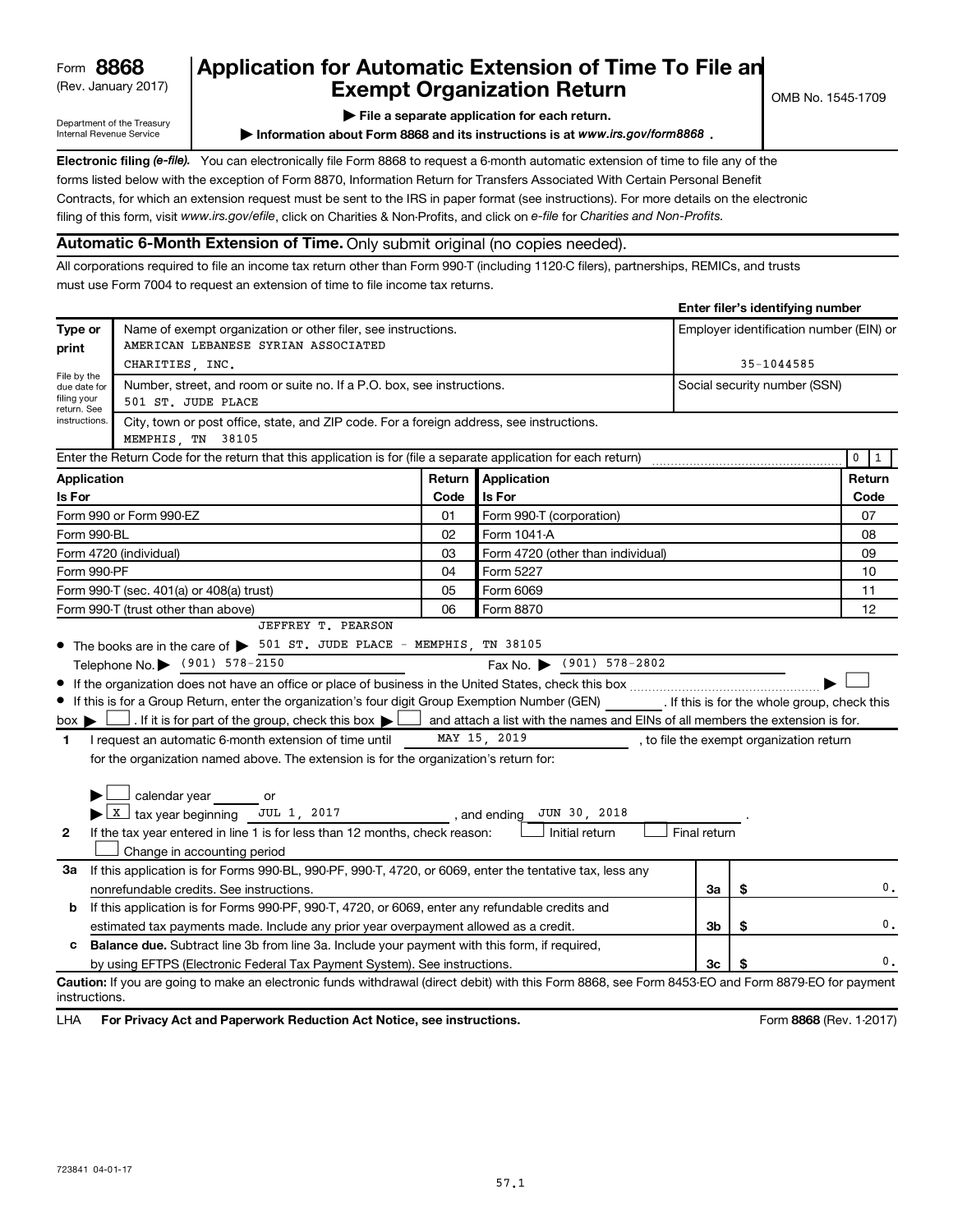|              | AMERICAN LEBANESE SYRIAN ASSOCIATED                                                                                                          |               |                                  |
|--------------|----------------------------------------------------------------------------------------------------------------------------------------------|---------------|----------------------------------|
|              | CHARITIES, INC.<br>Form 990 (2017)                                                                                                           | 35-1044585    | Page 2                           |
|              | Part III   Statement of Program Service Accomplishments                                                                                      |               |                                  |
|              |                                                                                                                                              |               | $\mathbf{x}$                     |
| 1.           | Briefly describe the organization's mission:                                                                                                 |               |                                  |
|              | AMERICAN LEBANESE SYRIAN ASSOCIATED CHARITIES, INC. (ALSAC) WAS                                                                              |               |                                  |
|              | FOUNDED IN 1957 AND EXISTS SOLELY TO RAISE FUNDS AND BUILD AWARENESS                                                                         |               |                                  |
|              | TO SUSTAIN THE MISSION OF ST. JUDE CHILDREN'S RESEARCH HOSPITAL, INC.                                                                        |               |                                  |
|              | TO ADVANCE CURES, AND MEANS OF PREVENTION, FOR PEDIATRIC CATASTROPHIC                                                                        |               |                                  |
| $\mathbf{2}$ | Did the organization undertake any significant program services during the year which were not listed on the                                 |               | $\Box$ Yes $\boxed{\text{x}}$ No |
|              | If "Yes," describe these new services on Schedule O.                                                                                         |               |                                  |
| 3            |                                                                                                                                              |               | $\Box$ Yes $\boxed{\text{x}}$ No |
|              | If "Yes," describe these changes on Schedule O.                                                                                              |               |                                  |
| 4            | Describe the organization's program service accomplishments for each of its three largest program services, as measured by expenses.         |               |                                  |
|              | Section 501(c)(3) and 501(c)(4) organizations are required to report the amount of grants and allocations to others, the total expenses, and |               |                                  |
|              | revenue, if any, for each program service reported.                                                                                          |               |                                  |
| 4a           | (Code: ) (Expenses \$89,398,584. including grants of \$757,401,831.) (Revenue \$22,167,908.)                                                 |               |                                  |
|              | ALSAC IS THE FUNDRAISING AND AWARENESS ORGANIZATION FOR ST. JUDE                                                                             |               |                                  |
|              | CHILDREN'S RESEARCH HOSPITAL, INC. (ST. JUDE). ALSAC EXISTS SOLELY TO                                                                        |               |                                  |
|              | RAISE FUNDS AND BUILD AWARENESS TO SUSTAIN THE MISSION OF ST. JUDE                                                                           |               |                                  |
|              | CHILDREN'S RESEARCH HOSPITAL TO ADVANCE CURES. AND MEANS OF PREVENTION.                                                                      |               |                                  |
|              | FOR PEDIATRIC CATASTROPHIC DISEASES THROUGH RESEARCH AND TREATMENT                                                                           |               |                                  |
|              | WHILE HONORING THE MEMORY AND HERITAGE OF OUR FOUNDER, DANNY THOMAS.                                                                         |               |                                  |
|              | NO CHILD IS DENIED TREATMENT BASED ON RACE, RELIGION OR A FAMILY'S                                                                           |               |                                  |
|              | ABILITY TO PAY. THANKS TO GENEROUS DONORS, FAMILIES NEVER RECEIVE A                                                                          |               |                                  |
|              | BILL FROM ST. JUDE FOR TREATMENT, TRAVEL, HOUSING OR FOOD - BECAUSE WE                                                                       |               |                                  |
|              | BELIEVE ALL A FAMILY SHOULD WORRY ABOUT IS HELPING THEIR CHILD LIVE.                                                                         |               |                                  |
|              | (CONTINUED ON SCHEDULE O)                                                                                                                    |               |                                  |
| 4b           |                                                                                                                                              |               |                                  |
|              |                                                                                                                                              |               |                                  |
|              |                                                                                                                                              |               |                                  |
|              |                                                                                                                                              |               |                                  |
|              |                                                                                                                                              |               |                                  |
|              |                                                                                                                                              |               |                                  |
|              |                                                                                                                                              |               |                                  |
|              |                                                                                                                                              |               |                                  |
|              |                                                                                                                                              |               |                                  |
|              |                                                                                                                                              |               |                                  |
|              |                                                                                                                                              |               |                                  |
|              |                                                                                                                                              |               |                                  |
|              |                                                                                                                                              |               |                                  |
| 4c           | ) (Expenses \$<br>$\begin{array}{ c c }\n\hline\n\text{Code:} & \text{\quad} & \text{\quad} \quad\end{array}$<br>including grants of \$      | ) (Revenue \$ |                                  |
|              |                                                                                                                                              |               |                                  |
|              |                                                                                                                                              |               |                                  |
|              |                                                                                                                                              |               |                                  |
|              |                                                                                                                                              |               |                                  |
|              |                                                                                                                                              |               |                                  |
|              |                                                                                                                                              |               |                                  |
|              |                                                                                                                                              |               |                                  |
|              |                                                                                                                                              |               |                                  |
|              |                                                                                                                                              |               |                                  |
|              |                                                                                                                                              |               |                                  |
|              |                                                                                                                                              |               |                                  |
| 4d           | Other program services (Describe in Schedule O.)                                                                                             |               |                                  |
|              | (Expenses \$<br>Revenue \$<br>including grants of \$                                                                                         |               |                                  |
| 4е           | 889, 398, 584.<br>Total program service expenses >                                                                                           |               |                                  |
|              |                                                                                                                                              |               | Form 990 (2017)                  |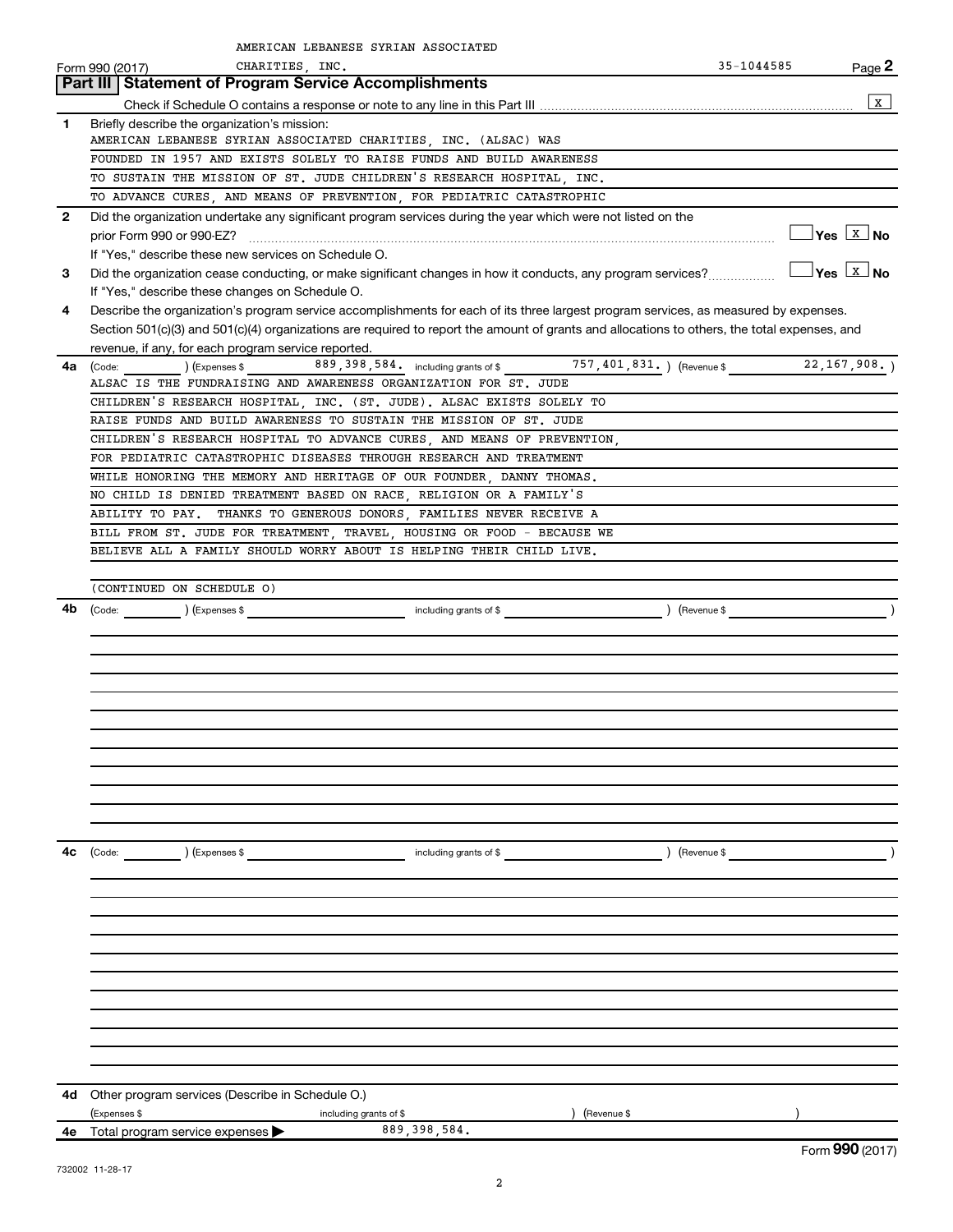|     | CHARITIES, INC.<br>35-1044585<br>Form 990 (2017)                                                                                                                                                                                                                                                                                                                      |                |     | Page 3 |
|-----|-----------------------------------------------------------------------------------------------------------------------------------------------------------------------------------------------------------------------------------------------------------------------------------------------------------------------------------------------------------------------|----------------|-----|--------|
|     | <b>Part IV   Checklist of Required Schedules</b>                                                                                                                                                                                                                                                                                                                      |                |     |        |
|     |                                                                                                                                                                                                                                                                                                                                                                       |                | Yes | No     |
| 1   | Is the organization described in section $501(c)(3)$ or $4947(a)(1)$ (other than a private foundation)?                                                                                                                                                                                                                                                               |                |     |        |
|     | If "Yes," complete Schedule A                                                                                                                                                                                                                                                                                                                                         | 1              | х   |        |
| 2   |                                                                                                                                                                                                                                                                                                                                                                       | $\mathbf{2}$   |     | x      |
| З   | Did the organization engage in direct or indirect political campaign activities on behalf of or in opposition to candidates for                                                                                                                                                                                                                                       |                |     |        |
|     |                                                                                                                                                                                                                                                                                                                                                                       | 3              |     | х      |
| 4   | Section 501(c)(3) organizations. Did the organization engage in lobbying activities, or have a section 501(h) election in effect                                                                                                                                                                                                                                      |                |     |        |
|     |                                                                                                                                                                                                                                                                                                                                                                       | 4              |     | x      |
| 5   | Is the organization a section 501(c)(4), 501(c)(5), or 501(c)(6) organization that receives membership dues, assessments, or                                                                                                                                                                                                                                          |                |     | x      |
|     |                                                                                                                                                                                                                                                                                                                                                                       | 5              |     |        |
| 6   | Did the organization maintain any donor advised funds or any similar funds or accounts for which donors have the right to                                                                                                                                                                                                                                             | 6              |     | x      |
|     | provide advice on the distribution or investment of amounts in such funds or accounts? If "Yes," complete Schedule D, Part I                                                                                                                                                                                                                                          |                |     |        |
| 7   | Did the organization receive or hold a conservation easement, including easements to preserve open space,<br>the environment, historic land areas, or historic structures? If "Yes," complete Schedule D, Part II,                                                                                                                                                    | $\overline{7}$ |     | x      |
| 8   | Did the organization maintain collections of works of art, historical treasures, or other similar assets? If "Yes," complete                                                                                                                                                                                                                                          |                |     |        |
|     |                                                                                                                                                                                                                                                                                                                                                                       | 8              |     | x      |
| 9   | Schedule D, Part III <b>Marting Community Contract Contract Contract Contract Contract Contract Contract Contract Contract Contract Contract Contract Contract Contract Contract Contract Contract Contract Contract Contract Co</b><br>Did the organization report an amount in Part X, line 21, for escrow or custodial account liability, serve as a custodian for |                |     |        |
|     | amounts not listed in Part X; or provide credit counseling, debt management, credit repair, or debt negotiation services?                                                                                                                                                                                                                                             |                |     |        |
|     | If "Yes," complete Schedule D, Part IV                                                                                                                                                                                                                                                                                                                                | 9              |     | x      |
| 10  | Did the organization, directly or through a related organization, hold assets in temporarily restricted endowments, permanent                                                                                                                                                                                                                                         |                |     |        |
|     |                                                                                                                                                                                                                                                                                                                                                                       | 10             | х   |        |
| 11  | If the organization's answer to any of the following questions is "Yes," then complete Schedule D, Parts VI, VII, VIII, IX, or X                                                                                                                                                                                                                                      |                |     |        |
|     | as applicable.                                                                                                                                                                                                                                                                                                                                                        |                |     |        |
|     | a Did the organization report an amount for land, buildings, and equipment in Part X, line 10? If "Yes," complete Schedule D,                                                                                                                                                                                                                                         |                |     |        |
|     | Part VI                                                                                                                                                                                                                                                                                                                                                               | 11a            | х   |        |
|     | <b>b</b> Did the organization report an amount for investments - other securities in Part X, line 12 that is 5% or more of its total                                                                                                                                                                                                                                  |                |     |        |
|     |                                                                                                                                                                                                                                                                                                                                                                       | 11b            | х   |        |
|     | c Did the organization report an amount for investments - program related in Part X, line 13 that is 5% or more of its total                                                                                                                                                                                                                                          |                |     |        |
|     |                                                                                                                                                                                                                                                                                                                                                                       | 11c            |     | х      |
|     | d Did the organization report an amount for other assets in Part X, line 15 that is 5% or more of its total assets reported in                                                                                                                                                                                                                                        |                |     |        |
|     |                                                                                                                                                                                                                                                                                                                                                                       | 11d            |     | х      |
|     |                                                                                                                                                                                                                                                                                                                                                                       | 11e            | х   |        |
| f   | Did the organization's separate or consolidated financial statements for the tax year include a footnote that addresses                                                                                                                                                                                                                                               |                |     |        |
|     | the organization's liability for uncertain tax positions under FIN 48 (ASC 740)? If "Yes," complete Schedule D, Part X                                                                                                                                                                                                                                                | 11f            | х   |        |
|     | 12a Did the organization obtain separate, independent audited financial statements for the tax year? If "Yes," complete                                                                                                                                                                                                                                               |                |     |        |
|     | Schedule D, Parts XI and XII <b>construents and Construents and Construents</b> and Construents and Construents and Co                                                                                                                                                                                                                                                | 12a            | Х   |        |
|     | b Was the organization included in consolidated, independent audited financial statements for the tax year?                                                                                                                                                                                                                                                           |                |     |        |
|     | If "Yes," and if the organization answered "No" to line 12a, then completing Schedule D, Parts XI and XII is optional <i>maniming</i>                                                                                                                                                                                                                                 | 12b            | х   |        |
| 13  |                                                                                                                                                                                                                                                                                                                                                                       | 13             |     | х      |
| 14a |                                                                                                                                                                                                                                                                                                                                                                       | 14a            |     | х      |
| b   | Did the organization have aggregate revenues or expenses of more than \$10,000 from grantmaking, fundraising, business,                                                                                                                                                                                                                                               |                |     |        |
|     | investment, and program service activities outside the United States, or aggregate foreign investments valued at \$100,000                                                                                                                                                                                                                                            |                |     |        |
|     |                                                                                                                                                                                                                                                                                                                                                                       | 14b            | х   |        |
| 15  | Did the organization report on Part IX, column (A), line 3, more than \$5,000 of grants or other assistance to or for any                                                                                                                                                                                                                                             |                |     | х      |
|     | Did the organization report on Part IX, column (A), line 3, more than \$5,000 of aggregate grants or other assistance to                                                                                                                                                                                                                                              | 15             |     |        |
| 16  |                                                                                                                                                                                                                                                                                                                                                                       | 16             |     | х      |
| 17  | Did the organization report a total of more than \$15,000 of expenses for professional fundraising services on Part IX,                                                                                                                                                                                                                                               |                |     |        |
|     |                                                                                                                                                                                                                                                                                                                                                                       | 17             | х   |        |
| 18  | Did the organization report more than \$15,000 total of fundraising event gross income and contributions on Part VIII, lines                                                                                                                                                                                                                                          |                |     |        |
|     |                                                                                                                                                                                                                                                                                                                                                                       | 18             | х   |        |
| 19  | Did the organization report more than \$15,000 of gross income from gaming activities on Part VIII, line 9a? If "Yes,"                                                                                                                                                                                                                                                |                |     |        |
|     |                                                                                                                                                                                                                                                                                                                                                                       | 19             | X   |        |
|     |                                                                                                                                                                                                                                                                                                                                                                       |                |     |        |

Form **990** (2017)

732003 11-28-17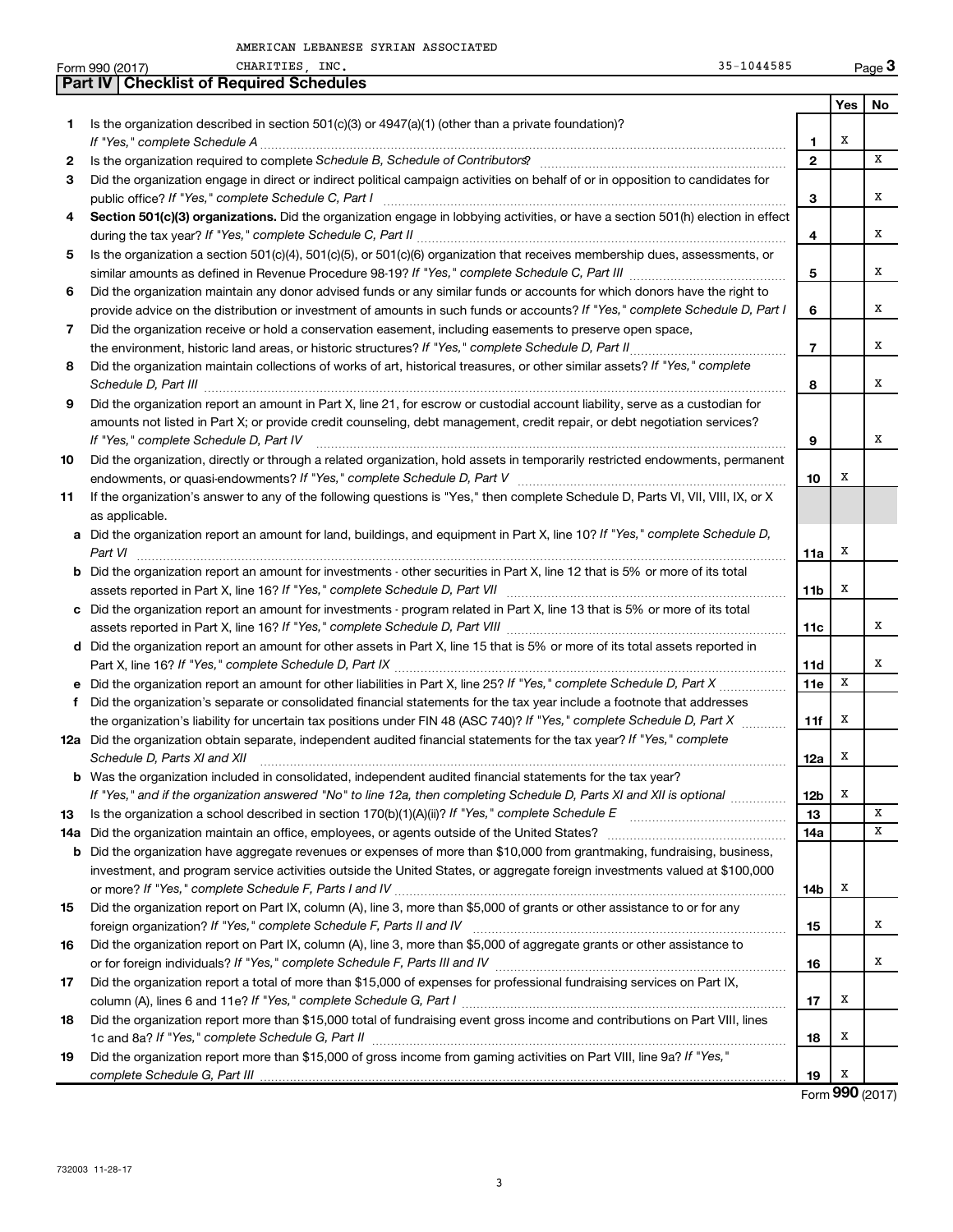|    | 35-1044585<br>CHARITIES, INC.<br>Form 990 (2017)                                                                                                                                                                                     |                 |     | Page 4 |
|----|--------------------------------------------------------------------------------------------------------------------------------------------------------------------------------------------------------------------------------------|-----------------|-----|--------|
|    | <b>Part IV   Checklist of Required Schedules (continued)</b>                                                                                                                                                                         |                 |     |        |
|    |                                                                                                                                                                                                                                      |                 | Yes | No     |
|    |                                                                                                                                                                                                                                      | 20a             |     | x      |
|    | <b>b</b> If "Yes" to line 20a, did the organization attach a copy of its audited financial statements to this return?                                                                                                                | 20 <sub>b</sub> |     |        |
| 21 | Did the organization report more than \$5,000 of grants or other assistance to any domestic organization or                                                                                                                          |                 |     |        |
|    |                                                                                                                                                                                                                                      | 21              | х   |        |
| 22 | Did the organization report more than \$5,000 of grants or other assistance to or for domestic individuals on                                                                                                                        |                 |     |        |
|    | Part IX, column (A), line 2? If "Yes," complete Schedule I, Parts I and III [11]] [11]] [11] [11] [11] [11] [1                                                                                                                       | 22              |     | x      |
| 23 | Did the organization answer "Yes" to Part VII, Section A, line 3, 4, or 5 about compensation of the organization's current                                                                                                           |                 |     |        |
|    | and former officers, directors, trustees, key employees, and highest compensated employees? If "Yes," complete                                                                                                                       |                 |     |        |
|    | Schedule J <b>Martin Communication Contract Contract Contract Contract Contract Contract Contract Contract Contract Contract Contract Contract Contract Contract Contract Contract Contract Contract Contract Contract Contract </b> | 23              | x   |        |
|    | 24a Did the organization have a tax-exempt bond issue with an outstanding principal amount of more than \$100,000 as of the                                                                                                          |                 |     |        |
|    | last day of the year, that was issued after December 31, 2002? If "Yes," answer lines 24b through 24d and complete                                                                                                                   |                 |     |        |
|    | Schedule K. If "No", go to line 25a                                                                                                                                                                                                  | 24a             |     | х      |
|    | <b>b</b> Did the organization invest any proceeds of tax-exempt bonds beyond a temporary period exception?                                                                                                                           | 24 <sub>b</sub> |     |        |
|    | c Did the organization maintain an escrow account other than a refunding escrow at any time during the year to defease                                                                                                               |                 |     |        |
|    |                                                                                                                                                                                                                                      | 24c             |     |        |
|    |                                                                                                                                                                                                                                      | 24d             |     |        |
|    | 25a Section 501(c)(3), 501(c)(4), and 501(c)(29) organizations. Did the organization engage in an excess benefit                                                                                                                     |                 |     |        |
|    |                                                                                                                                                                                                                                      | 25a             |     | x      |
|    | <b>b</b> Is the organization aware that it engaged in an excess benefit transaction with a disqualified person in a prior year, and                                                                                                  |                 |     |        |
|    | that the transaction has not been reported on any of the organization's prior Forms 990 or 990-EZ? If "Yes," complete                                                                                                                |                 |     |        |
|    | Schedule L, Part I                                                                                                                                                                                                                   | 25b             |     | х      |
| 26 | Did the organization report any amount on Part X, line 5, 6, or 22 for receivables from or payables to any current or                                                                                                                |                 |     |        |
|    | former officers, directors, trustees, key employees, highest compensated employees, or disqualified persons? If "Yes,"                                                                                                               |                 |     |        |
|    | complete Schedule L, Part II                                                                                                                                                                                                         | 26              |     | х      |
| 27 | Did the organization provide a grant or other assistance to an officer, director, trustee, key employee, substantial                                                                                                                 |                 |     |        |
|    | contributor or employee thereof, a grant selection committee member, or to a 35% controlled entity or family member                                                                                                                  |                 |     |        |
|    |                                                                                                                                                                                                                                      | 27              |     | х      |
| 28 | Was the organization a party to a business transaction with one of the following parties (see Schedule L, Part IV                                                                                                                    |                 |     |        |
|    | instructions for applicable filing thresholds, conditions, and exceptions):                                                                                                                                                          |                 |     |        |
|    | a A current or former officer, director, trustee, or key employee? If "Yes," complete Schedule L, Part IV                                                                                                                            | 28a             |     | х      |
|    | <b>b</b> A family member of a current or former officer, director, trustee, or key employee? If "Yes," complete Schedule L, Part IV                                                                                                  | 28 <sub>b</sub> | X   |        |
|    | c An entity of which a current or former officer, director, trustee, or key employee (or a family member thereof) was an officer,                                                                                                    |                 |     |        |
|    |                                                                                                                                                                                                                                      | 28c             |     | х      |
| 29 |                                                                                                                                                                                                                                      | 29              | X   |        |
| 30 | Did the organization receive contributions of art, historical treasures, or other similar assets, or qualified conservation                                                                                                          |                 |     |        |
|    |                                                                                                                                                                                                                                      | 30              | X   |        |
| 31 | Did the organization liquidate, terminate, or dissolve and cease operations?                                                                                                                                                         |                 |     |        |
|    |                                                                                                                                                                                                                                      | 31              |     | х      |
| 32 | Did the organization sell, exchange, dispose of, or transfer more than 25% of its net assets? If "Yes," complete                                                                                                                     |                 |     |        |
|    |                                                                                                                                                                                                                                      | 32              |     | Χ      |
| 33 | Did the organization own 100% of an entity disregarded as separate from the organization under Regulations                                                                                                                           |                 |     |        |
|    | sections 301.7701-2 and 301.7701-3? If "Yes," complete Schedule R, Part I [1] [1] [1] [1] [1] [1] sections 301.7701-2 and 301.7701-3? If "Yes," complete Schedule R, Part I                                                          | 33              |     | х      |
| 34 | Was the organization related to any tax-exempt or taxable entity? If "Yes," complete Schedule R, Part II, III, or IV, and                                                                                                            |                 |     |        |
|    | Part V, line 1                                                                                                                                                                                                                       | 34              | х   |        |
|    |                                                                                                                                                                                                                                      | 35a             |     | x      |
|    | <b>b</b> If "Yes" to line 35a, did the organization receive any payment from or engage in any transaction with a controlled entity                                                                                                   |                 |     |        |
|    |                                                                                                                                                                                                                                      | 35 <sub>b</sub> |     |        |
| 36 | Section 501(c)(3) organizations. Did the organization make any transfers to an exempt non-charitable related organization?                                                                                                           |                 |     |        |
|    |                                                                                                                                                                                                                                      | 36              |     | х      |
| 37 | Did the organization conduct more than 5% of its activities through an entity that is not a related organization                                                                                                                     |                 |     |        |
|    |                                                                                                                                                                                                                                      | 37              |     | х      |
| 38 | Did the organization complete Schedule O and provide explanations in Schedule O for Part VI, lines 11b and 19?                                                                                                                       |                 |     |        |
|    |                                                                                                                                                                                                                                      | 38              | х   |        |

Form **990** (2017)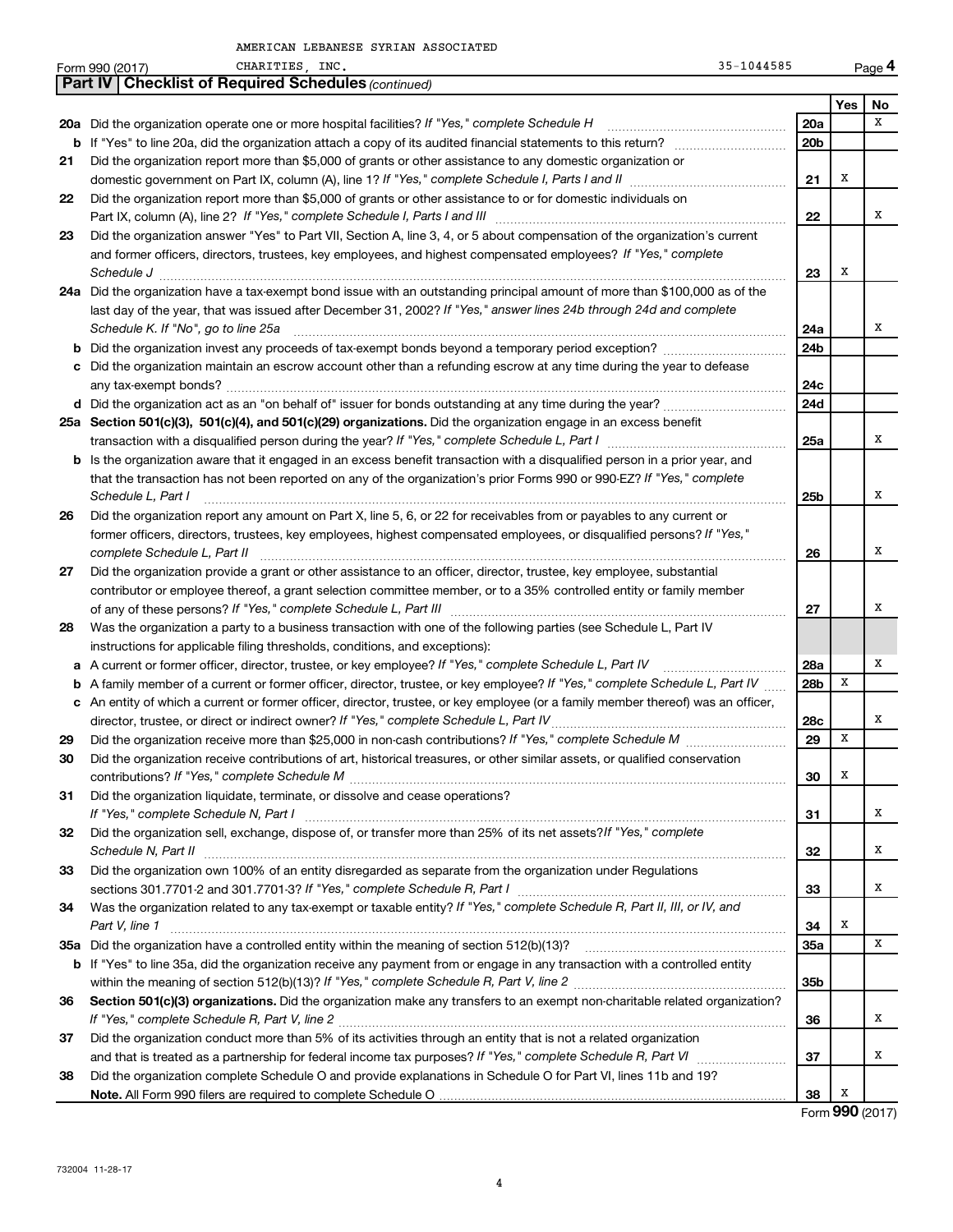|        | CHARITIES, INC.<br>Form 990 (2017)                                                                                                                                                      |                 | 35-1044585 |                |            | Page 5 |
|--------|-----------------------------------------------------------------------------------------------------------------------------------------------------------------------------------------|-----------------|------------|----------------|------------|--------|
|        | <b>Statements Regarding Other IRS Filings and Tax Compliance</b><br><b>Part V</b>                                                                                                       |                 |            |                |            |        |
|        | Check if Schedule O contains a response or note to any line in this Part V                                                                                                              |                 |            |                |            | X      |
|        |                                                                                                                                                                                         |                 |            |                | <b>Yes</b> | No     |
|        |                                                                                                                                                                                         | 1a              | 1361       |                |            |        |
| b      | Enter the number of Forms W-2G included in line 1a. Enter -0- if not applicable                                                                                                         | 1 <sub>b</sub>  | 59         |                |            |        |
| c      | Did the organization comply with backup withholding rules for reportable payments to vendors and reportable gaming                                                                      |                 |            |                |            |        |
|        |                                                                                                                                                                                         |                 |            | 1c             | х          |        |
|        | 2a Enter the number of employees reported on Form W-3, Transmittal of Wage and Tax Statements,                                                                                          |                 |            |                |            |        |
|        | filed for the calendar year ending with or within the year covered by this return                                                                                                       | 2a              | 1818       |                |            |        |
|        |                                                                                                                                                                                         |                 |            | 2 <sub>b</sub> | х          |        |
|        | <b>Note.</b> If the sum of lines 1a and 2a is greater than 250, you may be required to e-file (see instructions) <i>manumerous</i>                                                      |                 |            |                |            |        |
|        | 3a Did the organization have unrelated business gross income of \$1,000 or more during the year?                                                                                        |                 |            | За             | х          |        |
|        | <b>b</b> If "Yes," has it filed a Form 990-T for this year? If "No," to line 3b, provide an explanation in Schedule O                                                                   |                 |            | 3b             | x          |        |
|        | 4a At any time during the calendar year, did the organization have an interest in, or a signature or other authority over, a                                                            |                 |            |                |            |        |
|        | financial account in a foreign country (such as a bank account, securities account, or other financial account)?                                                                        |                 |            | 4a             | х          |        |
|        | <b>b</b> If "Yes," enter the name of the foreign country: $\triangleright$ SEE SCHEDULE O                                                                                               |                 |            |                |            |        |
|        | See instructions for filing requirements for FinCEN Form 114, Report of Foreign Bank and Financial Accounts (FBAR).                                                                     |                 |            |                |            |        |
|        |                                                                                                                                                                                         |                 |            | 5a             |            | х      |
| b      |                                                                                                                                                                                         |                 |            | 5 <sub>b</sub> |            | х      |
| c      |                                                                                                                                                                                         |                 |            | 5 <sub>c</sub> |            |        |
| 6a     | Does the organization have annual gross receipts that are normally greater than \$100,000, and did the organization solicit                                                             |                 |            |                |            |        |
|        |                                                                                                                                                                                         |                 |            | 6а             |            | х      |
|        | <b>b</b> If "Yes," did the organization include with every solicitation an express statement that such contributions or gifts                                                           |                 |            |                |            |        |
|        | were not tax deductible?                                                                                                                                                                |                 |            | 6b             |            |        |
| 7      | Organizations that may receive deductible contributions under section 170(c).                                                                                                           |                 |            |                |            |        |
| а      | Did the organization receive a payment in excess of \$75 made partly as a contribution and partly for goods and services provided to the payor?                                         |                 |            | 7a             | х          |        |
|        |                                                                                                                                                                                         |                 |            | 7b             | x          |        |
|        | Did the organization sell, exchange, or otherwise dispose of tangible personal property for which it was required                                                                       |                 |            |                |            |        |
|        |                                                                                                                                                                                         |                 |            | 7c             |            | x      |
|        |                                                                                                                                                                                         | 7d              |            |                |            |        |
|        |                                                                                                                                                                                         |                 |            | 7е             |            | х      |
|        | Did the organization, during the year, pay premiums, directly or indirectly, on a personal benefit contract?                                                                            |                 |            | 7f             |            | х      |
|        | If the organization received a contribution of qualified intellectual property, did the organization file Form 8899 as required?                                                        |                 |            | 7g             | х          |        |
| h.     | If the organization received a contribution of cars, boats, airplanes, or other vehicles, did the organization file a Form 1098-C?                                                      |                 |            | 7h             |            |        |
| 8      | Sponsoring organizations maintaining donor advised funds. Did a donor advised fund maintained by the                                                                                    |                 |            |                |            |        |
|        | sponsoring organization have excess business holdings at any time during the year?                                                                                                      |                 |            | 8              |            |        |
| 9      | Sponsoring organizations maintaining donor advised funds.                                                                                                                               |                 |            |                |            |        |
| а<br>b | Did the sponsoring organization make any taxable distributions under section 4966?<br>Did the sponsoring organization make a distribution to a donor, donor advisor, or related person? |                 |            | 9а<br>9b       |            |        |
| 10     | Section 501(c)(7) organizations. Enter:                                                                                                                                                 |                 |            |                |            |        |
| а      |                                                                                                                                                                                         | 10a             |            |                |            |        |
| b      | Gross receipts, included on Form 990, Part VIII, line 12, for public use of club facilities                                                                                             | 10b             |            |                |            |        |
| 11     | Section 501(c)(12) organizations. Enter:                                                                                                                                                |                 |            |                |            |        |
| а      |                                                                                                                                                                                         | 11a             |            |                |            |        |
| b      | Gross income from other sources (Do not net amounts due or paid to other sources against                                                                                                |                 |            |                |            |        |
|        | amounts due or received from them.)                                                                                                                                                     | 11b             |            |                |            |        |
|        | 12a Section 4947(a)(1) non-exempt charitable trusts. Is the organization filing Form 990 in lieu of Form 1041?                                                                          |                 |            | 12a            |            |        |
| b      | If "Yes," enter the amount of tax-exempt interest received or accrued during the year                                                                                                   | 12b             |            |                |            |        |
| 13     | Section 501(c)(29) qualified nonprofit health insurance issuers.                                                                                                                        |                 |            |                |            |        |
| а      |                                                                                                                                                                                         |                 |            | 13a            |            |        |
|        | Note. See the instructions for additional information the organization must report on Schedule O.                                                                                       |                 |            |                |            |        |
|        | <b>b</b> Enter the amount of reserves the organization is required to maintain by the states in which the                                                                               |                 |            |                |            |        |
|        |                                                                                                                                                                                         | 13 <sub>b</sub> |            |                |            |        |
| c      |                                                                                                                                                                                         | 13с             |            |                |            |        |
|        | 14a Did the organization receive any payments for indoor tanning services during the tax year?                                                                                          |                 |            | 14a            |            | х      |
|        |                                                                                                                                                                                         |                 |            | 14b            |            |        |

| Form 990 (2017) |  |
|-----------------|--|
|-----------------|--|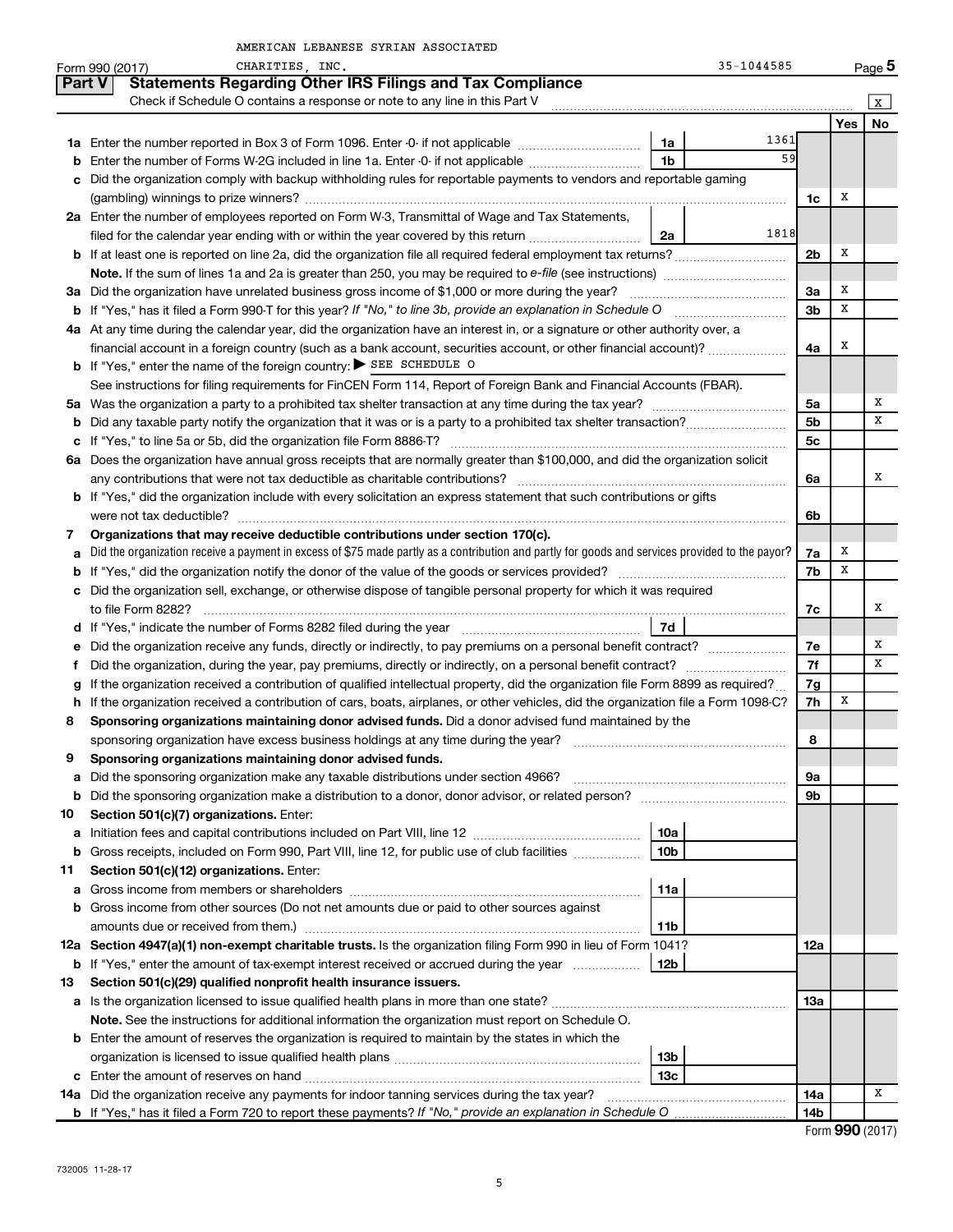|                | AMERICAN LEBANESE SYRIAN ASSOCIATED                                                                                                          |    |            |                         |        |                 |
|----------------|----------------------------------------------------------------------------------------------------------------------------------------------|----|------------|-------------------------|--------|-----------------|
|                | CHARITIES, INC.<br>Form 990 (2017)                                                                                                           |    | 35-1044585 |                         |        | Page 6          |
| <b>Part VI</b> | Governance, Management, and Disclosure For each "Yes" response to lines 2 through 7b below, and for a "No" response                          |    |            |                         |        |                 |
|                | to line 8a, 8b, or 10b below, describe the circumstances, processes, or changes in Schedule O. See instructions.                             |    |            |                         |        |                 |
|                |                                                                                                                                              |    |            |                         |        | X               |
|                | <b>Section A. Governing Body and Management</b>                                                                                              |    |            |                         |        |                 |
|                |                                                                                                                                              |    |            |                         | Yes    | No              |
|                | 1a Enter the number of voting members of the governing body at the end of the tax year                                                       | 1a | 43         |                         |        |                 |
|                | If there are material differences in voting rights among members of the governing body, or if the governing                                  |    |            |                         |        |                 |
|                | body delegated broad authority to an executive committee or similar committee, explain in Schedule O.                                        |    |            |                         |        |                 |
|                | <b>b</b> Enter the number of voting members included in line 1a, above, who are independent <i>manumum</i>                                   | 1b | 41         |                         |        |                 |
| 2              | Did any officer, director, trustee, or key employee have a family relationship or a business relationship with any other                     |    |            |                         |        |                 |
|                |                                                                                                                                              |    |            | $\mathbf{2}$            | Х      |                 |
| 3              | Did the organization delegate control over management duties customarily performed by or under the direct supervision                        |    |            |                         |        |                 |
|                |                                                                                                                                              |    |            | 3                       |        | х               |
| 4              | Did the organization make any significant changes to its governing documents since the prior Form 990 was filed?                             |    |            | $\overline{\mathbf{4}}$ |        | х               |
| 5              |                                                                                                                                              |    |            | 5                       |        | X               |
| 6              |                                                                                                                                              |    |            | 6                       |        | x               |
|                | 7a Did the organization have members, stockholders, or other persons who had the power to elect or appoint one or                            |    |            |                         |        |                 |
|                |                                                                                                                                              |    |            | 7a                      |        | х               |
|                | <b>b</b> Are any governance decisions of the organization reserved to (or subject to approval by) members, stockholders, or                  |    |            |                         |        |                 |
|                |                                                                                                                                              |    |            |                         |        | х               |
|                | persons other than the governing body?                                                                                                       |    |            | 7b                      |        |                 |
| 8              | Did the organization contemporaneously document the meetings held or written actions undertaken during the year by the following:            |    |            |                         |        |                 |
|                |                                                                                                                                              |    |            | 8а                      | х<br>X |                 |
|                |                                                                                                                                              |    |            | 8b                      |        |                 |
| 9              | Is there any officer, director, trustee, or key employee listed in Part VII, Section A, who cannot be reached at the                         |    |            |                         |        |                 |
|                | organization's mailing address? If "Yes," provide the names and addresses in Schedule O                                                      |    |            | 9                       |        | х               |
|                | Section B. Policies (This Section B requests information about policies not required by the Internal Revenue Code.)                          |    |            |                         |        |                 |
|                |                                                                                                                                              |    |            |                         | Yes    | No<br>x         |
|                |                                                                                                                                              |    |            | 10a                     |        |                 |
|                | b If "Yes," did the organization have written policies and procedures governing the activities of such chapters, affiliates,                 |    |            |                         |        |                 |
|                |                                                                                                                                              |    |            | 10b                     |        |                 |
|                | 11a Has the organization provided a complete copy of this Form 990 to all members of its governing body before filing the form?              |    |            | 11a                     | X      |                 |
|                | <b>b</b> Describe in Schedule O the process, if any, used by the organization to review this Form 990.                                       |    |            |                         |        |                 |
|                | 12a Did the organization have a written conflict of interest policy? If "No," go to line 13                                                  |    |            | 12a                     | х      |                 |
|                | <b>b</b> Were officers, directors, or trustees, and key employees required to disclose annually interests that could give rise to conflicts? |    |            | 12b                     | X      |                 |
|                | c Did the organization regularly and consistently monitor and enforce compliance with the policy? If "Yes," describe                         |    |            |                         |        |                 |
|                | in Schedule O how this was done                                                                                                              |    |            | 12c                     | x      |                 |
| 13             |                                                                                                                                              |    |            | 13                      | X      |                 |
| 14             |                                                                                                                                              |    |            | 14                      | X      |                 |
| 15             | Did the process for determining compensation of the following persons include a review and approval by independent                           |    |            |                         |        |                 |
|                | persons, comparability data, and contemporaneous substantiation of the deliberation and decision?                                            |    |            |                         |        |                 |
| а              |                                                                                                                                              |    |            | <b>15a</b>              | х      |                 |
|                |                                                                                                                                              |    |            | 15b                     | X      |                 |
|                | If "Yes" to line 15a or 15b, describe the process in Schedule O (see instructions).                                                          |    |            |                         |        |                 |
|                | 16a Did the organization invest in, contribute assets to, or participate in a joint venture or similar arrangement with a                    |    |            |                         |        |                 |
|                | taxable entity during the year?                                                                                                              |    |            | 16a                     |        | х               |
|                | b If "Yes," did the organization follow a written policy or procedure requiring the organization to evaluate its participation               |    |            |                         |        |                 |
|                | in joint venture arrangements under applicable federal tax law, and take steps to safeguard the organization's                               |    |            |                         |        |                 |
|                | exempt status with respect to such arrangements?                                                                                             |    |            | 16b                     |        |                 |
|                | <b>Section C. Disclosure</b>                                                                                                                 |    |            |                         |        |                 |
| 17             | List the states with which a copy of this Form 990 is required to be filed AL, CA, CT, FL, GA, HI, IL, KS, KY, MA, MD, MI                    |    |            |                         |        |                 |
| 18             | Section 6104 requires an organization to make its Forms 1023 (or 1024 if applicable), 990, and 990-T (Section 501(c)(3)s only) available     |    |            |                         |        |                 |
|                | for public inspection. Indicate how you made these available. Check all that apply.                                                          |    |            |                         |        |                 |
|                | $\boxed{\mathbf{X}}$ Another's website<br>$\lfloor x \rfloor$ Upon request<br>  X   Own website<br>Other (explain in Schedule O)             |    |            |                         |        |                 |
| 19             | Describe in Schedule O whether (and if so, how) the organization made its governing documents, conflict of interest policy, and financial    |    |            |                         |        |                 |
|                | statements available to the public during the tax year.                                                                                      |    |            |                         |        |                 |
| 20             | State the name, address, and telephone number of the person who possesses the organization's books and records:                              |    |            |                         |        |                 |
|                | JEFFREY T. PEARSON - (901) 578-2150                                                                                                          |    |            |                         |        |                 |
|                | 501 ST. JUDE PLACE, MEMPHIS, TN<br>38105                                                                                                     |    |            |                         |        |                 |
|                | SEE SCHEDULE O FOR FULL LIST OF STATES<br>732006 11-28-17                                                                                    |    |            |                         |        | Form 990 (2017) |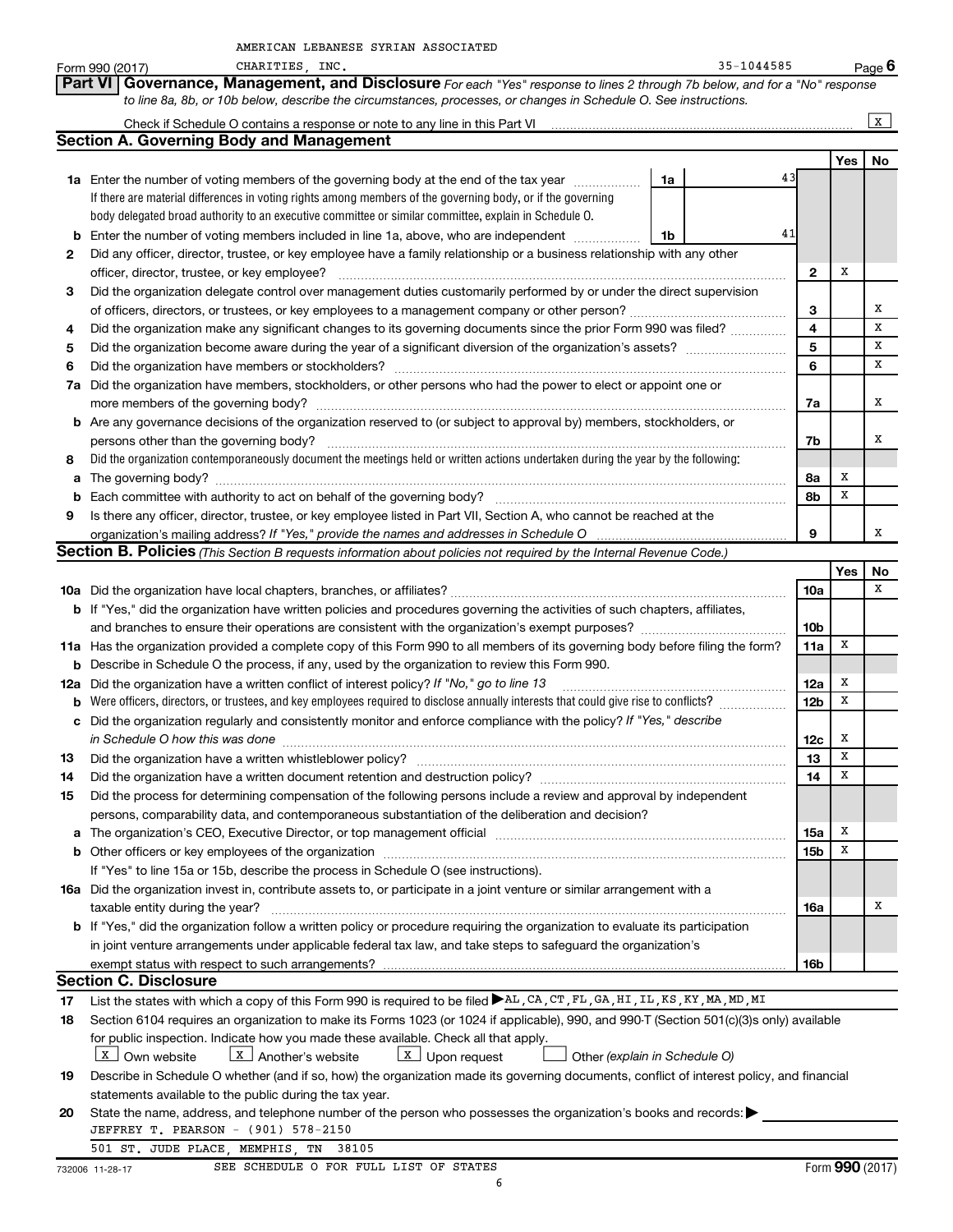| Form 990 (2017)                               | INC.<br><b>CHARITIES</b>                                                                   | $35 - 1044585$ | Page. |  |  |  |  |
|-----------------------------------------------|--------------------------------------------------------------------------------------------|----------------|-------|--|--|--|--|
|                                               | Part VII Compensation of Officers, Directors, Trustees, Key Employees, Highest Compensated |                |       |  |  |  |  |
| <b>Employees, and Independent Contractors</b> |                                                                                            |                |       |  |  |  |  |
|                                               | Check if Schedule O contains a response or note to any line in this Part VII               |                |       |  |  |  |  |
| Section A.                                    | Officers, Directors, Trustees, Key Employees, and Highest Compensated Employees            |                |       |  |  |  |  |

**1a** Complete this table for all persons required to be listed. Report compensation for the calendar year ending with or within the organization's tax year.

• List all of the organization's **current** officers, directors, trustees (whether individuals or organizations), regardless of amount of compensation. Enter -0- in columns (D), (E), and (F) if no compensation was paid.

• List all of the organization's **current** key employees, if any. See instructions for definition of "key employee."

AMERICAN LEBANESE SYRIAN ASSOCIATED

• List the organization's five **current** highest compensated employees (other than an officer, director, trustee, or key employee) who received reportable compensation (Box 5 of Form W-2 and/or Box 7 of Form 1099-MISC) of more than \$100,000 from the organization and any related organizations.

• List all of the organization's **former** officers, key employees, and highest compensated employees who received more than \$100,000 of reportable compensation from the organization and any related organizations.

• List all of the organization's **former directors or trustees** that received, in the capacity as a former director or trustee of the organization, more than \$10,000 of reportable compensation from the organization and any related organizations.

List persons in the following order: individual trustees or directors; institutional trustees; officers; key employees; highest compensated employees; and former such persons.

 $\rfloor$  Check this box if neither the organization nor any related organization compensated any current officer, director, or trustee.

| (A)                               | (B)                    |                                |                       |                                                                  | (C)          |                                 |        | (D)             | (E)             | (F)                          |
|-----------------------------------|------------------------|--------------------------------|-----------------------|------------------------------------------------------------------|--------------|---------------------------------|--------|-----------------|-----------------|------------------------------|
| Name and Title                    | Average                |                                |                       | Position<br>(do not check more than one                          |              |                                 |        | Reportable      | Reportable      | Estimated                    |
|                                   | hours per              |                                |                       | box, unless person is both an<br>officer and a director/trustee) |              |                                 |        | compensation    | compensation    | amount of                    |
|                                   | week                   |                                |                       |                                                                  |              |                                 |        | from            | from related    | other                        |
|                                   | (list any              |                                |                       |                                                                  |              |                                 |        | the             | organizations   | compensation                 |
|                                   | hours for              |                                |                       |                                                                  |              |                                 |        | organization    | (W-2/1099-MISC) | from the                     |
|                                   | related                |                                |                       |                                                                  |              |                                 |        | (W-2/1099-MISC) |                 | organization                 |
|                                   | organizations<br>below |                                |                       |                                                                  |              |                                 |        |                 |                 | and related<br>organizations |
|                                   | line)                  | Individual trustee or director | Institutional trustee | Officer                                                          | Key employee | Highest compensated<br>employee | Former |                 |                 |                              |
| <b>JOYCE ABOUSSIE</b><br>(1)      | 4,00                   |                                |                       |                                                                  |              |                                 |        |                 |                 |                              |
| VOTING DIRECTOR                   | 4.00                   | X                              |                       |                                                                  |              |                                 |        | $\mathbf 0$ .   | 0               | $\mathbf 0$ .                |
| SUSAN MACK AGUILLARD, MD<br>(2)   | 4.00                   |                                |                       |                                                                  |              |                                 |        |                 |                 |                              |
| VOTING DIRECTOR                   | 8.00                   | X                              |                       |                                                                  |              |                                 |        | 0               | 0               | $\mathbf 0$ .                |
| MAHIR AWDEH, MD<br>(3)            | 4.00                   |                                |                       |                                                                  |              |                                 |        |                 |                 |                              |
| VOTING DIRECTOR                   | 4.00                   | X                              |                       |                                                                  |              |                                 |        | $\mathbf{0}$ .  | 0               | 0.                           |
| JOSEPH S. AYOUB, JR., ESQ.<br>(4) | 4.00                   |                                |                       |                                                                  |              |                                 |        |                 |                 |                              |
| VOTING DIRECTOR                   | 4.00                   | X                              |                       |                                                                  |              |                                 |        | $\mathbf{0}$    | 0               | 0.                           |
| (5) PAUL J. AYOUB, ESQ.           | 4.00                   |                                |                       |                                                                  |              |                                 |        |                 |                 |                              |
| VOTING DIRECTOR                   | 4,00                   | X                              |                       |                                                                  |              |                                 |        | 0.              | 0               | 0.                           |
| FREDERICK M. AZAR, MD<br>(6)      | 4,00                   |                                |                       |                                                                  |              |                                 |        |                 |                 |                              |
| VOTING DIRECTOR                   | 4,00                   | X                              |                       |                                                                  |              |                                 |        | $\mathbf{0}$ .  | 0               | 0.                           |
| JAMES B. BARKATE<br>(7)           | 8.00                   |                                |                       |                                                                  |              |                                 |        |                 |                 |                              |
| VOTING DIRECTOR                   | 4.00                   | $\mathbf x$                    |                       |                                                                  |              |                                 |        | 0.              | 0               | 0.                           |
| MARTHA PERINE BEARD<br>(8)        | 8.00                   |                                |                       |                                                                  |              |                                 |        |                 |                 |                              |
| VOTING DIRECTOR                   | 4.00                   | X                              |                       |                                                                  |              |                                 |        | 0.              | 0               | 0.                           |
| (9)<br>SHERYL BOURISK             | 4.00                   |                                |                       |                                                                  |              |                                 |        |                 |                 |                              |
| VOTING DIRECTOR                   | 4.00                   | X                              |                       |                                                                  |              |                                 |        | 0.              | 0               | 0.                           |
| (10) ROBERT A. BREIT, MD          | 4.00                   |                                |                       |                                                                  |              |                                 |        |                 |                 |                              |
| VOTING DIRECTOR                   | 4,00                   | X                              |                       |                                                                  |              |                                 |        | 0.              | 0               | 0.                           |
| (11) TERRY BURMAN                 | 4,00                   |                                |                       |                                                                  |              |                                 |        |                 |                 |                              |
| VOTING DIRECTOR                   | 4,00                   | $\mathbf x$                    |                       |                                                                  |              |                                 |        | 0.              | 0               | 0.                           |
| (12) ANN M. DANNER                | 4.00                   |                                |                       |                                                                  |              |                                 |        |                 |                 |                              |
| VOTING DIRECTOR                   | 4.00                   | X                              |                       |                                                                  |              |                                 |        | $\mathbf{0}$ .  | 0               | 0.                           |
| (13) JOSEPH M. DEVIVO             | 4.00                   |                                |                       |                                                                  |              |                                 |        |                 |                 |                              |
| VOTING DIRECTOR                   | 4.00                   | X                              |                       |                                                                  |              |                                 |        | $\mathbf{0}$ .  | 0               | 0.                           |
| (14) FRED P. GATTAS, III, PHARMD  | 4.00                   |                                |                       |                                                                  |              |                                 |        |                 |                 |                              |
| VOTING DIRECTOR                   | 4.00                   | X                              |                       |                                                                  |              |                                 |        | 0.              | 0               | 0.                           |
| (15) RUTH GAVIRIA                 | 4,00                   |                                |                       |                                                                  |              |                                 |        |                 |                 |                              |
| VOTING DIRECTOR                   | 4.00                   | X                              |                       |                                                                  |              |                                 |        | 0.              | 0               | 0.                           |
| (16) CHRISTOPHER GEORGE, MD       | 4,00                   |                                |                       |                                                                  |              |                                 |        |                 |                 |                              |
| VOTING DIRECTOR                   | 8,00                   | Х                              |                       |                                                                  |              |                                 |        | 0.              | 0               | 0.                           |
| (17) JUDY HABIB                   | 8,00                   |                                |                       |                                                                  |              |                                 |        |                 |                 |                              |
| VOTING DIRECTOR                   | 4.00                   | X                              |                       |                                                                  |              |                                 |        | $\mathbf{0}$ .  | $\mathbf{0}$    | 0.                           |

732007 11-28-17 Form **990** (2017)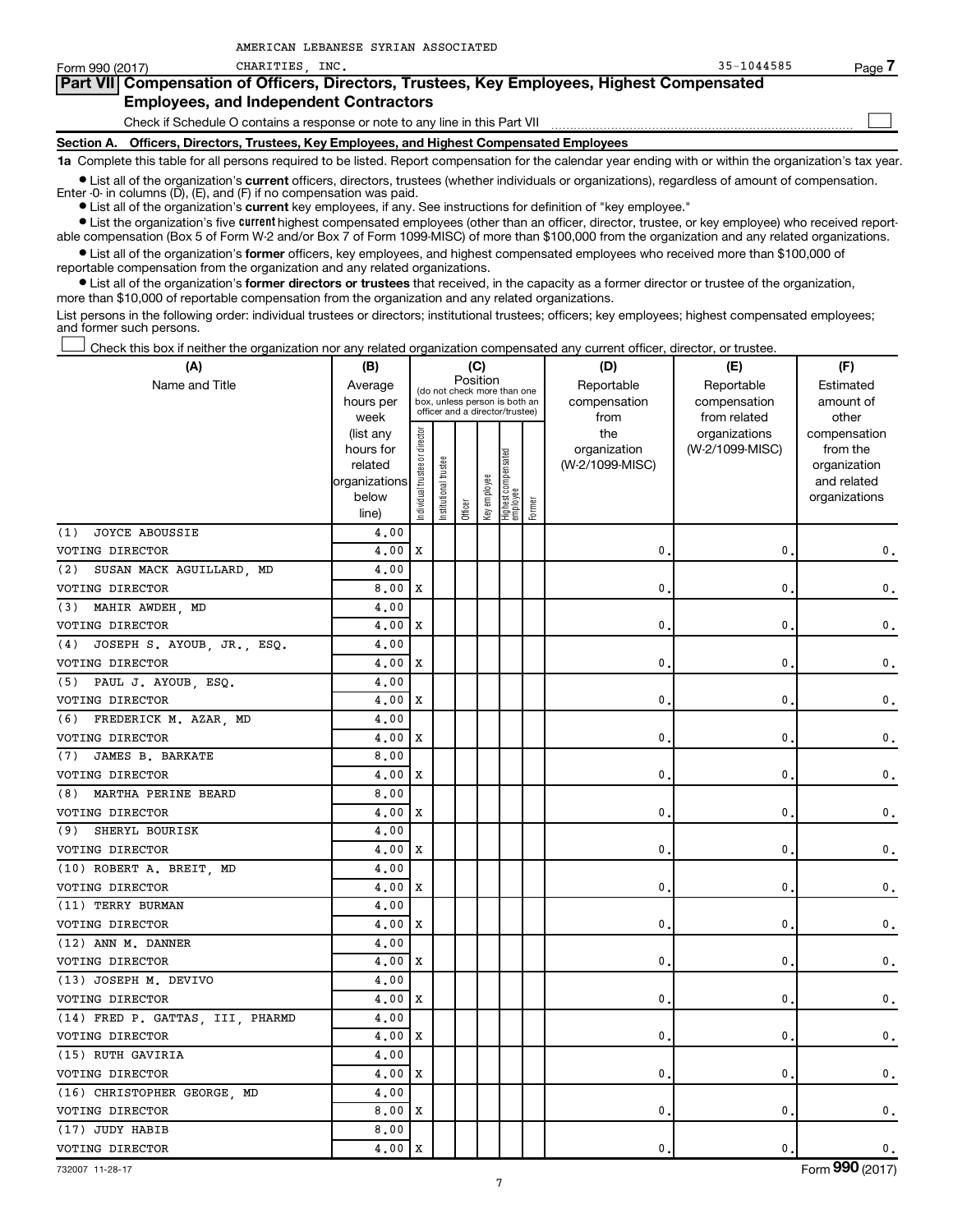|  | AMERICAN LEBANESE SYRIAN ASSOCIATED |
|--|-------------------------------------|
|  |                                     |

| CHARITIES INC.<br>Form 990 (2017)                                                                                                                                                       |                                                                                                             |                                |                            |                     |                     |                                                                                                                                        |        |                                                                                     | 35-1044585                                                                            |                |     |                                                                                                                    | Page 8     |
|-----------------------------------------------------------------------------------------------------------------------------------------------------------------------------------------|-------------------------------------------------------------------------------------------------------------|--------------------------------|----------------------------|---------------------|---------------------|----------------------------------------------------------------------------------------------------------------------------------------|--------|-------------------------------------------------------------------------------------|---------------------------------------------------------------------------------------|----------------|-----|--------------------------------------------------------------------------------------------------------------------|------------|
| <b>Part VII</b><br>Section A. Officers, Directors, Trustees, Key Employees, and Highest Compensated Employees (continued)                                                               |                                                                                                             |                                |                            |                     |                     |                                                                                                                                        |        |                                                                                     |                                                                                       |                |     |                                                                                                                    |            |
| (A)<br>Name and title                                                                                                                                                                   | (B)<br>Average<br>hours per<br>week<br>(list any<br>hours for<br>related<br>organizations<br>below<br>line) | Individual trustee or director | trustee<br>Institutional t | Position<br>Officer | (C)<br>Key employee | (do not check more than one<br>box, unless person is both an<br>officer and a director/trustee)<br>  Highest compensated<br>  employee | Former | (D)<br>Reportable<br>compensation<br>from<br>the<br>organization<br>(W-2/1099-MISC) | (E)<br>Reportable<br>compensation<br>from related<br>organizations<br>(W-2/1099-MISC) |                |     | (F)<br>Estimated<br>amount of<br>other<br>compensation<br>from the<br>organization<br>and related<br>organizations |            |
| (18) GABRIEL (GABBY) HADDAD, MD                                                                                                                                                         | 4,00                                                                                                        |                                |                            |                     |                     |                                                                                                                                        |        |                                                                                     |                                                                                       |                |     |                                                                                                                    |            |
| VOTING DIRECTOR                                                                                                                                                                         | 4,00                                                                                                        | х                              |                            |                     |                     |                                                                                                                                        |        | 0                                                                                   |                                                                                       | 0              |     |                                                                                                                    | 0.         |
| (19) PAUL K. HAJAR                                                                                                                                                                      | 4,00                                                                                                        |                                |                            |                     |                     |                                                                                                                                        |        |                                                                                     |                                                                                       |                |     |                                                                                                                    |            |
| VOTING DIRECTOR                                                                                                                                                                         | 4,00                                                                                                        | х                              |                            |                     |                     |                                                                                                                                        |        | 0                                                                                   |                                                                                       | 0              |     |                                                                                                                    | 0.         |
| (20) CHUCK HAJJAR                                                                                                                                                                       | 4,00                                                                                                        |                                |                            |                     |                     |                                                                                                                                        |        |                                                                                     |                                                                                       |                |     |                                                                                                                    |            |
| VOTING DIRECTOR                                                                                                                                                                         | 4,00                                                                                                        | х                              |                            |                     |                     |                                                                                                                                        |        | $\mathbf 0$                                                                         |                                                                                       | 0              |     |                                                                                                                    | 0.         |
| (21) FOUAD HAJJAR, MD                                                                                                                                                                   | 4,00                                                                                                        |                                |                            |                     |                     |                                                                                                                                        |        |                                                                                     |                                                                                       |                |     |                                                                                                                    |            |
| VOTING DIRECTOR                                                                                                                                                                         | 4,00                                                                                                        | х                              |                            |                     |                     |                                                                                                                                        |        | $\mathbf 0$                                                                         |                                                                                       | 0              |     |                                                                                                                    | 0.         |
| (22) FREDERICK R. HARRIS, JR., MD                                                                                                                                                       | 4,00                                                                                                        |                                |                            |                     |                     |                                                                                                                                        |        |                                                                                     |                                                                                       |                |     |                                                                                                                    |            |
| VOTING DIRECTOR                                                                                                                                                                         | 4,00                                                                                                        | х                              |                            |                     |                     |                                                                                                                                        |        | $\mathbf 0$                                                                         |                                                                                       | 0              |     |                                                                                                                    | 0.         |
| (23) BRUCE B. HOPKINS                                                                                                                                                                   | 4,00                                                                                                        |                                |                            |                     |                     |                                                                                                                                        |        |                                                                                     |                                                                                       |                |     |                                                                                                                    |            |
| VOTING DIRECTOR                                                                                                                                                                         | 4,00                                                                                                        | х                              |                            |                     |                     |                                                                                                                                        |        | $\mathbf 0$                                                                         |                                                                                       | 0              |     |                                                                                                                    | 0.         |
| (24) J. DAVID KARAM II                                                                                                                                                                  | 4,00                                                                                                        |                                |                            |                     |                     |                                                                                                                                        |        |                                                                                     |                                                                                       |                |     |                                                                                                                    |            |
| VOTING DIRECTOR                                                                                                                                                                         | 4,00                                                                                                        | X                              |                            |                     |                     |                                                                                                                                        |        | $\mathbf 0$                                                                         |                                                                                       | 0              |     |                                                                                                                    | 0.         |
| (25) SHARON L. MCCOLLAM                                                                                                                                                                 | 4,00                                                                                                        |                                |                            |                     |                     |                                                                                                                                        |        |                                                                                     |                                                                                       |                |     |                                                                                                                    |            |
| VOTING DIRECTOR                                                                                                                                                                         | 4,00                                                                                                        | X                              |                            |                     |                     |                                                                                                                                        |        | 0                                                                                   |                                                                                       | 0              |     |                                                                                                                    | 0.         |
| (26) MICHAEL D. MCCOY                                                                                                                                                                   | 4,00                                                                                                        |                                |                            |                     |                     |                                                                                                                                        |        |                                                                                     |                                                                                       |                |     |                                                                                                                    |            |
| VOTING DIRECTOR                                                                                                                                                                         | $4.00$   X                                                                                                  |                                |                            |                     |                     |                                                                                                                                        |        | 0                                                                                   |                                                                                       | 0              |     |                                                                                                                    | 0.         |
| 1b Sub-total                                                                                                                                                                            |                                                                                                             |                                |                            |                     |                     |                                                                                                                                        |        | 0                                                                                   |                                                                                       | $\mathbf{0}$ . |     |                                                                                                                    | 0.         |
| c Total from continuation sheets to Part VII, Section A [11] [2000] [2000]                                                                                                              |                                                                                                             |                                |                            |                     |                     |                                                                                                                                        |        | 3,942,570.                                                                          | 1,058,448.                                                                            |                |     |                                                                                                                    | 815,590.   |
|                                                                                                                                                                                         |                                                                                                             |                                |                            |                     |                     |                                                                                                                                        |        | 3,942,570.                                                                          | 1,058,448.                                                                            |                |     |                                                                                                                    | 815,590.   |
| 2 Total number of individuals (including but not limited to those listed above) who received more than \$100,000 of reportable                                                          |                                                                                                             |                                |                            |                     |                     |                                                                                                                                        |        |                                                                                     |                                                                                       |                |     |                                                                                                                    |            |
| compensation from the organization $\blacktriangleright$                                                                                                                                |                                                                                                             |                                |                            |                     |                     |                                                                                                                                        |        |                                                                                     |                                                                                       |                |     | Yes                                                                                                                | 295<br>No. |
|                                                                                                                                                                                         |                                                                                                             |                                |                            |                     |                     |                                                                                                                                        |        |                                                                                     |                                                                                       |                |     |                                                                                                                    |            |
| Did the organization list any former officer, director, or trustee, key employee, or highest compensated employee on<br>3<br>line 1a? If "Yes," complete Schedule J for such individual |                                                                                                             |                                |                            |                     |                     |                                                                                                                                        |        |                                                                                     |                                                                                       |                | З   |                                                                                                                    | х          |
| For any individual listed on line 1a, is the sum of reportable compensation and other compensation from the organization<br>4                                                           |                                                                                                             |                                |                            |                     |                     |                                                                                                                                        |        |                                                                                     |                                                                                       |                |     |                                                                                                                    |            |
|                                                                                                                                                                                         |                                                                                                             |                                |                            |                     |                     |                                                                                                                                        |        |                                                                                     |                                                                                       |                | 4   | х                                                                                                                  |            |
| Did any person listed on line 1a receive or accrue compensation from any unrelated organization or individual for services<br>5                                                         |                                                                                                             |                                |                            |                     |                     |                                                                                                                                        |        |                                                                                     |                                                                                       |                |     |                                                                                                                    |            |
|                                                                                                                                                                                         |                                                                                                             |                                |                            |                     |                     |                                                                                                                                        |        |                                                                                     |                                                                                       |                | 5   |                                                                                                                    | х          |
| <b>Section B. Independent Contractors</b>                                                                                                                                               |                                                                                                             |                                |                            |                     |                     |                                                                                                                                        |        |                                                                                     |                                                                                       |                |     |                                                                                                                    |            |
| Complete this table for your five highest compensated independent contractors that received more than \$100,000 of compensation from<br>1                                               |                                                                                                             |                                |                            |                     |                     |                                                                                                                                        |        |                                                                                     |                                                                                       |                |     |                                                                                                                    |            |
| the organization. Report compensation for the calendar year ending with or within the organization's tax year.                                                                          |                                                                                                             |                                |                            |                     |                     |                                                                                                                                        |        |                                                                                     |                                                                                       |                |     |                                                                                                                    |            |
| (A)                                                                                                                                                                                     |                                                                                                             |                                |                            |                     |                     |                                                                                                                                        |        | (B)                                                                                 |                                                                                       |                | (C) |                                                                                                                    |            |
| Name and business address                                                                                                                                                               |                                                                                                             |                                |                            |                     |                     |                                                                                                                                        |        | Description of services                                                             |                                                                                       |                |     | Compensation                                                                                                       |            |
| INFOCISION MANAGEMENT CORPORATION                                                                                                                                                       |                                                                                                             |                                |                            |                     |                     |                                                                                                                                        |        |                                                                                     |                                                                                       |                |     |                                                                                                                    |            |
| 325 SPRINGSIDE DRIVE, AKRON, OH 44333-4501                                                                                                                                              |                                                                                                             |                                |                            |                     |                     |                                                                                                                                        |        | CALL CENTER                                                                         |                                                                                       |                |     |                                                                                                                    | 7,417,594. |
| INNERWORKINGS, INC.                                                                                                                                                                     |                                                                                                             |                                |                            |                     |                     |                                                                                                                                        |        |                                                                                     |                                                                                       |                |     |                                                                                                                    |            |

| 600 W. CHICAGO AVENUE, CHICAGO, IL 60654                                                                                         | PRINT MATERIALS PRODUCTION | 5,498,815.   |
|----------------------------------------------------------------------------------------------------------------------------------|----------------------------|--------------|
| VACO MEMPHIS, LLC                                                                                                                |                            |              |
| 5410 MARYLAND WAY #460, BRENTWOOD, TN 37027                                                                                      | IT CONTRACT LABOR          | 4,090,059.   |
| EAGLECOM, INC., 2300 YONGE STREET, SUITE                                                                                         |                            |              |
| 1700, TORONTO, ONTARIO, CANADA                                                                                                   | MEDIA PURCHASING           | 3, 124, 517. |
| TEKSYSTEMS                                                                                                                       |                            |              |
| P.O. BOX 198568, ATLANTA, GA 30384-8568                                                                                          | IT CONTRACT LABOR          | 2,307,882.   |
| Total number of independent contractors (including but not limited to those listed above) who received more than<br>$\mathbf{2}$ |                            |              |
| 46<br>$$100,000$ of compensation from the organization $\blacktriangleright$                                                     |                            |              |

SEE PART VII, SECTION A CONTINUATION SHEETS FORM **990** (2017)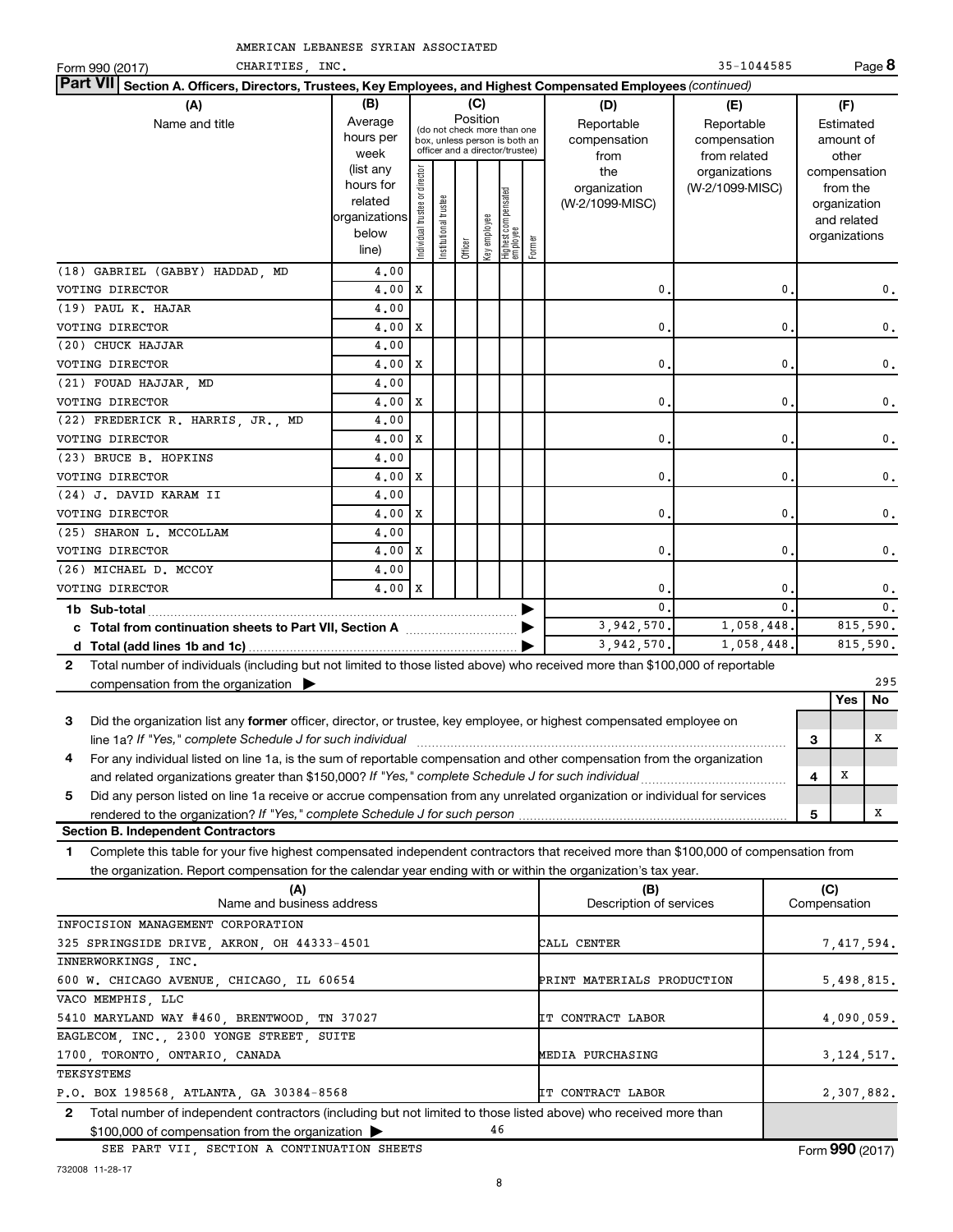Form 990 CHARITIES, INC. 2008 2012 12:35-1044585

| <b>Part VII</b><br>Section A. Officers, Directors, Trustees, Key Employees, and Highest Compensated Employees (continued) |                                                                                     |                                |                       |         |                                    |                              |        |                                                |                                                  |                                                                                   |
|---------------------------------------------------------------------------------------------------------------------------|-------------------------------------------------------------------------------------|--------------------------------|-----------------------|---------|------------------------------------|------------------------------|--------|------------------------------------------------|--------------------------------------------------|-----------------------------------------------------------------------------------|
| (A)                                                                                                                       | (B)                                                                                 |                                |                       |         | (C)                                |                              |        | (D)                                            | (E)                                              | (F)                                                                               |
| Name and title                                                                                                            | Average<br>hours                                                                    |                                |                       |         | Position<br>(check all that apply) |                              |        | Reportable<br>compensation                     | Reportable<br>compensation                       | Estimated<br>amount of                                                            |
|                                                                                                                           | per<br>week<br>(list any<br>hours for<br>related<br>organizations<br>below<br>line) | Individual trustee or director | Institutional trustee | Officer | Key employee                       | Highest compensated employee | Former | from<br>the<br>organization<br>(W-2/1099-MISC) | from related<br>organizations<br>(W-2/1099-MISC) | other<br>compensation<br>from the<br>organization<br>and related<br>organizations |
| (27) ROBERT T. MOLINET, ESQ.                                                                                              | 4,00                                                                                |                                |                       |         |                                    |                              |        |                                                |                                                  |                                                                                   |
| VOTING DIRECTOR                                                                                                           | 4,00                                                                                | Χ                              |                       |         |                                    |                              |        | 0                                              | 0                                                | 0.                                                                                |
| (28) RAMZI NUWAYHID                                                                                                       | 4,00                                                                                |                                |                       |         |                                    |                              |        |                                                |                                                  |                                                                                   |
| VOTING DIRECTOR                                                                                                           | 4,00                                                                                | Х                              |                       |         |                                    |                              |        | $\mathbf 0$                                    | 0                                                | 0.                                                                                |
| (29) THOMAS PENN, III                                                                                                     | 4,00                                                                                |                                |                       |         |                                    |                              |        |                                                |                                                  |                                                                                   |
| VOTING DIRECTOR                                                                                                           | 4,00                                                                                | Х                              |                       |         |                                    |                              |        | 0                                              | 0                                                | 0.                                                                                |
| (30) CHRISTINA M. RASHID                                                                                                  | 4,00                                                                                |                                |                       |         |                                    |                              |        |                                                |                                                  |                                                                                   |
| VOTING DIRECTOR                                                                                                           | 4,00                                                                                | Х                              |                       |         |                                    |                              |        | $\mathbf 0$                                    | 0                                                | 0.                                                                                |
| (31) CAMILLE F. SARROUF, JR., ESQ.                                                                                        | 4,00                                                                                |                                |                       |         |                                    |                              |        |                                                |                                                  |                                                                                   |
| VOTING DIRECTOR                                                                                                           | 8,00                                                                                | х                              |                       |         |                                    |                              |        | 0                                              | 0                                                | 0.                                                                                |
| (32) JOSEPH C. SHAKER                                                                                                     | 4,00                                                                                |                                |                       |         |                                    |                              |        |                                                |                                                  |                                                                                   |
| VOTING DIRECTOR                                                                                                           | 4,00                                                                                | Х                              |                       |         |                                    |                              |        | $\mathbf 0$                                    | 0                                                | 0.                                                                                |
| (33) JOSEPH G. SHAKER                                                                                                     | 4,00                                                                                |                                |                       |         |                                    |                              |        |                                                |                                                  |                                                                                   |
| VOTING DIRECTOR                                                                                                           | 4,00                                                                                | х                              |                       |         |                                    |                              |        | $\mathbf 0$                                    | $\mathbf{0}$                                     | 0.                                                                                |
| (34) GEORGE A. SIMON II                                                                                                   | 4,00                                                                                |                                |                       |         |                                    |                              |        |                                                |                                                  |                                                                                   |
| VOTING DIRECTOR                                                                                                           | 4,00                                                                                | Х                              |                       |         |                                    |                              |        | 0                                              | 0                                                | 0.                                                                                |
| (35) MICHAEL SIMON                                                                                                        | 4,00                                                                                |                                |                       |         |                                    |                              |        |                                                |                                                  |                                                                                   |
| VOTING DIRECTOR                                                                                                           | 4,00                                                                                | Х                              |                       |         |                                    |                              |        | 0                                              | 0                                                | 0.                                                                                |
| (36) PAUL J. SIMON                                                                                                        | 4,00                                                                                |                                |                       |         |                                    |                              |        |                                                |                                                  |                                                                                   |
| VOTING DIRECTOR                                                                                                           | 4,00                                                                                | X                              |                       |         |                                    |                              |        | 0                                              | 0                                                | 0.                                                                                |
| (37) TONY THOMAS                                                                                                          | 4,00                                                                                |                                |                       |         |                                    |                              |        |                                                |                                                  |                                                                                   |
| VOTING DIRECTOR                                                                                                           | 4,00                                                                                | Χ                              |                       |         |                                    |                              |        | 0                                              | $\mathbf{0}$                                     | 0.                                                                                |
| (38) RICHARD M. UNES                                                                                                      | 4,00                                                                                |                                |                       |         |                                    |                              |        |                                                |                                                  |                                                                                   |
| VOTING DIRECTOR                                                                                                           | 4,00                                                                                | Χ                              |                       |         |                                    |                              |        | 0                                              | $\mathbf{0}$                                     | 0.                                                                                |
| (39) PAUL H. WEIN, ESQ.                                                                                                   | 4,00                                                                                |                                |                       |         |                                    |                              |        |                                                |                                                  |                                                                                   |
| VOTING DIRECTOR                                                                                                           | 4,00                                                                                | X                              |                       |         |                                    |                              |        | $\mathbf 0$                                    | 0                                                | 0.                                                                                |
| (40) THOMAS WERTZ                                                                                                         | 4.00                                                                                |                                |                       |         |                                    |                              |        |                                                |                                                  |                                                                                   |
| VOTING DIRECTOR                                                                                                           | 4.00                                                                                | х                              |                       |         |                                    |                              |        | 0.                                             | 0,                                               | 0.                                                                                |
| (41) TAMA ZAYDON                                                                                                          | 4.00                                                                                |                                |                       |         |                                    |                              |        |                                                |                                                  |                                                                                   |
| VOTING DIRECTOR                                                                                                           | 4,00                                                                                | х                              |                       |         |                                    |                              |        | $\mathbf 0$ .                                  | $\mathbf 0$ .                                    | 0.                                                                                |
| (42) JAMES R. DOWNING                                                                                                     | 1.00                                                                                |                                |                       |         |                                    |                              |        |                                                |                                                  |                                                                                   |
| EX-OFFICIO DIRECTOR                                                                                                       | 55.00                                                                               | х                              |                       |         |                                    |                              |        | 0,                                             | 1,058,448.                                       | 144,500.                                                                          |
| (43) RICHARD SHADYAC, JR.                                                                                                 | 55.00                                                                               |                                |                       |         |                                    |                              |        |                                                |                                                  |                                                                                   |
| CEO & EX-OFFICIO DIRECTOR                                                                                                 | 1,00                                                                                | X                              |                       | х       |                                    |                              |        | 794,032.                                       | $\mathbf 0$ .                                    | 99,557.                                                                           |
| $(44)$ EMILY S. GREER                                                                                                     | 55.00                                                                               |                                |                       |         |                                    |                              |        |                                                |                                                  |                                                                                   |
| CHIEF ADMIN. OFFICER                                                                                                      | 0.00                                                                                |                                |                       | х       |                                    |                              |        | 487,356,                                       | $\mathbf 0$ .                                    | 88,052.                                                                           |
| (45) JEFFREY T. PEARSON                                                                                                   | 55.00                                                                               |                                |                       |         |                                    |                              |        |                                                |                                                  |                                                                                   |
| CHIEF FINANCIAL OFFICER                                                                                                   | 0.00                                                                                |                                |                       | х       |                                    |                              |        | 456,134.                                       | 0,                                               | 89,439.                                                                           |
| (46) EMILY CALLAHAN                                                                                                       | 55.00                                                                               |                                |                       |         |                                    |                              |        |                                                |                                                  |                                                                                   |
| CHIEF MARKETING & EXPERIENCE OFFICER                                                                                      | 0.00                                                                                |                                |                       |         |                                    | х                            |        | 468,434                                        | $\mathbf{0}$                                     | 82, 323.                                                                          |
| Total to Part VII, Section A, line 1c                                                                                     |                                                                                     |                                |                       |         |                                    |                              |        |                                                |                                                  |                                                                                   |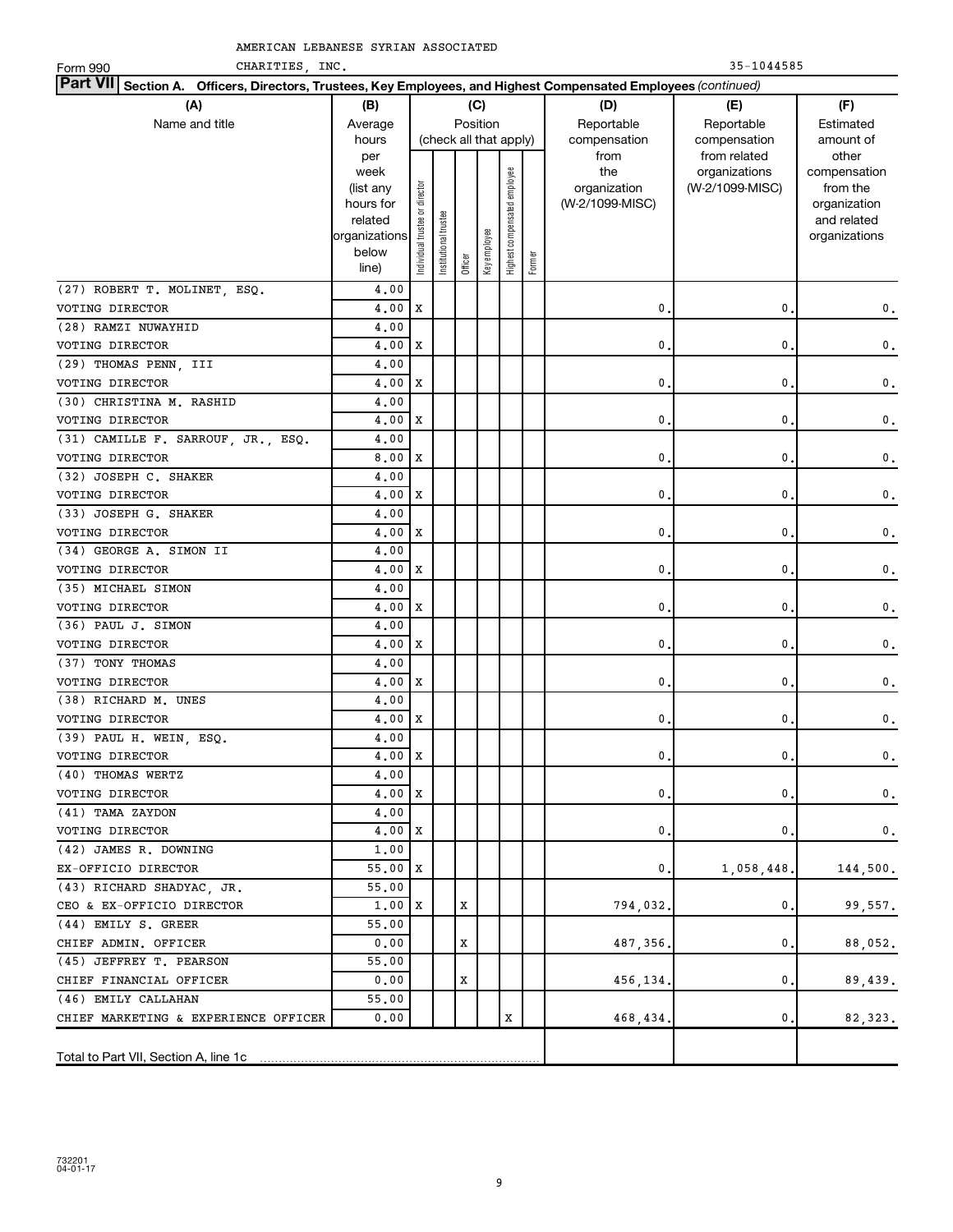| CHARITIES, INC.<br>Form 990                                                                                     |                                                                     | $35 - 1044585$        |         |              |                              |        |                 |                 |               |
|-----------------------------------------------------------------------------------------------------------------|---------------------------------------------------------------------|-----------------------|---------|--------------|------------------------------|--------|-----------------|-----------------|---------------|
| Part VII Section A. Officers, Directors, Trustees, Key Employees, and Highest Compensated Employees (continued) |                                                                     |                       |         |              |                              |        |                 |                 |               |
| (A)                                                                                                             | (B)                                                                 |                       |         | (C)          |                              |        | (D)             | (E)             | (F)           |
| Name and title                                                                                                  | Average                                                             |                       |         | Position     |                              |        | Reportable      | Reportable      | Estimated     |
|                                                                                                                 | hours                                                               |                       |         |              | (check all that apply)       |        | compensation    | compensation    | amount of     |
|                                                                                                                 | per                                                                 |                       |         |              |                              |        | from            | from related    | other         |
|                                                                                                                 | week                                                                |                       |         |              |                              |        | the             | organizations   | compensation  |
|                                                                                                                 |                                                                     |                       |         |              |                              |        | organization    | (W-2/1099-MISC) | from the      |
|                                                                                                                 |                                                                     |                       |         |              |                              |        | (W-2/1099-MISC) |                 | organization  |
|                                                                                                                 | (list any<br>hours for<br>elated<br>organizations<br>below<br>line) | Institutional trustee |         |              | Highest compensated employee |        |                 |                 | and related   |
|                                                                                                                 |                                                                     |                       |         | Key employee |                              |        |                 |                 | organizations |
|                                                                                                                 |                                                                     |                       | Officer |              |                              | Former |                 |                 |               |
|                                                                                                                 |                                                                     |                       |         |              |                              |        |                 |                 |               |
| (47) SUE HARPOLE                                                                                                | 55.00                                                               |                       |         |              |                              |        |                 |                 |               |
| CHIEF DEVELOPMENT OFFICER                                                                                       | ${\bf 0}$ , ${\bf 0}$ ${\bf 0}$                                     |                       |         |              | X                            |        | 431,488.        | 0.              | 75,222.       |
| (48) ROBERT MACHEN                                                                                              | 55.00                                                               |                       |         |              |                              |        |                 |                 |               |
| CHIEF OPERATING OFFICER                                                                                         | 0.00                                                                |                       |         |              | X                            |        | 451,478.        | 0.              | 80,662.       |
| (49) ANURAG PANDIT                                                                                              | 55.00                                                               |                       |         |              |                              |        |                 |                 |               |
| CHIEF INVESTMENT OFFICER                                                                                        | 0.00                                                                |                       |         |              | $\mathbf x$                  |        | 428,340.        | 0.              | 82,100.       |
| (50) GEORGE SHADROUI                                                                                            | 55.00                                                               |                       |         |              |                              |        |                 |                 |               |
| CHIEF STRATEGY OFFICER                                                                                          | 0.00                                                                |                       |         |              | $\mathbf x$                  |        | 425,308.        | $\mathbf{0}$ .  | 73,735.       |
|                                                                                                                 |                                                                     |                       |         |              |                              |        |                 |                 |               |
|                                                                                                                 |                                                                     |                       |         |              |                              |        |                 |                 |               |
|                                                                                                                 |                                                                     |                       |         |              |                              |        |                 |                 |               |
|                                                                                                                 |                                                                     |                       |         |              |                              |        |                 |                 |               |
|                                                                                                                 |                                                                     |                       |         |              |                              |        |                 |                 |               |
|                                                                                                                 |                                                                     |                       |         |              |                              |        |                 |                 |               |
|                                                                                                                 |                                                                     |                       |         |              |                              |        |                 |                 |               |
|                                                                                                                 |                                                                     |                       |         |              |                              |        |                 |                 |               |
|                                                                                                                 |                                                                     |                       |         |              |                              |        |                 |                 |               |
|                                                                                                                 |                                                                     |                       |         |              |                              |        |                 |                 |               |
|                                                                                                                 |                                                                     |                       |         |              |                              |        |                 |                 |               |
|                                                                                                                 |                                                                     |                       |         |              |                              |        |                 |                 |               |
|                                                                                                                 |                                                                     |                       |         |              |                              |        |                 |                 |               |
|                                                                                                                 |                                                                     |                       |         |              |                              |        |                 |                 |               |
|                                                                                                                 |                                                                     |                       |         |              |                              |        |                 |                 |               |
|                                                                                                                 |                                                                     |                       |         |              |                              |        |                 |                 |               |
|                                                                                                                 |                                                                     |                       |         |              |                              |        |                 |                 |               |
|                                                                                                                 |                                                                     |                       |         |              |                              |        |                 |                 |               |
|                                                                                                                 |                                                                     |                       |         |              |                              |        |                 |                 |               |
|                                                                                                                 |                                                                     |                       |         |              |                              |        |                 |                 |               |
|                                                                                                                 |                                                                     |                       |         |              |                              |        |                 |                 |               |
|                                                                                                                 |                                                                     |                       |         |              |                              |        |                 |                 |               |
|                                                                                                                 |                                                                     |                       |         |              |                              |        |                 |                 |               |
|                                                                                                                 |                                                                     |                       |         |              |                              |        |                 |                 |               |
|                                                                                                                 |                                                                     |                       |         |              |                              |        |                 |                 |               |
|                                                                                                                 |                                                                     |                       |         |              |                              |        |                 |                 |               |
|                                                                                                                 |                                                                     |                       |         |              |                              |        |                 |                 |               |
|                                                                                                                 |                                                                     |                       |         |              |                              |        |                 |                 |               |
|                                                                                                                 |                                                                     |                       |         |              |                              |        |                 |                 |               |
|                                                                                                                 |                                                                     |                       |         |              |                              |        |                 |                 |               |
|                                                                                                                 |                                                                     |                       |         |              |                              |        |                 |                 |               |
|                                                                                                                 |                                                                     |                       |         |              |                              |        |                 |                 |               |
|                                                                                                                 |                                                                     |                       |         |              |                              |        |                 |                 |               |
|                                                                                                                 |                                                                     |                       |         |              |                              |        |                 |                 |               |
|                                                                                                                 |                                                                     |                       |         |              |                              |        | 3,942,570.      | 1,058,448.      | 815,590.      |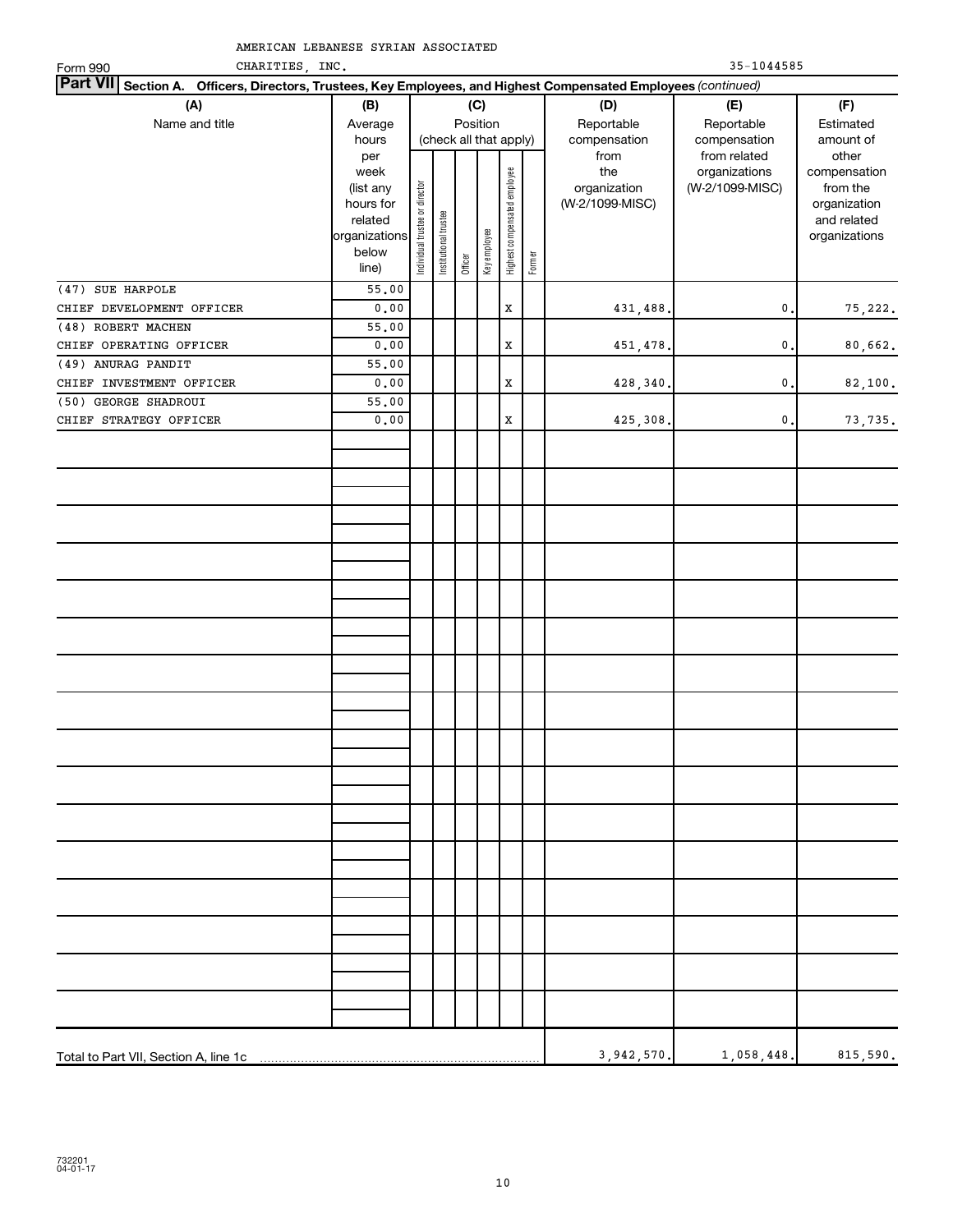|                                                           |                                                         |        | Form 990 (2017)                                                                 | CHARITIES, INC. |                                     |                |                                          | 35-1044585                       | Page 9                                                      |
|-----------------------------------------------------------|---------------------------------------------------------|--------|---------------------------------------------------------------------------------|-----------------|-------------------------------------|----------------|------------------------------------------|----------------------------------|-------------------------------------------------------------|
| <b>Part VIII</b>                                          |                                                         |        | <b>Statement of Revenue</b>                                                     |                 |                                     |                |                                          |                                  |                                                             |
|                                                           |                                                         |        |                                                                                 |                 |                                     |                |                                          |                                  |                                                             |
|                                                           |                                                         |        |                                                                                 |                 |                                     | Total revenue  | Related or<br>exempt function<br>revenue | Unrelated<br>business<br>revenue | Revenue excluded<br>from tax under<br>sections<br>512 - 514 |
| Contributions, Gifts, Grants<br>and Other Similar Amounts |                                                         |        | 1 a Federated campaigns                                                         | 1a              | 5,877,026.                          |                |                                          |                                  |                                                             |
|                                                           |                                                         |        |                                                                                 | 1 <sub>b</sub>  |                                     |                |                                          |                                  |                                                             |
|                                                           |                                                         |        | c Fundraising events                                                            | 1 <sub>c</sub>  | 7,278,394.                          |                |                                          |                                  |                                                             |
|                                                           |                                                         |        | d Related organizations                                                         | 1 <sub>d</sub>  |                                     |                |                                          |                                  |                                                             |
|                                                           |                                                         |        | e Government grants (contributions)                                             | 1e              |                                     |                |                                          |                                  |                                                             |
|                                                           |                                                         |        | f All other contributions, gifts, grants, and                                   |                 |                                     |                |                                          |                                  |                                                             |
|                                                           |                                                         |        | similar amounts not included above                                              |                 | <b>1f</b> $\vert 1, 433, 337, 630.$ |                |                                          |                                  |                                                             |
|                                                           |                                                         |        | <b>g</b> Noncash contributions included in lines 1a-1f: \$                      |                 | 40, 317, 371.                       |                |                                          |                                  |                                                             |
|                                                           |                                                         |        |                                                                                 |                 | ▶                                   | 1,446,493,050. |                                          |                                  |                                                             |
|                                                           |                                                         |        |                                                                                 |                 | <b>Business Code</b>                |                |                                          |                                  |                                                             |
| Program Service<br>Revenue                                |                                                         | 2a     | the contract of the contract of the contract of the contract of                 |                 |                                     |                |                                          |                                  |                                                             |
|                                                           |                                                         | b      | the contract of the contract of the contract of the contract of the contract of |                 |                                     |                |                                          |                                  |                                                             |
|                                                           |                                                         | с<br>d | the control of the control of the control of the control of the control of      |                 |                                     |                |                                          |                                  |                                                             |
|                                                           |                                                         |        | the control of the control of the control of the control of the control of      |                 |                                     |                |                                          |                                  |                                                             |
|                                                           |                                                         |        | f All other program service revenue                                             |                 |                                     |                |                                          |                                  |                                                             |
|                                                           |                                                         |        |                                                                                 |                 | ▶                                   |                |                                          |                                  |                                                             |
|                                                           | 3                                                       |        | Investment income (including dividends, interest, and                           |                 |                                     |                |                                          |                                  |                                                             |
|                                                           |                                                         |        |                                                                                 |                 | ▶                                   | 25, 303, 359.  |                                          | $-849, 362.$                     | 26, 152, 721.                                               |
|                                                           | Income from investment of tax-exempt bond proceeds<br>4 |        |                                                                                 |                 |                                     |                |                                          |                                  |                                                             |
|                                                           | 5                                                       |        |                                                                                 |                 |                                     |                |                                          |                                  |                                                             |
|                                                           |                                                         |        |                                                                                 | (i) Real        | (ii) Personal                       |                |                                          |                                  |                                                             |
|                                                           |                                                         |        | 6 a Gross rents                                                                 | 126,228.        |                                     |                |                                          |                                  |                                                             |
|                                                           |                                                         |        | <b>b</b> Less: rental expenses                                                  | $\mathbf{0}$ .  |                                     |                |                                          |                                  |                                                             |
|                                                           |                                                         |        | c Rental income or (loss)                                                       | 126,228.        |                                     |                |                                          |                                  |                                                             |
|                                                           |                                                         |        |                                                                                 |                 | ▶                                   | 126,228.       |                                          |                                  | 126,228.                                                    |
|                                                           |                                                         |        | 7 a Gross amount from sales of                                                  | (i) Securities  | (ii) Other                          |                |                                          |                                  |                                                             |
|                                                           |                                                         |        | assets other than inventory                                                     | 691,161,649.    | 327,625.                            |                |                                          |                                  |                                                             |
|                                                           |                                                         |        | <b>b</b> Less: cost or other basis                                              |                 |                                     |                |                                          |                                  |                                                             |
|                                                           |                                                         |        | and sales expenses  547, 917, 419.                                              |                 | 286, 215.                           |                |                                          |                                  |                                                             |
|                                                           |                                                         |        | c Gain or (loss)                                                                | 143, 244, 230.  | 41,410.                             |                |                                          |                                  |                                                             |
|                                                           |                                                         |        |                                                                                 |                 |                                     | 143,285,640.   | 41,410.                                  |                                  | 143, 244, 230.                                              |
|                                                           |                                                         |        | 8 a Gross income from fundraising events (not<br>including \$ 7, 278, 394. of   |                 |                                     |                |                                          |                                  |                                                             |
|                                                           |                                                         |        | contributions reported on line 1c). See                                         |                 |                                     |                |                                          |                                  |                                                             |
| <b>Other Revenue</b>                                      |                                                         |        |                                                                                 |                 | $a$ 19, 414, 166.                   |                |                                          |                                  |                                                             |
|                                                           |                                                         |        |                                                                                 |                 | $b \mid 6, 367, 683.$               |                |                                          |                                  |                                                             |
|                                                           |                                                         |        |                                                                                 |                 |                                     | 13,046,483.    |                                          |                                  | 13,046,483.                                                 |
|                                                           |                                                         |        | 9 a Gross income from gaming activities. See                                    |                 |                                     |                |                                          |                                  |                                                             |
|                                                           |                                                         |        |                                                                                 |                 | $a$ 32,071,505.                     |                |                                          |                                  |                                                             |
|                                                           |                                                         |        |                                                                                 |                 | $b \mid 9,945,007.$                 |                |                                          |                                  |                                                             |
|                                                           |                                                         |        |                                                                                 |                 |                                     | 22, 126, 498.  | 22, 126, 498.                            |                                  |                                                             |
|                                                           |                                                         |        | 10 a Gross sales of inventory, less returns                                     |                 |                                     |                |                                          |                                  |                                                             |
|                                                           |                                                         |        |                                                                                 |                 |                                     |                |                                          |                                  |                                                             |
|                                                           |                                                         |        |                                                                                 |                 | $b \mid 1,691,309.$                 |                |                                          |                                  |                                                             |
|                                                           |                                                         |        |                                                                                 |                 |                                     | 1,603,977.     |                                          | 1,603,977.                       |                                                             |
|                                                           |                                                         |        | Miscellaneous Revenue                                                           |                 | <b>Business Code</b>                |                |                                          |                                  |                                                             |
|                                                           | 11 a                                                    |        |                                                                                 |                 |                                     |                |                                          |                                  |                                                             |
|                                                           |                                                         | b      |                                                                                 |                 |                                     |                |                                          |                                  |                                                             |
|                                                           |                                                         | с      |                                                                                 |                 |                                     |                |                                          |                                  |                                                             |
|                                                           |                                                         |        |                                                                                 |                 |                                     |                |                                          |                                  |                                                             |
|                                                           |                                                         |        |                                                                                 |                 |                                     | 1,651,985,235. | 22, 167, 908.                            |                                  |                                                             |
|                                                           | 12                                                      |        |                                                                                 |                 |                                     |                |                                          |                                  | 754,615. 182,569,662.                                       |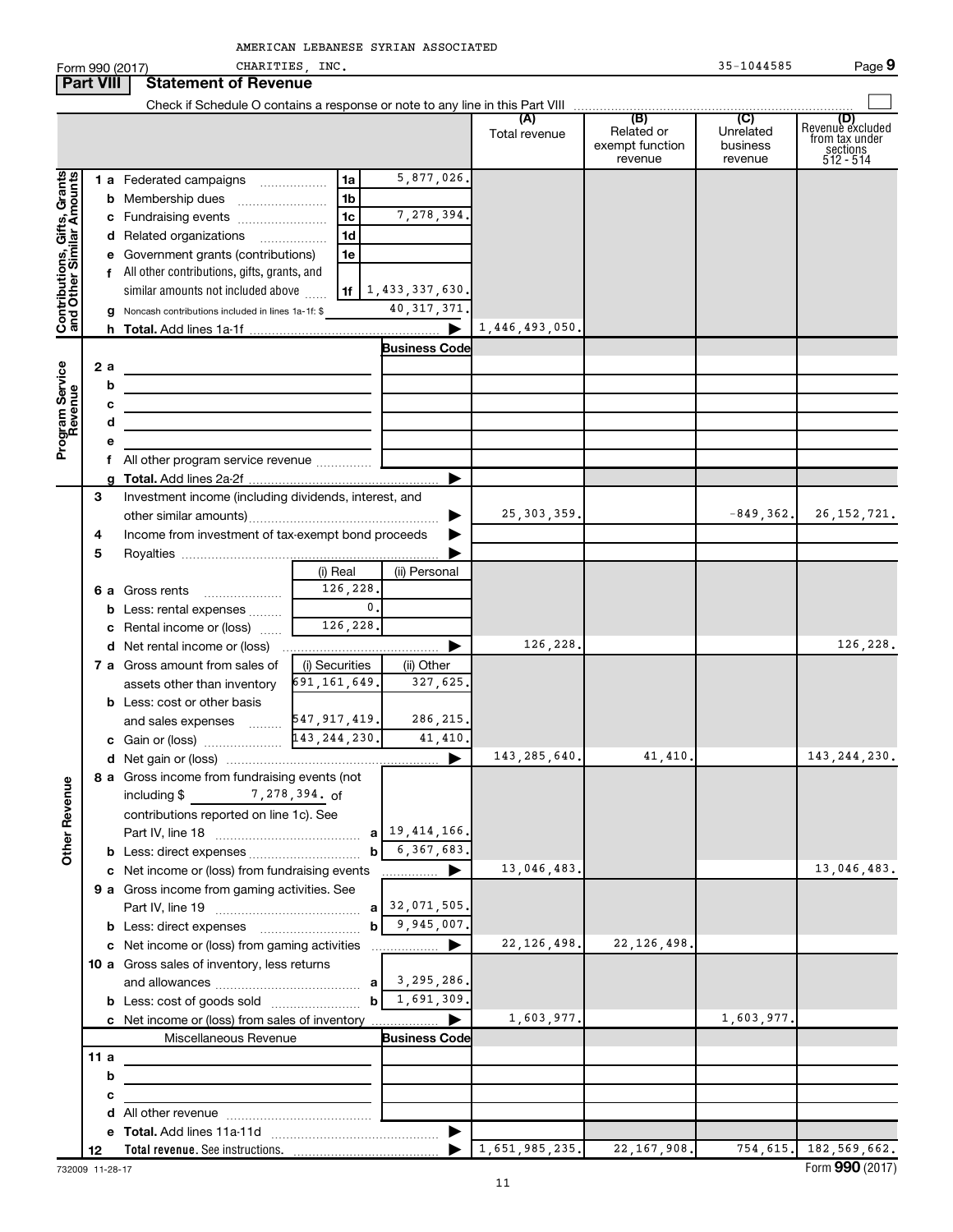|          | Part IX Statement of Functional Expenses                                                                                   |                       |                                    |                                    |                                |
|----------|----------------------------------------------------------------------------------------------------------------------------|-----------------------|------------------------------------|------------------------------------|--------------------------------|
|          | Section 501(c)(3) and 501(c)(4) organizations must complete all columns. All other organizations must complete column (A). |                       |                                    |                                    |                                |
|          | Check if Schedule O contains a response or note to any line in this Part IX                                                |                       |                                    |                                    | X                              |
|          | Do not include amounts reported on lines 6b,<br>7b, 8b, 9b, and 10b of Part VIII.                                          | (A)<br>Total expenses | (B)<br>Program service<br>expenses | Management and<br>general expenses | (D)<br>Fundraising<br>expenses |
| 1.       | Grants and other assistance to domestic organizations                                                                      |                       |                                    |                                    |                                |
|          | and domestic governments. See Part IV, line 21                                                                             | 757, 401, 831.        | 757,401,831.                       |                                    |                                |
| 2        | Grants and other assistance to domestic                                                                                    |                       |                                    |                                    |                                |
|          | individuals. See Part IV, line 22                                                                                          |                       |                                    |                                    |                                |
| 3        | Grants and other assistance to foreign                                                                                     |                       |                                    |                                    |                                |
|          | organizations, foreign governments, and foreign                                                                            |                       |                                    |                                    |                                |
|          | individuals. See Part IV, lines 15 and 16                                                                                  |                       |                                    |                                    |                                |
| 4        | Benefits paid to or for members                                                                                            |                       |                                    |                                    |                                |
| 5        | Compensation of current officers, directors,                                                                               | 1,901,669.            | 377,030.                           | 559,623.                           | 965,016.                       |
| 6        | trustees, and key employees<br>Compensation not included above, to disqualified                                            |                       |                                    |                                    |                                |
|          | persons (as defined under section 4958(f)(1)) and                                                                          |                       |                                    |                                    |                                |
|          | persons described in section 4958(c)(3)(B)                                                                                 |                       |                                    |                                    |                                |
| 7        | Other salaries and wages                                                                                                   | 120, 722, 147.        | 24, 201, 396.                      | 35, 245, 376.                      | 61, 275, 375.                  |
| 8        | Pension plan accruals and contributions (include                                                                           |                       |                                    |                                    |                                |
|          | section 401(k) and 403(b) employer contributions)                                                                          | 7,950,926.            | 1,565,862.                         | 2,396,464.                         | 3,988,600.                     |
| 9        |                                                                                                                            | 14, 339, 738.         | 2,814,067.                         | 4, 159, 039.                       | 7,366,632.                     |
| 10       |                                                                                                                            | 8,465,545.            | 1,684,359.                         | 2,421,401.                         | 4, 359, 785.                   |
| 11       | Fees for services (non-employees):                                                                                         |                       |                                    |                                    |                                |
| а        |                                                                                                                            |                       |                                    |                                    |                                |
| b        |                                                                                                                            | 1,997,178.            | 318,836.                           | 624,796.                           | 1,053,546.                     |
|          |                                                                                                                            | 313,800.              |                                    | 313,800.                           |                                |
| d        |                                                                                                                            |                       |                                    |                                    |                                |
|          | Professional fundraising services. See Part IV, line 17                                                                    | 9,869,627.            |                                    |                                    | 9,869,627.                     |
| f        | Investment management fees                                                                                                 |                       |                                    |                                    |                                |
| a        | Other. (If line 11g amount exceeds 10% of line 25,                                                                         |                       |                                    |                                    |                                |
|          | column (A) amount, list line 11g expenses on Sch O.)                                                                       | 11, 361, 249.         | 3, 189, 775.                       | 2,874,216.                         | 5, 297, 258.                   |
| 12       |                                                                                                                            |                       |                                    |                                    |                                |
| 13       |                                                                                                                            | 578,604.              | 95,189.                            | 251,521.                           | 231,894.                       |
| 14       |                                                                                                                            | 22,462,930.           | 3, 433, 316.                       | 18, 319, 840.                      | 709,774.                       |
| 15       |                                                                                                                            |                       |                                    |                                    |                                |
| 16       |                                                                                                                            | 7,762,630.            | 1,339,980.                         | 2,829,551.                         | 3,593,099.                     |
| 17       | Travel                                                                                                                     | 8,574,874.            | 1,808,545.                         | 1,412,469.                         | 5,353,860.                     |
| 18       | Payments of travel or entertainment expenses                                                                               |                       |                                    |                                    |                                |
|          | for any federal, state, or local public officials                                                                          | 4,208,261             | 784,383.                           | 649,164.                           | 2,774,714.                     |
| 19       | Conferences, conventions, and meetings                                                                                     |                       |                                    |                                    |                                |
| 20<br>21 | Interest                                                                                                                   |                       |                                    |                                    |                                |
| 22       | Depreciation, depletion, and amortization                                                                                  | 15,584,392            | 2,739,128.                         | 10,585,967.                        | 2,259,297.                     |
| 23       | Insurance                                                                                                                  | 2, 135, 789.          | 375,037.                           | 820,879.                           | 939,873.                       |
| 24       | Other expenses. Itemize expenses not covered                                                                               |                       |                                    |                                    |                                |
|          | above. (List miscellaneous expenses in line 24e. If line                                                                   |                       |                                    |                                    |                                |
|          | 24e amount exceeds 10% of line 25, column (A)<br>amount, list line 24e expenses on Schedule O.)                            |                       |                                    |                                    |                                |
| a        | MAILINGS & SHIPPING                                                                                                        | 112,877,940           | 51,750,496.                        | 7,526,691.                         | 53,600,753.                    |
| b        | CAMPAIGN EXPENSES                                                                                                          | 96,498,606.           | 27, 422, 156.                      | 16,613,559.                        | 52,462,891.                    |
|          | PRINTING & PUBLICATIONS                                                                                                    | 6,410,964.            | 1,110,181.                         | 945,808.                           | 4, 354, 975.                   |
| d        | TELECOMMUNICATIONS                                                                                                         | 4,829,905.            | 2,470,526.                         | 1,357,945.                         | 1,001,434.                     |
|          | e All other expenses                                                                                                       | 23,501,660.           | 4,516,491.                         | 7,293,834.                         | 11,691,335.                    |
| 25       | Total functional expenses. Add lines 1 through 24e                                                                         | 1,239,750,265.        | 889, 398, 584.                     | 117, 201, 943.                     | 233, 149, 738.                 |
| 26       | Joint costs. Complete this line only if the organization                                                                   |                       |                                    |                                    |                                |
|          | reported in column (B) joint costs from a combined                                                                         |                       |                                    |                                    |                                |
|          | educational campaign and fundraising solicitation.                                                                         |                       |                                    |                                    |                                |
|          | Check here $\triangleright$ $\boxed{X}$ if following SOP 98-2 (ASC 958-720)                                                | 135, 766, 476.        | 68,893,366.                        | 16, 392, 512.                      | 50,480,598.                    |

732010 11-28-17

Form 990 (2017) CHARITIES, INC. 35-1044585 Page **10**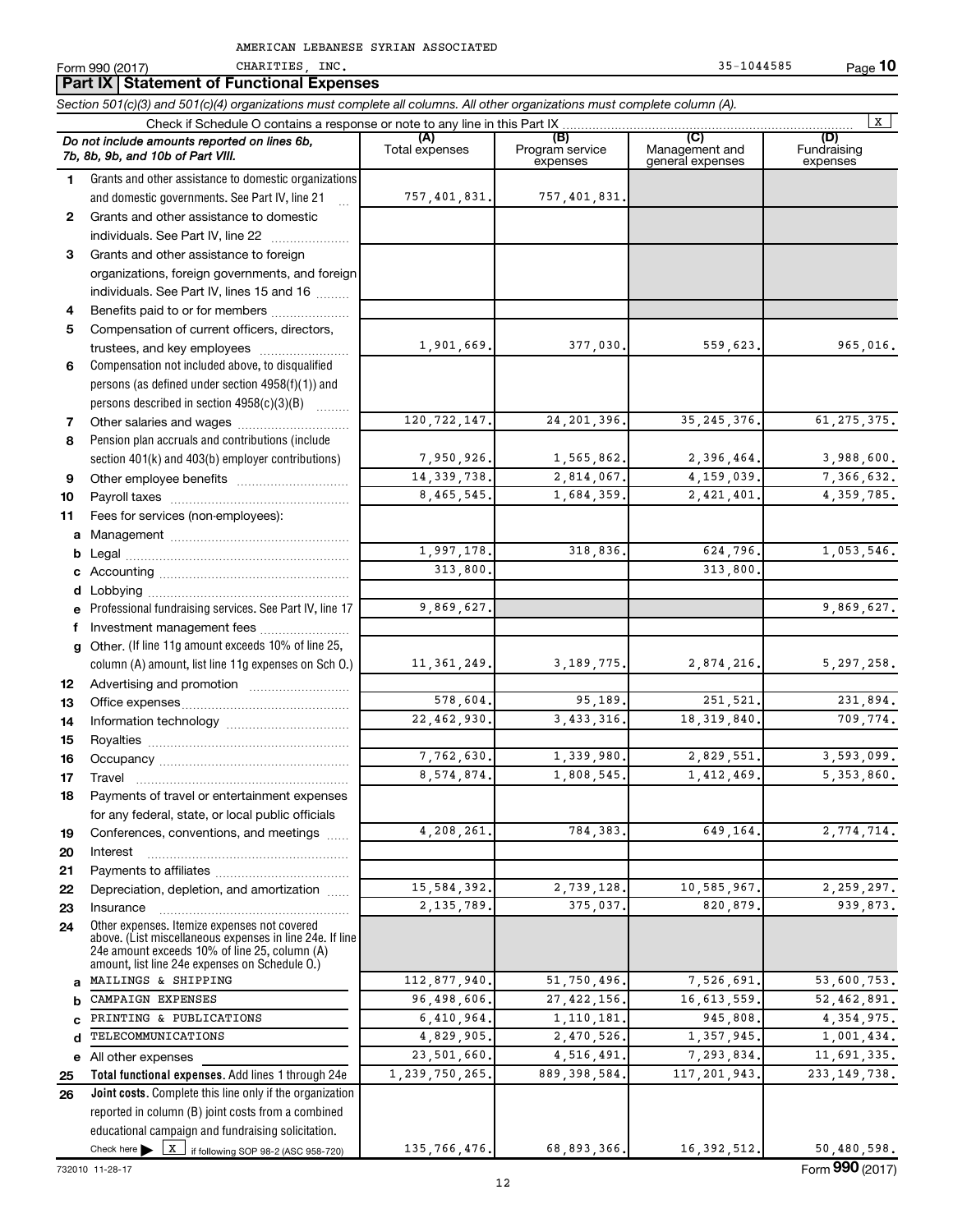|  | AMERICAN LEBANESE SYRIAN ASSOCIATED |
|--|-------------------------------------|
|  |                                     |

Form 990 (2017)

**Part X** | Balance Sheet

CHARITIES, INC. 35-1044585 Page **11**

|                             |    |                                                                                   |                                                                       |                | (A)<br>Beginning of year |                | (B)<br>End of year |
|-----------------------------|----|-----------------------------------------------------------------------------------|-----------------------------------------------------------------------|----------------|--------------------------|----------------|--------------------|
|                             | 1  |                                                                                   |                                                                       |                |                          | $\mathbf{1}$   |                    |
|                             | 2  |                                                                                   |                                                                       |                | 178, 285, 983.           | $\mathbf{2}$   | 143,460,238.       |
|                             | З  |                                                                                   |                                                                       |                | 21,768,125.              | 3              | 28,836,741.        |
|                             | 4  |                                                                                   |                                                                       |                | 519,821.                 | 4              | 914, 913.          |
|                             | 5  | Loans and other receivables from current and former officers, directors,          |                                                                       |                |                          |                |                    |
|                             |    | trustees, key employees, and highest compensated employees. Complete              |                                                                       |                |                          |                |                    |
|                             |    | Part II of Schedule L                                                             |                                                                       |                | 5                        |                |                    |
|                             | 6  | Loans and other receivables from other disqualified persons (as defined under     |                                                                       |                |                          |                |                    |
|                             |    | section 4958(f)(1)), persons described in section 4958(c)(3)(B), and contributing |                                                                       |                |                          |                |                    |
|                             |    |                                                                                   | employers and sponsoring organizations of section 501(c)(9) voluntary |                |                          |                |                    |
|                             |    | employees' beneficiary organizations (see instr). Complete Part II of Sch L       |                                                                       |                |                          | 6              |                    |
| Assets                      | 7  |                                                                                   |                                                                       |                |                          | $\overline{7}$ |                    |
|                             | 8  |                                                                                   |                                                                       |                | 1,623,787.               | 8              | 1,756,710.         |
|                             | 9  | Prepaid expenses and deferred charges                                             |                                                                       |                | 3,597,012.               | 9              | 2,815,734.         |
|                             |    | 10a Land, buildings, and equipment: cost or other                                 |                                                                       |                |                          |                |                    |
|                             |    | basis. Complete Part VI of Schedule D  10a                                        |                                                                       | 286, 174, 300. |                          |                |                    |
|                             |    |                                                                                   | 10 <sub>b</sub>                                                       | 80,205,083.    | 143, 962, 965.           | 10c            | 205, 969, 217.     |
|                             | 11 |                                                                                   |                                                                       |                |                          | 11             |                    |
|                             | 12 |                                                                                   |                                                                       |                | 3,815,973,473.           | 12             | 4,396,846,359.     |
|                             | 13 |                                                                                   |                                                                       |                |                          | 13             |                    |
|                             | 14 |                                                                                   |                                                                       |                |                          | 14             |                    |
|                             | 15 |                                                                                   |                                                                       |                |                          | 15             |                    |
|                             | 16 |                                                                                   |                                                                       |                | 4, 165, 731, 166.        | 16             | 4,780,599,912.     |
|                             | 17 |                                                                                   |                                                                       |                | 46,858,623.              | 17             | 48,095,482.        |
|                             | 18 |                                                                                   |                                                                       |                | 18                       |                |                    |
|                             | 19 |                                                                                   |                                                                       |                | 19                       |                |                    |
|                             | 20 |                                                                                   |                                                                       |                |                          | 20             |                    |
|                             | 21 | Escrow or custodial account liability. Complete Part IV of Schedule D             |                                                                       |                |                          | 21             |                    |
|                             | 22 | Loans and other payables to current and former officers, directors, trustees,     |                                                                       |                |                          |                |                    |
| Liabilities                 |    | key employees, highest compensated employees, and disqualified persons.           |                                                                       |                |                          |                |                    |
|                             |    |                                                                                   |                                                                       |                |                          | 22             |                    |
|                             | 23 | Secured mortgages and notes payable to unrelated third parties                    |                                                                       |                |                          | 23             |                    |
|                             | 24 |                                                                                   |                                                                       |                |                          | 24             |                    |
|                             | 25 | Other liabilities (including federal income tax, payables to related third        |                                                                       |                |                          |                |                    |
|                             |    | parties, and other liabilities not included on lines 17-24). Complete Part X of   |                                                                       |                |                          |                |                    |
|                             |    | Schedule D                                                                        |                                                                       |                | 35,938,594.              | 25             | 36,646,367.        |
|                             | 26 |                                                                                   |                                                                       |                | 82,797,217.              | 26             | 84,741,849.        |
|                             |    | Organizations that follow SFAS 117 (ASC 958), check here                          |                                                                       | $X$ and        |                          |                |                    |
|                             |    | complete lines 27 through 29, and lines 33 and 34.                                |                                                                       |                |                          |                |                    |
|                             | 27 |                                                                                   |                                                                       |                | 3,043,957,995.           | 27             | 3,594,615,589.     |
|                             | 28 |                                                                                   |                                                                       |                | 73, 722, 532.            | 28             | 76, 544, 144.      |
|                             | 29 | Permanently restricted net assets                                                 |                                                                       |                | 965, 253, 422.           | 29             | 1,024,698,330.     |
|                             |    | Organizations that do not follow SFAS 117 (ASC 958), check here ▶                 |                                                                       |                |                          |                |                    |
|                             |    | and complete lines 30 through 34.                                                 |                                                                       |                |                          |                |                    |
|                             | 30 |                                                                                   |                                                                       |                |                          | 30             |                    |
| Net Assets or Fund Balances | 31 | Paid-in or capital surplus, or land, building, or equipment fund                  |                                                                       |                |                          | 31             |                    |
|                             | 32 | Retained earnings, endowment, accumulated income, or other funds                  |                                                                       |                |                          | 32             |                    |
|                             | 33 |                                                                                   |                                                                       |                | 4,082,933,949            | 33             | 4,695,858,063.     |
|                             | 34 |                                                                                   |                                                                       |                | 4, 165, 731, 166.        | 34             | 4,780,599,912.     |
|                             |    |                                                                                   |                                                                       |                |                          |                | Form 990 (2017)    |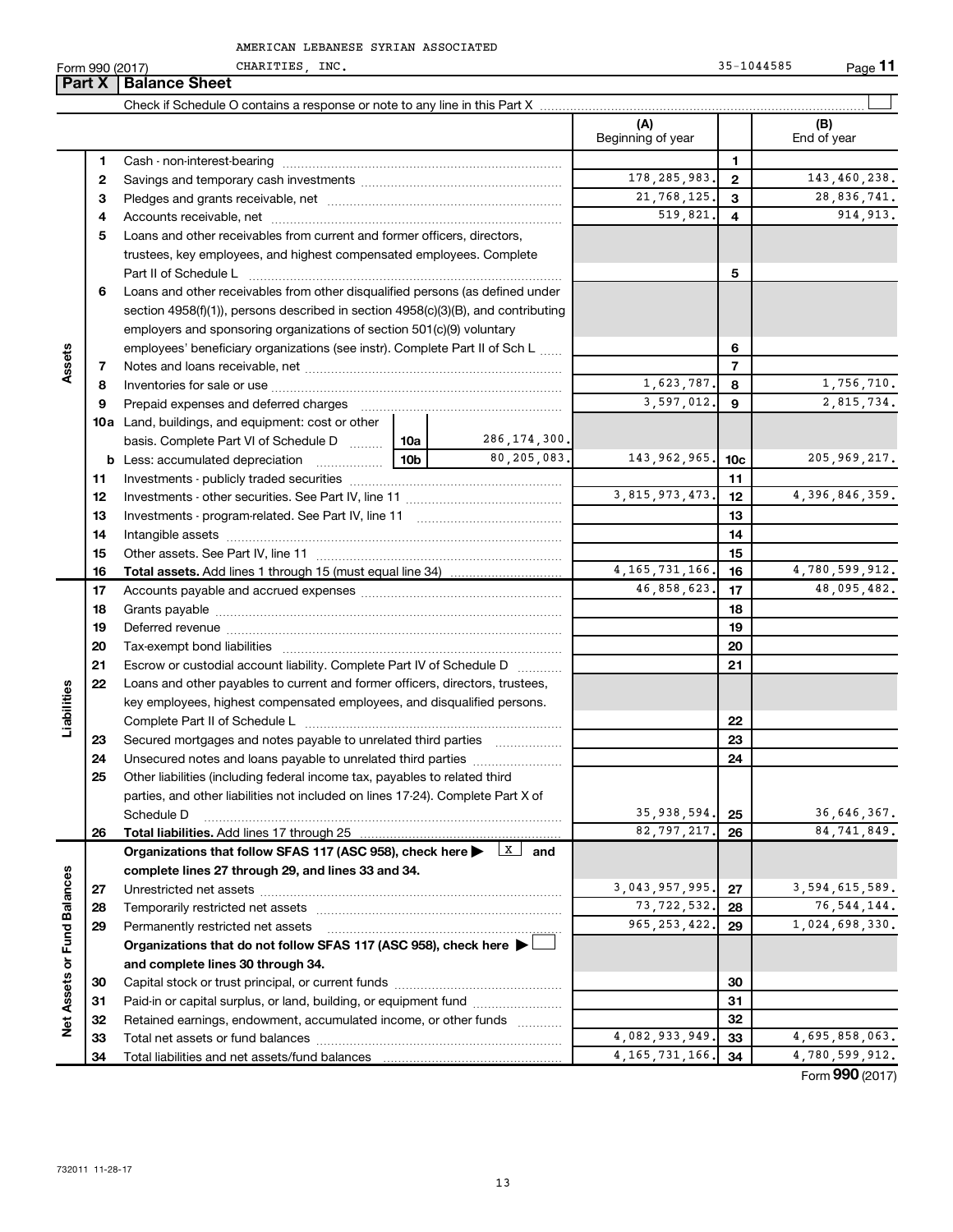|    | AMERICAN LEBANESE SYRIAN ASSOCIATED                                                                                                  |                |                |     |                |
|----|--------------------------------------------------------------------------------------------------------------------------------------|----------------|----------------|-----|----------------|
|    | CHARITIES, INC.<br>Form 990 (2017)                                                                                                   | 35-1044585     |                |     | Page 12        |
|    | <b>Part XI</b><br><b>Reconciliation of Net Assets</b>                                                                                |                |                |     |                |
|    |                                                                                                                                      |                |                |     |                |
|    |                                                                                                                                      |                |                |     |                |
|    |                                                                                                                                      | $\mathbf{1}$   | 1,651,985,235. |     |                |
| 2  |                                                                                                                                      | $\overline{2}$ | 1,239,750,265. |     |                |
| 3  | Revenue less expenses. Subtract line 2 from line 1                                                                                   | 3              |                |     | 412, 234, 970. |
| 4  |                                                                                                                                      | $\overline{4}$ | 4,082,933,949. |     |                |
| 5  |                                                                                                                                      | 5              |                |     | 200,689,144.   |
| 6  | Donated services and use of facilities                                                                                               | 6              |                |     |                |
| 7  | Investment expenses                                                                                                                  | $\overline{7}$ |                |     |                |
| 8  | Prior period adjustments www.communication.communication.com/news/communications/communications/communications                       | 8              |                |     |                |
| 9  |                                                                                                                                      | 9              |                |     | $\mathbf 0$ .  |
| 10 | Net assets or fund balances at end of year. Combine lines 3 through 9 (must equal Part X, line 33,                                   |                |                |     |                |
|    | column (B))                                                                                                                          | 10             | 4,695,858,063. |     |                |
|    | Part XII Financial Statements and Reporting                                                                                          |                |                |     |                |
|    |                                                                                                                                      |                |                |     |                |
|    |                                                                                                                                      |                |                | Yes | <b>No</b>      |
| 1  | $\vert$ X $\vert$ Accrual<br>Accounting method used to prepare the Form 990: $\Box$ Cash<br>l Other                                  |                |                |     |                |
|    | If the organization changed its method of accounting from a prior year or checked "Other," explain in Schedule O.                    |                |                |     |                |
|    |                                                                                                                                      |                | 2a             |     | x              |
|    | If "Yes," check a box below to indicate whether the financial statements for the year were compiled or reviewed on a                 |                |                |     |                |
|    | separate basis, consolidated basis, or both:                                                                                         |                |                |     |                |
|    | Consolidated basis<br>Both consolidated and separate basis<br>Separate basis                                                         |                |                |     |                |
|    | <b>b</b> Were the organization's financial statements audited by an independent accountant?                                          |                | 2 <sub>b</sub> | х   |                |
|    | If "Yes," check a box below to indicate whether the financial statements for the year were audited on a separate basis,              |                |                |     |                |
|    | consolidated basis, or both:                                                                                                         |                |                |     |                |
|    | $X$ Both consolidated and separate basis<br>Separate basis<br><b>Consolidated basis</b>                                              |                |                |     |                |
|    | c If "Yes" to line 2a or 2b, does the organization have a committee that assumes responsibility for oversight of the audit,          |                |                |     |                |
|    |                                                                                                                                      |                | 2c             | х   |                |
|    | If the organization changed either its oversight process or selection process during the tax year, explain in Schedule O.            |                |                |     |                |
|    | 3a As a result of a federal award, was the organization required to undergo an audit or audits as set forth in the Single Audit      |                |                |     |                |
|    |                                                                                                                                      |                | За             |     | х              |
|    | <b>b</b> If "Yes," did the organization undergo the required audit or audits? If the organization did not undergo the required audit |                |                |     |                |
|    |                                                                                                                                      |                | 3 <sub>b</sub> |     |                |

Form **990** (2017)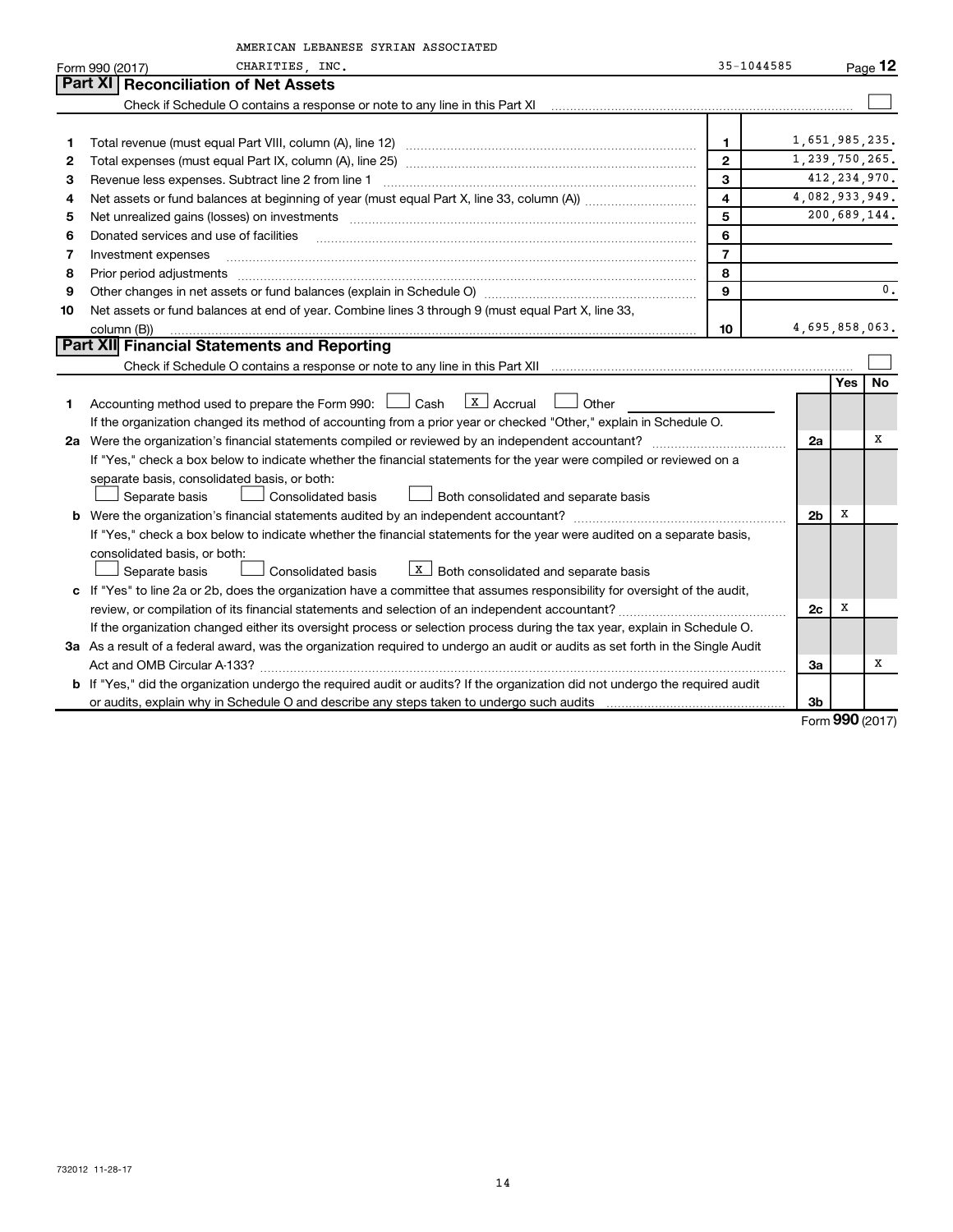| <b>SCHEDULE A</b>                                    |                                                                                                                                                                              | OMB No. 1545-0047                          |
|------------------------------------------------------|------------------------------------------------------------------------------------------------------------------------------------------------------------------------------|--------------------------------------------|
| (Form 990 or 990-EZ)                                 | <b>Public Charity Status and Public Support</b><br>Complete if the organization is a section $501(c)(3)$ organization or a section<br>4947(a)(1) nonexempt charitable trust. | 2017                                       |
| epartment of the Treasury<br>iternal Revenue Service | Attach to Form 990 or Form 990-EZ.<br>$\cdot$ Go to www.irs.gov/Form990 for instructions and the latest information.                                                         | <b>Open to Public</b><br><b>Inspection</b> |

 $\ddot{\phantom{a}}$ 

| <b>Open to Public</b> |                   |  |
|-----------------------|-------------------|--|
|                       | <b>Inspection</b> |  |

| Department of the Treasury<br>Internal Revenue Service |              |                                                                                                                                            |  | Attach to Form 990 or Form 990-EZ.<br>Go to www.irs.gov/Form990 for instructions and the latest information. |                                                                                                                                                                                                                                                      |     |                                   |                            | <b>Open to Public</b><br><b>Inspection</b> |                                       |
|--------------------------------------------------------|--------------|--------------------------------------------------------------------------------------------------------------------------------------------|--|--------------------------------------------------------------------------------------------------------------|------------------------------------------------------------------------------------------------------------------------------------------------------------------------------------------------------------------------------------------------------|-----|-----------------------------------|----------------------------|--------------------------------------------|---------------------------------------|
|                                                        |              | Name of the organization                                                                                                                   |  | AMERICAN LEBANESE SYRIAN ASSOCIATED                                                                          |                                                                                                                                                                                                                                                      |     |                                   |                            |                                            | <b>Employer identification number</b> |
|                                                        |              |                                                                                                                                            |  | CHARITIES, INC.                                                                                              |                                                                                                                                                                                                                                                      |     |                                   |                            |                                            | 35-1044585                            |
| Part I                                                 |              |                                                                                                                                            |  |                                                                                                              | Reason for Public Charity Status (All organizations must complete this part.) See instructions.                                                                                                                                                      |     |                                   |                            |                                            |                                       |
|                                                        |              |                                                                                                                                            |  |                                                                                                              | The organization is not a private foundation because it is: (For lines 1 through 12, check only one box.)                                                                                                                                            |     |                                   |                            |                                            |                                       |
| 1                                                      |              |                                                                                                                                            |  |                                                                                                              | A church, convention of churches, or association of churches described in section 170(b)(1)(A)(i).                                                                                                                                                   |     |                                   |                            |                                            |                                       |
| 2                                                      |              |                                                                                                                                            |  |                                                                                                              | A school described in section 170(b)(1)(A)(ii). (Attach Schedule E (Form 990 or 990-EZ).)                                                                                                                                                            |     |                                   |                            |                                            |                                       |
| 3                                                      |              | A hospital or a cooperative hospital service organization described in section 170(b)(1)(A)(iii).                                          |  |                                                                                                              |                                                                                                                                                                                                                                                      |     |                                   |                            |                                            |                                       |
| 4                                                      |              | A medical research organization operated in conjunction with a hospital described in section 170(b)(1)(A)(iii). Enter the hospital's name, |  |                                                                                                              |                                                                                                                                                                                                                                                      |     |                                   |                            |                                            |                                       |
|                                                        |              | city, and state:                                                                                                                           |  |                                                                                                              |                                                                                                                                                                                                                                                      |     |                                   |                            |                                            |                                       |
| 5                                                      |              |                                                                                                                                            |  |                                                                                                              | An organization operated for the benefit of a college or university owned or operated by a governmental unit described in                                                                                                                            |     |                                   |                            |                                            |                                       |
|                                                        |              |                                                                                                                                            |  | section 170(b)(1)(A)(iv). (Complete Part II.)                                                                |                                                                                                                                                                                                                                                      |     |                                   |                            |                                            |                                       |
| 6                                                      |              |                                                                                                                                            |  |                                                                                                              | A federal, state, or local government or governmental unit described in section 170(b)(1)(A)(v).                                                                                                                                                     |     |                                   |                            |                                            |                                       |
| $\overline{7}$                                         | $\mathbf{x}$ |                                                                                                                                            |  |                                                                                                              | An organization that normally receives a substantial part of its support from a governmental unit or from the general public described in                                                                                                            |     |                                   |                            |                                            |                                       |
|                                                        |              |                                                                                                                                            |  | section 170(b)(1)(A)(vi). (Complete Part II.)                                                                |                                                                                                                                                                                                                                                      |     |                                   |                            |                                            |                                       |
| 8                                                      |              |                                                                                                                                            |  |                                                                                                              | A community trust described in section 170(b)(1)(A)(vi). (Complete Part II.)                                                                                                                                                                         |     |                                   |                            |                                            |                                       |
| 9                                                      |              |                                                                                                                                            |  |                                                                                                              | An agricultural research organization described in section 170(b)(1)(A)(ix) operated in conjunction with a land-grant college                                                                                                                        |     |                                   |                            |                                            |                                       |
|                                                        |              |                                                                                                                                            |  |                                                                                                              | or university or a non-land-grant college of agriculture (see instructions). Enter the name, city, and state of the college or                                                                                                                       |     |                                   |                            |                                            |                                       |
|                                                        |              | university:                                                                                                                                |  |                                                                                                              |                                                                                                                                                                                                                                                      |     |                                   |                            |                                            |                                       |
| 10                                                     |              |                                                                                                                                            |  |                                                                                                              | An organization that normally receives: (1) more than 33 1/3% of its support from contributions, membership fees, and gross receipts from                                                                                                            |     |                                   |                            |                                            |                                       |
|                                                        |              |                                                                                                                                            |  |                                                                                                              | activities related to its exempt functions - subject to certain exceptions, and (2) no more than 33 1/3% of its support from gross investment                                                                                                        |     |                                   |                            |                                            |                                       |
|                                                        |              |                                                                                                                                            |  |                                                                                                              | income and unrelated business taxable income (less section 511 tax) from businesses acquired by the organization after June 30, 1975.                                                                                                                |     |                                   |                            |                                            |                                       |
|                                                        |              |                                                                                                                                            |  | See section 509(a)(2). (Complete Part III.)                                                                  |                                                                                                                                                                                                                                                      |     |                                   |                            |                                            |                                       |
| 11                                                     |              |                                                                                                                                            |  |                                                                                                              | An organization organized and operated exclusively to test for public safety. See section 509(a)(4).                                                                                                                                                 |     |                                   |                            |                                            |                                       |
| 12                                                     |              |                                                                                                                                            |  |                                                                                                              | An organization organized and operated exclusively for the benefit of, to perform the functions of, or to carry out the purposes of one or                                                                                                           |     |                                   |                            |                                            |                                       |
|                                                        |              |                                                                                                                                            |  |                                                                                                              | more publicly supported organizations described in section 509(a)(1) or section 509(a)(2). See section 509(a)(3). Check the box in<br>lines 12a through 12d that describes the type of supporting organization and complete lines 12e, 12f, and 12g. |     |                                   |                            |                                            |                                       |
| а                                                      |              |                                                                                                                                            |  |                                                                                                              | Type I. A supporting organization operated, supervised, or controlled by its supported organization(s), typically by giving                                                                                                                          |     |                                   |                            |                                            |                                       |
|                                                        |              |                                                                                                                                            |  |                                                                                                              | the supported organization(s) the power to regularly appoint or elect a majority of the directors or trustees of the supporting                                                                                                                      |     |                                   |                            |                                            |                                       |
|                                                        |              |                                                                                                                                            |  | organization. You must complete Part IV, Sections A and B.                                                   |                                                                                                                                                                                                                                                      |     |                                   |                            |                                            |                                       |
| b                                                      |              |                                                                                                                                            |  |                                                                                                              | Type II. A supporting organization supervised or controlled in connection with its supported organization(s), by having                                                                                                                              |     |                                   |                            |                                            |                                       |
|                                                        |              |                                                                                                                                            |  |                                                                                                              | control or management of the supporting organization vested in the same persons that control or manage the supported                                                                                                                                 |     |                                   |                            |                                            |                                       |
|                                                        |              |                                                                                                                                            |  | organization(s). You must complete Part IV, Sections A and C.                                                |                                                                                                                                                                                                                                                      |     |                                   |                            |                                            |                                       |
| с                                                      |              |                                                                                                                                            |  |                                                                                                              | Type III functionally integrated. A supporting organization operated in connection with, and functionally integrated with,                                                                                                                           |     |                                   |                            |                                            |                                       |
|                                                        |              |                                                                                                                                            |  |                                                                                                              | its supported organization(s) (see instructions). You must complete Part IV, Sections A, D, and E.                                                                                                                                                   |     |                                   |                            |                                            |                                       |
| d                                                      |              |                                                                                                                                            |  |                                                                                                              | Type III non-functionally integrated. A supporting organization operated in connection with its supported organization(s)                                                                                                                            |     |                                   |                            |                                            |                                       |
|                                                        |              |                                                                                                                                            |  |                                                                                                              | that is not functionally integrated. The organization generally must satisfy a distribution requirement and an attentiveness                                                                                                                         |     |                                   |                            |                                            |                                       |
|                                                        |              |                                                                                                                                            |  |                                                                                                              | requirement (see instructions). You must complete Part IV, Sections A and D, and Part V.                                                                                                                                                             |     |                                   |                            |                                            |                                       |
| е                                                      |              |                                                                                                                                            |  |                                                                                                              | Check this box if the organization received a written determination from the IRS that it is a Type I, Type II, Type III                                                                                                                              |     |                                   |                            |                                            |                                       |
|                                                        |              |                                                                                                                                            |  |                                                                                                              | functionally integrated, or Type III non-functionally integrated supporting organization.                                                                                                                                                            |     |                                   |                            |                                            |                                       |
|                                                        |              |                                                                                                                                            |  |                                                                                                              |                                                                                                                                                                                                                                                      |     |                                   |                            |                                            |                                       |
| g                                                      |              | (i) Name of supported                                                                                                                      |  | Provide the following information about the supported organization(s).<br>(ii) EIN                           | (iii) Type of organization                                                                                                                                                                                                                           |     | (iv) Is the organization listed   | (v) Amount of monetary     |                                            | (vi) Amount of other                  |
|                                                        |              | organization                                                                                                                               |  |                                                                                                              | (described on lines 1-10                                                                                                                                                                                                                             | Yes | in your governing document?<br>No | support (see instructions) |                                            | support (see instructions)            |
|                                                        |              |                                                                                                                                            |  |                                                                                                              | above (see instructions))                                                                                                                                                                                                                            |     |                                   |                            |                                            |                                       |
|                                                        |              |                                                                                                                                            |  |                                                                                                              |                                                                                                                                                                                                                                                      |     |                                   |                            |                                            |                                       |
|                                                        |              |                                                                                                                                            |  |                                                                                                              |                                                                                                                                                                                                                                                      |     |                                   |                            |                                            |                                       |
|                                                        |              |                                                                                                                                            |  |                                                                                                              |                                                                                                                                                                                                                                                      |     |                                   |                            |                                            |                                       |
|                                                        |              |                                                                                                                                            |  |                                                                                                              |                                                                                                                                                                                                                                                      |     |                                   |                            |                                            |                                       |
|                                                        |              |                                                                                                                                            |  |                                                                                                              |                                                                                                                                                                                                                                                      |     |                                   |                            |                                            |                                       |
|                                                        |              |                                                                                                                                            |  |                                                                                                              |                                                                                                                                                                                                                                                      |     |                                   |                            |                                            |                                       |
|                                                        |              |                                                                                                                                            |  |                                                                                                              |                                                                                                                                                                                                                                                      |     |                                   |                            |                                            |                                       |
|                                                        |              |                                                                                                                                            |  |                                                                                                              |                                                                                                                                                                                                                                                      |     |                                   |                            |                                            |                                       |
|                                                        |              |                                                                                                                                            |  |                                                                                                              |                                                                                                                                                                                                                                                      |     |                                   |                            |                                            |                                       |
| Total                                                  |              |                                                                                                                                            |  |                                                                                                              |                                                                                                                                                                                                                                                      |     |                                   |                            |                                            |                                       |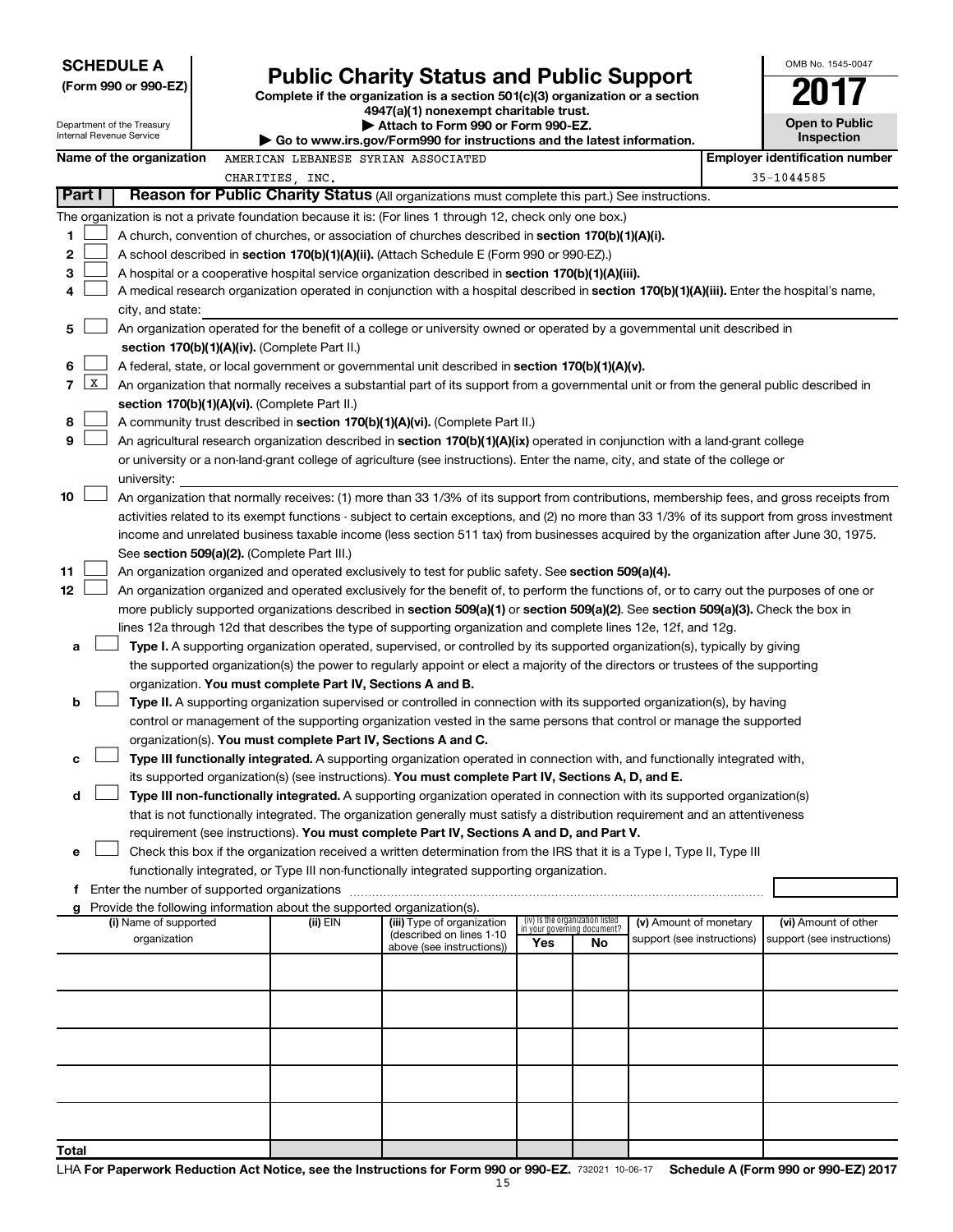|  | AMERICAN LEBANESE SYRIAN ASSOCIATED |
|--|-------------------------------------|
|  |                                     |

Schedule A (Form 990 or 990-EZ) 2017 CHARITIES, INC.<br>**Part II** | Support Schedule for Organizations Described in Sections 170(b)(1)(A)(iv) and 170(b)(1)(A)(vi)

**Part II** Support Schedule for Organizations Described in Sections 170(b)(1)(A)(iv) and 170(b)(1)(A)(vi) (Complete only if you checked the box on line 5, 7, or 8 of Part I or if the organization failed to qualify under Part III. If the organization fails to qualify under the tests listed below, please complete Part III.)

| <b>Section A. Public Support</b>                                                                                                                                                                                                              |               |               |               |               |               |                |
|-----------------------------------------------------------------------------------------------------------------------------------------------------------------------------------------------------------------------------------------------|---------------|---------------|---------------|---------------|---------------|----------------|
| Calendar year (or fiscal year beginning in)                                                                                                                                                                                                   | (a) 2013      | (b) 2014      | $(c)$ 2015    | $(d)$ 2016    | (e) 2017      | (f) Total      |
| 1 Gifts, grants, contributions, and                                                                                                                                                                                                           |               |               |               |               |               |                |
| membership fees received. (Do not                                                                                                                                                                                                             |               |               |               |               |               |                |
| include any "unusual grants.")                                                                                                                                                                                                                | 948,816,088.  | 1028565644.   | 1129523176.   | 1314189700    | 1446493050,   | 5867587658.    |
| 2 Tax revenues levied for the organ-                                                                                                                                                                                                          |               |               |               |               |               |                |
| ization's benefit and either paid to                                                                                                                                                                                                          |               |               |               |               |               |                |
| or expended on its behalf                                                                                                                                                                                                                     |               |               |               |               |               |                |
| 3 The value of services or facilities                                                                                                                                                                                                         |               |               |               |               |               |                |
| furnished by a governmental unit to                                                                                                                                                                                                           |               |               |               |               |               |                |
| the organization without charge                                                                                                                                                                                                               |               |               |               |               |               |                |
| 4 Total. Add lines 1 through 3                                                                                                                                                                                                                | 948,816,088.  | 1028565644    | 1129523176    | 1314189700    | 1446493050    | 5867587658.    |
| 5 The portion of total contributions                                                                                                                                                                                                          |               |               |               |               |               |                |
| by each person (other than a                                                                                                                                                                                                                  |               |               |               |               |               |                |
| governmental unit or publicly                                                                                                                                                                                                                 |               |               |               |               |               |                |
| supported organization) included                                                                                                                                                                                                              |               |               |               |               |               |                |
| on line 1 that exceeds 2% of the                                                                                                                                                                                                              |               |               |               |               |               |                |
| amount shown on line 11,                                                                                                                                                                                                                      |               |               |               |               |               |                |
| column (f)                                                                                                                                                                                                                                    |               |               |               |               |               |                |
| 6 Public support. Subtract line 5 from line 4.                                                                                                                                                                                                |               |               |               |               |               | 5867587658.    |
| <b>Section B. Total Support</b>                                                                                                                                                                                                               |               |               |               |               |               |                |
| Calendar year (or fiscal year beginning in)                                                                                                                                                                                                   | (a) 2013      | (b) 2014      | $(c)$ 2015    | $(d)$ 2016    | (e) 2017      | (f) Total      |
| <b>7</b> Amounts from line 4                                                                                                                                                                                                                  | 948,816,088.  | 1028565644    | 1129523176    | 1314189700    | 1446493050    | 5867587658.    |
| 8 Gross income from interest,                                                                                                                                                                                                                 |               |               |               |               |               |                |
| dividends, payments received on                                                                                                                                                                                                               |               |               |               |               |               |                |
| securities loans, rents, royalties,                                                                                                                                                                                                           |               |               |               |               |               |                |
| and income from similar sources                                                                                                                                                                                                               | 26,681,448.   | 25, 637, 216. | 22,528,839.   | 23,051,442.   | 26, 152, 721. | 124,051,666.   |
| 9 Net income from unrelated business                                                                                                                                                                                                          |               |               |               |               |               |                |
| activities, whether or not the                                                                                                                                                                                                                |               |               |               |               |               |                |
| business is regularly carried on                                                                                                                                                                                                              | 809,907.      | 1, 154, 757.  | 434, 311.     | 719,985.      | 754,615.      | 3,873,575.     |
| 10 Other income. Do not include gain                                                                                                                                                                                                          |               |               |               |               |               |                |
| or loss from the sale of capital                                                                                                                                                                                                              |               |               |               |               |               |                |
| assets (Explain in Part VI.)                                                                                                                                                                                                                  | 39, 397, 254. | 40,875,736.   | 38, 532, 271. | 44, 211, 185. | 51, 485, 671. | 214, 502, 117. |
| 11 Total support. Add lines 7 through 10                                                                                                                                                                                                      |               |               |               |               |               | 6210015016.    |
| 12 Gross receipts from related activities, etc. (see instructions)                                                                                                                                                                            |               |               |               |               | 12            |                |
| 13 First five years. If the Form 990 is for the organization's first, second, third, fourth, or fifth tax year as a section 501(c)(3)                                                                                                         |               |               |               |               |               |                |
| organization, check this box and stop here                                                                                                                                                                                                    |               |               |               |               |               |                |
| Section C. Computation of Public Support Percentage                                                                                                                                                                                           |               |               |               |               |               |                |
|                                                                                                                                                                                                                                               |               |               |               |               | 14            | 94.49<br>%     |
|                                                                                                                                                                                                                                               |               |               |               |               | 15            | 94.19<br>%     |
| 16a 33 1/3% support test - 2017. If the organization did not check the box on line 13, and line 14 is 33 1/3% or more, check this box and                                                                                                     |               |               |               |               |               |                |
| $\mathbf{x}$<br>stop here. The organization qualifies as a publicly supported organization manufaction manufacture or the organization manufacture or the state of the state of the state of the state of the state of the state of the state |               |               |               |               |               |                |
| b 33 1/3% support test - 2016. If the organization did not check a box on line 13 or 16a, and line 15 is 33 1/3% or more, check this box                                                                                                      |               |               |               |               |               |                |
|                                                                                                                                                                                                                                               |               |               |               |               |               |                |
| 17a 10% -facts-and-circumstances test - 2017. If the organization did not check a box on line 13, 16a, or 16b, and line 14 is 10% or more,                                                                                                    |               |               |               |               |               |                |
| and if the organization meets the "facts-and-circumstances" test, check this box and stop here. Explain in Part VI how the organization                                                                                                       |               |               |               |               |               |                |
|                                                                                                                                                                                                                                               |               |               |               |               |               |                |
| <b>b 10%</b> -facts-and-circumstances test - 2016. If the organization did not check a box on line 13, 16a, 16b, or 17a, and line 15 is 10% or                                                                                                |               |               |               |               |               |                |
| more, and if the organization meets the "facts-and-circumstances" test, check this box and stop here. Explain in Part VI how the                                                                                                              |               |               |               |               |               |                |
| organization meets the "facts-and-circumstances" test. The organization qualifies as a publicly supported organization                                                                                                                        |               |               |               |               |               |                |
| 18 Private foundation. If the organization did not check a box on line 13, 16a, 16b, 17a, or 17b, check this box and see instructions                                                                                                         |               |               |               |               |               |                |

**Schedule A (Form 990 or 990-EZ) 2017**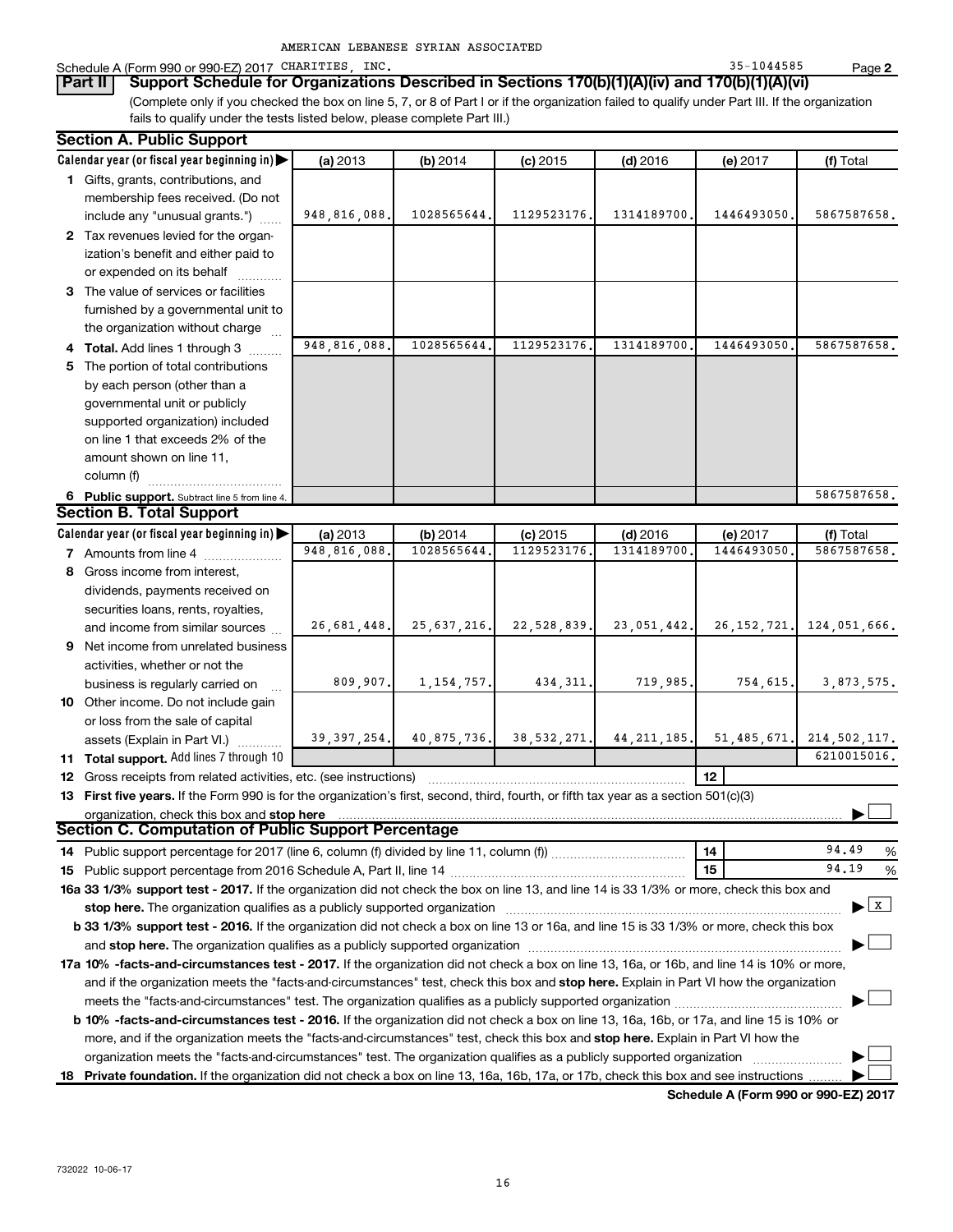## Schedule A (Form 990 or 990-EZ) 2017 CHARITIES, INC. 35-1044585 Page 3

## **Part III | Support Schedule for Organizations Described in Section 509(a)(2)**

(Complete only if you checked the box on line 10 of Part I or if the organization failed to qualify under Part II. If the organization fails to qualify under the tests listed below, please complete Part II.)

| <b>Section A. Public Support</b>                                                                                                                                                                                                                             |          |          |            |            |          |           |
|--------------------------------------------------------------------------------------------------------------------------------------------------------------------------------------------------------------------------------------------------------------|----------|----------|------------|------------|----------|-----------|
| Calendar year (or fiscal year beginning in)                                                                                                                                                                                                                  | (a) 2013 | (b) 2014 | $(c)$ 2015 | $(d)$ 2016 | (e) 2017 | (f) Total |
| 1 Gifts, grants, contributions, and                                                                                                                                                                                                                          |          |          |            |            |          |           |
| membership fees received. (Do not                                                                                                                                                                                                                            |          |          |            |            |          |           |
| include any "unusual grants.")                                                                                                                                                                                                                               |          |          |            |            |          |           |
| <b>2</b> Gross receipts from admissions,                                                                                                                                                                                                                     |          |          |            |            |          |           |
| merchandise sold or services per-                                                                                                                                                                                                                            |          |          |            |            |          |           |
| formed, or facilities furnished in                                                                                                                                                                                                                           |          |          |            |            |          |           |
| any activity that is related to the<br>organization's tax-exempt purpose                                                                                                                                                                                     |          |          |            |            |          |           |
| 3 Gross receipts from activities that                                                                                                                                                                                                                        |          |          |            |            |          |           |
| are not an unrelated trade or bus-                                                                                                                                                                                                                           |          |          |            |            |          |           |
| iness under section 513                                                                                                                                                                                                                                      |          |          |            |            |          |           |
| 4 Tax revenues levied for the organ-                                                                                                                                                                                                                         |          |          |            |            |          |           |
| ization's benefit and either paid to                                                                                                                                                                                                                         |          |          |            |            |          |           |
| or expended on its behalf                                                                                                                                                                                                                                    |          |          |            |            |          |           |
| 5 The value of services or facilities                                                                                                                                                                                                                        |          |          |            |            |          |           |
| furnished by a governmental unit to                                                                                                                                                                                                                          |          |          |            |            |          |           |
| the organization without charge                                                                                                                                                                                                                              |          |          |            |            |          |           |
| 6 Total. Add lines 1 through 5                                                                                                                                                                                                                               |          |          |            |            |          |           |
| 7a Amounts included on lines 1, 2, and                                                                                                                                                                                                                       |          |          |            |            |          |           |
| 3 received from disqualified persons                                                                                                                                                                                                                         |          |          |            |            |          |           |
| <b>b</b> Amounts included on lines 2 and 3 received                                                                                                                                                                                                          |          |          |            |            |          |           |
| from other than disqualified persons that                                                                                                                                                                                                                    |          |          |            |            |          |           |
| exceed the greater of \$5,000 or 1% of the<br>amount on line 13 for the year                                                                                                                                                                                 |          |          |            |            |          |           |
| c Add lines 7a and 7b                                                                                                                                                                                                                                        |          |          |            |            |          |           |
| 8 Public support. (Subtract line 7c from line 6.)                                                                                                                                                                                                            |          |          |            |            |          |           |
| <b>Section B. Total Support</b>                                                                                                                                                                                                                              |          |          |            |            |          |           |
| Calendar year (or fiscal year beginning in)                                                                                                                                                                                                                  | (a) 2013 | (b) 2014 | $(c)$ 2015 | $(d)$ 2016 | (e) 2017 | (f) Total |
| 9 Amounts from line 6                                                                                                                                                                                                                                        |          |          |            |            |          |           |
| <b>10a</b> Gross income from interest,                                                                                                                                                                                                                       |          |          |            |            |          |           |
| dividends, payments received on                                                                                                                                                                                                                              |          |          |            |            |          |           |
| securities loans, rents, royalties,<br>and income from similar sources                                                                                                                                                                                       |          |          |            |            |          |           |
| <b>b</b> Unrelated business taxable income                                                                                                                                                                                                                   |          |          |            |            |          |           |
| (less section 511 taxes) from businesses                                                                                                                                                                                                                     |          |          |            |            |          |           |
| acquired after June 30, 1975                                                                                                                                                                                                                                 |          |          |            |            |          |           |
| c Add lines 10a and 10b                                                                                                                                                                                                                                      |          |          |            |            |          |           |
| <b>11</b> Net income from unrelated business                                                                                                                                                                                                                 |          |          |            |            |          |           |
| activities not included in line 10b.                                                                                                                                                                                                                         |          |          |            |            |          |           |
| whether or not the business is<br>regularly carried on                                                                                                                                                                                                       |          |          |            |            |          |           |
| 12 Other income. Do not include gain                                                                                                                                                                                                                         |          |          |            |            |          |           |
| or loss from the sale of capital                                                                                                                                                                                                                             |          |          |            |            |          |           |
| assets (Explain in Part VI.)<br><b>13</b> Total support. (Add lines 9, 10c, 11, and 12.)                                                                                                                                                                     |          |          |            |            |          |           |
| 14 First five years. If the Form 990 is for the organization's first, second, third, fourth, or fifth tax year as a section 501(c)(3) organization,                                                                                                          |          |          |            |            |          |           |
| check this box and stop here <b>construction and construction</b> and stop here <b>constructed</b> and stop here <b>constructed</b> and <b>stop here construction</b> and <b>stop here construction</b> and <b>stop here constructed</b> and <b>stop her</b> |          |          |            |            |          |           |
| Section C. Computation of Public Support Percentage                                                                                                                                                                                                          |          |          |            |            |          |           |
|                                                                                                                                                                                                                                                              |          |          |            |            | 15       | ℅         |
| 16 Public support percentage from 2016 Schedule A, Part III, line 15                                                                                                                                                                                         |          |          |            |            | 16       | %         |
| Section D. Computation of Investment Income Percentage                                                                                                                                                                                                       |          |          |            |            |          |           |
| 17 Investment income percentage for 2017 (line 10c, column (f) divided by line 13, column (f))                                                                                                                                                               |          |          |            |            | 17       | %         |
| 18 Investment income percentage from 2016 Schedule A, Part III, line 17                                                                                                                                                                                      |          |          |            |            | 18       | %         |
| 19a 33 1/3% support tests - 2017. If the organization did not check the box on line 14, and line 15 is more than 33 1/3%, and line 17 is not                                                                                                                 |          |          |            |            |          |           |
| more than 33 1/3%, check this box and stop here. The organization qualifies as a publicly supported organization                                                                                                                                             |          |          |            |            |          |           |
| b 33 1/3% support tests - 2016. If the organization did not check a box on line 14 or line 19a, and line 16 is more than 33 1/3%, and                                                                                                                        |          |          |            |            |          |           |
| line 18 is not more than 33 1/3%, check this box and stop here. The organization qualifies as a publicly supported organization                                                                                                                              |          |          |            |            |          |           |
|                                                                                                                                                                                                                                                              |          |          |            |            |          |           |
|                                                                                                                                                                                                                                                              |          |          |            |            |          |           |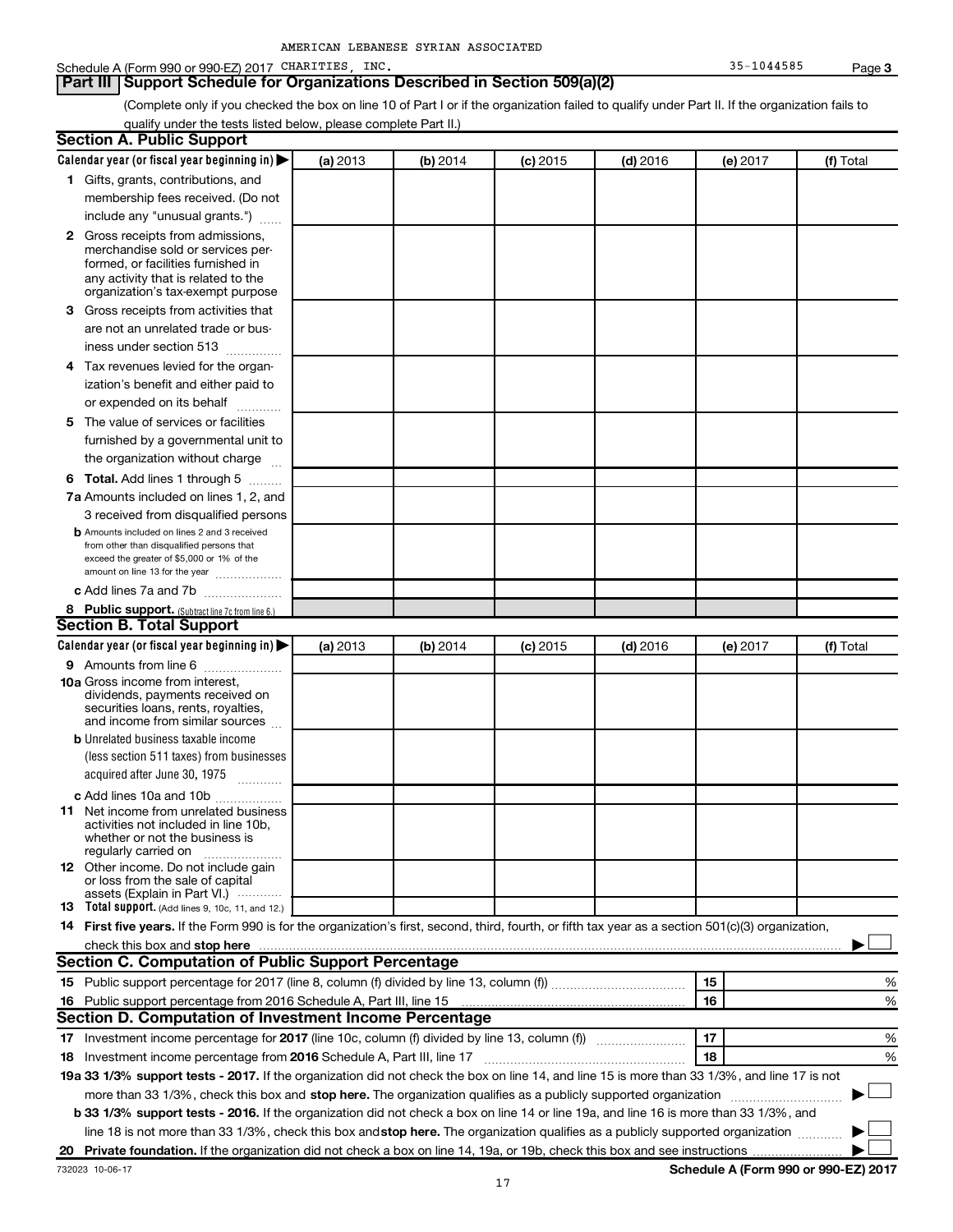## Schedule A (Form 990 or 990-EZ) 2017 CHARITIES, INC.  $35-1044585$  Page 4

## **Part IV Supporting Organizations**

(Complete only if you checked a box in line 12 on Part I. If you checked 12a of Part I, complete Sections A and B. If you checked 12b of Part I, complete Sections A and C. If you checked 12c of Part I, complete Sections A, D, and E. If you checked 12d of Part I, complete Sections A and D, and complete Part V.)

#### **Section A. All Supporting Organizations**

- **1** Are all of the organization's supported organizations listed by name in the organization's governing documents? *If "No," describe in* **Part VI** *how the supported organizations are designated. If designated by class or purpose, describe the designation. If historic and continuing relationship, explain.* **1**
- **2** Did the organization have any supported organization that does not have an IRS determination of status under section 509(a)(1) or (2)? *If "Yes," explain in* **Part VI** *how the organization determined that the supported organization was described in section 509(a)(1) or (2).* **2**
- **3a** Did the organization have a supported organization described in section 501(c)(4), (5), or (6)? *If "Yes," answer (b) and (c) below.* **3a**
- **b** Did the organization confirm that each supported organization qualified under section 501(c)(4), (5), or (6) and satisfied the public support tests under section 509(a)(2)? *If "Yes," describe in* **Part VI** *when and how the organization made the determination.* **3b**
- **c** Did the organization ensure that all support to such organizations was used exclusively for section 170(c)(2)(B) purposes? *If "Yes," explain in* **Part VI** *what controls the organization put in place to ensure such use.* **3c**
- **4a** Was any supported organization not organized in the United States ("foreign supported organization")? *If "Yes," and if you checked 12a or 12b in Part I, answer (b) and (c) below.* **4a**
- **b** Did the organization have ultimate control and discretion in deciding whether to make grants to the foreign supported organization? *If "Yes," describe in* **Part VI** *how the organization had such control and discretion despite being controlled or supervised by or in connection with its supported organizations.* **4b**
- **c** Did the organization support any foreign supported organization that does not have an IRS determination under sections 501(c)(3) and 509(a)(1) or (2)? *If "Yes," explain in* **Part VI** *what controls the organization used to ensure that all support to the foreign supported organization was used exclusively for section 170(c)(2)(B) purposes.* **4c**
- **5a** Did the organization add, substitute, or remove any supported organizations during the tax year? *If "Yes," answer (b) and (c) below (if applicable). Also, provide detail in* **Part VI,** *including (i) the names and EIN numbers of the supported organizations added, substituted, or removed; (ii) the reasons for each such action; (iii) the authority under the organization's organizing document authorizing such action; and (iv) how the action was accomplished (such as by amendment to the organizing document).* **5a**
- **b Type I or Type II only.** Was any added or substituted supported organization part of a class already designated in the organization's organizing document? **5b**
- **c Substitutions only.** Was the substitution the result of an event beyond the organization's control? **5c**
- **6** Did the organization provide support (whether in the form of grants or the provision of services or facilities) to anyone other than (i) its supported organizations, (ii) individuals that are part of the charitable class benefited by one or more of its supported organizations, or (iii) other supporting organizations that also support or benefit one or more of the filing organization's supported organizations? *If "Yes," provide detail in* **Part VI. 6**
- **7** Did the organization provide a grant, loan, compensation, or other similar payment to a substantial contributor (defined in section 4958(c)(3)(C)), a family member of a substantial contributor, or a 35% controlled entity with regard to a substantial contributor? *If "Yes," complete Part I of Schedule L (Form 990 or 990-EZ).* **7**
- **8** Did the organization make a loan to a disqualified person (as defined in section 4958) not described in line 7? *If "Yes," complete Part I of Schedule L (Form 990 or 990-EZ).* **8**
- **9a** Was the organization controlled directly or indirectly at any time during the tax year by one or more disqualified persons as defined in section 4946 (other than foundation managers and organizations described in section 509(a)(1) or (2))? *If "Yes," provide detail in* **Part VI. 9a**
- **b** Did one or more disqualified persons (as defined in line 9a) hold a controlling interest in any entity in which the supporting organization had an interest? *If "Yes," provide detail in* **Part VI. 9b**
- **c** Did a disqualified person (as defined in line 9a) have an ownership interest in, or derive any personal benefit from, assets in which the supporting organization also had an interest? *If "Yes," provide detail in* **Part VI. 9c**
- **10a** Was the organization subject to the excess business holdings rules of section 4943 because of section 4943(f) (regarding certain Type II supporting organizations, and all Type III non-functionally integrated supporting organizations)? *If "Yes," answer 10b below.* **10a**
- **b** Did the organization have any excess business holdings in the tax year? *(Use Schedule C, Form 4720, to determine whether the organization had excess business holdings.)* **10b**

**Yes No**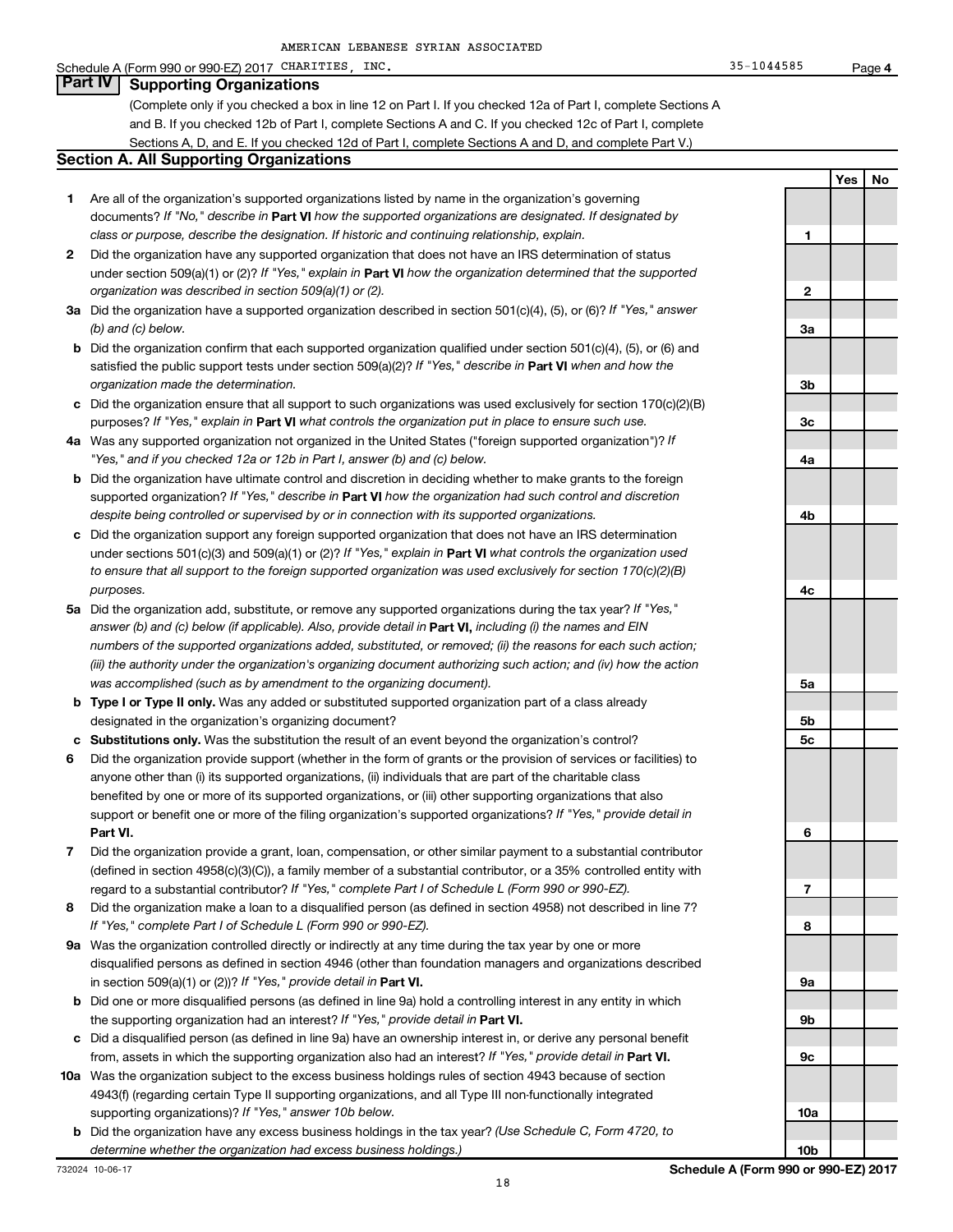|    | Schedule A (Form 990 or 990-EZ) 2017 CHARITIES, INC.                                                                            | $35 - 1044585$  |     | Page 5 |
|----|---------------------------------------------------------------------------------------------------------------------------------|-----------------|-----|--------|
|    | ∣ Part IV  <br><b>Supporting Organizations (continued)</b>                                                                      |                 |     |        |
|    |                                                                                                                                 |                 | Yes | No     |
| 11 | Has the organization accepted a gift or contribution from any of the following persons?                                         |                 |     |        |
|    | a A person who directly or indirectly controls, either alone or together with persons described in (b) and (c)                  |                 |     |        |
|    | below, the governing body of a supported organization?                                                                          | 11a             |     |        |
|    | <b>b</b> A family member of a person described in (a) above?                                                                    | 11 <sub>b</sub> |     |        |
|    | c A 35% controlled entity of a person described in (a) or (b) above? If "Yes" to a, b, or c, provide detail in Part VI.         | 11c             |     |        |
|    | <b>Section B. Type I Supporting Organizations</b>                                                                               |                 |     |        |
|    |                                                                                                                                 |                 | Yes | No     |
| 1  | Did the directors, trustees, or membership of one or more supported organizations have the power to                             |                 |     |        |
|    | regularly appoint or elect at least a majority of the organization's directors or trustees at all times during the              |                 |     |        |
|    | tax year? If "No," describe in Part VI how the supported organization(s) effectively operated, supervised, or                   |                 |     |        |
|    | controlled the organization's activities. If the organization had more than one supported organization,                         |                 |     |        |
|    | describe how the powers to appoint and/or remove directors or trustees were allocated among the supported                       |                 |     |        |
|    | organizations and what conditions or restrictions, if any, applied to such powers during the tax year.                          | 1               |     |        |
| 2  | Did the organization operate for the benefit of any supported organization other than the supported                             |                 |     |        |
|    | organization(s) that operated, supervised, or controlled the supporting organization? If "Yes," explain in                      |                 |     |        |
|    | Part VI how providing such benefit carried out the purposes of the supported organization(s) that operated,                     |                 |     |        |
|    | supervised, or controlled the supporting organization.                                                                          | 2               |     |        |
|    | <b>Section C. Type II Supporting Organizations</b>                                                                              |                 |     |        |
|    |                                                                                                                                 |                 | Yes | No     |
| 1  | Were a majority of the organization's directors or trustees during the tax year also a majority of the directors                |                 |     |        |
|    | or trustees of each of the organization's supported organization(s)? If "No," describe in Part VI how control                   |                 |     |        |
|    | or management of the supporting organization was vested in the same persons that controlled or managed                          |                 |     |        |
|    | the supported organization(s).                                                                                                  | 1               |     |        |
|    | <b>Section D. All Type III Supporting Organizations</b>                                                                         |                 |     |        |
|    |                                                                                                                                 |                 | Yes | No     |
| 1  | Did the organization provide to each of its supported organizations, by the last day of the fifth month of the                  |                 |     |        |
|    | organization's tax year, (i) a written notice describing the type and amount of support provided during the prior tax           |                 |     |        |
|    | year, (ii) a copy of the Form 990 that was most recently filed as of the date of notification, and (iii) copies of the          |                 |     |        |
|    | organization's governing documents in effect on the date of notification, to the extent not previously provided?                | 1               |     |        |
| 2  | Were any of the organization's officers, directors, or trustees either (i) appointed or elected by the supported                |                 |     |        |
|    | organization(s) or (ii) serving on the governing body of a supported organization? If "No," explain in Part VI how              |                 |     |        |
|    | the organization maintained a close and continuous working relationship with the supported organization(s).                     | 2               |     |        |
| 3  | By reason of the relationship described in (2), did the organization's supported organizations have a                           |                 |     |        |
|    | significant voice in the organization's investment policies and in directing the use of the organization's                      |                 |     |        |
|    | income or assets at all times during the tax year? If "Yes," describe in Part VI the role the organization's                    |                 |     |        |
|    | supported organizations played in this regard.                                                                                  | З               |     |        |
|    | Section E. Type III Functionally Integrated Supporting Organizations                                                            |                 |     |        |
| 1  | Check the box next to the method that the organization used to satisfy the Integral Part Test during the yealsee instructions). |                 |     |        |
| a  | The organization satisfied the Activities Test. Complete line 2 below.                                                          |                 |     |        |
| b  | The organization is the parent of each of its supported organizations. Complete line 3 below.                                   |                 |     |        |
| с  | The organization supported a governmental entity. Describe in Part VI how you supported a government entity (see instructions). |                 |     |        |
| 2  | Activities Test. Answer (a) and (b) below.                                                                                      |                 | Yes | No     |
| а  | Did substantially all of the organization's activities during the tax year directly further the exempt purposes of              |                 |     |        |
|    | the supported organization(s) to which the organization was responsive? If "Yes," then in Part VI identify                      |                 |     |        |
|    | those supported organizations and explain how these activities directly furthered their exempt purposes,                        |                 |     |        |
|    | how the organization was responsive to those supported organizations, and how the organization determined                       |                 |     |        |
|    | that these activities constituted substantially all of its activities.                                                          | 2a              |     |        |
|    | <b>b</b> Did the activities described in (a) constitute activities that, but for the organization's involvement, one or more    |                 |     |        |
|    | of the organization's supported organization(s) would have been engaged in? If "Yes," explain in Part VI the                    |                 |     |        |
|    | reasons for the organization's position that its supported organization(s) would have engaged in these                          |                 |     |        |
|    | activities but for the organization's involvement.                                                                              | 2b              |     |        |
| 3  | Parent of Supported Organizations. Answer (a) and (b) below.                                                                    |                 |     |        |
| а  | Did the organization have the power to regularly appoint or elect a majority of the officers, directors, or                     |                 |     |        |
|    | trustees of each of the supported organizations? Provide details in Part VI.                                                    | За              |     |        |
| b  | Did the organization exercise a substantial degree of direction over the policies, programs, and activities of each             |                 |     |        |
|    | of its supported organizations? If "Yes," describe in Part VI the role played by the organization in this regard.               | 3b              |     |        |

732025 10-06-17 **Schedule A (Form 990 or 990-EZ) 2017**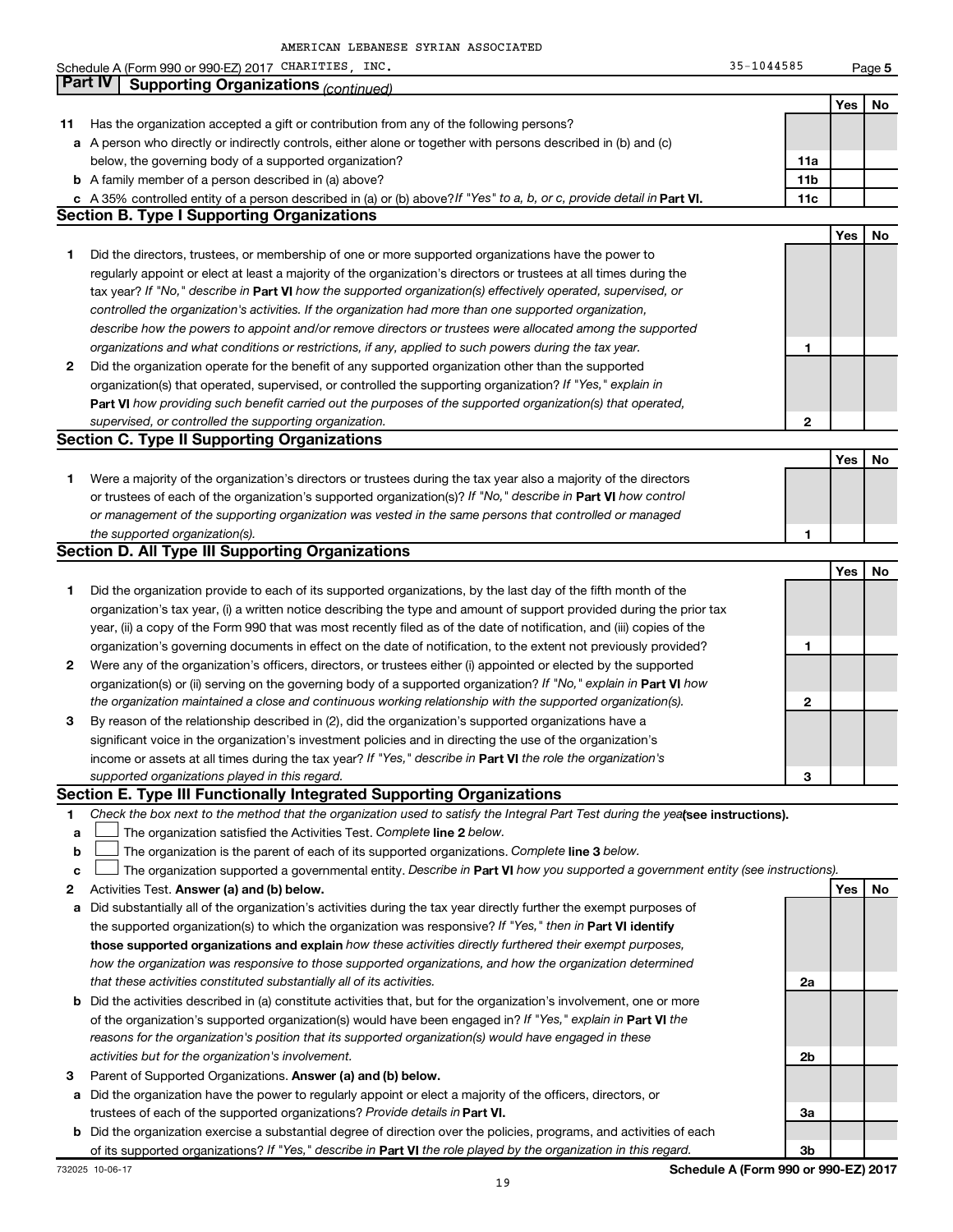Schedule A (Form 990 or 990-EZ) 2017 CHARITIES, INC. 35-1044585 Page **6** 

|    | <b>Part V</b><br>Type III Non-Functionally Integrated 509(a)(3) Supporting Organizations                                                           |                |                |                                |  |  |
|----|----------------------------------------------------------------------------------------------------------------------------------------------------|----------------|----------------|--------------------------------|--|--|
| 1  | Check here if the organization satisfied the Integral Part Test as a qualifying trust on Nov. 20, 1970 (explain in Part VI.) See instructions. All |                |                |                                |  |  |
|    | other Type III non-functionally integrated supporting organizations must complete Sections A through E.                                            |                |                |                                |  |  |
|    | Section A - Adjusted Net Income                                                                                                                    |                | (A) Prior Year | (B) Current Year<br>(optional) |  |  |
| 1. | Net short-term capital gain                                                                                                                        | 1              |                |                                |  |  |
| 2  | Recoveries of prior-year distributions                                                                                                             | $\mathbf{2}$   |                |                                |  |  |
| 3  | Other gross income (see instructions)                                                                                                              | 3              |                |                                |  |  |
| 4  | Add lines 1 through 3                                                                                                                              | 4              |                |                                |  |  |
| 5  | Depreciation and depletion                                                                                                                         | 5              |                |                                |  |  |
| 6  | Portion of operating expenses paid or incurred for production or                                                                                   |                |                |                                |  |  |
|    | collection of gross income or for management, conservation, or                                                                                     |                |                |                                |  |  |
|    | maintenance of property held for production of income (see instructions)                                                                           | 6              |                |                                |  |  |
| 7  | Other expenses (see instructions)                                                                                                                  | $\overline{7}$ |                |                                |  |  |
| 8  | Adjusted Net Income (subtract lines 5, 6, and 7 from line 4)                                                                                       | 8              |                |                                |  |  |
|    | <b>Section B - Minimum Asset Amount</b>                                                                                                            |                | (A) Prior Year | (B) Current Year<br>(optional) |  |  |
| 1. | Aggregate fair market value of all non-exempt-use assets (see                                                                                      |                |                |                                |  |  |
|    | instructions for short tax year or assets held for part of year):                                                                                  |                |                |                                |  |  |
|    | <b>a</b> Average monthly value of securities                                                                                                       | 1a             |                |                                |  |  |
|    | <b>b</b> Average monthly cash balances                                                                                                             | 1 <sub>b</sub> |                |                                |  |  |
|    | <b>c</b> Fair market value of other non-exempt-use assets                                                                                          | 1c             |                |                                |  |  |
|    | <b>d</b> Total (add lines 1a, 1b, and 1c)                                                                                                          | 1d             |                |                                |  |  |
|    | <b>e</b> Discount claimed for blockage or other                                                                                                    |                |                |                                |  |  |
|    | factors (explain in detail in Part VI):                                                                                                            |                |                |                                |  |  |
| 2  | Acquisition indebtedness applicable to non-exempt-use assets                                                                                       | $\mathbf{2}$   |                |                                |  |  |
| 3  | Subtract line 2 from line 1d                                                                                                                       | 3              |                |                                |  |  |
| 4  | Cash deemed held for exempt use. Enter 1-1/2% of line 3 (for greater amount,                                                                       |                |                |                                |  |  |
|    | see instructions)                                                                                                                                  | 4              |                |                                |  |  |
| 5  | Net value of non-exempt-use assets (subtract line 4 from line 3)                                                                                   | 5              |                |                                |  |  |
| 6  | Multiply line 5 by .035                                                                                                                            | 6              |                |                                |  |  |
| 7  | Recoveries of prior-year distributions                                                                                                             | $\overline{7}$ |                |                                |  |  |
| 8  | Minimum Asset Amount (add line 7 to line 6)                                                                                                        | 8              |                |                                |  |  |
|    | <b>Section C - Distributable Amount</b>                                                                                                            |                |                | <b>Current Year</b>            |  |  |
| 1  | Adjusted net income for prior year (from Section A, line 8, Column A)                                                                              | 1              |                |                                |  |  |
| 2  | Enter 85% of line 1                                                                                                                                | $\mathbf{2}$   |                |                                |  |  |
| З  | Minimum asset amount for prior year (from Section B, line 8, Column A)                                                                             | 3              |                |                                |  |  |
| 4  | Enter greater of line 2 or line 3                                                                                                                  | 4              |                |                                |  |  |
| 5  | Income tax imposed in prior year                                                                                                                   | 5              |                |                                |  |  |
| 6  | <b>Distributable Amount.</b> Subtract line 5 from line 4, unless subject to                                                                        |                |                |                                |  |  |
|    | emergency temporary reduction (see instructions)                                                                                                   | 6              |                |                                |  |  |
|    |                                                                                                                                                    |                |                |                                |  |  |

**7**  $\Box$  Check here if the current year is the organization's first as a non-functionally integrated Type III supporting organization (see instructions).

**Schedule A (Form 990 or 990-EZ) 2017**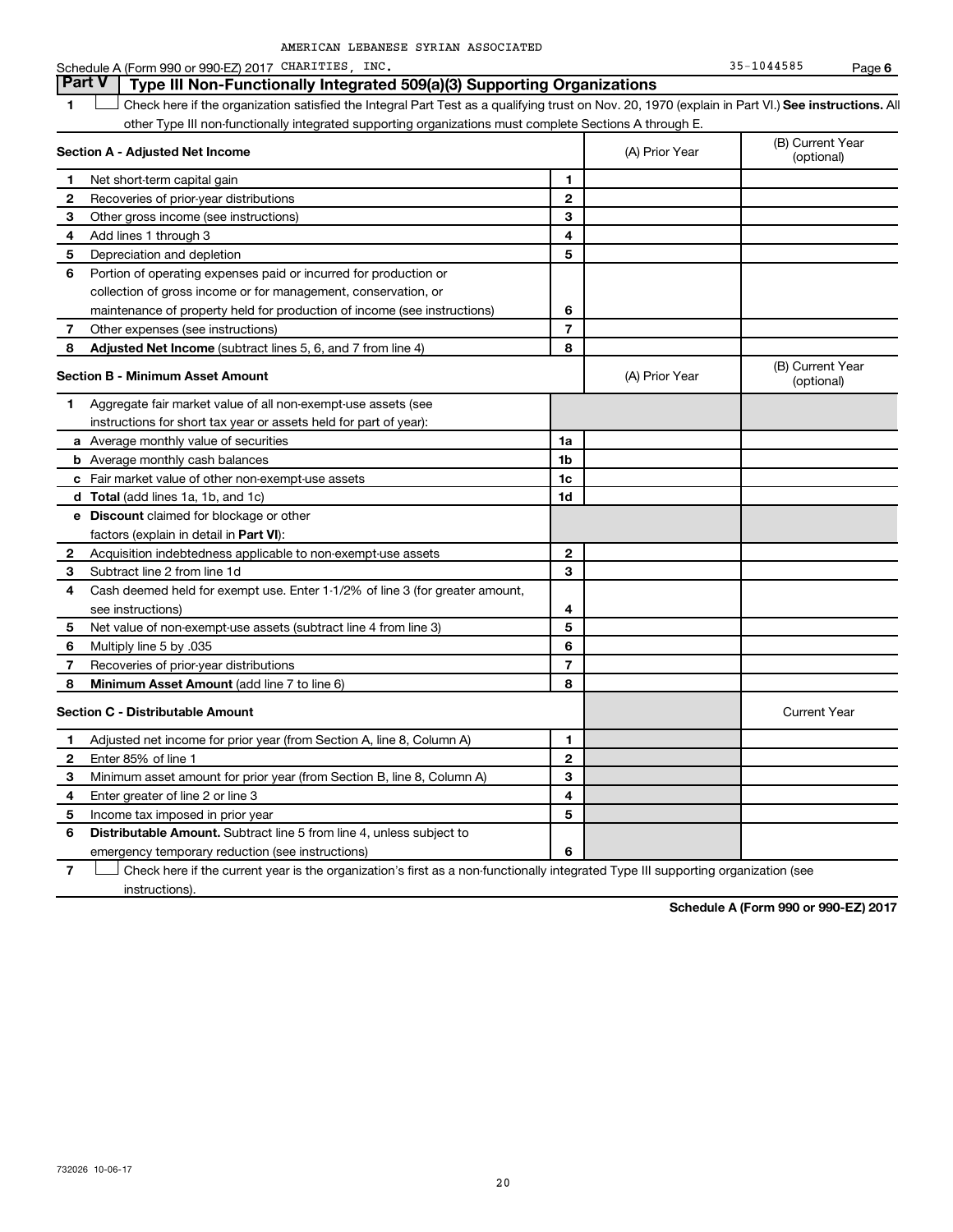Schedule A (Form 990 or 990-EZ) 2017 CHARITIES, INC.  $\overline{35-1044585}$  Page **7** 

|    | Part V<br>Type III Non-Functionally Integrated 509(a)(3) Supporting Organizations (continued) |                                    |                                               |                                                         |
|----|-----------------------------------------------------------------------------------------------|------------------------------------|-----------------------------------------------|---------------------------------------------------------|
|    | <b>Section D - Distributions</b>                                                              |                                    |                                               | <b>Current Year</b>                                     |
| 1  | Amounts paid to supported organizations to accomplish exempt purposes                         |                                    |                                               |                                                         |
| 2  | Amounts paid to perform activity that directly furthers exempt purposes of supported          |                                    |                                               |                                                         |
|    | organizations, in excess of income from activity                                              |                                    |                                               |                                                         |
| 3  | Administrative expenses paid to accomplish exempt purposes of supported organizations         |                                    |                                               |                                                         |
| 4  | Amounts paid to acquire exempt-use assets                                                     |                                    |                                               |                                                         |
| 5  | Qualified set-aside amounts (prior IRS approval required)                                     |                                    |                                               |                                                         |
| 6  | Other distributions (describe in <b>Part VI</b> ). See instructions.                          |                                    |                                               |                                                         |
| 7  | <b>Total annual distributions.</b> Add lines 1 through 6.                                     |                                    |                                               |                                                         |
| 8  | Distributions to attentive supported organizations to which the organization is responsive    |                                    |                                               |                                                         |
|    | (provide details in Part VI). See instructions.                                               |                                    |                                               |                                                         |
| 9  | Distributable amount for 2017 from Section C, line 6                                          |                                    |                                               |                                                         |
| 10 | Line 8 amount divided by line 9 amount                                                        |                                    |                                               |                                                         |
|    | Section E - Distribution Allocations (see instructions)                                       | (i)<br><b>Excess Distributions</b> | (ii)<br><b>Underdistributions</b><br>Pre-2017 | (iii)<br><b>Distributable</b><br><b>Amount for 2017</b> |
| 1. | Distributable amount for 2017 from Section C, line 6                                          |                                    |                                               |                                                         |
| 2  | Underdistributions, if any, for years prior to 2017 (reason-                                  |                                    |                                               |                                                         |
|    | able cause required- explain in <b>Part VI</b> ). See instructions.                           |                                    |                                               |                                                         |
| 3  | Excess distributions carryover, if any, to 2017                                               |                                    |                                               |                                                         |
| a  |                                                                                               |                                    |                                               |                                                         |
|    | <b>b</b> From 2013                                                                            |                                    |                                               |                                                         |
|    | $c$ From 2014                                                                                 |                                    |                                               |                                                         |
|    | d From 2015                                                                                   |                                    |                                               |                                                         |
|    | e From 2016                                                                                   |                                    |                                               |                                                         |
| f. | <b>Total</b> of lines 3a through e                                                            |                                    |                                               |                                                         |
|    | g Applied to underdistributions of prior years                                                |                                    |                                               |                                                         |
|    | <b>h</b> Applied to 2017 distributable amount                                                 |                                    |                                               |                                                         |
| Ť. | Carryover from 2012 not applied (see instructions)                                            |                                    |                                               |                                                         |
|    |                                                                                               |                                    |                                               |                                                         |
|    | Remainder. Subtract lines 3g, 3h, and 3i from 3f.                                             |                                    |                                               |                                                         |
| 4  | Distributions for 2017 from Section D,<br>line $7:$                                           |                                    |                                               |                                                         |
|    | a Applied to underdistributions of prior years                                                |                                    |                                               |                                                         |
|    | <b>b</b> Applied to 2017 distributable amount                                                 |                                    |                                               |                                                         |
|    | c Remainder. Subtract lines 4a and 4b from 4.                                                 |                                    |                                               |                                                         |
| 5  | Remaining underdistributions for years prior to 2017, if                                      |                                    |                                               |                                                         |
|    | any. Subtract lines 3g and 4a from line 2. For result greater                                 |                                    |                                               |                                                         |
|    | than zero, explain in Part VI. See instructions.                                              |                                    |                                               |                                                         |
| 6  | Remaining underdistributions for 2017. Subtract lines 3h                                      |                                    |                                               |                                                         |
|    | and 4b from line 1. For result greater than zero, explain in                                  |                                    |                                               |                                                         |
|    | <b>Part VI.</b> See instructions.                                                             |                                    |                                               |                                                         |
| 7  | Excess distributions carryover to 2018. Add lines 3j                                          |                                    |                                               |                                                         |
|    | and 4c.                                                                                       |                                    |                                               |                                                         |
| 8. | Breakdown of line 7:                                                                          |                                    |                                               |                                                         |
|    | a Excess from 2013                                                                            |                                    |                                               |                                                         |
|    | <b>b</b> Excess from 2014                                                                     |                                    |                                               |                                                         |
|    | c Excess from 2015                                                                            |                                    |                                               |                                                         |
|    | d Excess from 2016                                                                            |                                    |                                               |                                                         |

**Schedule A (Form 990 or 990-EZ) 2017**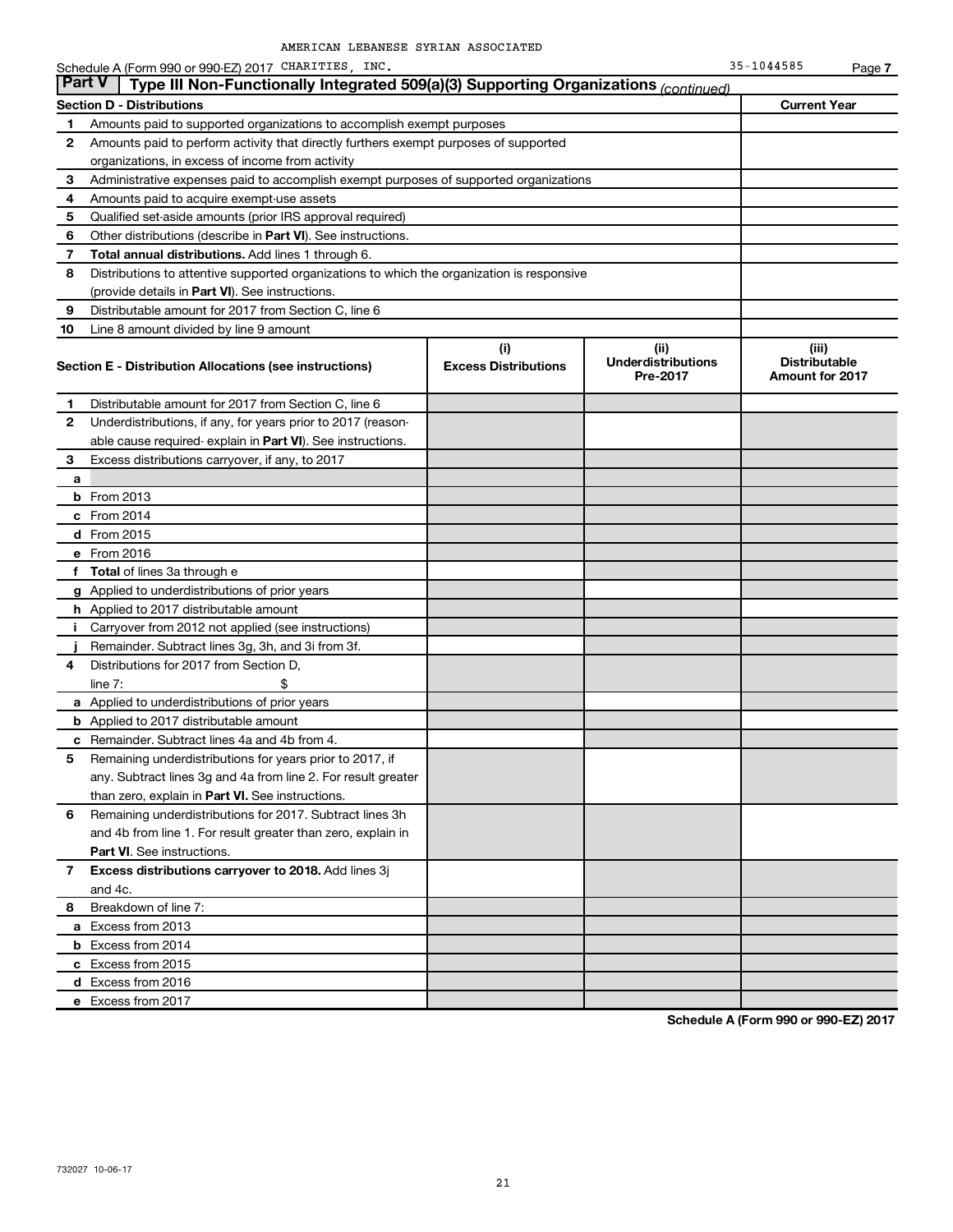| 35-1044585 | Page 8                                                                                                                                                                                                                                                                                                                                                                                                                                                                                                                                                               |
|------------|----------------------------------------------------------------------------------------------------------------------------------------------------------------------------------------------------------------------------------------------------------------------------------------------------------------------------------------------------------------------------------------------------------------------------------------------------------------------------------------------------------------------------------------------------------------------|
|            |                                                                                                                                                                                                                                                                                                                                                                                                                                                                                                                                                                      |
|            |                                                                                                                                                                                                                                                                                                                                                                                                                                                                                                                                                                      |
|            |                                                                                                                                                                                                                                                                                                                                                                                                                                                                                                                                                                      |
|            |                                                                                                                                                                                                                                                                                                                                                                                                                                                                                                                                                                      |
|            |                                                                                                                                                                                                                                                                                                                                                                                                                                                                                                                                                                      |
|            |                                                                                                                                                                                                                                                                                                                                                                                                                                                                                                                                                                      |
|            |                                                                                                                                                                                                                                                                                                                                                                                                                                                                                                                                                                      |
|            |                                                                                                                                                                                                                                                                                                                                                                                                                                                                                                                                                                      |
|            |                                                                                                                                                                                                                                                                                                                                                                                                                                                                                                                                                                      |
|            |                                                                                                                                                                                                                                                                                                                                                                                                                                                                                                                                                                      |
|            |                                                                                                                                                                                                                                                                                                                                                                                                                                                                                                                                                                      |
|            |                                                                                                                                                                                                                                                                                                                                                                                                                                                                                                                                                                      |
|            |                                                                                                                                                                                                                                                                                                                                                                                                                                                                                                                                                                      |
|            |                                                                                                                                                                                                                                                                                                                                                                                                                                                                                                                                                                      |
|            |                                                                                                                                                                                                                                                                                                                                                                                                                                                                                                                                                                      |
|            |                                                                                                                                                                                                                                                                                                                                                                                                                                                                                                                                                                      |
|            |                                                                                                                                                                                                                                                                                                                                                                                                                                                                                                                                                                      |
|            |                                                                                                                                                                                                                                                                                                                                                                                                                                                                                                                                                                      |
|            |                                                                                                                                                                                                                                                                                                                                                                                                                                                                                                                                                                      |
|            |                                                                                                                                                                                                                                                                                                                                                                                                                                                                                                                                                                      |
|            |                                                                                                                                                                                                                                                                                                                                                                                                                                                                                                                                                                      |
|            |                                                                                                                                                                                                                                                                                                                                                                                                                                                                                                                                                                      |
|            |                                                                                                                                                                                                                                                                                                                                                                                                                                                                                                                                                                      |
|            |                                                                                                                                                                                                                                                                                                                                                                                                                                                                                                                                                                      |
|            |                                                                                                                                                                                                                                                                                                                                                                                                                                                                                                                                                                      |
|            | Supplemental Information. Provide the explanations required by Part II, line 10; Part II, line 17a or 17b; Part III, line 12;<br>Part IV, Section A, lines 1, 2, 3b, 3c, 4b, 4c, 5a, 6, 9a, 9b, 9c, 11a, 11b, and 11c; Part IV, Section B, lines 1 and 2; Part IV, Section C,<br>line 1; Part IV, Section D, lines 2 and 3; Part IV, Section E, lines 1c, 2a, 2b, 3a, and 3b; Part V, line 1; Part V, Section B, line 1e; Part V,<br>Section D, lines 5, 6, and 8; and Part V, Section E, lines 2, 5, and 6. Also complete this part for any additional information. |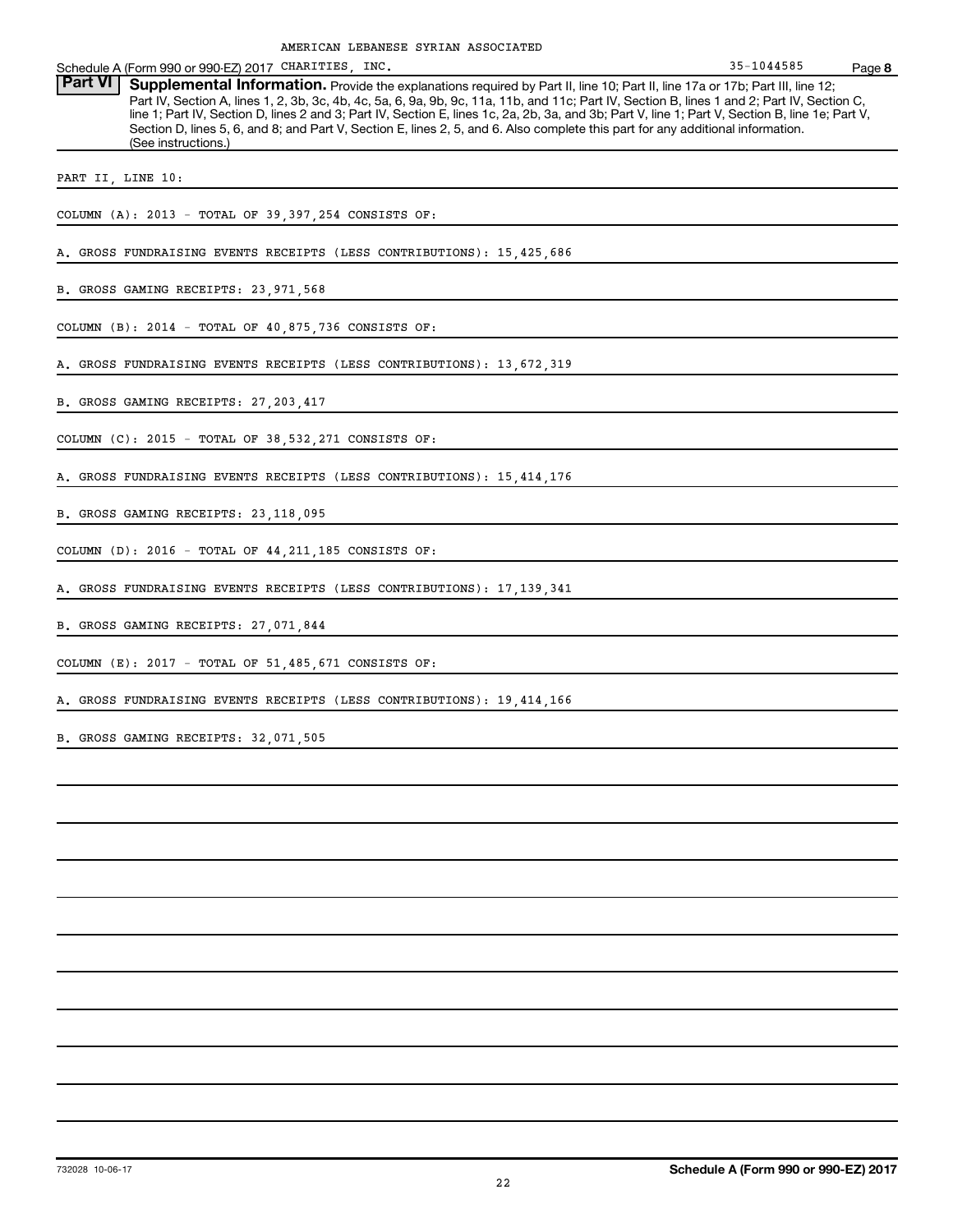| SCHEDULE D |
|------------|
|------------|

| (Form 990) |  |
|------------|--|
|------------|--|

SCHEDULE D<br>
Form 990)<br>
Penartment of the Treasury<br>
Department of the Treasury<br>
Department of the Treasury<br>
Department of the Treasury<br>
Department of the Treasury<br>  $\bullet$  Go to www.irs.gov/Form990 for instructions and the la

| nternal Revenue Service |  |
|-------------------------|--|

**Name of the organization AMERICAN LEBANESE SYRIAN ASSOCIATED Employer identification number**<br>CHARTTIES INC 35-1044585

|         | CHARITIES . INC.                                                                                                                                          |                         | 35-1044585                                         |
|---------|-----------------------------------------------------------------------------------------------------------------------------------------------------------|-------------------------|----------------------------------------------------|
| Part I  | Organizations Maintaining Donor Advised Funds or Other Similar Funds or Accounts. Complete if the                                                         |                         |                                                    |
|         | organization answered "Yes" on Form 990, Part IV, line 6.                                                                                                 |                         |                                                    |
|         |                                                                                                                                                           | (a) Donor advised funds | (b) Funds and other accounts                       |
| 1.      |                                                                                                                                                           |                         |                                                    |
| 2       | Aggregate value of contributions to (during year)                                                                                                         |                         |                                                    |
| З       | Aggregate value of grants from (during year)                                                                                                              |                         |                                                    |
| 4       |                                                                                                                                                           |                         |                                                    |
| 5       | Did the organization inform all donors and donor advisors in writing that the assets held in donor advised funds                                          |                         |                                                    |
|         |                                                                                                                                                           |                         | Yes<br><b>No</b>                                   |
| 6       | Did the organization inform all grantees, donors, and donor advisors in writing that grant funds can be used only                                         |                         |                                                    |
|         | for charitable purposes and not for the benefit of the donor or donor advisor, or for any other purpose conferring                                        |                         |                                                    |
|         |                                                                                                                                                           |                         | Yes<br>No                                          |
| Part II | Conservation Easements. Complete if the organization answered "Yes" on Form 990, Part IV, line 7.                                                         |                         |                                                    |
|         | Purpose(s) of conservation easements held by the organization (check all that apply).                                                                     |                         |                                                    |
|         |                                                                                                                                                           |                         |                                                    |
|         | Preservation of land for public use (e.g., recreation or education)                                                                                       |                         | Preservation of a historically important land area |
|         | Protection of natural habitat                                                                                                                             |                         | Preservation of a certified historic structure     |
|         | Preservation of open space                                                                                                                                |                         |                                                    |
| 2       | Complete lines 2a through 2d if the organization held a qualified conservation contribution in the form of a conservation easement on the last            |                         |                                                    |
|         | day of the tax year.                                                                                                                                      |                         | Held at the End of the Tax Year                    |
| а       |                                                                                                                                                           |                         | 2a                                                 |
|         |                                                                                                                                                           |                         | 2 <sub>b</sub>                                     |
|         |                                                                                                                                                           |                         | 2c                                                 |
| d       | Number of conservation easements included in (c) acquired after 7/25/06, and not on a historic structure                                                  |                         |                                                    |
|         |                                                                                                                                                           |                         | 2d                                                 |
| 3       | Number of conservation easements modified, transferred, released, extinguished, or terminated by the organization during the tax                          |                         |                                                    |
|         | year                                                                                                                                                      |                         |                                                    |
| 4       | Number of states where property subject to conservation easement is located >                                                                             |                         |                                                    |
| 5       | Does the organization have a written policy regarding the periodic monitoring, inspection, handling of                                                    |                         |                                                    |
|         | violations, and enforcement of the conservation easements it holds?                                                                                       |                         | Yes<br>No                                          |
| 6       | Staff and volunteer hours devoted to monitoring, inspecting, handling of violations, and enforcing conservation easements during the year                 |                         |                                                    |
|         |                                                                                                                                                           |                         |                                                    |
| 7       | Amount of expenses incurred in monitoring, inspecting, handling of violations, and enforcing conservation easements during the year                       |                         |                                                    |
|         | $\blacktriangleright$ \$                                                                                                                                  |                         |                                                    |
| 8       | Does each conservation easement reported on line 2(d) above satisfy the requirements of section 170(h)(4)(B)(i)                                           |                         |                                                    |
|         |                                                                                                                                                           |                         | No<br>Yes                                          |
| 9       | In Part XIII, describe how the organization reports conservation easements in its revenue and expense statement, and balance sheet, and                   |                         |                                                    |
|         | include, if applicable, the text of the footnote to the organization's financial statements that describes the organization's accounting for              |                         |                                                    |
|         | conservation easements.                                                                                                                                   |                         |                                                    |
|         | Organizations Maintaining Collections of Art, Historical Treasures, or Other Similar Assets.<br>Part III                                                  |                         |                                                    |
|         | Complete if the organization answered "Yes" on Form 990, Part IV, line 8.                                                                                 |                         |                                                    |
|         | 1a If the organization elected, as permitted under SFAS 116 (ASC 958), not to report in its revenue statement and balance sheet works of art,             |                         |                                                    |
|         | historical treasures, or other similar assets held for public exhibition, education, or research in furtherance of public service, provide, in Part XIII, |                         |                                                    |
|         | the text of the footnote to its financial statements that describes these items.                                                                          |                         |                                                    |
| b       | If the organization elected, as permitted under SFAS 116 (ASC 958), to report in its revenue statement and balance sheet works of art, historical         |                         |                                                    |
|         | treasures, or other similar assets held for public exhibition, education, or research in furtherance of public service, provide the following amounts     |                         |                                                    |
|         | relating to these items:                                                                                                                                  |                         |                                                    |
|         |                                                                                                                                                           |                         | $\frac{1}{2}$<br>▶                                 |
|         | (ii) Assets included in Form 990, Part X                                                                                                                  |                         | $\blacktriangleright$ \$                           |
| 2       | If the organization received or held works of art, historical treasures, or other similar assets for financial gain, provide                              |                         |                                                    |
|         | the following amounts required to be reported under SFAS 116 (ASC 958) relating to these items:                                                           |                         |                                                    |
|         |                                                                                                                                                           |                         | - \$                                               |
| а       |                                                                                                                                                           |                         | ▶                                                  |
|         |                                                                                                                                                           |                         |                                                    |

LHA **For Paperwork Reduction Act Notice, see the Instructions for Form 990. Schedule D (Form 990) 2017** 732051 10-09-17

23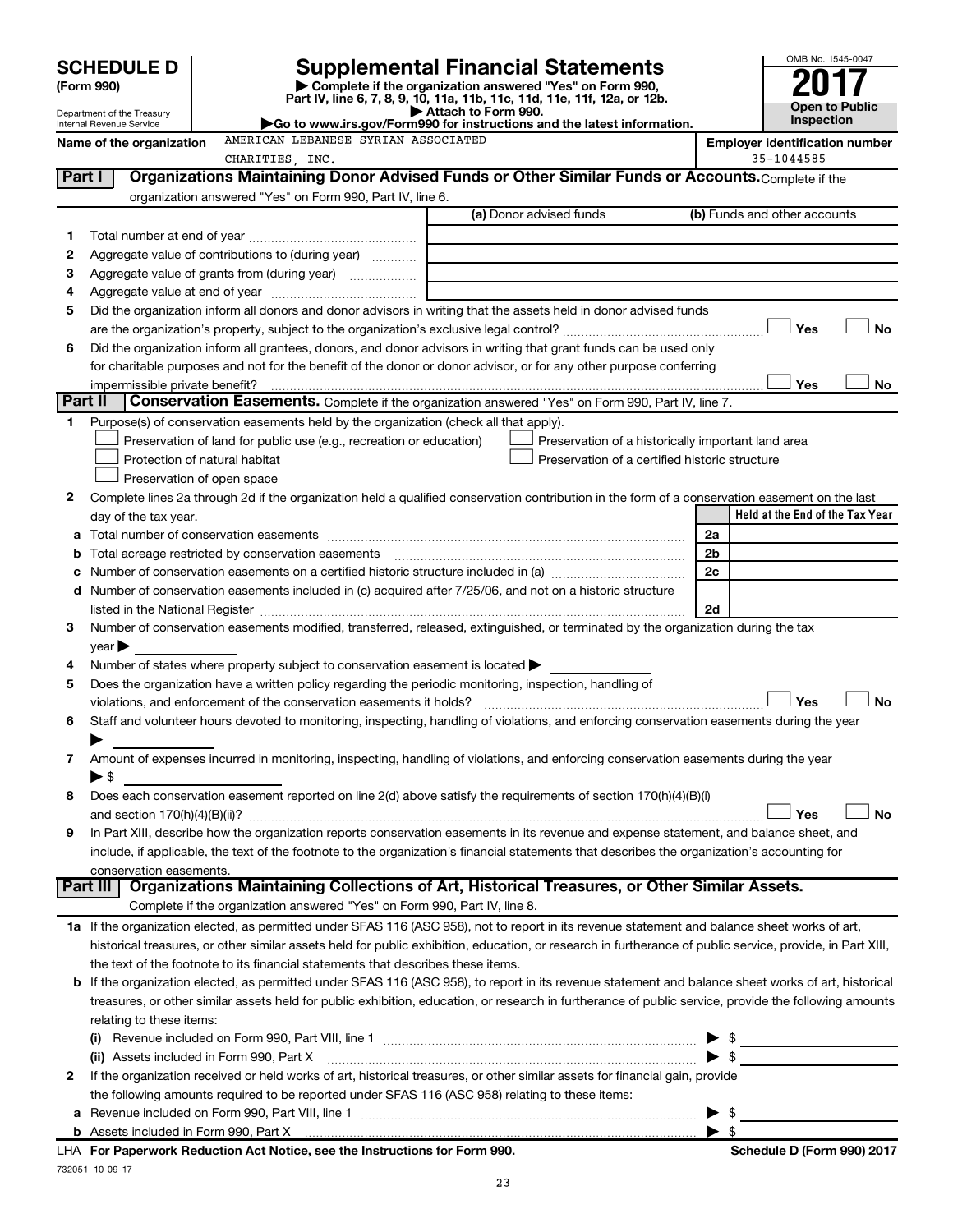|  | AMERICAN LEBANESE SYRIAN ASSOCIATED |
|--|-------------------------------------|
|  |                                     |

|   | CHARITIES, INC.<br>Schedule D (Form 990) 2017                                                                                                     |                    |                |                           |              |                      | 35-1044585 |                | Page 2              |
|---|---------------------------------------------------------------------------------------------------------------------------------------------------|--------------------|----------------|---------------------------|--------------|----------------------|------------|----------------|---------------------|
|   | Part III<br>Organizations Maintaining Collections of Art, Historical Treasures, or Other Similar Assets (continued)                               |                    |                |                           |              |                      |            |                |                     |
| 3 | Using the organization's acquisition, accession, and other records, check any of the following that are a significant use of its collection items |                    |                |                           |              |                      |            |                |                     |
|   | (check all that apply):                                                                                                                           |                    |                |                           |              |                      |            |                |                     |
| a | Public exhibition                                                                                                                                 | d                  |                | Loan or exchange programs |              |                      |            |                |                     |
| b | Scholarly research                                                                                                                                | e                  | Other          |                           |              |                      |            |                |                     |
| c | Preservation for future generations                                                                                                               |                    |                |                           |              |                      |            |                |                     |
| 4 | Provide a description of the organization's collections and explain how they further the organization's exempt purpose in Part XIII.              |                    |                |                           |              |                      |            |                |                     |
| 5 | During the year, did the organization solicit or receive donations of art, historical treasures, or other similar assets                          |                    |                |                           |              |                      |            |                |                     |
|   |                                                                                                                                                   |                    |                |                           |              |                      |            | <b>Yes</b>     | No                  |
|   | Part IV<br>Escrow and Custodial Arrangements. Complete if the organization answered "Yes" on Form 990, Part IV, line 9, or                        |                    |                |                           |              |                      |            |                |                     |
|   | reported an amount on Form 990, Part X, line 21.                                                                                                  |                    |                |                           |              |                      |            |                |                     |
|   | 1a Is the organization an agent, trustee, custodian or other intermediary for contributions or other assets not included                          |                    |                |                           |              |                      |            |                |                     |
|   |                                                                                                                                                   |                    |                |                           |              |                      |            | Yes            | No                  |
|   | <b>b</b> If "Yes," explain the arrangement in Part XIII and complete the following table:                                                         |                    |                |                           |              |                      |            |                |                     |
|   |                                                                                                                                                   |                    |                |                           |              |                      |            | Amount         |                     |
|   |                                                                                                                                                   |                    |                |                           |              | 1c                   |            |                |                     |
|   |                                                                                                                                                   |                    |                |                           |              | 1d                   |            |                |                     |
|   | e Distributions during the year manufactured and all the year manufactured and the year manufactured and the year                                 |                    |                |                           |              | 1e                   |            |                |                     |
|   |                                                                                                                                                   |                    | 1f             |                           |              |                      |            |                |                     |
|   | 2a Did the organization include an amount on Form 990, Part X, line 21, for escrow or custodial account liability?                                |                    |                |                           |              |                      |            | Yes            | No                  |
|   | <b>b</b> If "Yes," explain the arrangement in Part XIII. Check here if the explanation has been provided on Part XIII                             |                    |                |                           |              |                      |            |                |                     |
|   | Part V<br>Endowment Funds. Complete if the organization answered "Yes" on Form 990, Part IV, line 10.                                             |                    |                |                           |              |                      |            |                |                     |
|   |                                                                                                                                                   | (a) Current year   | (b) Prior year | (c) Two years back        |              | (d) Three years back |            |                | (e) Four years back |
|   | 1a Beginning of year balance                                                                                                                      | 965, 253, 422.     | 873,056,599.   | 873, 885, 134.            |              | 915, 104, 075.       |            |                | 843, 843, 273.      |
|   |                                                                                                                                                   | 21, 281, 957.      | 12,552,432.    |                           | 2, 341, 719. | 2,970,640.           |            |                | 1,097,137.          |
|   | c Net investment earnings, gains, and losses                                                                                                      | 92,690,065.        | 103, 475, 245. |                           | $-72,118.$   | 8,222,632.           |            |                | 121, 617, 552.      |
|   |                                                                                                                                                   |                    |                |                           |              |                      |            |                |                     |
|   | e Other expenditures for facilities                                                                                                               |                    |                |                           |              |                      |            |                |                     |
|   | and programs                                                                                                                                      | 54, 527, 114.      | 23,830,854.    |                           | 3,098,136.   | 52, 412, 213.        |            |                | 51,453,887.         |
|   |                                                                                                                                                   |                    |                |                           |              |                      |            |                |                     |
|   |                                                                                                                                                   | 1,024,698,330.     | 965, 253, 422. | 873,056,599.              |              | 873, 885, 134.       |            |                | 915, 104, 075.      |
| 2 | Provide the estimated percentage of the current year end balance (line 1g, column (a)) held as:                                                   |                    |                |                           |              |                      |            |                |                     |
| a | Board designated or quasi-endowment                                                                                                               |                    | %              |                           |              |                      |            |                |                     |
| b | Permanent endowment ><br>100.00                                                                                                                   | %                  |                |                           |              |                      |            |                |                     |
|   | c Temporarily restricted endowment                                                                                                                | %                  |                |                           |              |                      |            |                |                     |
|   | The percentages on lines 2a, 2b, and 2c should equal 100%.                                                                                        |                    |                |                           |              |                      |            |                |                     |
|   | 3a Are there endowment funds not in the possession of the organization that are held and administered for the organization                        |                    |                |                           |              |                      |            |                |                     |
|   | by:                                                                                                                                               |                    |                |                           |              |                      |            |                | Yes<br>No           |
|   |                                                                                                                                                   |                    |                |                           |              |                      |            | 3a(i)          | Х                   |
|   |                                                                                                                                                   |                    |                |                           |              |                      |            | 3a(ii)         | x                   |
|   |                                                                                                                                                   |                    |                |                           |              |                      |            | 3b             |                     |
| 4 | Describe in Part XIII the intended uses of the organization's endowment funds.                                                                    |                    |                |                           |              |                      |            |                |                     |
|   | Part VI   Land, Buildings, and Equipment.                                                                                                         |                    |                |                           |              |                      |            |                |                     |
|   | Complete if the organization answered "Yes" on Form 990, Part IV, line 11a. See Form 990, Part X, line 10.                                        |                    |                |                           |              |                      |            |                |                     |
|   | Description of property                                                                                                                           | (a) Cost or other  |                | (b) Cost or other         |              | (c) Accumulated      |            | (d) Book value |                     |
|   |                                                                                                                                                   | basis (investment) |                | basis (other)             |              | depreciation         |            |                |                     |
|   |                                                                                                                                                   |                    |                | 44, 333, 168.             |              |                      |            |                | 44, 333, 168.       |
|   |                                                                                                                                                   |                    |                | 132,588,661.              |              | 19,642,641.          |            |                | 112,946,020.        |
|   |                                                                                                                                                   |                    |                | 4,020,576.                |              | 679,153.             |            |                | 3, 341, 423.        |
|   |                                                                                                                                                   |                    |                | 36, 152, 636.             |              | 22, 916, 395.        |            |                | 13, 236, 241.       |
|   |                                                                                                                                                   |                    |                | 69,079,259.               |              | 36,966,894.          |            |                | 32, 112, 365.       |

Total. Add lines 1a through 1e. *(Column (d) must equal Form 990, Part X, column (B), line 10c.*) **| 205, 205, 1069,217.** 205,969,217.

**Schedule D (Form 990) 2017**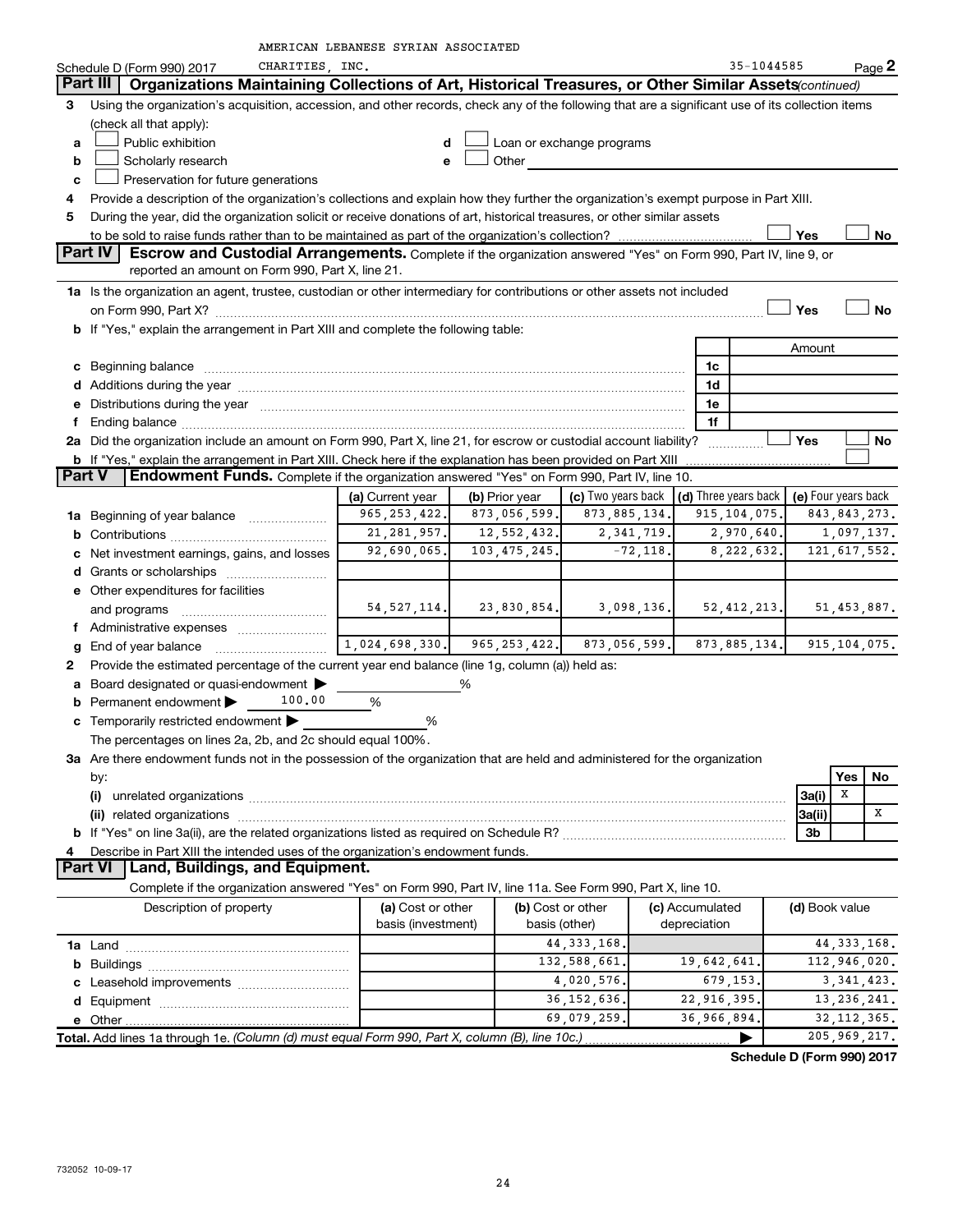## Schedule D (Form 990) 2017 CHARITIES, INC. 35-1044585 Page **3 Part VII** Investments - Other Securities. Complete if the organization answered "Yes" on Form 990, Part IV, line 11b. See Form 990, Part X, line 12. **(a)** Description of security or category (including name of security) **(b)** Book value **(c)** Method of valuation: Cost or end-of-year market value **(1)** Financial derivatives  $\ldots$   $\ldots$   $\ldots$   $\ldots$   $\ldots$   $\ldots$   $\ldots$   $\ldots$   $\ldots$ **(2)** Closely-held equity interests ~~~~~~~~~~~ **(3)** Other (A) GLOBAL EQUITY 1,679,610,796. END-OF-YEAR MARKET VALUE (B) MARKETABLE ALTERNATIVES 1,252,489,484. END-OF-YEAR MARKET VALUE (C) REAL ASSETS 454,730,352. END-OF-YEAR MARKET VALUE (D) PRIVATE EQUITY 619,305,444. END-OF-YEAR MARKET VALUE (E) FIXED INCOME 323,314,327. END-OF-YEAR MARKET VALUE (F) CASH EQUIVALENTS 67,395,956. END-OF-YEAR MARKET VALUE (G) (H) **Total.** (Col. (b) must equal Form 990, Part X, col. (B) line 12.) | 4,396,846,359. **Part VIII Investments - Program Related.** Complete if the organization answered "Yes" on Form 990, Part IV, line 11c. See Form 990, Part X, line 13. **(a)** Description of investment **(b)** Book value **(c)** Method of valuation: Cost or end-of-year market value **(1) (2) (3) (4) (5) (6) (7) (8) (9) Total.** (Col. (b) must equal Form 990, Part X, col. (B) line 13.) **Part IX Other Assets.** Complete if the organization answered "Yes" on Form 990, Part IV, line 11d. See Form 990, Part X, line 15. **(a)** Description **(b)** Book value **(1) (2) (3) (4) (5) (6) (7) (8) (9) Total.** *(Column (b) must equal Form 990, Part X, col. (B) line 15.)* | **Part X | Other Liabilities.** Complete if the organization answered "Yes" on Form 990, Part IV, line 11e or 11f. See Form 990, Part X, line 25. **1. 1. (a)** Description of liability **1. 1. 1. (b)** Book value (1) Federal income taxes (2) ANNUITY OBLIGATIONS 36,646,367. (3) (4) (5) (6) (7) (8) (9) **Total.** *(Column (b) must equal Form 990, Part X, col. (B) line 25.) ..............*  $\blacktriangleright$  | 36,646,367. **2.** Liability for uncertain tax positions. In Part XIII, provide the text of the footnote to the organization's financial statements that reports the organization's liability for uncertain tax positions under FIN 48 (ASC 740). Check here if the text of the footnote has been provided in Part XIII  $\frac{X}{X}$

**Schedule D (Form 990) 2017**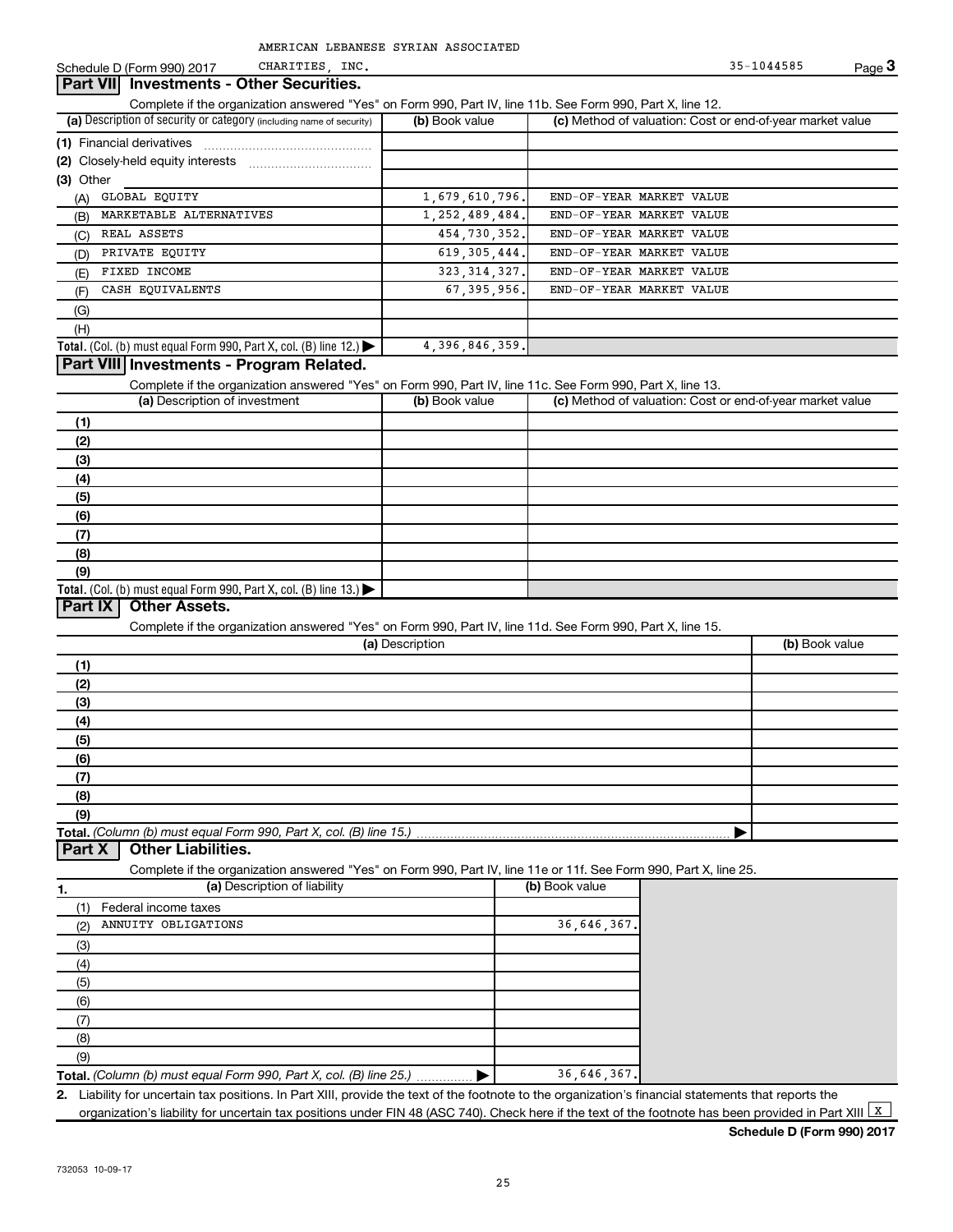|                                                                                                                                                                                                                                          | AMERICAN LEBANESE SYRIAN ASSOCIATED |                | 35-1044585     |                   |
|------------------------------------------------------------------------------------------------------------------------------------------------------------------------------------------------------------------------------------------|-------------------------------------|----------------|----------------|-------------------|
| CHARITIES INC.<br>Schedule D (Form 990) 2017<br>Reconciliation of Revenue per Audited Financial Statements With Revenue per Return.<br>Part XI                                                                                           |                                     |                |                | Page 4            |
| Complete if the organization answered "Yes" on Form 990, Part IV, line 12a.                                                                                                                                                              |                                     |                |                |                   |
| Total revenue, gains, and other support per audited financial statements [[[[[[[[[[[[[[[[[[[[[[[]]]]]]]]]]]]]<br>1                                                                                                                       |                                     |                | $\mathbf{1}$   | 1,862,619,386.    |
| Amounts included on line 1 but not on Form 990, Part VIII, line 12:<br>2                                                                                                                                                                 |                                     |                |                |                   |
|                                                                                                                                                                                                                                          | 2a                                  | 200,689,144.   |                |                   |
| a                                                                                                                                                                                                                                        | 2 <sub>b</sub>                      |                |                |                   |
| b                                                                                                                                                                                                                                        | 2c                                  |                |                |                   |
| с                                                                                                                                                                                                                                        | 2d                                  |                |                |                   |
| d                                                                                                                                                                                                                                        |                                     |                |                | 200,689,144.      |
| Add lines 2a through 2d<br>e                                                                                                                                                                                                             |                                     |                | <b>2e</b><br>3 |                   |
| Subtract line 2e from line 1 <b>manufacture in the contract of the 2e</b> from line 1<br>з                                                                                                                                               |                                     |                |                | 1,661,930,242.    |
| Amounts included on Form 990, Part VIII, line 12, but not on line 1:<br>4                                                                                                                                                                |                                     |                |                |                   |
| Investment expenses not included on Form 990, Part VIII, line 7b<br>a                                                                                                                                                                    | 4a                                  |                |                |                   |
| Other (Describe in Part XIII.) <b>2000</b> 2000 2010 2010 2010 2010 2011 2012 2013 2014 2015 2016 2017 2018 2019 201<br>b                                                                                                                | 4 <sub>b</sub>                      | $-9.945.007$ . |                |                   |
| Add lines 4a and 4b<br>$\mathbf{c}$                                                                                                                                                                                                      |                                     |                | 4с             | $-9,945,007.$     |
| 5                                                                                                                                                                                                                                        |                                     |                | 5              | 1,651,985,235.    |
| Part XII   Reconciliation of Expenses per Audited Financial Statements With Expenses per Return.<br>Complete if the organization answered "Yes" on Form 990, Part IV, line 12a.                                                          |                                     |                |                |                   |
|                                                                                                                                                                                                                                          |                                     |                |                |                   |
|                                                                                                                                                                                                                                          |                                     |                |                |                   |
|                                                                                                                                                                                                                                          |                                     |                | $\blacksquare$ | 1, 247, 678, 093. |
| Amounts included on line 1 but not on Form 990, Part IX, line 25:<br>2                                                                                                                                                                   |                                     |                |                |                   |
| а                                                                                                                                                                                                                                        | 2a                                  |                |                |                   |
| Prior year adjustments [111] Prior year adjustments [11] Masseum Masseum Masseum Masseum Masseum Masseum Mass                                                                                                                            | 2 <sub>b</sub>                      |                |                |                   |
|                                                                                                                                                                                                                                          | 2 <sub>c</sub>                      |                |                |                   |
| Other (Describe in Part XIII.) (COLORGIAL COMMODIAL CONTROL)<br>d                                                                                                                                                                        | 2d                                  | 9,945,007.     |                |                   |
| Add lines 2a through 2d <b>contained a contained a contained a contained a</b> contained a contact the set of the set of the set of the set of the set of the set of the set of the set of the set of the set of the set of the set<br>e |                                     |                | 2е             | 9,945,007.        |
| 3                                                                                                                                                                                                                                        |                                     |                | 3              | 1,237,733,086.    |
| Amounts included on Form 990, Part IX, line 25, but not on line 1:<br>4                                                                                                                                                                  |                                     |                |                |                   |
| Investment expenses not included on Form 990, Part VIII, line 7b<br>a                                                                                                                                                                    | 4a                                  |                |                |                   |
| b<br>c Add lines 4a and 4b                                                                                                                                                                                                               | 4 <sub>b</sub>                      | 2,017,179.     | 4c             | 2,017,179.        |

**Part XIII Supplemental Information.** 

Provide the descriptions required for Part II, lines 3, 5, and 9; Part III, lines 1a and 4; Part IV, lines 1b and 2b; Part V, line 4; Part X, line 2; Part XI, lines 2d and 4b; and Part XII, lines 2d and 4b. Also complete this part to provide any additional information.

PART V, LINE 4:

THE INTENDED USE OF THE ORGANIZATION'S ENDOWMENT FUND IS TO SUPPORT THE

CURRENT AND FUTURE NEEDS OF ST. JUDE CHILDREN'S RESEARCH HOSPITAL, INC.

LIKE ANY RESPONSIBLE ORGANIZATION, WE HAVE A RESERVE FUND, BECAUSE IT NOW

COSTS MORE THAN \$1 BILLION PER YEAR TO OPERATE ST. JUDE.

OUR PIONEERING RESEARCH CAN TAKE FIVE TO 10 YEARS OR MORE PER PROJECT TO

COMPLETE AND CAN COST MILLIONS. FOR INSTANCE, THE ST. JUDE PEDIATRIC

CANCER GENOME PROJECT, WHICH IS REVOLUTIONIZING HOW CANCER IS TREATED

WORLDWIDE, HAS BEEN UNDERWAY SINCE 2010 AND HAS COST MORE THAN \$100

MILLION.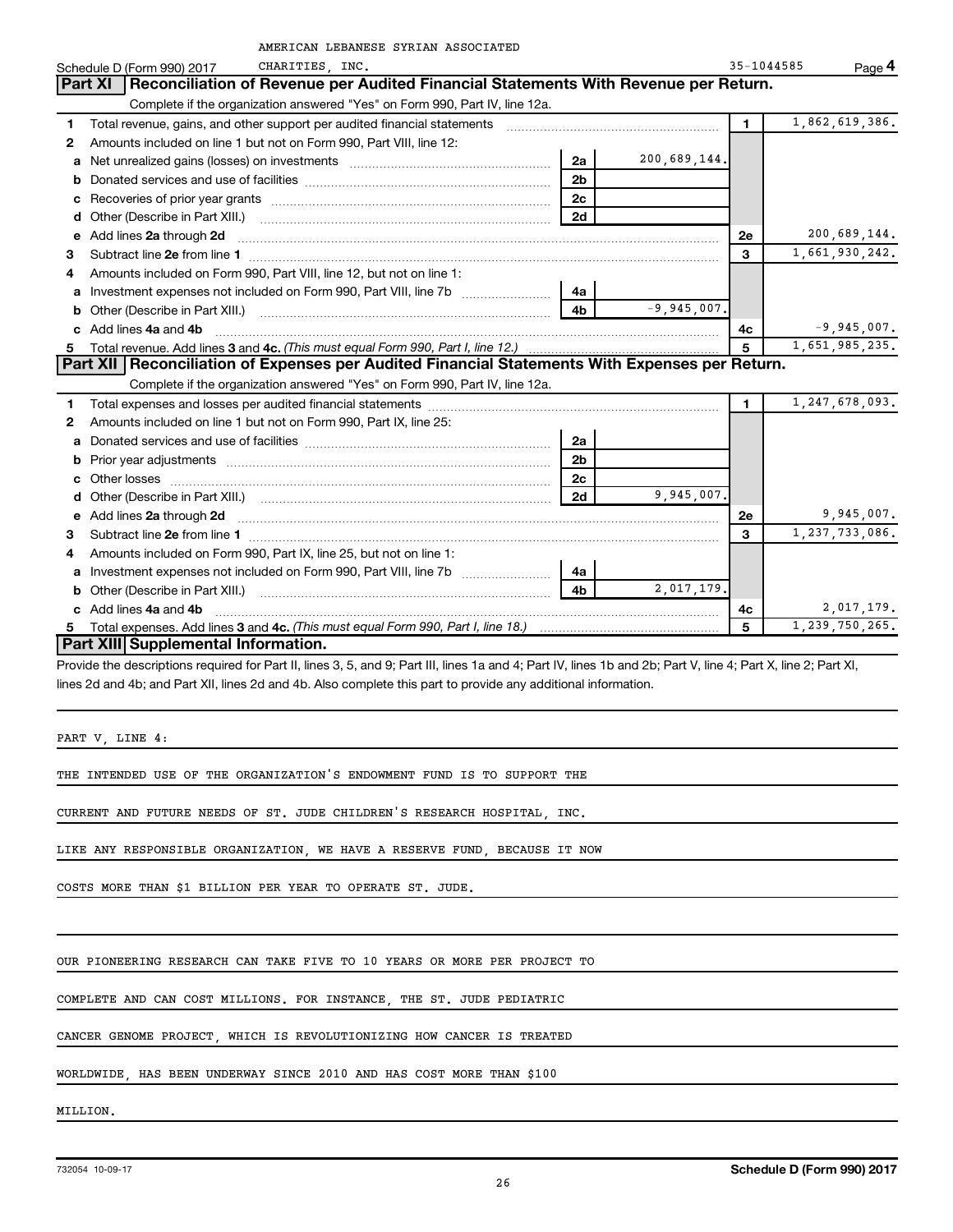**Part XIII Supplemental Information** *(continued)*

WE ARE IN THE MIDST OF A MULTI-BILLION DOLLAR EXPANSION PLAN THAT WAS

ANNOUNCED IN 2015. THIS PLAN INCLUDES NEW RESEARCH AND CLINICAL CARE

FACILITIES, HOUSING FOR MORE PATIENTS AND AN AMBITIOUS GLOBAL PLAN.

THROUGH OUR EXPANDED GLOBAL EFFORTS, WE AIM TO IMPACT 30 PERCENT OF THE

GLOBAL PEDIATRIC CANCER BURDEN.

PEDIATRIC CANCER IS A MULTI-BILLION DOLLAR, MULTI-YEAR PROBLEM, AND WE

MUST CONTINUE OUR WORK NO MATTER WHAT HAPPENS WITH THE ECONOMY OR IN THE

EVENT OF A DISASTER. THE PUBLIC AND OUR AMAZING PARTNERS MAKE IT POSSIBLE

FOR US TO SAVE CHILDREN TOGETHER.

PART X, LINE 2:

AS OF JUNE 30, 2018, ALSAC HAD NOT IDENTIFIED ANY UNCERTAIN TAX POSITIONS

UNDER ASC TOPIC 740, INCOME TAXES, REQUIRING ADJUSTMENTS TO ITS FINANCIAL

STATEMENTS. IN THE EVENT ALSAC WERE TO RECOGNIZE INTEREST AND PENALTIES

RELATED TO UNCERTAIN TAX POSITIONS, IT WOULD BE RECOGNIZED IN THE

FINANCIAL STATEMENTS AS A GENERAL EXPENSE. GENERALLY, TAX YEARS ENDING IN

2015 THROUGH 2018 ARE OPEN TO EXAMINATION BY THE FEDERAL AND STATE TAXING

AUTHORITIES, RESPECTIVELY. THERE ARE NO INCOME TAX EXAMINATIONS CURRENTLY

IN PROCESS.

PART XI, LINE 4B - OTHER ADJUSTMENTS:

DIRECT GAMING EXPENSES  $-9,945,007$ .

PART XII, LINE 2D - OTHER ADJUSTMENTS:

DIRECT GAMING EXPENSES 9,945,007.

PART XII, LINE 4B - OTHER ADJUSTMENTS: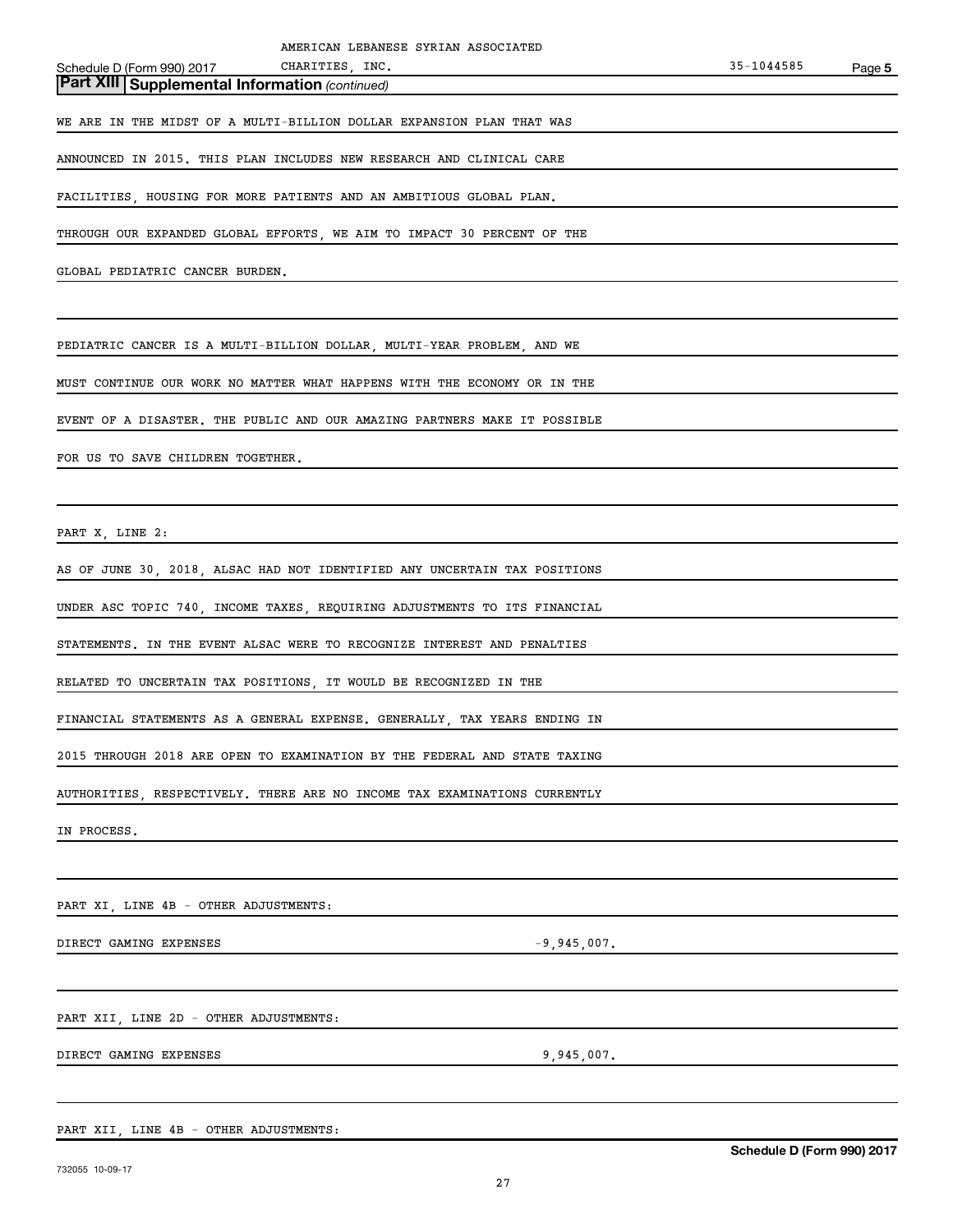|                                                           | AMERICAN LEBANESE SYRIAN ASSOCIATED |            |                |        |
|-----------------------------------------------------------|-------------------------------------|------------|----------------|--------|
| Schedule D (Form 990) 2017                                | CHARITIES, INC.                     |            | $35 - 1044585$ | Page 5 |
| <b>Part XIII Supplemental Information (continued)</b>     |                                     |            |                |        |
|                                                           |                                     |            |                |        |
| NET ASSETS TRANSFERRED TO ST. JUDE                        |                                     | 2,017,179. |                |        |
|                                                           |                                     |            |                |        |
|                                                           |                                     |            |                |        |
| DIRECT GAMING EXPENSES INDENTIFIED ABOVE REFER TO THE ST. |                                     |            |                |        |
|                                                           |                                     |            |                |        |
| JUDE DREAM HOME GIVEAWAYS.                                |                                     |            |                |        |
|                                                           |                                     |            |                |        |
|                                                           |                                     |            |                |        |
|                                                           |                                     |            |                |        |
|                                                           |                                     |            |                |        |
|                                                           |                                     |            |                |        |
|                                                           |                                     |            |                |        |
|                                                           |                                     |            |                |        |
|                                                           |                                     |            |                |        |
|                                                           |                                     |            |                |        |
|                                                           |                                     |            |                |        |
|                                                           |                                     |            |                |        |
|                                                           |                                     |            |                |        |
|                                                           |                                     |            |                |        |
|                                                           |                                     |            |                |        |
|                                                           |                                     |            |                |        |
|                                                           |                                     |            |                |        |
|                                                           |                                     |            |                |        |
|                                                           |                                     |            |                |        |
|                                                           |                                     |            |                |        |
|                                                           |                                     |            |                |        |
|                                                           |                                     |            |                |        |
|                                                           |                                     |            |                |        |
|                                                           |                                     |            |                |        |
|                                                           |                                     |            |                |        |
|                                                           |                                     |            |                |        |
|                                                           |                                     |            |                |        |
|                                                           |                                     |            |                |        |
|                                                           |                                     |            |                |        |
|                                                           |                                     |            |                |        |
|                                                           |                                     |            |                |        |
|                                                           |                                     |            |                |        |
|                                                           |                                     |            |                |        |
|                                                           |                                     |            |                |        |
|                                                           |                                     |            |                |        |
|                                                           |                                     |            |                |        |
|                                                           |                                     |            |                |        |
|                                                           |                                     |            |                |        |
|                                                           |                                     |            |                |        |
|                                                           |                                     |            |                |        |
|                                                           |                                     |            |                |        |
|                                                           |                                     |            |                |        |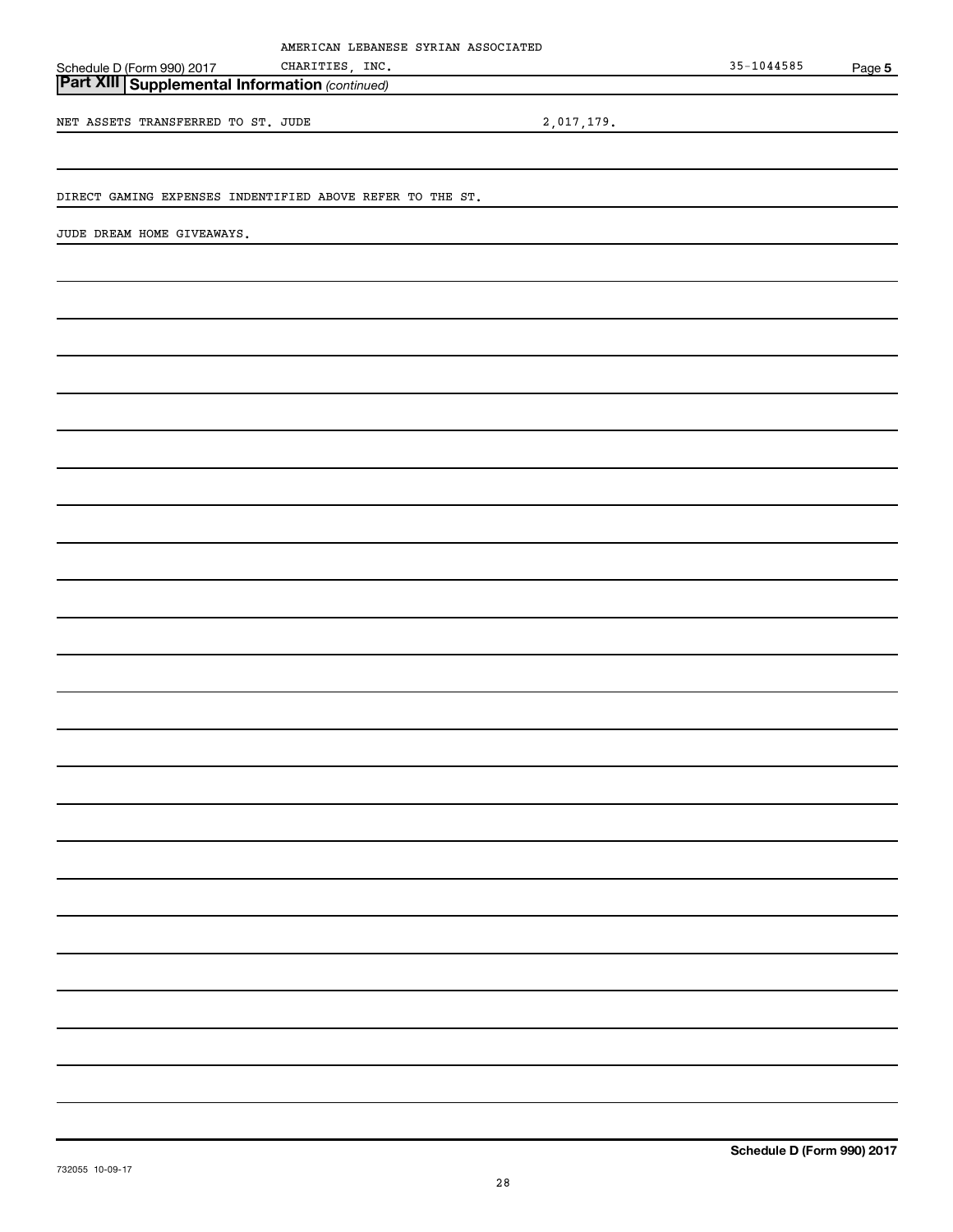| <b>SCHEDULE FI</b>                     |                          |                             | <b>Statement of Activities Outside the United States</b>                                                                                |                                                        | OMB No. 1545-0047                     |
|----------------------------------------|--------------------------|-----------------------------|-----------------------------------------------------------------------------------------------------------------------------------------|--------------------------------------------------------|---------------------------------------|
| (Form 990)                             |                          |                             | Complete if the organization answered "Yes" on Form 990, Part IV, line 14b, 15, or 16.                                                  |                                                        |                                       |
| Department of the Treasury             |                          |                             | Attach to Form 990.                                                                                                                     |                                                        | <b>Open to Public</b>                 |
| Internal Revenue Service               |                          |                             | Go to www.irs.gov/Form990 for instructions and the latest information.                                                                  |                                                        | Inspection                            |
| Name of the organization               |                          |                             |                                                                                                                                         |                                                        | <b>Employer identification number</b> |
| AMERICAN LEBANESE SYRIAN ASSOCIATED    |                          |                             |                                                                                                                                         |                                                        |                                       |
| CHARITIES, INC.                        |                          |                             |                                                                                                                                         | 35-1044585                                             |                                       |
| Part I<br>Form 990, Part IV, line 14b. |                          |                             | General Information on Activities Outside the United States. Complete if the organization answered "Yes" on                             |                                                        |                                       |
| 1.                                     |                          |                             | For grantmakers. Does the organization maintain records to substantiate the amount of its grants and other assistance,                  |                                                        |                                       |
|                                        |                          |                             | the grantees' eligibility for the grants or assistance, and the selection criteria used to award the grants or assistance?              |                                                        | Yes<br><b>No</b>                      |
| 2                                      |                          |                             | For grantmakers. Describe in Part V the organization's procedures for monitoring the use of its grants and other assistance outside the |                                                        |                                       |
| United States.                         |                          |                             |                                                                                                                                         |                                                        |                                       |
| 3                                      |                          |                             | Activities per Region. (The following Part I, line 3 table can be duplicated if additional space is needed.)                            |                                                        |                                       |
| (a) Region                             | (b) Number of<br>offices | (c) Number of<br>employees, | (d) Activities conducted in the region<br>(by type) (such as, fundraising, pro-                                                         | (e) If activity listed in (d)<br>is a program service, | (f) Total<br>expenditures             |
|                                        | in the region            | agents, and<br>independent  | gram services, investments, grants to                                                                                                   | describe specific type                                 | for and                               |
|                                        |                          | contractors                 | recipients located in the region)                                                                                                       | of service(s) in the region                            | investments                           |
|                                        |                          | in the region               |                                                                                                                                         |                                                        | in the region                         |
|                                        |                          |                             |                                                                                                                                         |                                                        |                                       |
| CENTRAL AMERICA &                      |                          |                             |                                                                                                                                         |                                                        |                                       |
| THE CARIBBEAN                          |                          |                             | INVESTMENTS                                                                                                                             |                                                        | 1, 205, 430, 614.                     |
|                                        |                          |                             |                                                                                                                                         |                                                        |                                       |
| EUROPE (INCLUDING                      |                          |                             |                                                                                                                                         |                                                        |                                       |
| ICELAND AND                            |                          |                             |                                                                                                                                         |                                                        |                                       |
| GREENLAND)                             |                          |                             | INVESTMENTS                                                                                                                             |                                                        | 72,970,568.                           |
|                                        |                          |                             |                                                                                                                                         |                                                        |                                       |
|                                        |                          |                             |                                                                                                                                         |                                                        |                                       |
| EAST ASIA AND THE                      |                          |                             |                                                                                                                                         |                                                        |                                       |
| PACIFIC                                |                          |                             | INVESTMENTS                                                                                                                             |                                                        | 26,434,940.                           |
|                                        |                          |                             |                                                                                                                                         |                                                        |                                       |
|                                        |                          |                             |                                                                                                                                         |                                                        |                                       |
| NORTH AMERICA                          |                          |                             | INVESTMENTS                                                                                                                             |                                                        | 13,015,065.                           |
|                                        |                          |                             |                                                                                                                                         |                                                        |                                       |
|                                        |                          |                             |                                                                                                                                         |                                                        |                                       |
|                                        |                          |                             |                                                                                                                                         |                                                        |                                       |
| SOUTH ASIA                             |                          |                             | INVESTMENTS                                                                                                                             |                                                        | 4,071,946.                            |
|                                        |                          |                             |                                                                                                                                         |                                                        |                                       |
|                                        |                          |                             |                                                                                                                                         |                                                        |                                       |
| SOUTH AMERICA                          |                          |                             | INVESTMENTS                                                                                                                             |                                                        | 1,596,790.                            |
|                                        |                          |                             |                                                                                                                                         |                                                        |                                       |
|                                        |                          |                             |                                                                                                                                         |                                                        |                                       |
|                                        |                          |                             |                                                                                                                                         |                                                        |                                       |
|                                        |                          |                             |                                                                                                                                         |                                                        |                                       |
|                                        |                          |                             |                                                                                                                                         |                                                        |                                       |
|                                        |                          |                             |                                                                                                                                         |                                                        |                                       |
|                                        |                          |                             |                                                                                                                                         |                                                        |                                       |
| 3 a Sub-total                          | $\Omega$                 | 0                           |                                                                                                                                         |                                                        | 1, 323, 519, 923.                     |
| <b>b</b> Total from continuation       |                          |                             |                                                                                                                                         |                                                        |                                       |
| sheets to Part I                       |                          | 0                           |                                                                                                                                         |                                                        | 0.                                    |
| c Totals (add lines 3a                 |                          |                             |                                                                                                                                         |                                                        |                                       |
| and 3b)                                |                          | 0                           |                                                                                                                                         |                                                        | 1, 323, 519, 923.                     |

LHA **For Paperwork Reduction Act Notice, see the Instructions for Form 990.** Schedule F (Form 990) 2017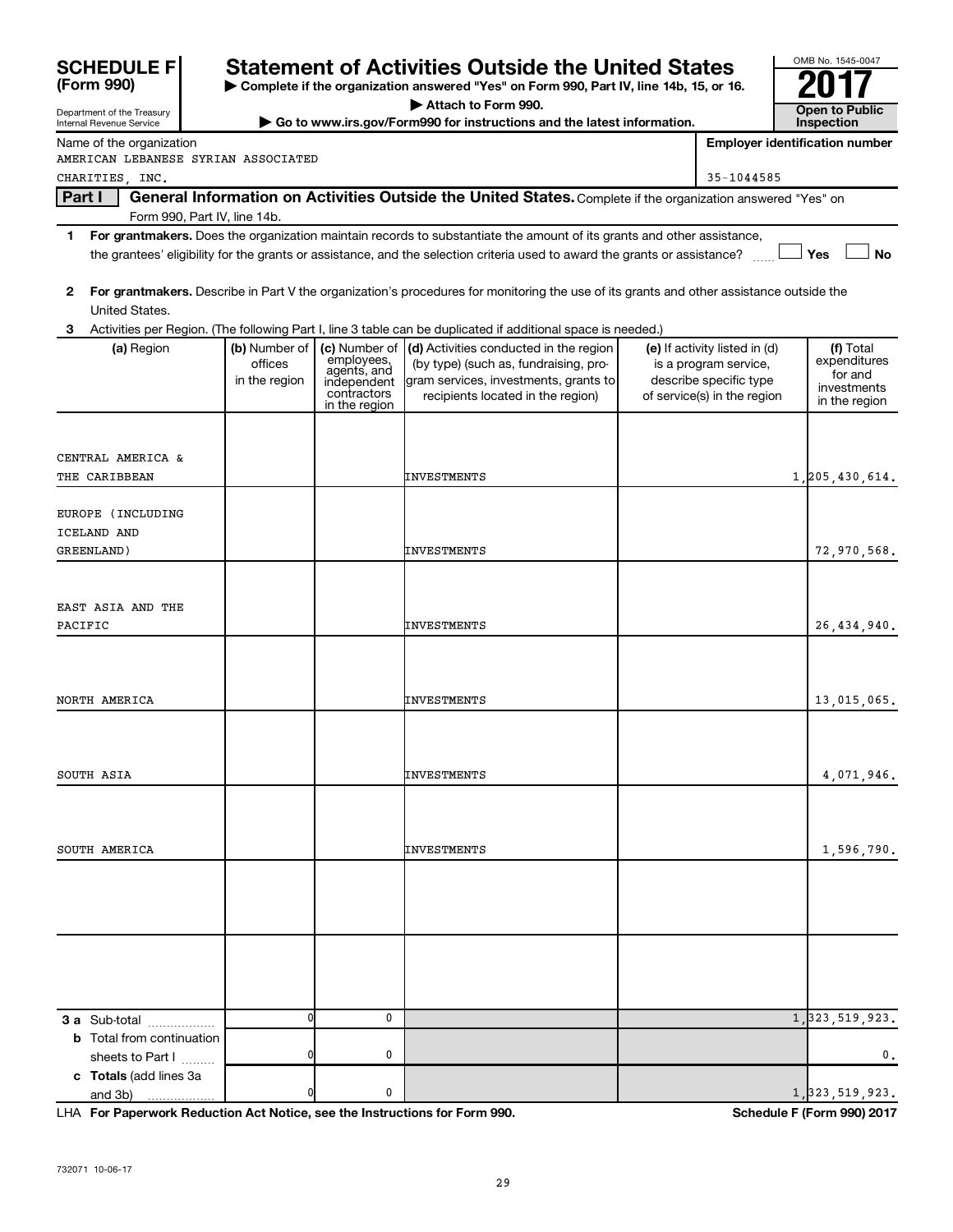Schedule F (Form 990) 2017 CHARITIES, INC. Page 2

**Part II** Grants and Other Assistance to Organizations or Entities Outside the United States. Complete if the organization answered "Yes" on Form 990, Part IV, line 15, for any recipient who received more than \$5,000. Part II can be duplicated if additional space is needed.

| 1<br>(a) Name of organization                              | (b) IRS code section<br>and EIN (if applicable) | (c) Region | (d) Purpose of<br>grant                                                                                                                      | (e) Amount | (f) Manner of<br>of cash grant cash disbursement | (g) Amount of<br>noncash<br>assistance | (h) Description<br>of noncash<br>assistance | (i) Method of<br>valuation (book, FMV,<br>appraisal, other) |
|------------------------------------------------------------|-------------------------------------------------|------------|----------------------------------------------------------------------------------------------------------------------------------------------|------------|--------------------------------------------------|----------------------------------------|---------------------------------------------|-------------------------------------------------------------|
|                                                            |                                                 |            |                                                                                                                                              |            |                                                  |                                        |                                             |                                                             |
|                                                            |                                                 |            |                                                                                                                                              |            |                                                  |                                        |                                             |                                                             |
|                                                            |                                                 |            |                                                                                                                                              |            |                                                  |                                        |                                             |                                                             |
|                                                            |                                                 |            |                                                                                                                                              |            |                                                  |                                        |                                             |                                                             |
|                                                            |                                                 |            |                                                                                                                                              |            |                                                  |                                        |                                             |                                                             |
|                                                            |                                                 |            |                                                                                                                                              |            |                                                  |                                        |                                             |                                                             |
|                                                            |                                                 |            |                                                                                                                                              |            |                                                  |                                        |                                             |                                                             |
|                                                            |                                                 |            |                                                                                                                                              |            |                                                  |                                        |                                             |                                                             |
|                                                            |                                                 |            |                                                                                                                                              |            |                                                  |                                        |                                             |                                                             |
|                                                            |                                                 |            |                                                                                                                                              |            |                                                  |                                        |                                             |                                                             |
|                                                            |                                                 |            |                                                                                                                                              |            |                                                  |                                        |                                             |                                                             |
|                                                            |                                                 |            |                                                                                                                                              |            |                                                  |                                        |                                             |                                                             |
|                                                            |                                                 |            |                                                                                                                                              |            |                                                  |                                        |                                             |                                                             |
|                                                            |                                                 |            |                                                                                                                                              |            |                                                  |                                        |                                             |                                                             |
|                                                            |                                                 |            |                                                                                                                                              |            |                                                  |                                        |                                             |                                                             |
|                                                            |                                                 |            |                                                                                                                                              |            |                                                  |                                        |                                             |                                                             |
| $\mathbf{2}$                                               |                                                 |            | Enter total number of recipient organizations listed above that are recognized as charities by the foreign country, recognized as tax-exempt |            |                                                  |                                        |                                             |                                                             |
| Enter total number of other organizations or entities<br>3 |                                                 |            |                                                                                                                                              |            |                                                  |                                        |                                             |                                                             |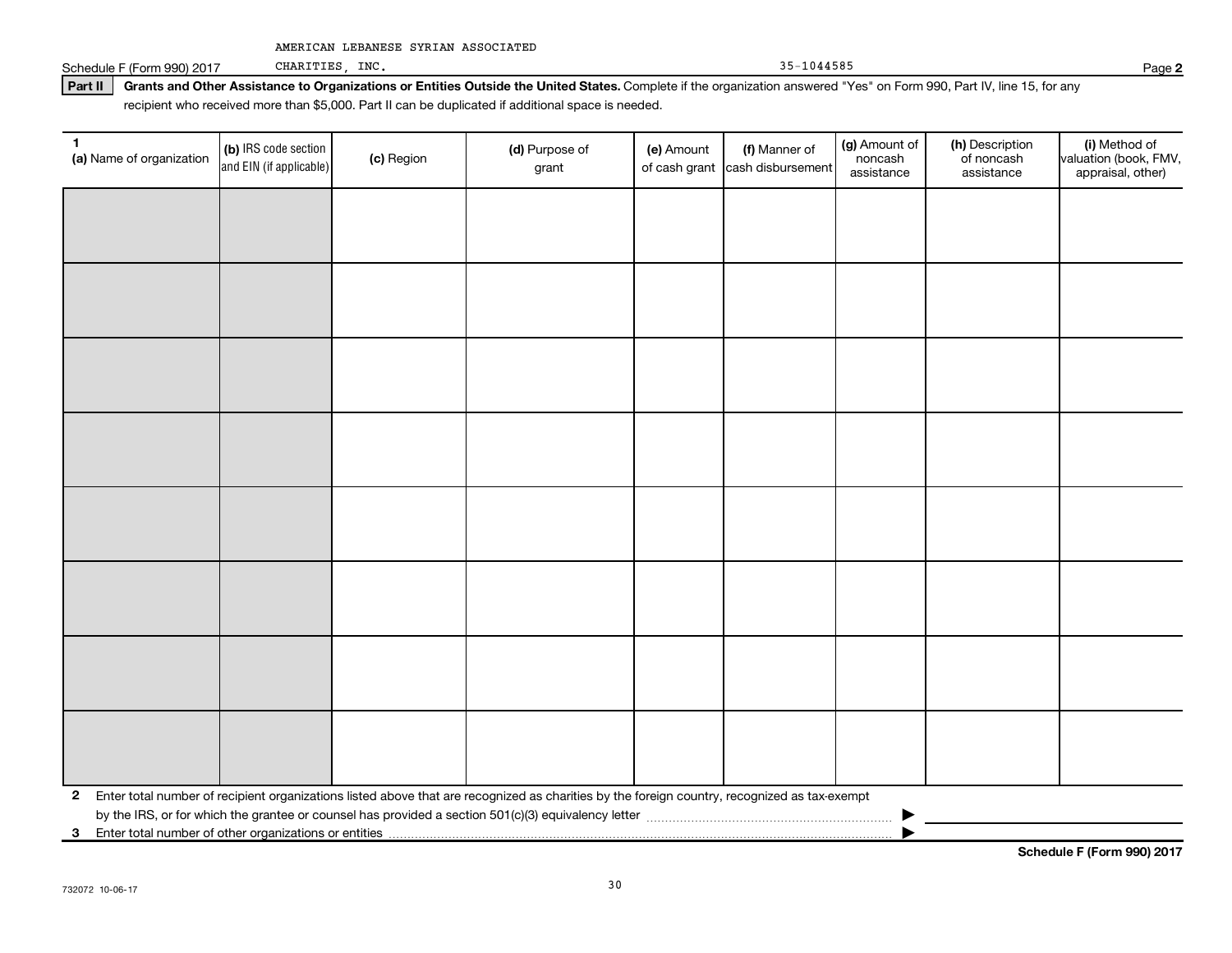|  |  |  |  | AMERICAN LEBANESE SYRIAN ASSOCIATED |
|--|--|--|--|-------------------------------------|
|--|--|--|--|-------------------------------------|

Schedule F (Form 990) 2017

CHARITIES, INC. 35-1044585 Page **3**

Part III Grants and Other Assistance to Individuals Outside the United States. Complete if the organization answered "Yes" on Form 990, Part IV, line 16. Part III can be duplicated if additional space is needed.

| (a) Type of grant or assistance | (b) Region | (c) Number of<br>recipients | (d) Amount of<br>cash grant | (e) Manner of<br>cash disbursement | (f) Amount of<br>noncash<br>assistance | (g) Description of<br>noncash assistance | (h) Method of<br>valuation<br>(book, FMV,<br>appraisal, other) |
|---------------------------------|------------|-----------------------------|-----------------------------|------------------------------------|----------------------------------------|------------------------------------------|----------------------------------------------------------------|
|                                 |            |                             |                             |                                    |                                        |                                          |                                                                |
|                                 |            |                             |                             |                                    |                                        |                                          |                                                                |
|                                 |            |                             |                             |                                    |                                        |                                          |                                                                |
|                                 |            |                             |                             |                                    |                                        |                                          |                                                                |
|                                 |            |                             |                             |                                    |                                        |                                          |                                                                |
|                                 |            |                             |                             |                                    |                                        |                                          |                                                                |
|                                 |            |                             |                             |                                    |                                        |                                          |                                                                |
|                                 |            |                             |                             |                                    |                                        |                                          |                                                                |
|                                 |            |                             |                             |                                    |                                        |                                          |                                                                |
|                                 |            |                             |                             |                                    |                                        |                                          |                                                                |
|                                 |            |                             |                             |                                    |                                        |                                          |                                                                |
|                                 |            |                             |                             |                                    |                                        |                                          |                                                                |
|                                 |            |                             |                             |                                    |                                        |                                          |                                                                |
|                                 |            |                             |                             |                                    |                                        |                                          |                                                                |
|                                 |            |                             |                             |                                    |                                        |                                          |                                                                |

**Schedule F (Form 990) 2017**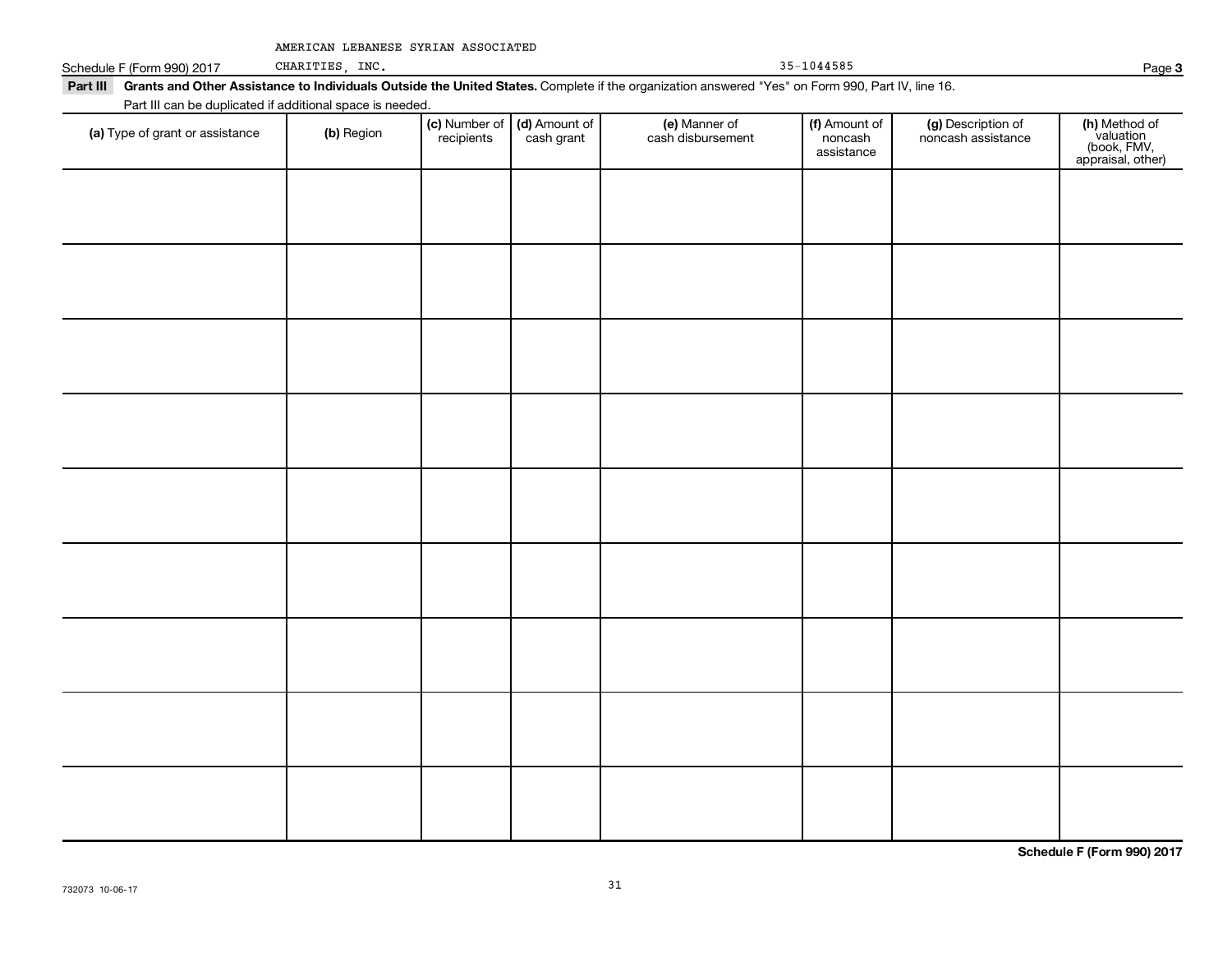|                |                                             | AMERICAN LEBANESE SIRIAN ASSOCIATED                                                                            |                         |              |
|----------------|---------------------------------------------|----------------------------------------------------------------------------------------------------------------|-------------------------|--------------|
|                | Schedule F (Form 990) 2017                  | CHARITIES, INC.                                                                                                | 35-1044585              | Page 4       |
| Part IV        | <b>Foreign Forms</b>                        |                                                                                                                |                         |              |
|                |                                             |                                                                                                                |                         |              |
| 1              |                                             | Was the organization a U.S. transferor of property to a foreign corporation during the tax year? If "Yes," the |                         |              |
|                |                                             | organization may be required to file Form 926, Return by a U.S. Transferor of Property to a Foreign            |                         |              |
|                | Corporation (see Instructions for Form 926) |                                                                                                                | x  <br>Yes              | No           |
|                |                                             |                                                                                                                |                         |              |
| $\overline{2}$ |                                             | Did the organization have an interest in a foreign trust during the tax year? If "Yes," the organization       |                         |              |
|                |                                             | may be required to separately file Form 3520, Annual Return To Report Transactions With Foreign                |                         |              |
|                |                                             | Trusts and Receipt of Certain Foreign Gifts, and/or Form 3520-A, Annual Information Return of Foreign          |                         |              |
|                |                                             | Trust With a U.S. Owner (see Instructions for Forms 3520 and 3520-A; don't file with Form 990)                 | Yes                     | $X \mid N_0$ |
|                |                                             |                                                                                                                |                         |              |
| 3              |                                             | Did the organization have an ownership interest in a foreign corporation during the tax year? If "Yes,"        |                         |              |
|                |                                             | the organization may be required to file Form 5471, Information Return of U.S. Persons With Respect To         |                         |              |
|                |                                             |                                                                                                                | x  <br>Yes              | No           |
|                |                                             |                                                                                                                |                         |              |
| 4              |                                             | Was the organization a direct or indirect shareholder of a passive foreign investment company or a             |                         |              |
|                |                                             | qualified electing fund during the tax year? If "Yes," the organization may be required to file Form 8621,     |                         |              |
|                |                                             | Information Return by a Shareholder of a Passive Foreign Investment Company or Qualified Electing Fund         |                         |              |
|                | (see Instructions for Form 8621)            |                                                                                                                | $\lfloor x \rfloor$ Yes | No           |
|                |                                             |                                                                                                                |                         |              |
| 5              |                                             | Did the organization have an ownership interest in a foreign partnership during the tax year? If "Yes,"        |                         |              |
|                |                                             | the organization may be required to file Form 8865, Return of U.S. Persons With Respect to Certain             |                         |              |
|                |                                             | Foreign Partnerships (see Instructions for Form 8865) manufactured controller controller and the extension of  | x  <br>Yes              | No           |
|                |                                             |                                                                                                                |                         |              |
| 6              |                                             | Did the organization have any operations in or related to any boycotting countries during the tax year? If     |                         |              |
|                |                                             | "Yes," the organization may be required to separately file Form 5713, International Boycott Report (see        |                         |              |
|                |                                             | Instructions for Form 5713; don't file with Form 990)                                                          | Yes                     | X  <br>No    |

**Schedule F (Form 990) 2017**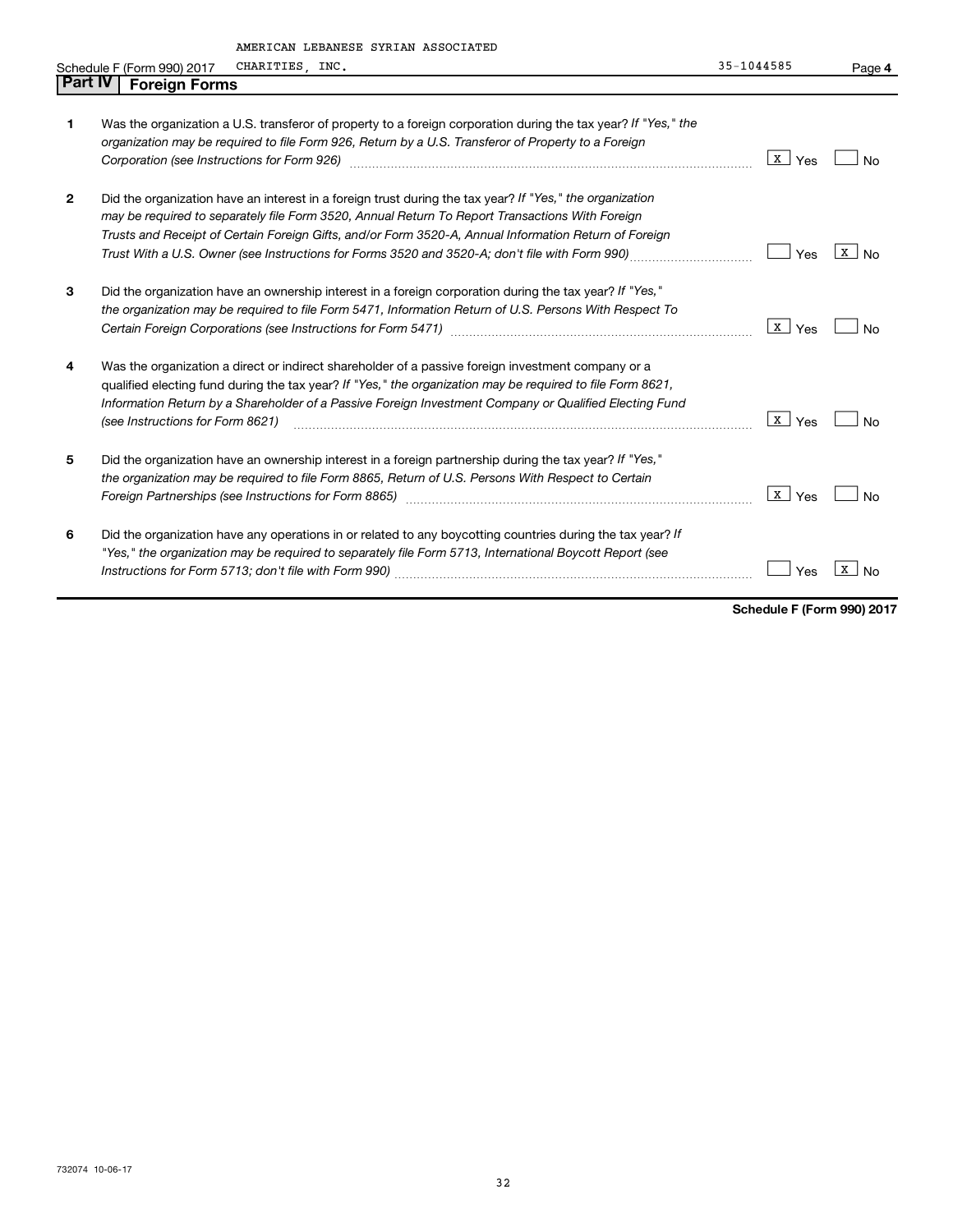#### Schedule F (Form 990) 2017 CHARITIES, INC. 35-1044585 Page 5 **Part V Supplemental Information**

Provide the information required by Part I, line 2 (monitoring of funds); Part I, line 3, column (f) (accounting method; amounts of investments vs. expenditures per region); Part II, line 1 (accounting method); Part III (accounting method); and Part III, column (c) (estimated number of recipients), as applicable. Also complete this part to provide any additional information. See instructions.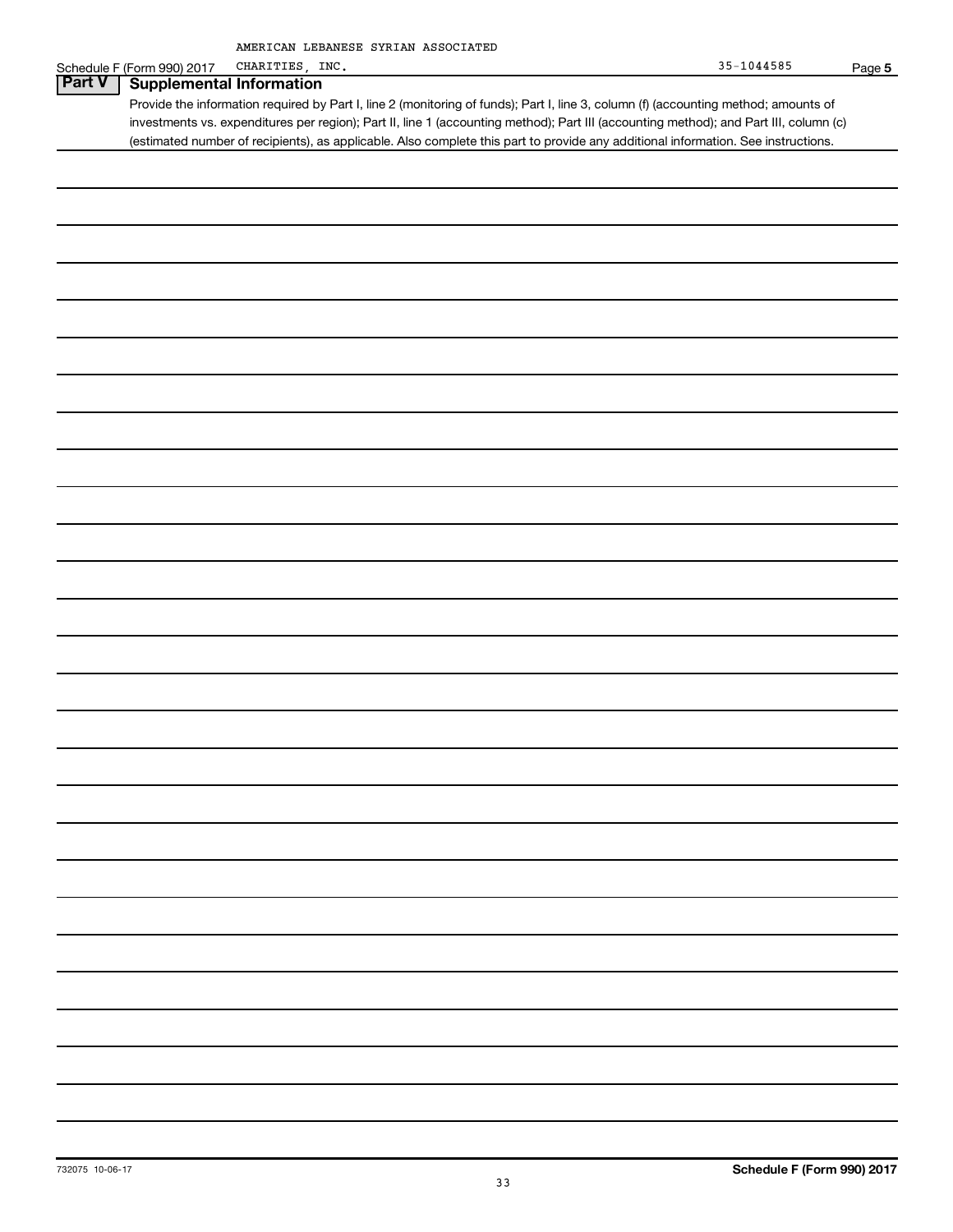| <b>SCHEDULE G</b><br>(Form 990 or 990-EZ)<br>Department of the Treasury                                                                                                            |                                  | <b>Supplemental Information Regarding Fundraising or Gaming Activities</b><br>Complete if the organization answered "Yes" on Form 990, Part IV, line 17, 18, or 19, or if the<br>organization entered more than \$15,000 on Form 990-EZ, line 6a.<br>Attach to Form 990 or Form 990-EZ.                                                                                                                                                                                                                                                                                                |                                                                            |    |                                                                                       |                                                                            | OMB No. 1545-0047<br>2017<br><b>Open to Public</b>      |
|------------------------------------------------------------------------------------------------------------------------------------------------------------------------------------|----------------------------------|----------------------------------------------------------------------------------------------------------------------------------------------------------------------------------------------------------------------------------------------------------------------------------------------------------------------------------------------------------------------------------------------------------------------------------------------------------------------------------------------------------------------------------------------------------------------------------------|----------------------------------------------------------------------------|----|---------------------------------------------------------------------------------------|----------------------------------------------------------------------------|---------------------------------------------------------|
| Internal Revenue Service                                                                                                                                                           |                                  | Go to www.irs.gov/Form990 for the latest instructions.                                                                                                                                                                                                                                                                                                                                                                                                                                                                                                                                 |                                                                            |    |                                                                                       |                                                                            | Inspection                                              |
| Name of the organization                                                                                                                                                           |                                  | AMERICAN LEBANESE SYRIAN ASSOCIATED                                                                                                                                                                                                                                                                                                                                                                                                                                                                                                                                                    |                                                                            |    |                                                                                       |                                                                            | <b>Employer identification number</b>                   |
|                                                                                                                                                                                    | CHARITIES, INC.                  |                                                                                                                                                                                                                                                                                                                                                                                                                                                                                                                                                                                        |                                                                            |    |                                                                                       | 35-1044585                                                                 |                                                         |
| Part I                                                                                                                                                                             | required to complete this part.  | Fundraising Activities. Complete if the organization answered "Yes" on Form 990, Part IV, line 17. Form 990-EZ filers are not                                                                                                                                                                                                                                                                                                                                                                                                                                                          |                                                                            |    |                                                                                       |                                                                            |                                                         |
| X<br>Mail solicitations<br>a<br>X<br>b<br>  X   Phone solicitations<br>c<br>$\boxed{\textbf{x}}$ In-person solicitations<br>d<br>compensated at least \$5,000 by the organization. | Internet and email solicitations | 1 Indicate whether the organization raised funds through any of the following activities. Check all that apply.<br>$g\left[\begin{matrix} x \\ x \end{matrix}\right]$ Special fundraising events<br>2 a Did the organization have a written or oral agreement with any individual (including officers, directors, trustees, or<br>key employees listed in Form 990, Part VII) or entity in connection with professional fundraising services?<br>b If "Yes," list the 10 highest paid individuals or entities (fundraisers) pursuant to agreements under which the fundraiser is to be |                                                                            |    | $e \mid X$ Solicitation of non-government grants<br>Solicitation of government grants | <b>X</b> Yes                                                               | <b>No</b>                                               |
| (i) Name and address of individual<br>or entity (fundraiser)                                                                                                                       |                                  | (ii) Activity                                                                                                                                                                                                                                                                                                                                                                                                                                                                                                                                                                          | (iii) Did<br>fundraiser<br>have custody<br>or control of<br>contributions? |    | (iv) Gross receipts<br>from activity                                                  | (v) Amount paid<br>to (or retained by)<br>fundraiser<br>listed in col. (i) | (vi) Amount paid<br>to (or retained by)<br>organization |
| INFOCISION MANAGEMENT CORP. -                                                                                                                                                      |                                  |                                                                                                                                                                                                                                                                                                                                                                                                                                                                                                                                                                                        | Yes                                                                        | No |                                                                                       |                                                                            |                                                         |
| 325 SPRINGSIDE DR., AKRON, OH                                                                                                                                                      |                                  | FUNDRAISING SOLICITOR                                                                                                                                                                                                                                                                                                                                                                                                                                                                                                                                                                  |                                                                            | x  | 5,379,420.                                                                            | 5, 291, 223.                                                               | 88,197.                                                 |
| EAGLECOM, INC. - 2300 YONGE<br>STREET, SUITE 1700, BOX 2416,                                                                                                                       |                                  | MEDIA PUBLISHING                                                                                                                                                                                                                                                                                                                                                                                                                                                                                                                                                                       |                                                                            | х  | 0.                                                                                    | 4,086,842.                                                                 | $-4,086,842.$                                           |
| MINDSET DIRECT - 1700 N.<br>JEFFERSON ST., ARLINGTON, VA                                                                                                                           |                                  | FUNDRAISING COUNSEL                                                                                                                                                                                                                                                                                                                                                                                                                                                                                                                                                                    |                                                                            | X  | 0.                                                                                    | 345,400.                                                                   | $-345,400.$                                             |
| NNE MARKETING, LLC - 1666                                                                                                                                                          |                                  |                                                                                                                                                                                                                                                                                                                                                                                                                                                                                                                                                                                        |                                                                            |    |                                                                                       |                                                                            |                                                         |
| MASSACHUSETTS AVE., STE. 14,                                                                                                                                                       |                                  | FUNDRAISING COUNSEL                                                                                                                                                                                                                                                                                                                                                                                                                                                                                                                                                                    |                                                                            | X  | 0.                                                                                    | 90,000.                                                                    | $-90,000.$                                              |
| ELEVENTY MARKETING GROUP -<br>453 S. HIGH ST., SUITE 101,                                                                                                                          |                                  | FUNDRAISING COUNSEL                                                                                                                                                                                                                                                                                                                                                                                                                                                                                                                                                                    |                                                                            | х  | 0.                                                                                    | 56,162.                                                                    | $-56, 162.$                                             |
|                                                                                                                                                                                    |                                  |                                                                                                                                                                                                                                                                                                                                                                                                                                                                                                                                                                                        |                                                                            |    |                                                                                       |                                                                            |                                                         |
|                                                                                                                                                                                    |                                  |                                                                                                                                                                                                                                                                                                                                                                                                                                                                                                                                                                                        |                                                                            |    | 5,379,420.                                                                            | 9,869,627.                                                                 | $-4,490,207$ .                                          |
| Total<br>or licensing.                                                                                                                                                             |                                  | 3 List all states in which the organization is registered or licensed to solicit contributions or has been notified it is exempt from registration                                                                                                                                                                                                                                                                                                                                                                                                                                     |                                                                            |    |                                                                                       |                                                                            |                                                         |
|                                                                                                                                                                                    |                                  | AK , AL , AR , CA , CO , CT , DC , FL , GA , HI , IL , KS , KY , LA , MA , MD , ME , MI , MN , MO , MS , NC , ND , NH , NJ                                                                                                                                                                                                                                                                                                                                                                                                                                                             |                                                                            |    |                                                                                       |                                                                            |                                                         |
| NM, NV, NY, OH, OK, OR, PA, RI, SC, TN, UT, VA, WA, WI, WV                                                                                                                         |                                  |                                                                                                                                                                                                                                                                                                                                                                                                                                                                                                                                                                                        |                                                                            |    |                                                                                       |                                                                            |                                                         |

732081 09-13-17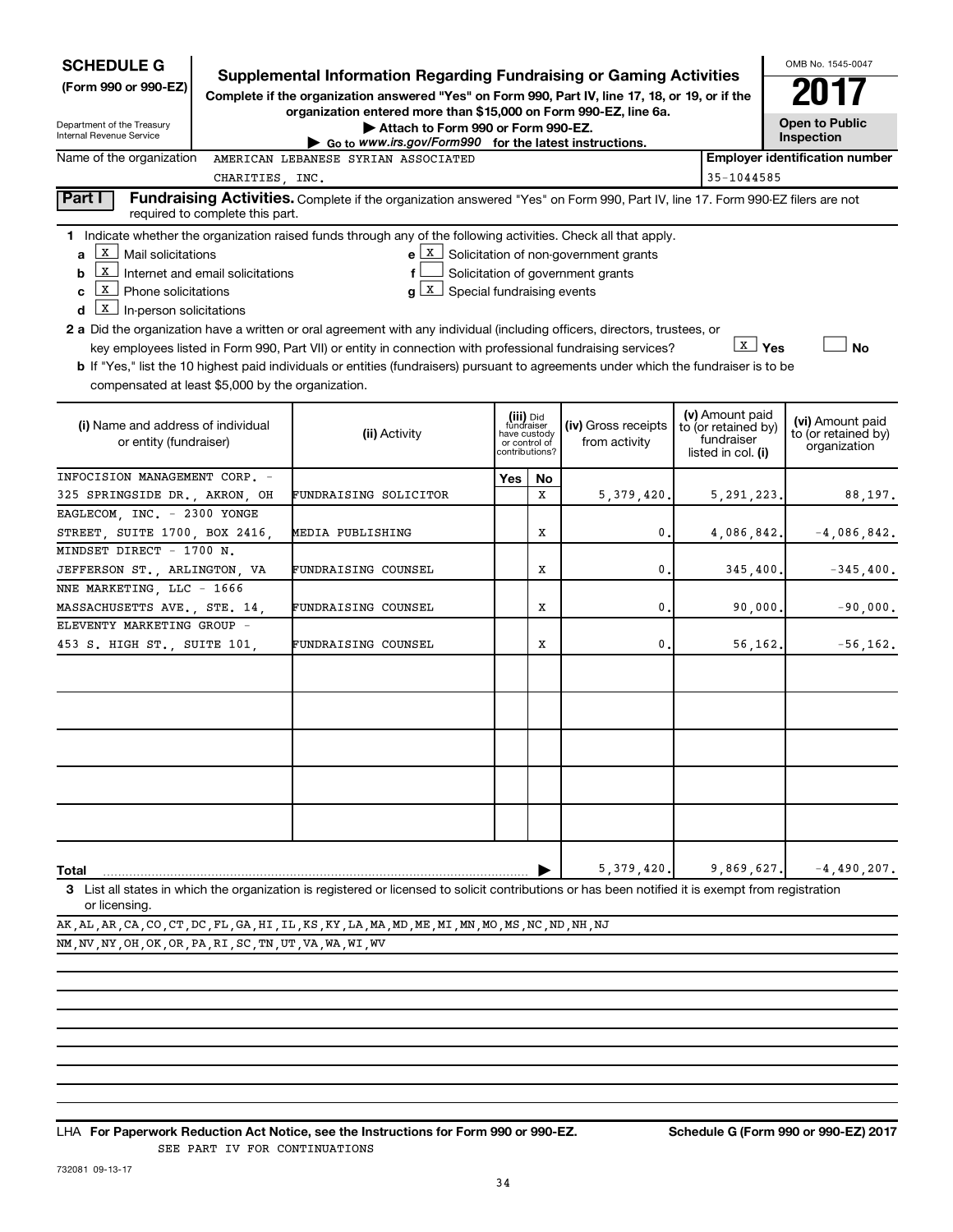AMERICAN LEBANESE SYRIAN ASSOCIATED Schedule G (Form 990 or 990-EZ) 2017 CHARITIES, INC. 35-1044585 Page 2 **Part II** Fundraising Events. Complete if the organization answered "Yes" on Form 990, Part IV, line 18, or reported more than \$15,000 of fundraising event contributions and gross income on Form 990-EZ, lines 1 and 6b. List events with gross receipts greater than \$5,000. **(a)** Event #1 **(b)** Event #2 **(c)** Other events **(d)** Total events GALA GALA GALA 147 (add col. **(a)** through  $\overline{C}$  (event type) (total number) (total number) Direct Expenses Revenue Direct Expenses Revenue Revenue **1** Gross receipts ~~~~~~~~~~~~~~ 1,165,862. 934,203. 24,592,495. 26,692,560. **2** Less: Contributions ~~~~~~~~~~~ 271,028. 441,727. 6,565,639. 7,278,394. **3** Gross income (line 1 minus line 2)  $\ldots$  894,834. 492,476. 18,026,856. 19,414,166. **4** Cash prizes ~~~~~~~~~~~~~~~ **5** Noncash prizes  $\frac{482}{2}$  2,284. 482. 46,508. 49,274. Direct Expenses **6** Rent/facility costs ~~~~~~~~~~~~ 4,324. 740. 1,003,292. 1,008,356. **7** Food and beverages ~~~~~~~~~~ 36,029. 83,490. 2,521,320. 2,640,839. **8** Entertainment ~~~~~~~~~~~~~~ 14,730. 86,221. 1,238,078. 1,339,029. **9** Other direct expenses ~~~~~~~~~~ 26,284. 28,546. 1,275,355. 1,330,185. 10 Direct expense summary. Add lines 4 through 9 in column (d) **Fig. 10** 10 Direct expense summary. Add lines 4 through 9 in column (d) **11** Net income summary. Subtract line 10 from line 3, column (d)  $\ldots$   $\ldots$   $\ldots$   $\ldots$   $\ldots$   $\ldots$   $\ldots$   $\ldots$   $\ldots$   $\ldots$   $\ldots$   $\ldots$   $\ldots$   $\ldots$   $\ldots$   $\ldots$   $\ldots$   $\ldots$   $\ldots$   $\ldots$   $\ldots$   $\ldots$   $\ldots$   $\ldots$   $\ldots$   $\ldots$  **Part III** Gaming. Complete if the organization answered "Yes" on Form 990, Part IV, line 19, or reported more than \$15,000 on Form 990-EZ, line 6a. **(a)** Bingo **(b)** <sup>Pull tabs/instant **(c)** Other gaming **(d)** Total gaming (add **bingo/progressive bingo (c)**) **(c)** Other gaming **(d) (d)** through col. **(c)**</sup> Revenue **1** Gross revenue 32,071,505. 32,071,505. **2** Cash prizes ~~~~~~~~~~~~~~~ Direct Expenses **3** Noncash prizes  $\ldots$   $\ldots$   $\ldots$   $\ldots$   $\ldots$   $\ldots$   $\ldots$   $\ldots$   $\ldots$   $\ldots$   $\ldots$   $\ldots$   $\ldots$   $\ldots$   $\ldots$   $\ldots$   $\ldots$   $\ldots$   $\ldots$   $\ldots$   $\ldots$   $\ldots$   $\ldots$   $\ldots$   $\ldots$   $\ldots$   $\ldots$   $\ldots$   $\ldots$   $\ldots$   $\ldots$   $\ldots$   $\ldots$   $\ldots$ **4** Rent/facility costs ~~~~~~~~~~~~ 5,028. 5,028. **5** Other direct expenses 4,269,118. 4,269,118.

| 10a Were any of the organization's gaming licenses revoked, suspended, or terminated during the tax year? | <b>Yes</b> | ∣ No |
|-----------------------------------------------------------------------------------------------------------|------------|------|
| <b>b</b> If "Yes," explain:                                                                               |            |      |

**6** Volunteer labor  $\frac{\sqrt{X}}{X}$  **No** 

**9** Enter the state(s) in which the organization conducts gaming activities: CA, GA, ID, IL, KS, KY, LA, MA, MN, MO, MS, NC

SEE PART IV FOR FULL LIST OF STATES

**b** If "No," explain:

732082 09-13-17 **Schedule G (Form 990 or 990-EZ) 2017**

**7** Direct expense summary. Add lines 2 through 5 in column (d) ~~~~~~~~~~~~~~~~~~~~~~~~ | 9,945,007.

**8** Net gaming income summary. Subtract line 7 from line 1, column (d) | 22,126,498.

**a** Is the organization licensed to conduct gaming activities in each of these states? ~~~~~~~~~~~~~~~~~~~~ †X **Yes** † **No**

† **Yes** %† **Yes** %† **Yes** %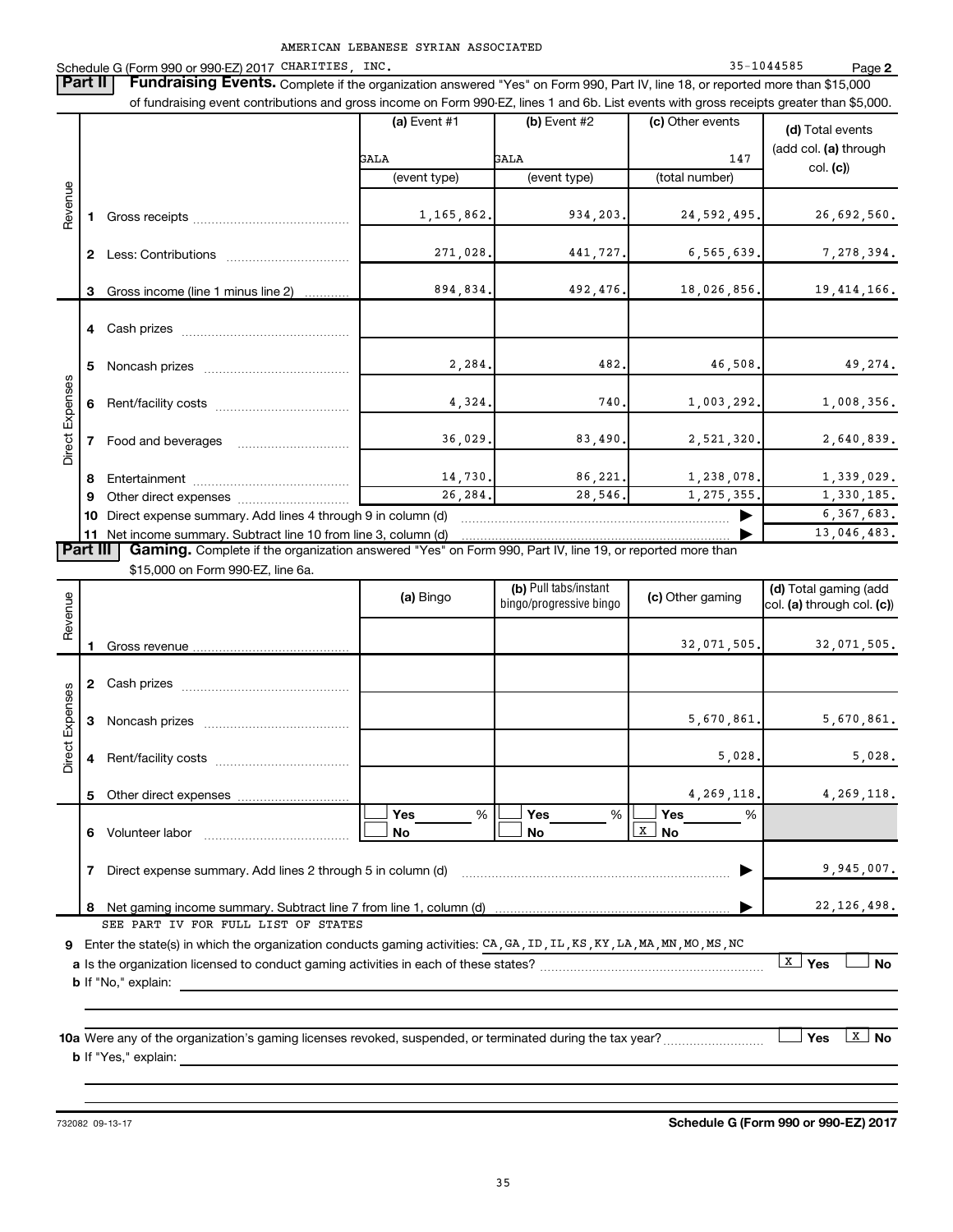|  | AMERICAN LEBANESE SYRIAN ASSOCIATED |
|--|-------------------------------------|
|  |                                     |

| 35-1044585<br>Schedule G (Form 990 or 990-EZ) 2017 CHARITIES, INC.                                                                                                                                                                                                                                                                                                                                                  |                                                                                                                                                                                                                                                 |                  | Page 3                  |
|---------------------------------------------------------------------------------------------------------------------------------------------------------------------------------------------------------------------------------------------------------------------------------------------------------------------------------------------------------------------------------------------------------------------|-------------------------------------------------------------------------------------------------------------------------------------------------------------------------------------------------------------------------------------------------|------------------|-------------------------|
|                                                                                                                                                                                                                                                                                                                                                                                                                     |                                                                                                                                                                                                                                                 | $\mathbf{X}$ Yes | <b>No</b>               |
| 12 Is the organization a grantor, beneficiary or trustee of a trust, or a member of a partnership or other entity formed                                                                                                                                                                                                                                                                                            |                                                                                                                                                                                                                                                 |                  |                         |
|                                                                                                                                                                                                                                                                                                                                                                                                                     |                                                                                                                                                                                                                                                 | Yes              | $\boxed{\mathbf{X}}$ No |
| 13 Indicate the percentage of gaming activity conducted in:                                                                                                                                                                                                                                                                                                                                                         |                                                                                                                                                                                                                                                 |                  |                         |
|                                                                                                                                                                                                                                                                                                                                                                                                                     | <b>13a</b>                                                                                                                                                                                                                                      |                  | 5.00 %                  |
|                                                                                                                                                                                                                                                                                                                                                                                                                     | 13 <sub>b</sub>                                                                                                                                                                                                                                 |                  | 95.00%                  |
| 14 Enter the name and address of the person who prepares the organization's gaming/special events books and records:                                                                                                                                                                                                                                                                                                |                                                                                                                                                                                                                                                 |                  |                         |
| Name > JEFFREY T. PEARSON<br>Address > 501 ST. JUDE PLACE - MEMPHIS, TN 38105                                                                                                                                                                                                                                                                                                                                       |                                                                                                                                                                                                                                                 |                  |                         |
|                                                                                                                                                                                                                                                                                                                                                                                                                     |                                                                                                                                                                                                                                                 |                  |                         |
| of gaming revenue retained by the third party $\triangleright$ \$<br>c If "Yes," enter name and address of the third party:                                                                                                                                                                                                                                                                                         |                                                                                                                                                                                                                                                 |                  |                         |
| Name $\blacktriangleright$<br><u> Alexandria de la contrada de la contrada de la contrada de la contrada de la contrada de la contrada de la c</u>                                                                                                                                                                                                                                                                  |                                                                                                                                                                                                                                                 |                  |                         |
| Address $\blacktriangleright$<br><u> 1989 - Johann Barn, mars ann an t-Amhain Aonaich an t-Aonaich an t-Aonaich ann an t-Aonaich ann an t-Aonaich</u>                                                                                                                                                                                                                                                               |                                                                                                                                                                                                                                                 |                  |                         |
| <b>16</b> Gaming manager information:                                                                                                                                                                                                                                                                                                                                                                               |                                                                                                                                                                                                                                                 |                  |                         |
| Name > BRIAN DOYLE                                                                                                                                                                                                                                                                                                                                                                                                  |                                                                                                                                                                                                                                                 |                  |                         |
|                                                                                                                                                                                                                                                                                                                                                                                                                     |                                                                                                                                                                                                                                                 |                  |                         |
| Description of services provided > MANAGES THE PLANNING AND EXECUTION OVERSIGHT OF                                                                                                                                                                                                                                                                                                                                  |                                                                                                                                                                                                                                                 |                  |                         |
| RAFFLE ACTIVITIES                                                                                                                                                                                                                                                                                                                                                                                                   |                                                                                                                                                                                                                                                 |                  |                         |
|                                                                                                                                                                                                                                                                                                                                                                                                                     |                                                                                                                                                                                                                                                 |                  |                         |
| $\lfloor x \rfloor$ Employee<br>Director/officer<br>Independent contractor                                                                                                                                                                                                                                                                                                                                          |                                                                                                                                                                                                                                                 |                  |                         |
| 17 Mandatory distributions:<br>a Is the organization required under state law to make charitable distributions from the gaming proceeds to<br>retain the state gaming license?<br><b>b</b> Enter the amount of distributions required under state law to be distributed to other exempt organizations or spent in the<br>organization's own exempt activities during the tax year $\triangleright$ \$<br>8,407,417. | <b>The Contract of the Contract of the Contract of the Contract of the Contract of the Contract of the Contract of the Contract of the Contract of the Contract of the Contract of the Contract of the Contract of the Contract </b><br>LX∟ Yes |                  | $\Box$ No               |
| <b>Part IV</b><br>Supplemental Information. Provide the explanations required by Part I, line 2b, columns (iii) and (v); and Part III, lines 9, 9b, 10b, 15b,<br>15c, 16, and 17b, as applicable. Also provide any additional information. See instructions.                                                                                                                                                        |                                                                                                                                                                                                                                                 |                  |                         |
| SCHEDULE G, PART I, LINE 2B, LIST OF TEN HIGHEST PAID FUNDRAISERS:                                                                                                                                                                                                                                                                                                                                                  |                                                                                                                                                                                                                                                 |                  |                         |
|                                                                                                                                                                                                                                                                                                                                                                                                                     |                                                                                                                                                                                                                                                 |                  |                         |
| (I) NAME OF FUNDRAISER: INFOCISION MANAGEMENT CORP.                                                                                                                                                                                                                                                                                                                                                                 |                                                                                                                                                                                                                                                 |                  |                         |
| (I) ADDRESS OF FUNDRAISER: 325 SPRINGSIDE DR., AKRON, OH 44333-4501                                                                                                                                                                                                                                                                                                                                                 |                                                                                                                                                                                                                                                 |                  |                         |
|                                                                                                                                                                                                                                                                                                                                                                                                                     |                                                                                                                                                                                                                                                 |                  |                         |
| (I) NAME OF FUNDRAISER: EAGLECOM, INC.                                                                                                                                                                                                                                                                                                                                                                              |                                                                                                                                                                                                                                                 |                  |                         |
| (I) ADDRESS OF FUNDRAISER:                                                                                                                                                                                                                                                                                                                                                                                          |                                                                                                                                                                                                                                                 |                  |                         |
| 2300 YONGE STREET, SUITE 1700, BOX 2416, TORONTO, ON, CANADA M4P 1E4                                                                                                                                                                                                                                                                                                                                                |                                                                                                                                                                                                                                                 |                  |                         |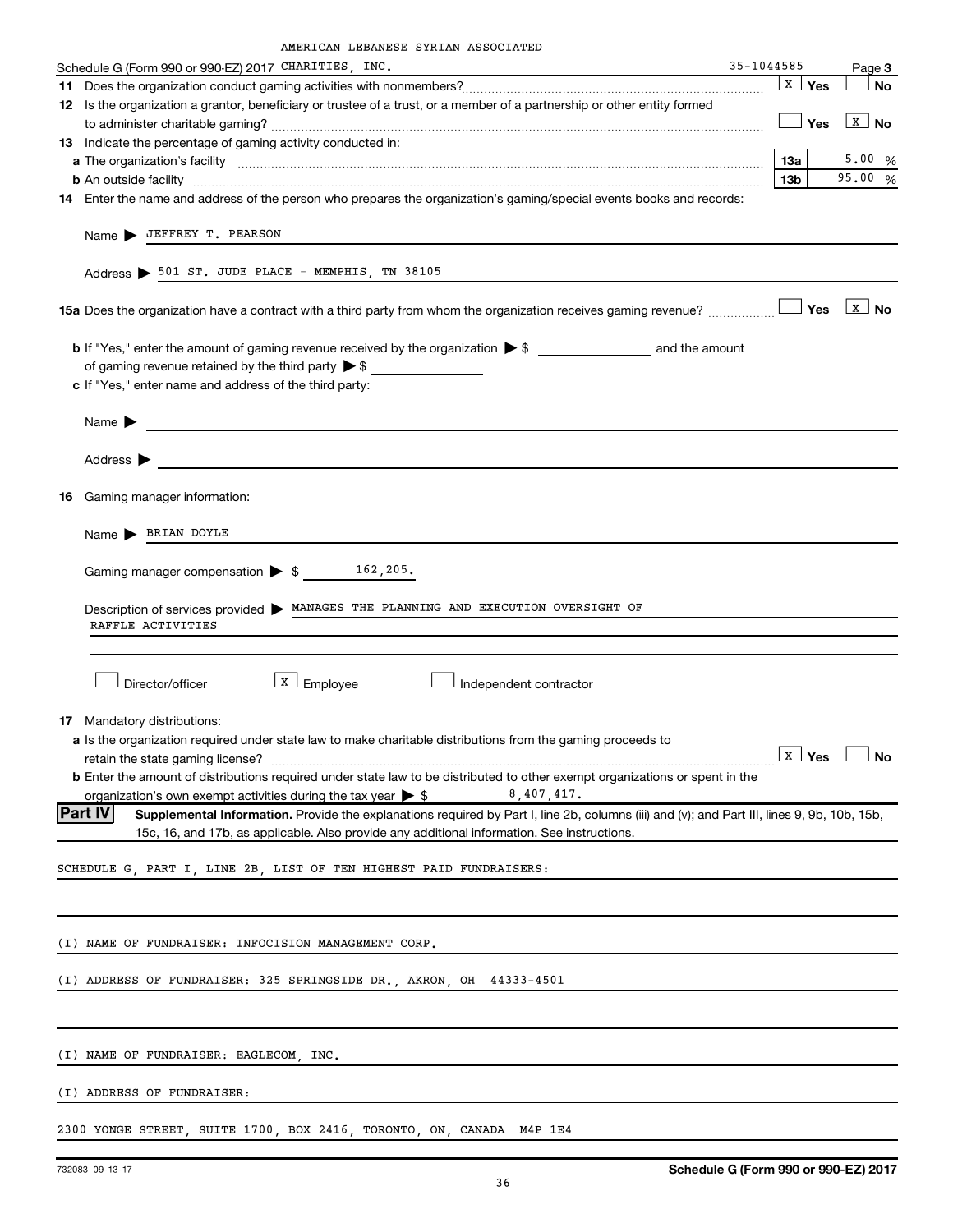| Schedule G (Form 990 or 990-EZ)                       | CHARITIES INC. | 35-1044585 | Page 4 |
|-------------------------------------------------------|----------------|------------|--------|
| <b>Part IV   Supplemental Information (continued)</b> |                |            |        |

(I) NAME OF FUNDRAISER: MINDSET DIRECT

(I) ADDRESS OF FUNDRAISER: 1700 N. JEFFERSON ST., ARLINGTON, VA 22205

(I) NAME OF FUNDRAISER: NNE MARKETING, LLC

(I) ADDRESS OF FUNDRAISER:

1666 MASSACHUSETTS AVE., STE. 14, LEXINGTON, MA 02420

(I) NAME OF FUNDRAISER: ELEVENTY MARKETING GROUP

(I) ADDRESS OF FUNDRAISER: 453 S. HIGH ST., SUITE 101, AKRON, OH 44311

SCHEDULE G, PART III, LINE 9, LIST OF STATES WITH GAMING ACTVITIES:

CA,GA,ID,IL,KS,KY,LA,MA,MN,MO,MS,NC,NV,NY,OH,OK,RI,TN,TX,VA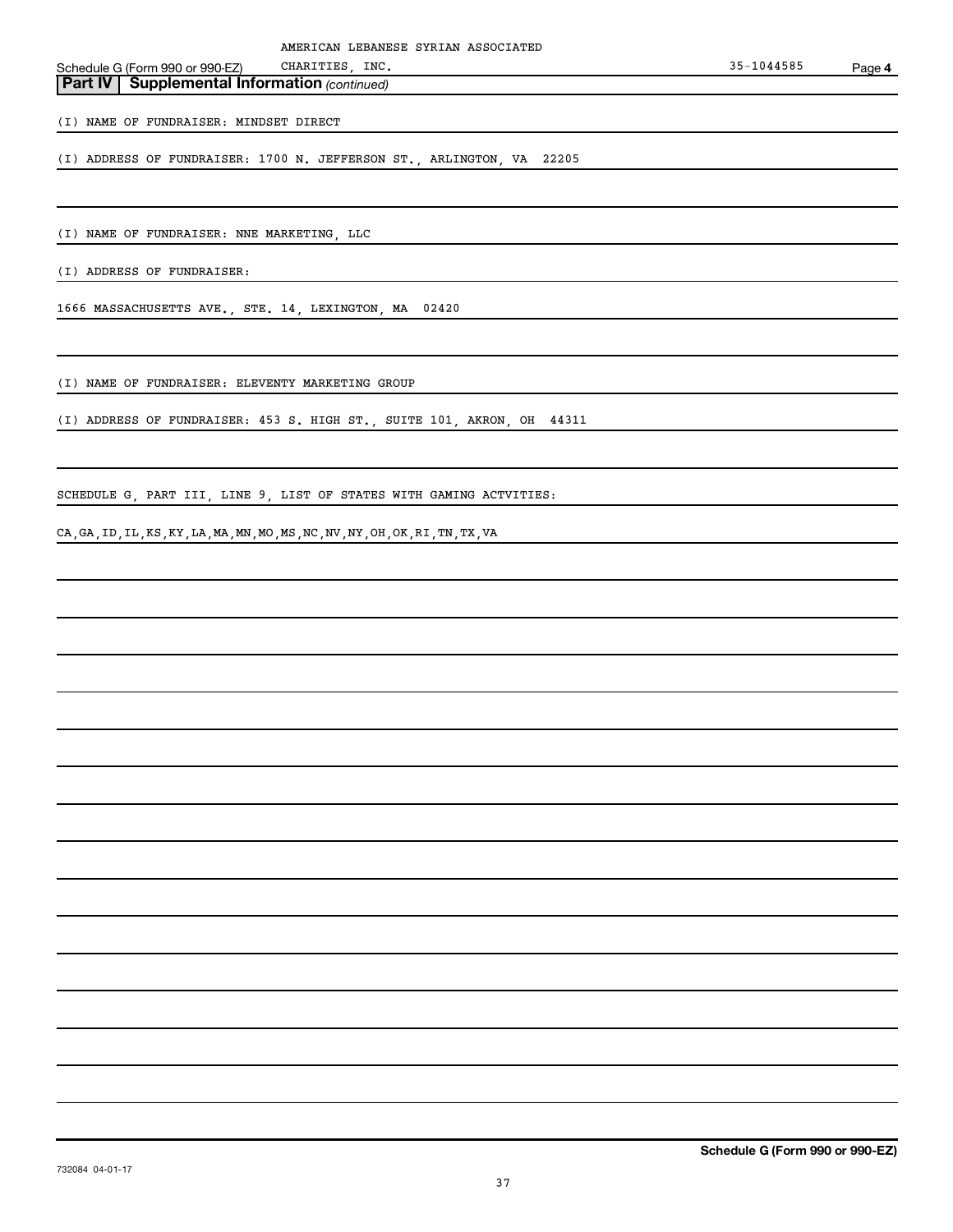| <b>Grants and Other Assistance to Organizations,</b><br><b>SCHEDULE I</b><br>(Form 990)<br>Governments, and Individuals in the United States<br>Complete if the organization answered "Yes" on Form 990, Part IV, line 21 or 22.<br>Attach to Form 990.<br>Department of the Treasury<br>Internal Revenue Service<br>Go to www.irs.gov/Form990 for the latest information. |                                                                                                                                                                          |            |                                    |                             |                                         |                                               |                                          |                                                     |  |  |
|----------------------------------------------------------------------------------------------------------------------------------------------------------------------------------------------------------------------------------------------------------------------------------------------------------------------------------------------------------------------------|--------------------------------------------------------------------------------------------------------------------------------------------------------------------------|------------|------------------------------------|-----------------------------|-----------------------------------------|-----------------------------------------------|------------------------------------------|-----------------------------------------------------|--|--|
| Name of the organization                                                                                                                                                                                                                                                                                                                                                   | AMERICAN LEBANESE SYRIAN ASSOCIATED                                                                                                                                      |            |                                    |                             |                                         |                                               |                                          | Inspection<br><b>Employer identification number</b> |  |  |
|                                                                                                                                                                                                                                                                                                                                                                            | CHARITIES, INC.                                                                                                                                                          |            |                                    |                             |                                         |                                               |                                          | $35 - 1044585$                                      |  |  |
| Part I                                                                                                                                                                                                                                                                                                                                                                     | <b>General Information on Grants and Assistance</b>                                                                                                                      |            |                                    |                             |                                         |                                               |                                          |                                                     |  |  |
| $\mathbf 1$                                                                                                                                                                                                                                                                                                                                                                | Does the organization maintain records to substantiate the amount of the grants or assistance, the grantees' eligibility for the grants or assistance, and the selection |            |                                    |                             |                                         |                                               |                                          |                                                     |  |  |
|                                                                                                                                                                                                                                                                                                                                                                            |                                                                                                                                                                          |            |                                    |                             |                                         |                                               |                                          | $X$ Yes<br>l No                                     |  |  |
| 2                                                                                                                                                                                                                                                                                                                                                                          | Describe in Part IV the organization's procedures for monitoring the use of grant funds in the United States.                                                            |            |                                    |                             |                                         |                                               |                                          |                                                     |  |  |
| Part II                                                                                                                                                                                                                                                                                                                                                                    | Grants and Other Assistance to Domestic Organizations and Domestic Governments. Complete if the organization answered "Yes" on Form 990, Part IV, line 21, for any       |            |                                    |                             |                                         |                                               |                                          |                                                     |  |  |
|                                                                                                                                                                                                                                                                                                                                                                            | recipient that received more than \$5,000. Part II can be duplicated if additional space is needed.                                                                      |            |                                    |                             |                                         | (f) Method of                                 |                                          |                                                     |  |  |
|                                                                                                                                                                                                                                                                                                                                                                            | <b>1 (a)</b> Name and address of organization<br>or government                                                                                                           | (b) EIN    | (c) IRC section<br>(if applicable) | (d) Amount of<br>cash grant | (e) Amount of<br>non-cash<br>assistance | valuation (book,<br>FMV, appraisal,<br>other) | (g) Description of<br>noncash assistance | (h) Purpose of grant<br>or assistance               |  |  |
| ST. JUDE CHILDREN'S RESEARCH<br>HOSPITAL, INC. - 262 DANNY THOMAS<br>PLACE - MEMPHIS, TN 38105                                                                                                                                                                                                                                                                             |                                                                                                                                                                          | 62-0646012 | 501(C)(3)                          | 755, 384, 652,              | 2,017,179.FMV                           |                                               | <b>BUILDING</b>                          | SUPPORT FOR OPERATIONAL<br>AND CAPITAL BUDGET NEEDS |  |  |
|                                                                                                                                                                                                                                                                                                                                                                            |                                                                                                                                                                          |            |                                    |                             |                                         |                                               |                                          |                                                     |  |  |
|                                                                                                                                                                                                                                                                                                                                                                            |                                                                                                                                                                          |            |                                    |                             |                                         |                                               |                                          |                                                     |  |  |
|                                                                                                                                                                                                                                                                                                                                                                            |                                                                                                                                                                          |            |                                    |                             |                                         |                                               |                                          |                                                     |  |  |
|                                                                                                                                                                                                                                                                                                                                                                            |                                                                                                                                                                          |            |                                    |                             |                                         |                                               |                                          |                                                     |  |  |
|                                                                                                                                                                                                                                                                                                                                                                            |                                                                                                                                                                          |            |                                    |                             |                                         |                                               |                                          |                                                     |  |  |
|                                                                                                                                                                                                                                                                                                                                                                            |                                                                                                                                                                          |            |                                    |                             |                                         |                                               |                                          |                                                     |  |  |
| $\mathbf{2}$                                                                                                                                                                                                                                                                                                                                                               |                                                                                                                                                                          |            |                                    |                             |                                         |                                               |                                          | 1.                                                  |  |  |
| 3                                                                                                                                                                                                                                                                                                                                                                          | Enter total number of other organizations listed in the line 1 table                                                                                                     |            |                                    |                             |                                         |                                               |                                          | $\mathbf{0}$ .                                      |  |  |
|                                                                                                                                                                                                                                                                                                                                                                            | LHA For Paperwork Reduction Act Notice, see the Instructions for Form 990.                                                                                               |            |                                    |                             |                                         |                                               |                                          | Schedule I (Form 990) (2017)                        |  |  |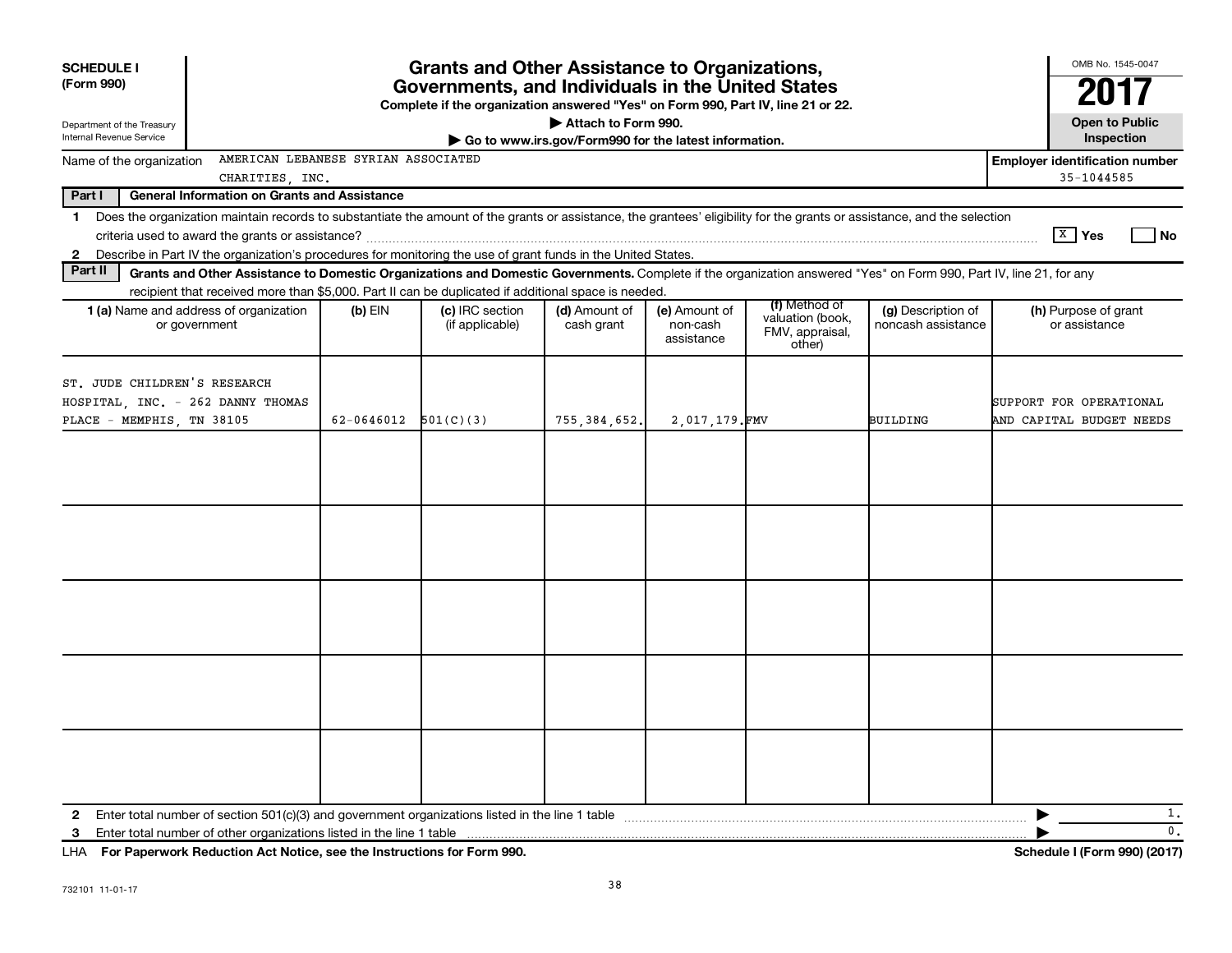Schedule I (Form 990) (2017) CHARITIES, INC. 35-1044585 Page **2**

**Part III Grants and Other Assistance to Domestic Individuals.** Complete if the organization answered "Yes" on Form 990, Part IV, line 22. Part III can be duplicated if additional space is needed.

| (a) Type of grant or assistance | (b) Number of<br>recipients | (c) Amount of<br>cash grant | (d) Amount of non-<br>cash assistance | (e) Method of valuation<br>(book, FMV, appraisal, other) | (f) Description of noncash assistance |
|---------------------------------|-----------------------------|-----------------------------|---------------------------------------|----------------------------------------------------------|---------------------------------------|
|                                 |                             |                             |                                       |                                                          |                                       |
|                                 |                             |                             |                                       |                                                          |                                       |
|                                 |                             |                             |                                       |                                                          |                                       |
|                                 |                             |                             |                                       |                                                          |                                       |
|                                 |                             |                             |                                       |                                                          |                                       |
|                                 |                             |                             |                                       |                                                          |                                       |
|                                 |                             |                             |                                       |                                                          |                                       |
|                                 |                             |                             |                                       |                                                          |                                       |
|                                 |                             |                             |                                       |                                                          |                                       |
|                                 |                             |                             |                                       |                                                          |                                       |

**Part IV** Supplemental Information. Provide the information required in Part I, line 2; Part III, column (b); and any other additional information.

PART I, LINE 2:

THE SOLE RECIPIENT OF GRANTS AND SUPPORT IS ST. JUDE CHILDREN'S RESEARCH

HOSPITAL, INC. ALSAC IS THE FUNDRAISING AND AWARENESS ORGANIZATION FOR ST.

JUDE CHILDREN'S RESEARCH HOSPITAL, INC. ALSAC EXISTS SOLELY TO RAISE FUNDS

AND BUILD AWARENESS TO SUSTAIN THE MISSION OF ST. JUDE. IT COSTS MORE THAN

\$1 BILLION TO OPERATE ST. JUDE, AND MORE THAN 75 PERCENT OF ST. JUDE'S

OPERATING BUDGET IS COVERED BY GENEROUS DONORS WHO SUPPORT THE LIFE-SAVING

MISSION OF ST. JUDE.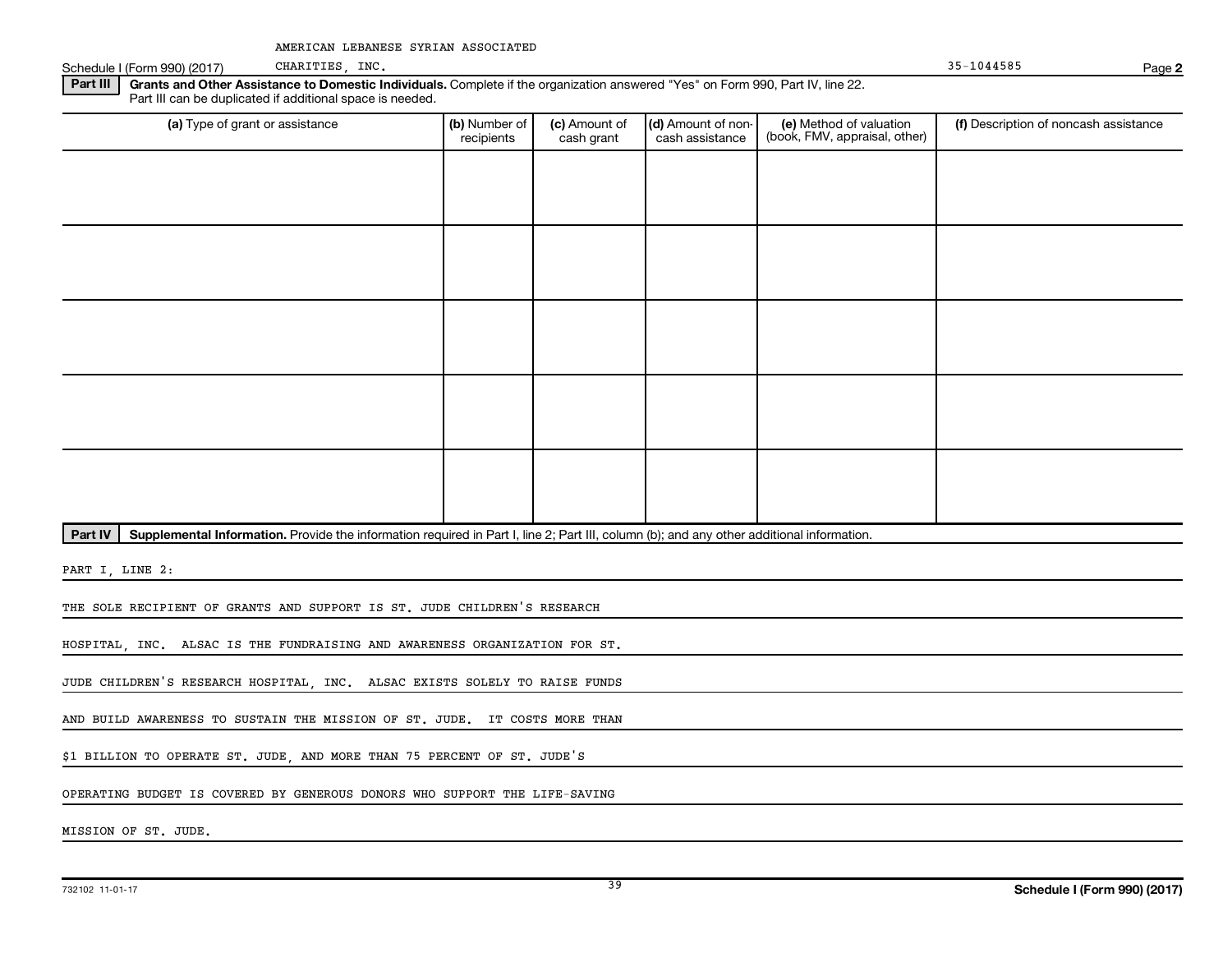|   | <b>SCHEDULE J</b>                                                                                        | <b>Compensation Information</b>                                                                                           |            | OMB No. 1545-0047          |                       |    |  |  |
|---|----------------------------------------------------------------------------------------------------------|---------------------------------------------------------------------------------------------------------------------------|------------|----------------------------|-----------------------|----|--|--|
|   | (Form 990)                                                                                               | For certain Officers, Directors, Trustees, Key Employees, and Highest                                                     |            |                            |                       |    |  |  |
|   |                                                                                                          | <b>Compensated Employees</b>                                                                                              |            |                            |                       |    |  |  |
|   | Department of the Treasury                                                                               | Complete if the organization answered "Yes" on Form 990, Part IV, line 23.<br>Attach to Form 990.                         |            |                            | <b>Open to Public</b> |    |  |  |
|   | Internal Revenue Service                                                                                 | Go to www.irs.gov/Form990 for instructions and the latest information.                                                    |            |                            | Inspection            |    |  |  |
|   | <b>Employer identification number</b><br>Name of the organization<br>AMERICAN LEBANESE SYRIAN ASSOCIATED |                                                                                                                           |            |                            |                       |    |  |  |
|   |                                                                                                          | CHARITIES, INC.                                                                                                           | 35-1044585 |                            |                       |    |  |  |
|   | Part I                                                                                                   | <b>Questions Regarding Compensation</b>                                                                                   |            |                            |                       |    |  |  |
|   |                                                                                                          |                                                                                                                           |            |                            | Yes                   | No |  |  |
|   |                                                                                                          | 1a Check the appropriate box(es) if the organization provided any of the following to or for a person listed on Form 990, |            |                            |                       |    |  |  |
|   |                                                                                                          | Part VII, Section A, line 1a. Complete Part III to provide any relevant information regarding these items.                |            |                            |                       |    |  |  |
|   | First-class or charter travel                                                                            | Housing allowance or residence for personal use                                                                           |            |                            |                       |    |  |  |
|   | $X$ Travel for companions                                                                                | Payments for business use of personal residence                                                                           |            |                            |                       |    |  |  |
|   |                                                                                                          | X<br>Health or social club dues or initiation fees<br>Tax indemnification and gross-up payments                           |            |                            |                       |    |  |  |
|   |                                                                                                          | Discretionary spending account<br>Personal services (such as, maid, chauffeur, chef)                                      |            |                            |                       |    |  |  |
|   |                                                                                                          |                                                                                                                           |            |                            |                       |    |  |  |
|   |                                                                                                          | <b>b</b> If any of the boxes on line 1a are checked, did the organization follow a written policy regarding payment or    |            |                            |                       |    |  |  |
|   |                                                                                                          |                                                                                                                           |            | 1b                         | х                     |    |  |  |
| 2 |                                                                                                          | Did the organization require substantiation prior to reimbursing or allowing expenses incurred by all directors,          |            |                            | х                     |    |  |  |
|   |                                                                                                          |                                                                                                                           |            | $\mathbf{2}$               |                       |    |  |  |
|   |                                                                                                          | Indicate which, if any, of the following the filing organization used to establish the compensation of the organization's |            |                            |                       |    |  |  |
| з |                                                                                                          | CEO/Executive Director. Check all that apply. Do not check any boxes for methods used by a related organization to        |            |                            |                       |    |  |  |
|   |                                                                                                          | establish compensation of the CEO/Executive Director, but explain in Part III.                                            |            |                            |                       |    |  |  |
|   | X Compensation committee                                                                                 | X  <br>Written employment contract                                                                                        |            |                            |                       |    |  |  |
|   |                                                                                                          | $X$ Independent compensation consultant<br>X<br>Compensation survey or study                                              |            |                            |                       |    |  |  |
|   | $X$ Form 990 of other organizations                                                                      | X  <br>Approval by the board or compensation committee                                                                    |            |                            |                       |    |  |  |
|   |                                                                                                          |                                                                                                                           |            |                            |                       |    |  |  |
| 4 |                                                                                                          | During the year, did any person listed on Form 990, Part VII, Section A, line 1a, with respect to the filing              |            |                            |                       |    |  |  |
|   | organization or a related organization:                                                                  |                                                                                                                           |            |                            |                       |    |  |  |
| а |                                                                                                          | Receive a severance payment or change-of-control payment?                                                                 |            | 4a                         |                       | X  |  |  |
| b |                                                                                                          |                                                                                                                           |            | 4b                         | X                     |    |  |  |
|   |                                                                                                          |                                                                                                                           |            | 4с                         |                       | x  |  |  |
|   |                                                                                                          | If "Yes" to any of lines 4a-c, list the persons and provide the applicable amounts for each item in Part III.             |            |                            |                       |    |  |  |
|   |                                                                                                          |                                                                                                                           |            |                            |                       |    |  |  |
|   |                                                                                                          | Only section 501(c)(3), 501(c)(4), and 501(c)(29) organizations must complete lines 5-9.                                  |            |                            |                       |    |  |  |
|   |                                                                                                          | For persons listed on Form 990, Part VII, Section A, line 1a, did the organization pay or accrue any compensation         |            |                            |                       |    |  |  |
|   | contingent on the revenues of:                                                                           |                                                                                                                           |            |                            |                       |    |  |  |
|   |                                                                                                          |                                                                                                                           |            | 5a                         |                       | х  |  |  |
|   |                                                                                                          |                                                                                                                           |            | 5b                         |                       | х  |  |  |
|   |                                                                                                          | If "Yes" on line 5a or 5b, describe in Part III.                                                                          |            |                            |                       |    |  |  |
|   |                                                                                                          | 6 For persons listed on Form 990, Part VII, Section A, line 1a, did the organization pay or accrue any compensation       |            |                            |                       |    |  |  |
|   | contingent on the net earnings of:                                                                       |                                                                                                                           |            |                            |                       |    |  |  |
|   |                                                                                                          |                                                                                                                           |            | 6a                         |                       | х  |  |  |
|   |                                                                                                          |                                                                                                                           |            | 6b                         |                       | х  |  |  |
|   |                                                                                                          | If "Yes" on line 6a or 6b, describe in Part III.                                                                          |            |                            |                       |    |  |  |
|   |                                                                                                          | 7 For persons listed on Form 990, Part VII, Section A, line 1a, did the organization provide any nonfixed payments        |            |                            |                       |    |  |  |
|   |                                                                                                          |                                                                                                                           |            | 7                          |                       | х  |  |  |
| 8 |                                                                                                          | Were any amounts reported on Form 990, Part VII, paid or accrued pursuant to a contract that was subject to the           |            |                            |                       |    |  |  |
|   |                                                                                                          |                                                                                                                           |            | 8                          |                       | х  |  |  |
| 9 |                                                                                                          | If "Yes" on line 8, did the organization also follow the rebuttable presumption procedure described in                    |            |                            |                       |    |  |  |
|   |                                                                                                          |                                                                                                                           |            | 9                          |                       |    |  |  |
|   |                                                                                                          | LHA For Paperwork Reduction Act Notice, see the Instructions for Form 990.                                                |            | Schedule J (Form 990) 2017 |                       |    |  |  |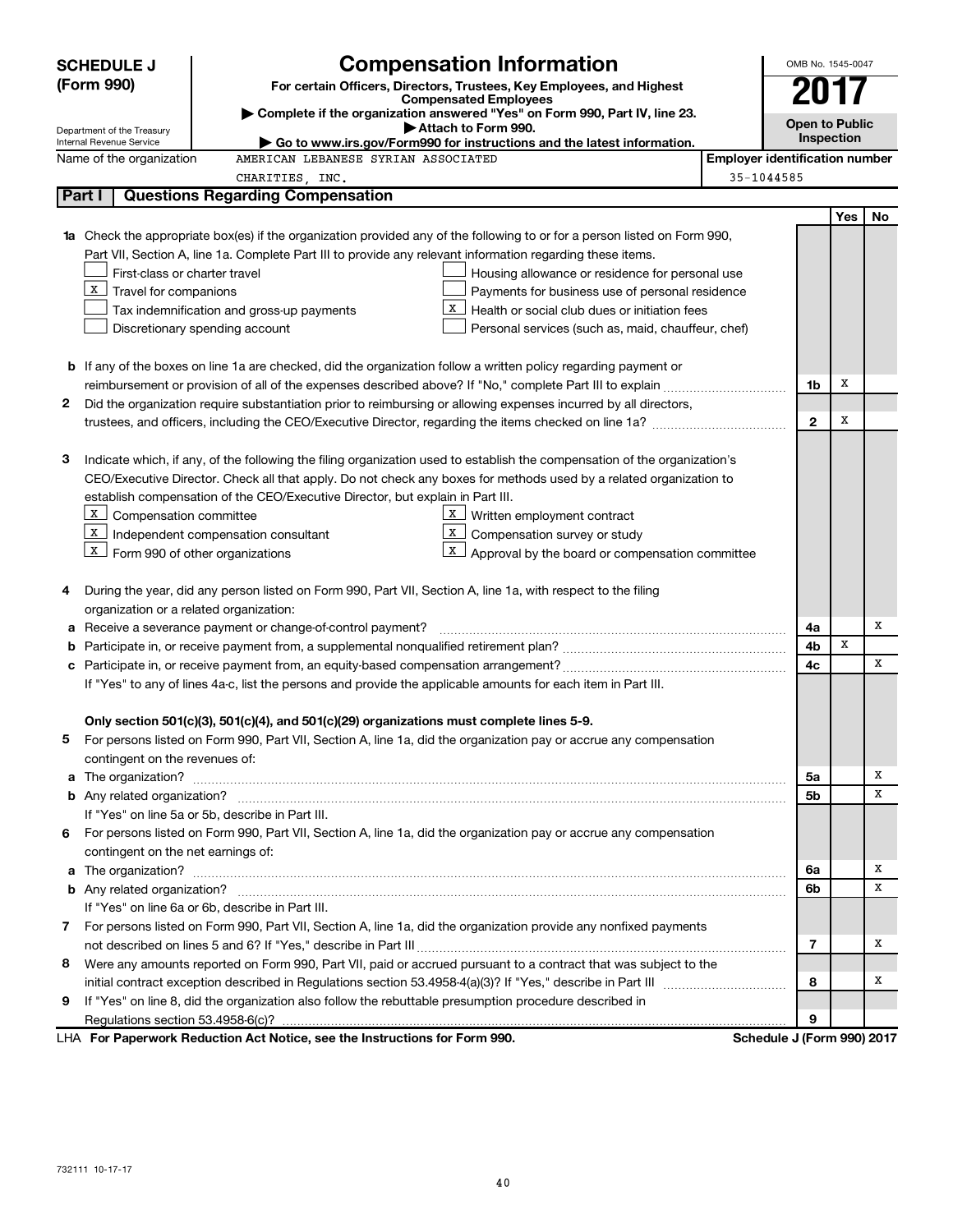Schedule J (Form 990) 2017

**Part II Officers, Directors, Trustees, Key Employees, and Highest Compensated Employees.** Use duplicate copies if additional space is needed.

For each individual whose compensation must be reported on Schedule J, report compensation from the organization on row (i) and from related organizations, described in the instructions, on row (ii). Do not list any individuals that aren't listed on Form 990, Part VII.

Note: The sum of columns (B)(i)-(iii) for each listed individual must equal the total amount of Form 990, Part VII, Section A, line 1a, applicable column (D) and (E) amounts for that individual.

|                                           |            |                          | (B) Breakdown of W-2 and/or 1099-MISC compensation |                                           | (C) Retirement and             | (D) Nontaxable | (E) Total of columns | (F) Compensation                                           |  |
|-------------------------------------------|------------|--------------------------|----------------------------------------------------|-------------------------------------------|--------------------------------|----------------|----------------------|------------------------------------------------------------|--|
| (A) Name and Title                        |            | (i) Base<br>compensation | (ii) Bonus &<br>incentive<br>compensation          | (iii) Other<br>reportable<br>compensation | other deferred<br>compensation | benefits       | $(B)(i)-(D)$         | in column (B)<br>reported as deferred<br>on prior Form 990 |  |
| JAMES R. DOWNING<br>(1)                   | (i)        | 0.                       | $\mathbf{0}$ .                                     | $\mathbf{0}$                              | 0                              | 0.             | 0.                   | $\mathfrak o$ .                                            |  |
| EX-OFFICIO DIRECTOR                       | (ii)       | 978.811                  | 150                                                | 79,487                                    | 119,700                        | 24,800         | 1,202,948            | $\mathbf{0}$ .                                             |  |
| RICHARD SHADYAC, JR.<br>(2)               | (i)        | 790,468                  | 0.                                                 | 3,564                                     | 80,445                         | 19,112.        | 893,589              | $\mathbf{0}$ .                                             |  |
| CEO & EX-OFFICIO DIRECTOR                 | (ii)       | 0                        | 0.                                                 | $\mathbf{0}$                              | 0                              | $\mathbf{0}$ . | $\mathbf{0}$         | $\mathfrak o$ .                                            |  |
| EMILY S. GREER<br>(3)                     | (i)        | 485,034                  | $\mathbf{0}$ .                                     | 2,322                                     | 68,818                         | 19,234         | 575,408              | $\mathfrak o$ .                                            |  |
| CHIEF ADMIN. OFFICER                      | (ii)       | 0                        | 0.                                                 | $\mathbf{0}$                              | 0                              | $\mathbf{0}$   | 0                    | $\mathfrak o$ .                                            |  |
| JEFFREY T. PEARSON<br>(4)                 | (i)        | 454,892                  | $\mathbf{0}$ .                                     | 1,242                                     | 65,863                         | 23,576         | 545,573              | $\mathfrak o$ .                                            |  |
| CHIEF FINANCIAL OFFICER                   | (i)        | 0                        | 0.                                                 | $\mathbf{0}$                              | $\Omega$                       | $\Omega$       |                      | $\mathbf 0$ .                                              |  |
| EMILY CALLAHAN<br>(5)                     | (i)        | 467,948                  | $\mathbf{0}$ .                                     | 486                                       | 58,702                         | 23,621         | 550,757              | $\mathfrak o$ .                                            |  |
| CHIEF MARKETING & EXPERIENCE OFFICER (ii) |            | 0                        | $\mathbf{0}$ .                                     | $\mathbf{0}$                              | $\Omega$                       | $\Omega$       |                      | $\mathfrak o$ .                                            |  |
| SUE HARPOLE<br>(6)                        | (i)        | 427,924                  | $\mathbf{0}$ .                                     | 3,564                                     | 65,068                         | 10,154         | 506,710              | $\mathfrak o$ .                                            |  |
| CHIEF DEVELOPMENT OFFICER                 | (ii)       | 0                        | $\mathbf{0}$ .                                     | $\mathbf{0}$                              | $\Omega$                       | $\Omega$       |                      | $\mathfrak o$ .                                            |  |
| ROBERT MACHEN<br>(7)                      | (i)        | 450,668                  | $\mathbf{0}$ .                                     | 810                                       | 57,173                         | 23,489         | 532,140              | $\mathfrak o$ .                                            |  |
| CHIEF OPERATING OFFICER                   | (i)        | $\mathbf{0}$             | 0.                                                 | $\mathbf{0}$ .                            | 0                              | $\Omega$       |                      | $\mathbf 0$ .                                              |  |
| ANURAG PANDIT<br>(8)                      | (i)        | 426,018                  | $\mathbf{0}$ .                                     | 2,322                                     | 56,422                         | 25,678         | 510,440              | $\mathfrak o$ .                                            |  |
| CHIEF INVESTMENT OFFICER                  | (iii)      | $\mathbf 0$              | $\mathbf{0}$ .                                     | $\mathbf{0}$ .                            | $\Omega$                       | $\Omega$       | $\Omega$             | $\mathfrak o$ .                                            |  |
| GEORGE SHADROUI<br>(9)                    | (i)        | 421,744                  | 0.                                                 | 3,564                                     | 63,243                         | 10,492         | 499,043              | $\mathfrak o$ .                                            |  |
| CHIEF STRATEGY OFFICER                    | (iii)      | 0.                       | 0.                                                 | 0.                                        | 0                              | $\mathbf{0}$ . | $\mathbf 0$ .        | $\mathbf 0$ .                                              |  |
|                                           | (i)<br>(i) |                          |                                                    |                                           |                                |                |                      |                                                            |  |
|                                           | (i)        |                          |                                                    |                                           |                                |                |                      |                                                            |  |
|                                           | (ii)       |                          |                                                    |                                           |                                |                |                      |                                                            |  |
|                                           | (i)        |                          |                                                    |                                           |                                |                |                      |                                                            |  |
|                                           | (ii)       |                          |                                                    |                                           |                                |                |                      |                                                            |  |
|                                           | (i)        |                          |                                                    |                                           |                                |                |                      |                                                            |  |
|                                           | (ii)       |                          |                                                    |                                           |                                |                |                      |                                                            |  |
|                                           | (i)        |                          |                                                    |                                           |                                |                |                      |                                                            |  |
|                                           | (i)        |                          |                                                    |                                           |                                |                |                      |                                                            |  |
|                                           | (i)        |                          |                                                    |                                           |                                |                |                      |                                                            |  |
|                                           | (ii)       |                          |                                                    |                                           |                                |                |                      |                                                            |  |
|                                           | (i)        |                          |                                                    |                                           |                                |                |                      |                                                            |  |
|                                           | (ii)       |                          |                                                    |                                           |                                |                |                      |                                                            |  |

CHARITIES, INC. 35-1044585 Page **2**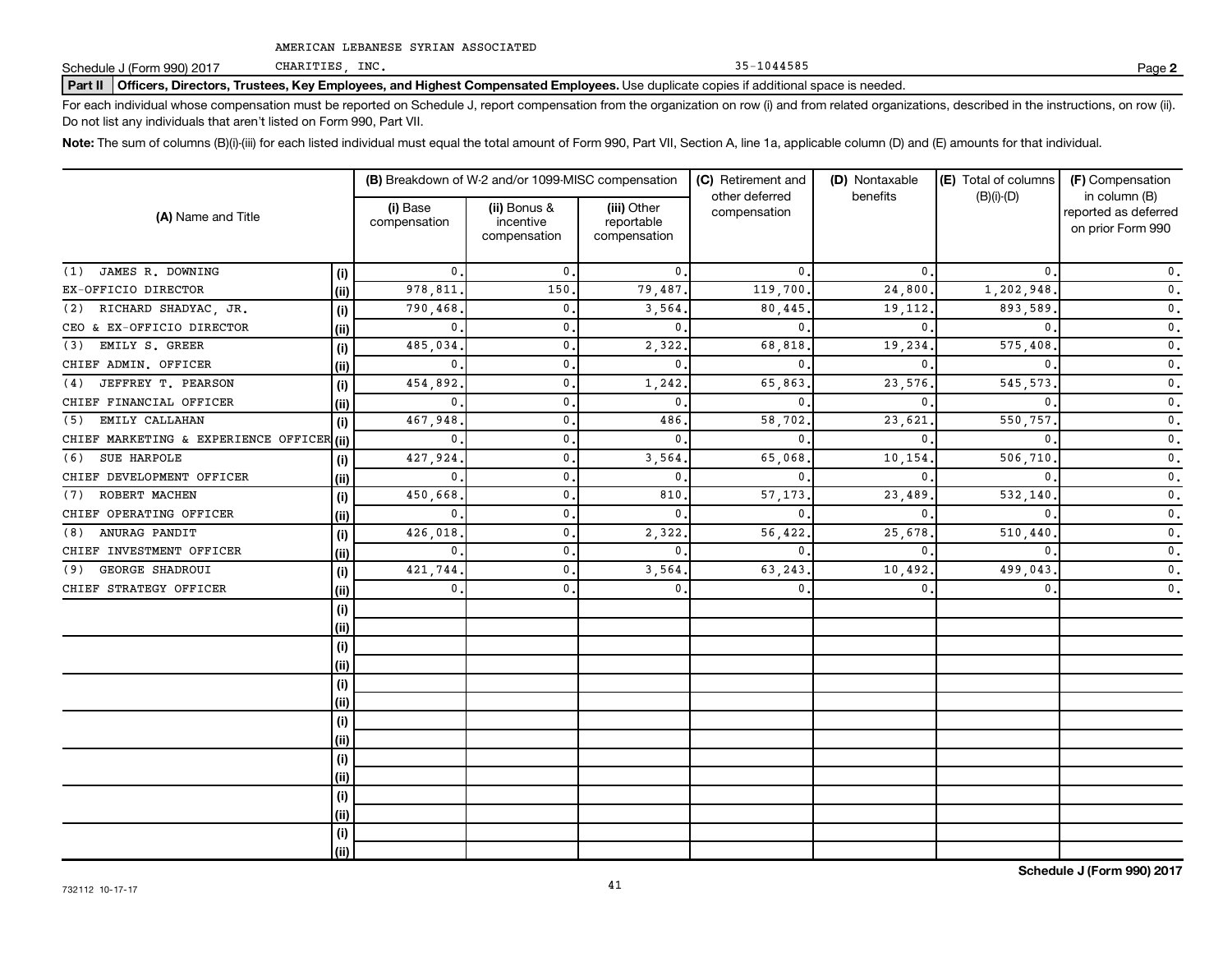Schedule J (Form 990) 2017

**Part III Supplemental Information**

Provide the information, explanation, or descriptions required for Part I, lines 1a, 1b, 3, 4a, 4b, 4c, 5a, 5b, 6a, 6b, 7, and 8, and for Part II. Also complete this part for any additional information.

PART I, LINE 1A:

TRAVEL FOR COMPANIONS: PAYMENT FOR COMPANION TRIPS IS AN INFREQUENT

PRACTICE. IT IS LIMITED TO INSTANCES WHERE IT IS NECESSARY, APPROPRIATE AND

EXPECTED FOR THE CEO'S SPOUSE TO PARTICIPATE IN HOSTING AND REPRESENTING

ALSAC. THESE AMOUNTS ARE NOT TREATED AS TAXABLE INCOME BECAUSE THE TRAVEL

IS BUSINESS RELATED.

HEALTH OR SOCIAL CLUB DUES: A SOCIAL CLUB MEMBERSHIP WAS MADE AVAILABLE TO

THE CEO BUT LIMITED TO BUSINESS PURPOSES IN ACCORDANCE WITH A WRITTEN

POLICY DIRECTIVE. THE AMOUNT OF THE MEMBERSHIP WAS NOT TREATED AS TAXABLE

INCOME BECAUSE THE TRAVEL WAS BUSINESS RELATED.

PART I, LINE 4B:

THE ORGANIZATION ESTABLISHED A NON-QUALIFIED DEFERRED COMPENSATION PLAN

PURSUANT TO CODE SECTION 457(F) OF THE INTERNAL REVENUE CODE. THE PLAN

AMOUNTS ARE SUBJECT TO SUBSTANTIAL FUTURE SERVICE REQUIREMENTS TO THE

ORGANIZATION AND ARE SUBJECT TO SUBSTANTIAL RISK OF FORFEITURE.

NO PAYMENTS WERE MADE TO LISTED PERSONS IN PART VII UNDER THE NON-QUALIFIED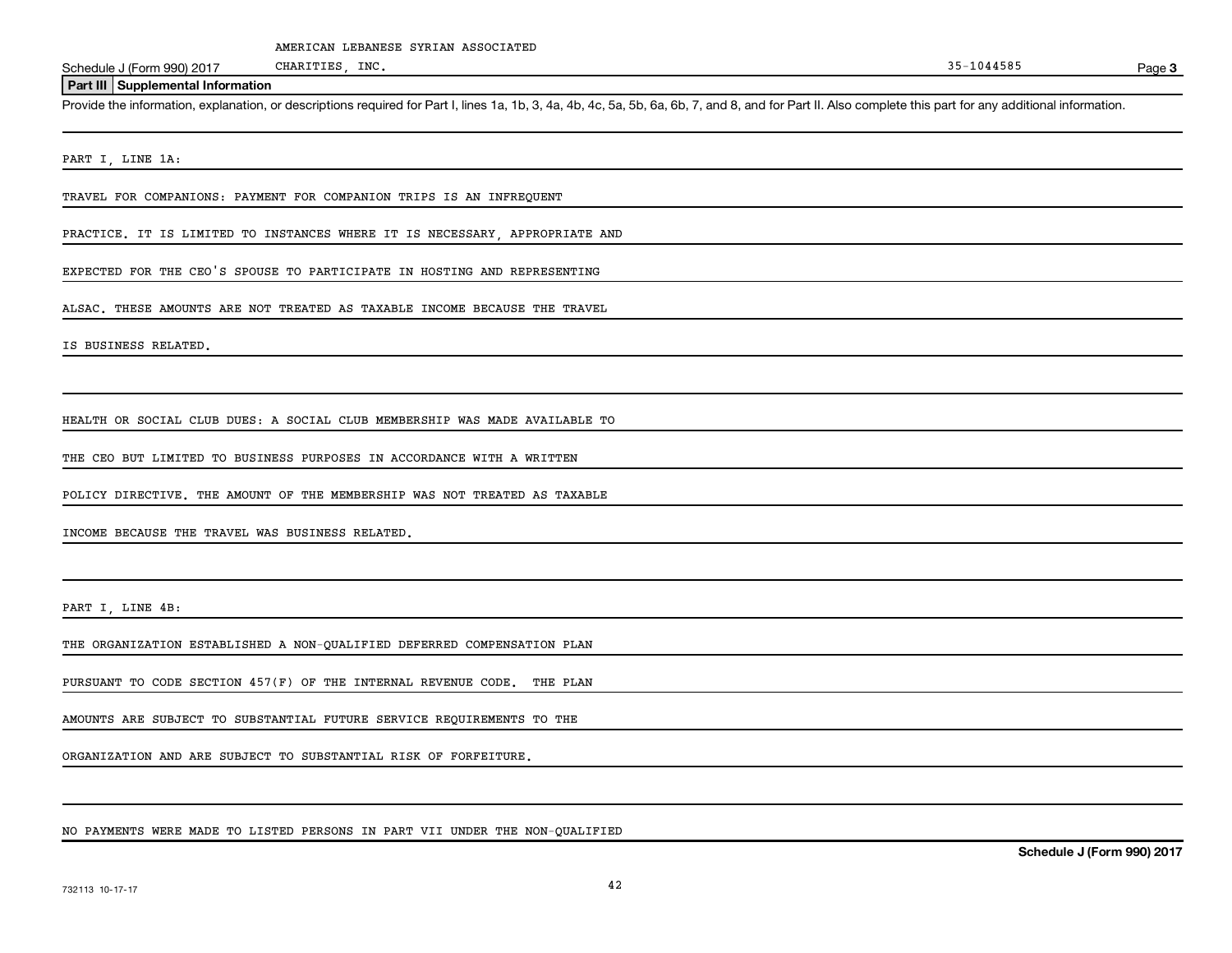Schedule J (Form 990) 2017

CHARITIES, INC. 35-1044585 Page **3**

#### **Part III Supplemental Information**

Provide the information, explanation, or descriptions required for Part I, lines 1a, 1b, 3, 4a, 4b, 4c, 5a, 5b, 6a, 6b, 7, and 8, and for Part II. Also complete this part for any additional information.

DEFERRED COMPENSATION PLAN DURING THE YEAR.

**Schedule J (Form 990) 2017**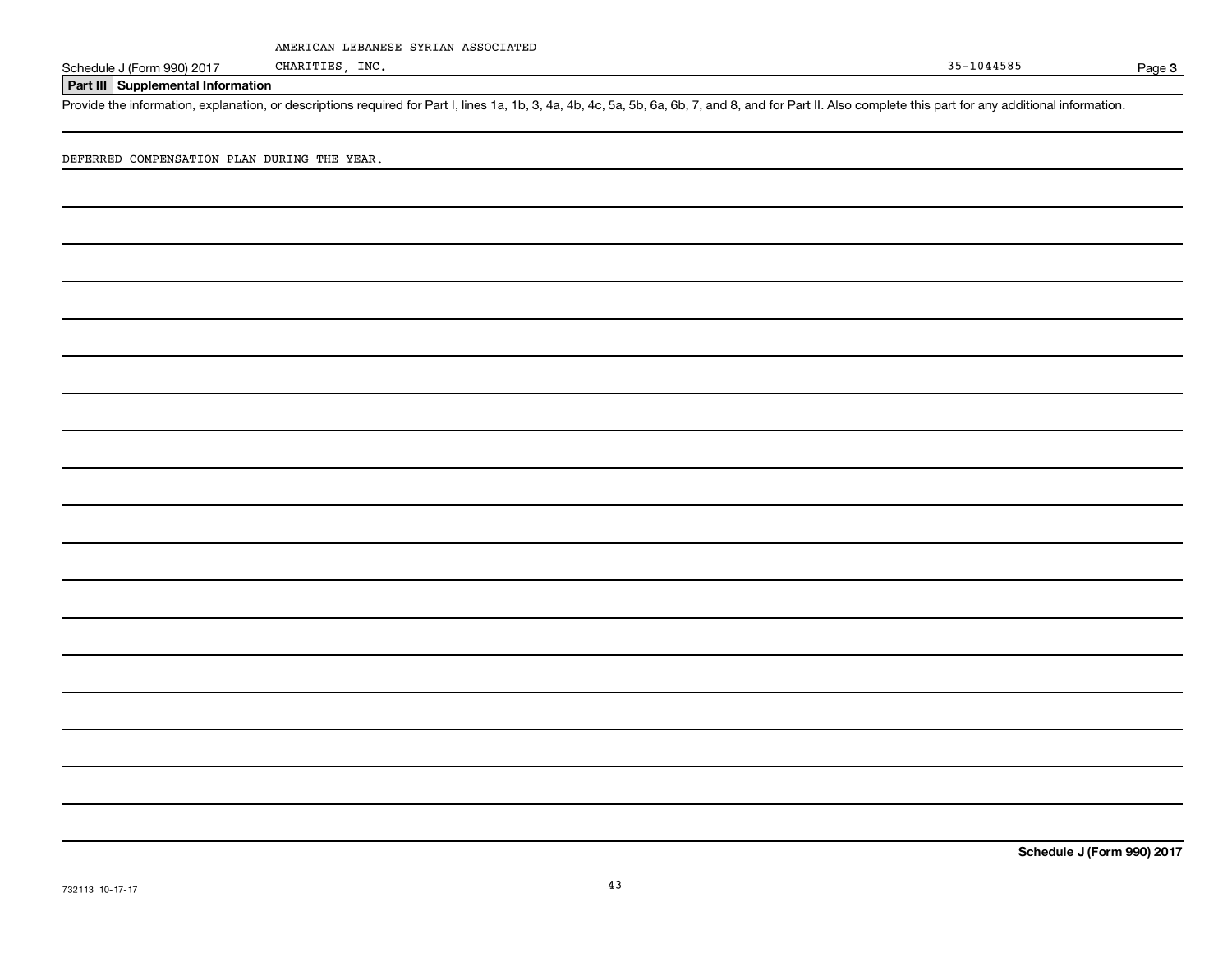| <b>SCHEDULE L</b>                                                                                                    |                                                                            |  | <b>Transactions With Interested Persons</b>                                                                  |    |                              |                                                     |                             |  |                                                                                                                                    |              |                                       |                                     | OMB No. 1545-0047            |            |                |  |
|----------------------------------------------------------------------------------------------------------------------|----------------------------------------------------------------------------|--|--------------------------------------------------------------------------------------------------------------|----|------------------------------|-----------------------------------------------------|-----------------------------|--|------------------------------------------------------------------------------------------------------------------------------------|--------------|---------------------------------------|-------------------------------------|------------------------------|------------|----------------|--|
| (Form 990 or 990-EZ)   Complete if the organization answered "Yes" on Form 990, Part IV, line 25a, 25b, 26, 27, 28a, |                                                                            |  |                                                                                                              |    |                              |                                                     |                             |  |                                                                                                                                    |              |                                       |                                     |                              |            |                |  |
|                                                                                                                      |                                                                            |  | 28b, or 28c, or Form 990-EZ, Part V, line 38a or 40b.                                                        |    |                              |                                                     |                             |  |                                                                                                                                    |              |                                       |                                     |                              |            |                |  |
| Department of the Treasury<br>Internal Revenue Service                                                               |                                                                            |  | Attach to Form 990 or Form 990-EZ.<br>Go to www.irs.gov/Form990 for instructions and the latest information. |    |                              |                                                     |                             |  |                                                                                                                                    |              |                                       | <b>Open To Public</b><br>Inspection |                              |            |                |  |
| Name of the organization                                                                                             |                                                                            |  | AMERICAN LEBANESE SYRIAN ASSOCIATED                                                                          |    |                              |                                                     |                             |  |                                                                                                                                    |              | <b>Employer identification number</b> |                                     |                              |            |                |  |
|                                                                                                                      | CHARITIES, INC.                                                            |  |                                                                                                              |    |                              |                                                     |                             |  |                                                                                                                                    |              | 35-1044585                            |                                     |                              |            |                |  |
| Part I                                                                                                               |                                                                            |  |                                                                                                              |    |                              |                                                     |                             |  | Excess Benefit Transactions (section 501(c)(3), section 501(c)(4), and 501(c)(29) organizations only).                             |              |                                       |                                     |                              |            |                |  |
|                                                                                                                      |                                                                            |  |                                                                                                              |    |                              |                                                     |                             |  | Complete if the organization answered "Yes" on Form 990, Part IV, line 25a or 25b, or Form 990-EZ, Part V, line 40b.               |              |                                       |                                     |                              |            |                |  |
| 1<br>(a) Name of disqualified person                                                                                 |                                                                            |  | (b) Relationship between disqualified<br>person and organization                                             |    |                              |                                                     |                             |  | (c) Description of transaction                                                                                                     |              |                                       |                                     |                              |            | (d) Corrected? |  |
|                                                                                                                      |                                                                            |  |                                                                                                              |    |                              |                                                     |                             |  |                                                                                                                                    |              |                                       |                                     | Yes                          | <b>No</b>  |                |  |
|                                                                                                                      |                                                                            |  |                                                                                                              |    |                              |                                                     |                             |  |                                                                                                                                    |              |                                       |                                     |                              |            |                |  |
|                                                                                                                      |                                                                            |  |                                                                                                              |    |                              |                                                     |                             |  |                                                                                                                                    |              |                                       |                                     |                              |            |                |  |
|                                                                                                                      |                                                                            |  |                                                                                                              |    |                              |                                                     |                             |  |                                                                                                                                    |              |                                       |                                     |                              |            |                |  |
|                                                                                                                      |                                                                            |  |                                                                                                              |    |                              |                                                     |                             |  |                                                                                                                                    |              |                                       |                                     |                              |            |                |  |
|                                                                                                                      |                                                                            |  |                                                                                                              |    |                              |                                                     |                             |  |                                                                                                                                    |              |                                       |                                     |                              |            |                |  |
| 2 Enter the amount of tax incurred by the organization managers or disqualified persons during the year under        |                                                                            |  |                                                                                                              |    |                              |                                                     |                             |  |                                                                                                                                    |              |                                       |                                     |                              |            |                |  |
| section 4958                                                                                                         |                                                                            |  |                                                                                                              |    |                              |                                                     |                             |  |                                                                                                                                    |              | $\blacktriangleright$ \$              | $\triangleright$ \$                 |                              |            |                |  |
|                                                                                                                      |                                                                            |  |                                                                                                              |    |                              |                                                     |                             |  |                                                                                                                                    |              |                                       |                                     |                              |            |                |  |
| Part II                                                                                                              | Loans to and/or From Interested Persons.                                   |  |                                                                                                              |    |                              |                                                     |                             |  |                                                                                                                                    |              |                                       |                                     |                              |            |                |  |
|                                                                                                                      |                                                                            |  |                                                                                                              |    |                              |                                                     |                             |  | Complete if the organization answered "Yes" on Form 990-EZ, Part V, line 38a or Form 990, Part IV, line 26; or if the organization |              |                                       |                                     |                              |            |                |  |
|                                                                                                                      | reported an amount on Form 990, Part X, line 5, 6, or 22.                  |  |                                                                                                              |    |                              |                                                     |                             |  |                                                                                                                                    |              |                                       | <b>(h)</b> Approved                 |                              |            |                |  |
| (a) Name of<br>interested person                                                                                     | (b) Relationship<br>with organization                                      |  | (c) Purpose<br>of loan                                                                                       |    | $(d)$ Loan to or<br>from the | (e) Original<br>(f) Balance due<br>principal amount |                             |  | $(g)$ In<br>default?                                                                                                               | `by board or |                                       |                                     | (i) Written<br>agreement?    |            |                |  |
|                                                                                                                      |                                                                            |  |                                                                                                              | To | organization?<br>From        |                                                     |                             |  | Yes                                                                                                                                |              | No                                    | committee?<br>Yes                   | No.                          | <b>Yes</b> | No             |  |
|                                                                                                                      |                                                                            |  |                                                                                                              |    |                              |                                                     |                             |  |                                                                                                                                    |              |                                       |                                     |                              |            |                |  |
|                                                                                                                      |                                                                            |  |                                                                                                              |    |                              |                                                     |                             |  |                                                                                                                                    |              |                                       |                                     |                              |            |                |  |
|                                                                                                                      |                                                                            |  |                                                                                                              |    |                              |                                                     |                             |  |                                                                                                                                    |              |                                       |                                     |                              |            |                |  |
|                                                                                                                      |                                                                            |  |                                                                                                              |    |                              |                                                     |                             |  |                                                                                                                                    |              |                                       |                                     |                              |            |                |  |
|                                                                                                                      |                                                                            |  |                                                                                                              |    |                              |                                                     |                             |  |                                                                                                                                    |              |                                       |                                     |                              |            |                |  |
|                                                                                                                      |                                                                            |  |                                                                                                              |    |                              |                                                     |                             |  |                                                                                                                                    |              |                                       |                                     |                              |            |                |  |
|                                                                                                                      |                                                                            |  |                                                                                                              |    |                              |                                                     |                             |  |                                                                                                                                    |              |                                       |                                     |                              |            |                |  |
|                                                                                                                      |                                                                            |  |                                                                                                              |    |                              |                                                     |                             |  |                                                                                                                                    |              |                                       |                                     |                              |            |                |  |
|                                                                                                                      |                                                                            |  |                                                                                                              |    |                              |                                                     |                             |  |                                                                                                                                    |              |                                       |                                     |                              |            |                |  |
| Total                                                                                                                |                                                                            |  |                                                                                                              |    |                              |                                                     | $\blacktriangleright$ \$    |  |                                                                                                                                    |              |                                       |                                     |                              |            |                |  |
| Part II                                                                                                              | <b>Grants or Assistance Benefiting Interested Persons.</b>                 |  |                                                                                                              |    |                              |                                                     |                             |  |                                                                                                                                    |              |                                       |                                     |                              |            |                |  |
|                                                                                                                      | Complete if the organization answered "Yes" on Form 990, Part IV, line 27. |  |                                                                                                              |    |                              |                                                     |                             |  |                                                                                                                                    |              |                                       |                                     |                              |            |                |  |
| (a) Name of interested person                                                                                        |                                                                            |  | (b) Relationship between<br>interested person and<br>the organization                                        |    |                              |                                                     | (c) Amount of<br>assistance |  | (d) Type of<br>assistance                                                                                                          |              |                                       |                                     | (e) Purpose of<br>assistance |            |                |  |
|                                                                                                                      |                                                                            |  |                                                                                                              |    |                              |                                                     |                             |  |                                                                                                                                    |              |                                       |                                     |                              |            |                |  |
|                                                                                                                      |                                                                            |  |                                                                                                              |    |                              |                                                     |                             |  |                                                                                                                                    |              |                                       |                                     |                              |            |                |  |
|                                                                                                                      |                                                                            |  |                                                                                                              |    |                              |                                                     |                             |  |                                                                                                                                    |              |                                       |                                     |                              |            |                |  |
|                                                                                                                      |                                                                            |  |                                                                                                              |    |                              |                                                     |                             |  |                                                                                                                                    |              |                                       |                                     |                              |            |                |  |
|                                                                                                                      |                                                                            |  |                                                                                                              |    |                              |                                                     |                             |  |                                                                                                                                    |              |                                       |                                     |                              |            |                |  |
|                                                                                                                      |                                                                            |  |                                                                                                              |    |                              |                                                     |                             |  |                                                                                                                                    |              |                                       |                                     |                              |            |                |  |
|                                                                                                                      |                                                                            |  |                                                                                                              |    |                              |                                                     |                             |  |                                                                                                                                    |              |                                       |                                     |                              |            |                |  |
|                                                                                                                      |                                                                            |  |                                                                                                              |    |                              |                                                     |                             |  |                                                                                                                                    |              |                                       |                                     |                              |            |                |  |
|                                                                                                                      |                                                                            |  |                                                                                                              |    |                              |                                                     |                             |  |                                                                                                                                    |              |                                       |                                     |                              |            |                |  |

LHA **For Paperwork Reduction Act Notice, see the Instructions for Form 990 or 990-EZ. Schedule L (Form 990 or 990-EZ) 2017**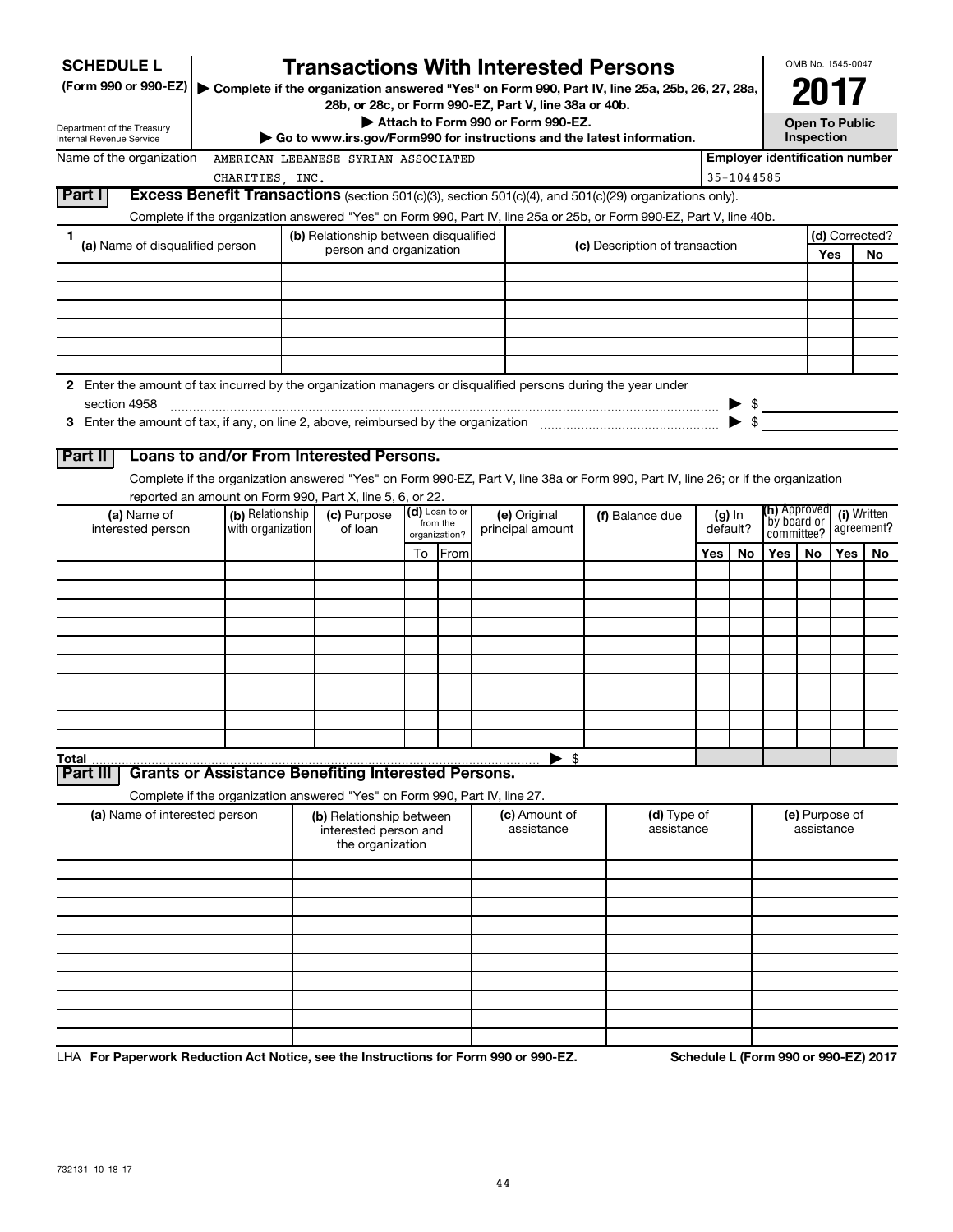#### **Part IV | Business Transactions Involving Interested Persons.**

Complete if the organization answered "Yes" on Form 990, Part IV, line 28a, 28b, or 28c.

| (a) Name of interested person | (b) Relationship between interested<br>(c) Amount of<br>person and the organization<br>transaction<br>transaction |  | (d) Description of  | revenues? | (e) Sharing of<br>organization's |
|-------------------------------|-------------------------------------------------------------------------------------------------------------------|--|---------------------|-----------|----------------------------------|
|                               |                                                                                                                   |  |                     | Yes       | No                               |
| COURY SHADYAC                 | SEE PART V                                                                                                        |  | 160,589. EMPLOYMENT |           | X                                |
| KARON NASH                    | SEE PART V                                                                                                        |  | 28.064. EMPLOYMENT  |           | x                                |
|                               |                                                                                                                   |  |                     |           |                                  |
|                               |                                                                                                                   |  |                     |           |                                  |
|                               |                                                                                                                   |  |                     |           |                                  |
|                               |                                                                                                                   |  |                     |           |                                  |
|                               |                                                                                                                   |  |                     |           |                                  |
|                               |                                                                                                                   |  |                     |           |                                  |
|                               |                                                                                                                   |  |                     |           |                                  |
|                               |                                                                                                                   |  |                     |           |                                  |

#### **Part V Supplemental Information**

Provide additional information for responses to questions on Schedule L (see instructions).

SCHEDULE L, PART IV, BUSINESS TRANSACTIONS INVOLVING INTERESTED PERSONS:

(A) NAME OF INTERESTED PERSON: COURY SHADYAC

(B) RELATIONSHIP BETWEEN INTERESTED PERSON AND ORGANIZATION: FAMILY

MEMBER OF OFFICER (CEO & EX-OFFICIO DIRECTOR), RICHARD SHADYAC, JR.

(C) AMOUNT OF TRANSACTION: \$160,589

(D) DESCRIPTION OF TRANSACTION: EMPLOYMENT

(E) SHARING OF ORGANIZATION REVENUES? = NO

SCHEDULE L, PART IV, BUSINESS TRANSACTIONS INVOLVING INTERESTED PERSONS:

(A) NAME OF INTERESTED PERSON: KARON NASH

(B) RELATIONSHIP BETWEEN INTERESTED PERSON AND ORGANIZATION: FAMILY

MEMBER OF OFFICER (CHIEF ADMIN. OFFICER), EMILY S. GREER

(C) AMOUNT OF TRANSACTION: \$28,064

(D) DESCRIPTION OF TRANSACTION: EMPLOYMENT

(E) SHARING OF ORGANIZATION REVENUES? = NO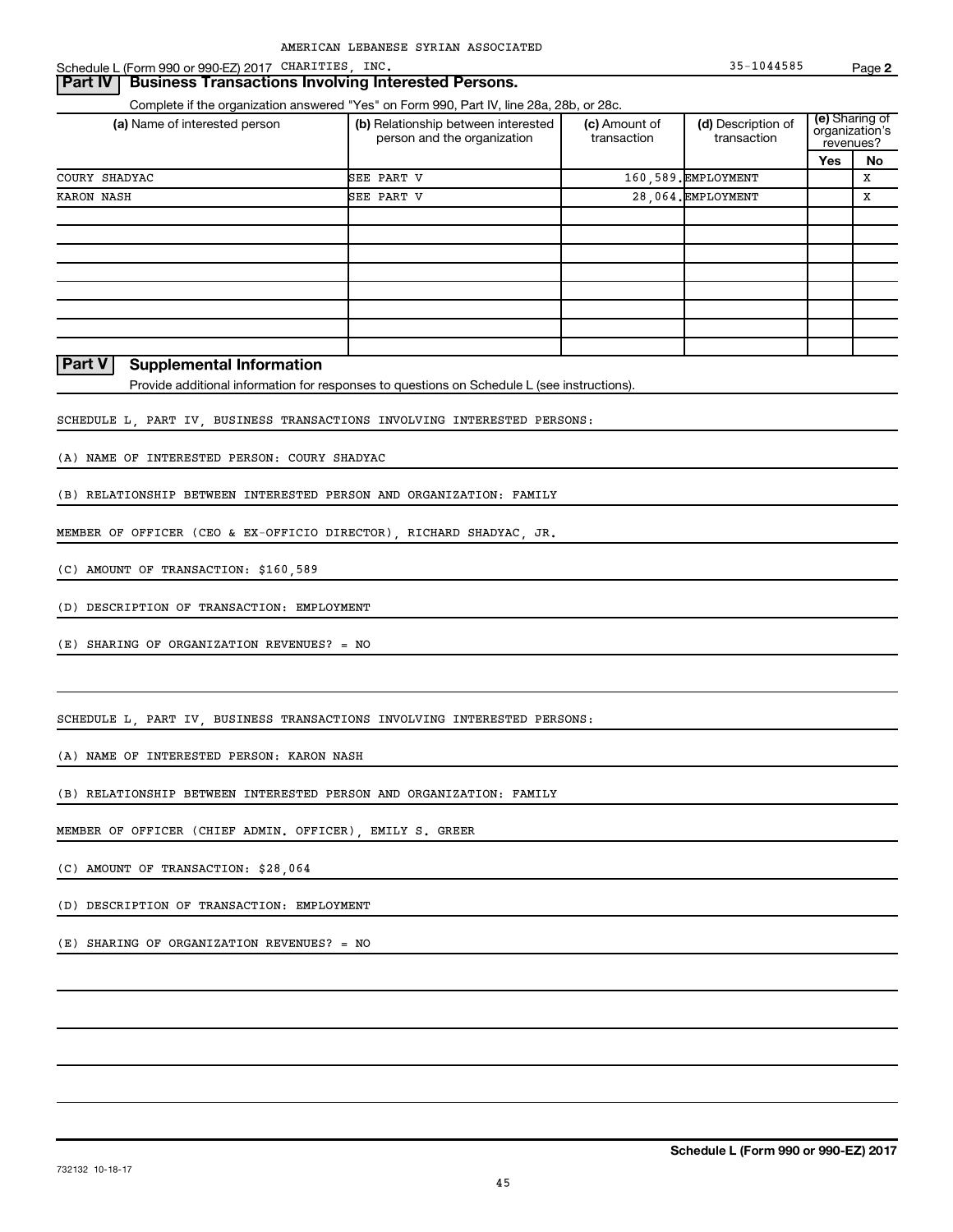# SCHEDULE M **Noncash Contributions**  $\begin{array}{|c|c|c|c|c|}\n\hline\n\text{Form 990} & & \text{Mean 1545-0047}\n\hline\n\end{array}$

<sup>J</sup>**Complete if the organizations answered "Yes" on Form 990, Part IV, lines 29 or 30. 2017**

# Department of the Treasury **Department of the Treasury Department of the Treasury Department of the Treasury Department of the Inspection in the Internal Revenue Service <b>Service Joseph To Public** Inspection **Continues t**

Internal Revenue Service **Internal Revenue Service July 1999 Go to www.irs.gov/Form990 for the latest information.**<br>Name of the organization AMERICAN LEBANESE SYRIAN ASSOCIATED **Inspection Inspection number** AMERICAN LEBANESE SYRIAN ASSOCIATED

CHARITIES, INC. 35-1044585

**Part I Types of Property**

| Part i   | Types of Property                                                                                                                                                                                                                                       |                               |                                      |                                                                                                      |                                                              |     |     |    |
|----------|---------------------------------------------------------------------------------------------------------------------------------------------------------------------------------------------------------------------------------------------------------|-------------------------------|--------------------------------------|------------------------------------------------------------------------------------------------------|--------------------------------------------------------------|-----|-----|----|
|          |                                                                                                                                                                                                                                                         | (a)<br>Check if<br>applicable | (b)<br>Number of<br>contributions or | (c)<br>Noncash contribution<br>amounts reported on<br>items contributed Form 990, Part VIII, line 1g | (d)<br>Method of determining<br>noncash contribution amounts |     |     |    |
| 1        |                                                                                                                                                                                                                                                         | x                             | 60                                   |                                                                                                      |                                                              |     |     |    |
| 2        |                                                                                                                                                                                                                                                         |                               |                                      |                                                                                                      |                                                              |     |     |    |
| З        | Art - Fractional interests                                                                                                                                                                                                                              |                               |                                      |                                                                                                      |                                                              |     |     |    |
| 4        | Books and publications                                                                                                                                                                                                                                  |                               |                                      |                                                                                                      |                                                              |     |     |    |
| 5        | Clothing and household goods                                                                                                                                                                                                                            |                               |                                      |                                                                                                      |                                                              |     |     |    |
| 6        | Cars and other vehicles                                                                                                                                                                                                                                 | X                             | 18                                   |                                                                                                      |                                                              |     |     |    |
| 7        |                                                                                                                                                                                                                                                         | $\mathbf x$                   | $\overline{a}$                       |                                                                                                      |                                                              |     |     |    |
| 8        |                                                                                                                                                                                                                                                         |                               |                                      |                                                                                                      |                                                              |     |     |    |
| 9        | Securities - Publicly traded                                                                                                                                                                                                                            | $\mathbf x$                   | 1,657                                |                                                                                                      | 40, 317, 371. COST OR SELLING PRICE                          |     |     |    |
| 10       | Securities - Closely held stock                                                                                                                                                                                                                         |                               |                                      |                                                                                                      |                                                              |     |     |    |
| 11       | Securities - Partnership, LLC, or                                                                                                                                                                                                                       |                               |                                      |                                                                                                      |                                                              |     |     |    |
|          |                                                                                                                                                                                                                                                         |                               |                                      |                                                                                                      |                                                              |     |     |    |
|          | Securities - Miscellaneous                                                                                                                                                                                                                              |                               |                                      |                                                                                                      |                                                              |     |     |    |
| 12<br>13 | Qualified conservation contribution -                                                                                                                                                                                                                   |                               |                                      |                                                                                                      |                                                              |     |     |    |
|          |                                                                                                                                                                                                                                                         |                               |                                      |                                                                                                      |                                                              |     |     |    |
| 14       | Qualified conservation contribution - Other                                                                                                                                                                                                             |                               |                                      |                                                                                                      |                                                              |     |     |    |
| 15       |                                                                                                                                                                                                                                                         | Х                             | 28                                   |                                                                                                      |                                                              |     |     |    |
| 16       | Real estate - Commercial                                                                                                                                                                                                                                | $\mathbf x$                   | 4                                    |                                                                                                      |                                                              |     |     |    |
| 17       |                                                                                                                                                                                                                                                         | $\mathbf x$                   | $\overline{2}$                       |                                                                                                      |                                                              |     |     |    |
| 18       |                                                                                                                                                                                                                                                         | $\mathbf x$                   | 108                                  |                                                                                                      |                                                              |     |     |    |
|          |                                                                                                                                                                                                                                                         |                               |                                      |                                                                                                      |                                                              |     |     |    |
| 19       |                                                                                                                                                                                                                                                         |                               |                                      |                                                                                                      |                                                              |     |     |    |
| 20       | Drugs and medical supplies                                                                                                                                                                                                                              |                               |                                      |                                                                                                      |                                                              |     |     |    |
| 21<br>22 |                                                                                                                                                                                                                                                         |                               |                                      |                                                                                                      |                                                              |     |     |    |
|          |                                                                                                                                                                                                                                                         |                               |                                      |                                                                                                      |                                                              |     |     |    |
| 23       |                                                                                                                                                                                                                                                         |                               |                                      |                                                                                                      |                                                              |     |     |    |
| 24       | Other $\blacktriangleright$<br>( PRIZE PACKAGE                                                                                                                                                                                                          | Х                             | 379                                  |                                                                                                      | 0.                                                           |     |     |    |
| 25       | GIFT CARDS<br>Other $\blacktriangleright$                                                                                                                                                                                                               | X                             | 115                                  |                                                                                                      | $\mathbf{0}$                                                 |     |     |    |
| 26       | OTHER PRIZES                                                                                                                                                                                                                                            | Х                             | 522                                  |                                                                                                      | 0.                                                           |     |     |    |
| 27       | Other $\blacktriangleright$                                                                                                                                                                                                                             |                               |                                      |                                                                                                      |                                                              |     |     |    |
| 28       | Other<br>Number of Forms 8283 received by the organization during the tax year for contributions                                                                                                                                                        |                               |                                      |                                                                                                      |                                                              |     |     |    |
| 29       |                                                                                                                                                                                                                                                         |                               |                                      |                                                                                                      |                                                              |     | 3   |    |
|          | for which the organization completed Form 8283, Part IV, Donee Acknowledgement                                                                                                                                                                          |                               |                                      | 29                                                                                                   |                                                              |     |     |    |
|          |                                                                                                                                                                                                                                                         |                               |                                      |                                                                                                      |                                                              |     | Yes | No |
|          | 30a During the year, did the organization receive by contribution any property reported in Part I, lines 1 through 28, that it<br>must hold for at least three years from the date of the initial contribution, and which isn't required to be used for |                               |                                      |                                                                                                      |                                                              |     |     |    |
|          |                                                                                                                                                                                                                                                         |                               |                                      |                                                                                                      |                                                              |     |     | х  |
|          |                                                                                                                                                                                                                                                         |                               |                                      |                                                                                                      |                                                              | 30a |     |    |
|          | <b>b</b> If "Yes," describe the arrangement in Part II.<br>Does the organization have a gift acceptance policy that requires the review of any nonstandard contributions?<br>31                                                                         |                               |                                      |                                                                                                      |                                                              |     |     |    |
| 31       |                                                                                                                                                                                                                                                         |                               |                                      |                                                                                                      |                                                              |     |     |    |
|          | 32a Does the organization hire or use third parties or related organizations to solicit, process, or sell noncash<br>contributions?                                                                                                                     |                               |                                      |                                                                                                      |                                                              |     |     |    |
|          | <b>b</b> If "Yes," describe in Part II.                                                                                                                                                                                                                 |                               |                                      |                                                                                                      |                                                              | 32a |     | х  |
|          | If the organization didn't report an amount in column (c) for a type of property for which column (a) is checked,                                                                                                                                       |                               |                                      |                                                                                                      |                                                              |     |     |    |
| 33       | describe in Part II.                                                                                                                                                                                                                                    |                               |                                      |                                                                                                      |                                                              |     |     |    |
| LHA      | For Paperwork Reduction Act Notice, see the Instructions for Form 990.                                                                                                                                                                                  |                               |                                      |                                                                                                      | Schedule M (Form 990) 2017                                   |     |     |    |
|          |                                                                                                                                                                                                                                                         |                               |                                      |                                                                                                      |                                                              |     |     |    |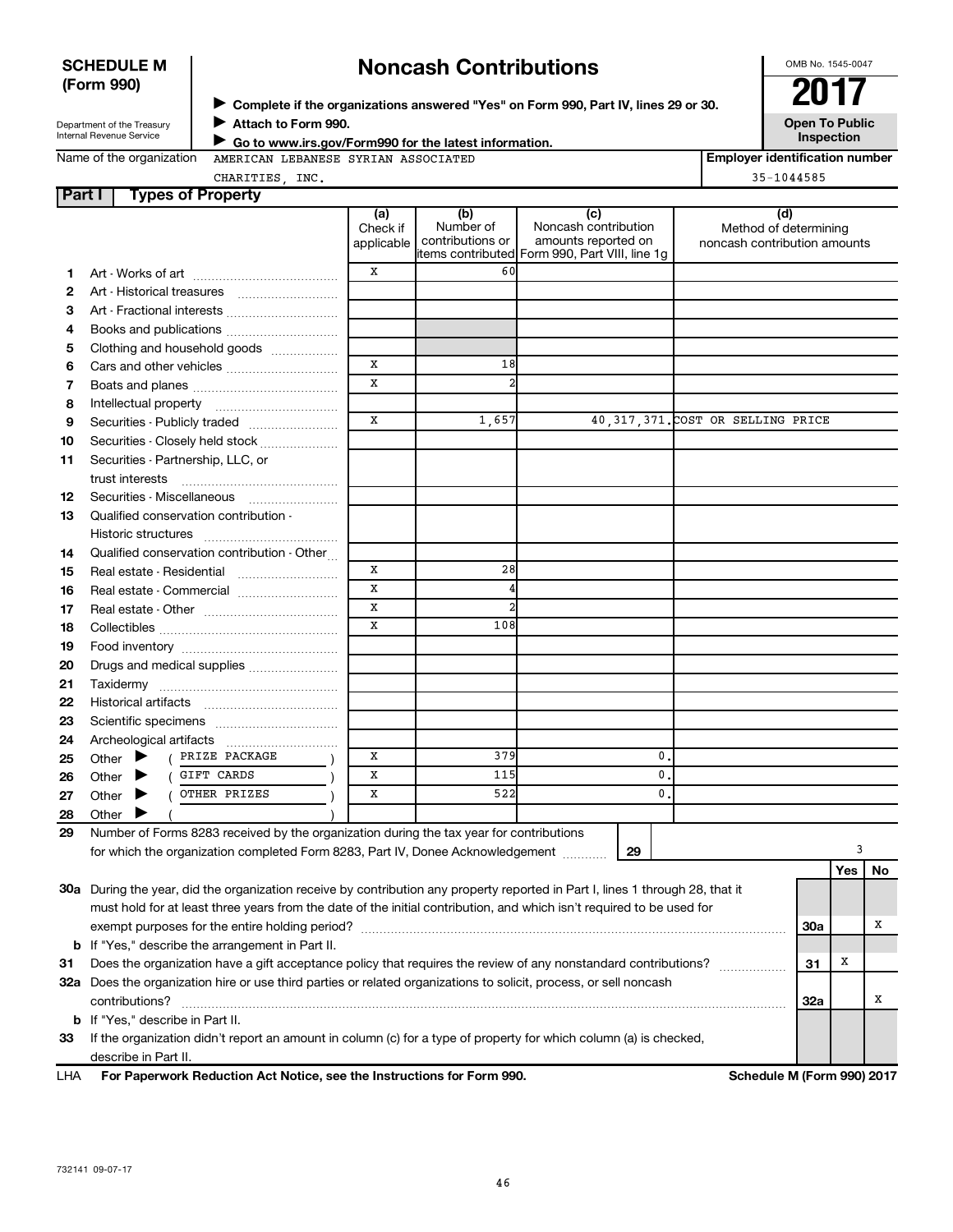Schedule M (Form 990) 2017 CHARITIES, INC.<br>**Part II | Supplemental Information.** Provide the information required by Part I. lines 30b, 32b, and 33, and whether the organization **Supplemental Information.** Provide the information required by Part I, lines 30b, 32b, and 33, and whether the organization is reporting in Part I, column (b), the number of contributions, the number of items received, or a combination of both. Also complete this part for any additional information.

SCHEDULE M, PART I, COLUMN (B):

THE NUMBERS IN COLUMN (B) REFER TO THE NUMBER OF CONTRIBUTIONS.

SCHEDULE M, LINE 33:

RECEIPTS FOR LINES 1, 6, 7, 15, 16, 17, 18, 25, 26 AND 27 ARE REPORTED

ON FORM 990, PART VIII, LINE 1F, LINE 8A OR LINE 9A.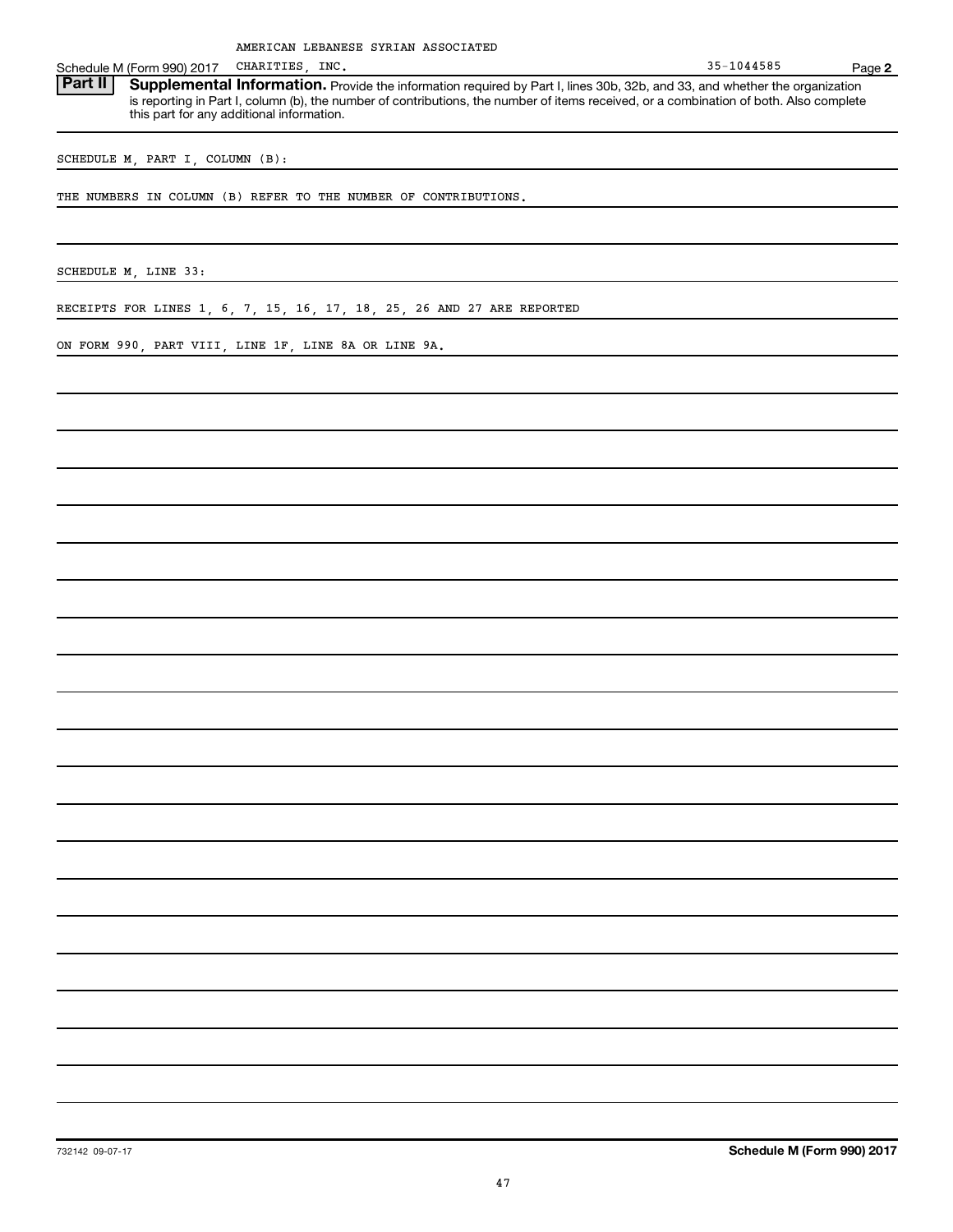**SCHEDULE O**

**(Form 990 or 990-EZ)**

Department of the Treasury Internal Revenue Service

## **Supplemental Information to Form 990 or 990-EZ Complete to provide information for responses to specific questions on**

**Form 990 or 990-EZ or to provide any additional information. | Attach to Form 990 or 990-EZ. | Go to www.irs.gov/Form990 for the latest information.**

OMB No. 1545-0047 **2017 Open to Public Inspection**

Name of the organization MERICAN LEBANESE SYRIAN ASSOCIATED **Employer identification number** CHARITIES, INC. 35-1044585

FORM 990, PART I, LINE 1, DESCRIPTION OF ORGANIZATION MISSION:

HOSPITAL, INC.

FORM 990, PART III, LINE 1, DESCRIPTION OF ORGANIZATION MISSION:

DISEASES THROUGH RESEARCH AND TREATMENT WHILE HONORING THE MEMORY AND

HERITAGE OF OUR FOUNDER, DANNY THOMAS.

FORM 990, PART III, LINE 4A:

IT COSTS MORE THAN \$1 BILLION TO OPERATE ST. JUDE AND MORE THAN 75% OF

ST. JUDE'S BUDGET MUST BE RAISED FROM GENEROUS DONORS WHO SUPPORT THE

LIFE-SAVING MISSION OF ST. JUDE.

WHEN ST. JUDE OPENED ITS DOORS IN 1962, THE SURVIVAL RATE FOR CHILDHOOD

CANCER WAS 20%.

SINCE THAT TIME, TREATMENTS INVENTED AT ST. JUDE HAVE HELPED PUSH THE

OVERALL SURVIVAL RATE FOR CHILDHOOD CANCER TO MORE THAN 80 PERCENT

TODAY. ST. JUDE WON'T STOP UNTIL NO CHILD DIES FROM CANCER.

TODAY, ST. JUDE IS LEADING THE WAY THE WORLD UNDERSTANDS, TREATS AND

DEFEATS CHILDHOOD CANCER AND OTHER LIFE-THREATENING DISEASES. ST. JUDE

WAS THE FIRST CHILDREN'S HOSPITAL TO MAKE A MAJOR INVESTMENT IN

PEDIATRIC CANCER GENOME SEQUENCING. THE ST. JUDE CHILDREN'S RESEARCH

HOSPITAL - WASHINGTON UNIVERSITY PEDIATRIC CANCER GENOME PROJECT

RESULTED IN GROUNDBREAKING DISCOVERIES IN SEVERAL CHILDHOOD CANCERS.

BEFORE THIS PROJECT, NOT EVEN ONE PEDIATRIC CANCER GENOME PROJECT HAD

LHA **For Paperwork Reduction Act Notice, see the Instructions for Form 990 or 990-EZ. Schedule O (Form 990 or 990-EZ) (2017)** 732211 09-07-17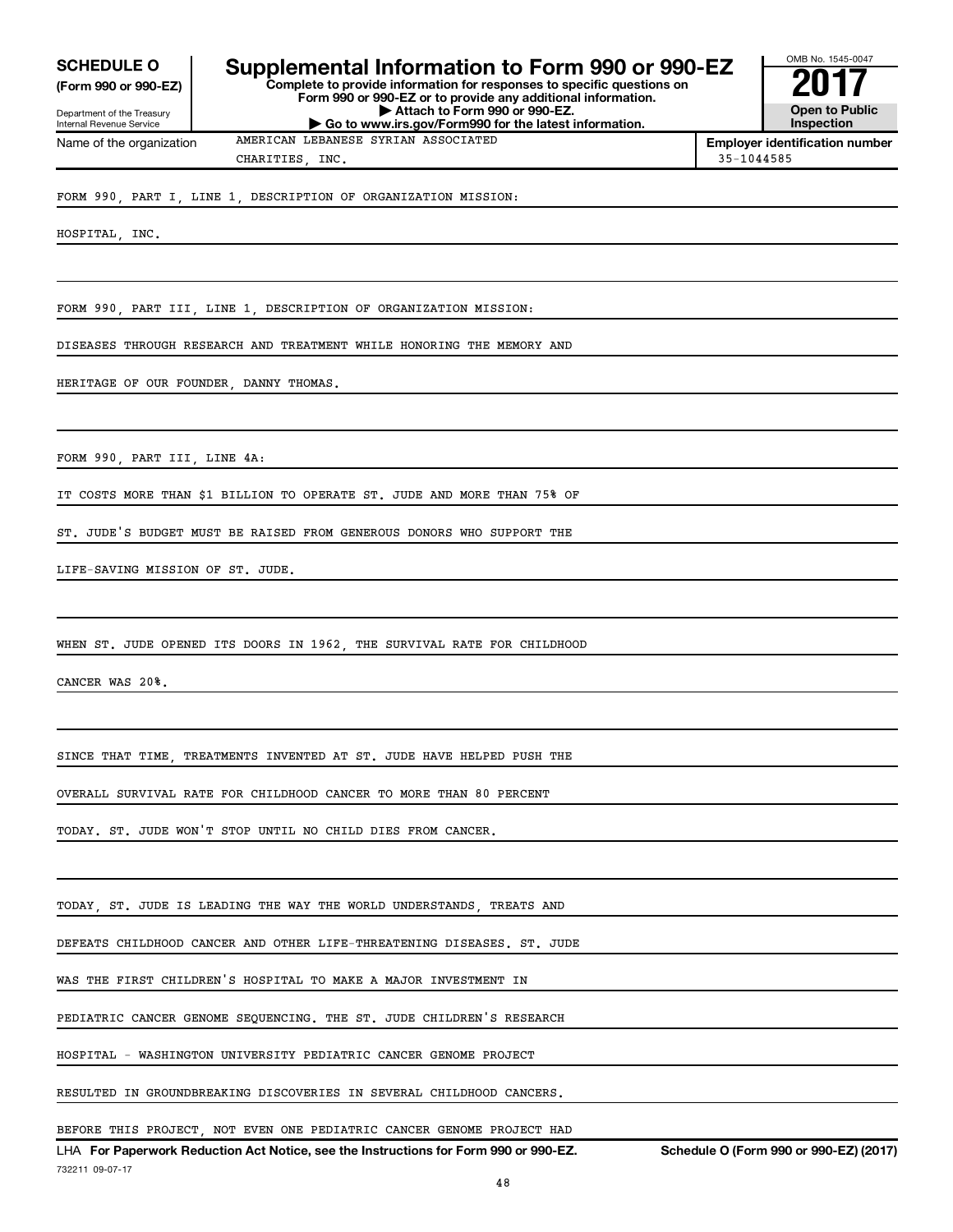| Schedule O (Form 990 or 990-EZ) (2017) | Page : |
|----------------------------------------|--------|
|                                        |        |

Name of the organization AMERICAN LEBANESE SYRIAN ASSOCIATED **Employer identification number** CHARITIES INC. 35-1044585

BEEN SEQUENCED.

AND ST. JUDE CONTINUES TO UPHOLD ITS PROMISE OF CONDUCTING PIONEERING

RESEARCH AND PROVIDING EXCEPTIONAL PATIENT CARE, ALL WHILE ENSURING

THAT NO FAMILY EVER RECEIVES A BILL FROM ST. JUDE FOR TREATMENT,

TRAVEL, HOUSING OR FOOD - BECAUSE ALL A FAMILY SHOULD WORRY ABOUT IS

HELPING THEIR CHILD LIVE. ST. JUDE ALSO MAINTAINS A SCHOOL PROGRAM TO

PROVIDE OPPORTUNITIES FOR PATIENTS TO CONTINUE THEIR NORMAL EDUCATIONAL

ACTIVITIES AND TO PROVIDE RE-ENTRY SERVICES TO EASE THE TRANSITION BACK

TO COMMUNITY SCHOOLS.

ST. JUDE FREELY SHARES THE DISCOVERIES WE MAKE, AND EVERY CHILD SAVED

AT ST. JUDE MEANS DOCTORS AND SCIENTISTS WORLDWIDE CAN USE THAT

KNOWLEDGE TO SAVE THOUSANDS MORE CHILDREN.

ST. JUDE IS THE FIRST AND ONLY NATIONAL CANCER INSTITUTE-DESIGNATED

COMPREHENSIVE CANCER CENTER DEVOTED SOLELY TO CHILDREN. ST. JUDE IS

ALSO THE FIRST WORLD HEALTH ORGANIZATION COLLABORATING CENTRE FOR

CHILDHOOD CANCER. DOCTORS FROM ALL 50 STATES AND AROUND THE WORLD

REFER THEIR PATIENTS TO ST. JUDE BECAUSE ST. JUDE HAS THE WORLD'S BEST

SURVIVAL RATES FOR SOME OF THE MOST AGGRESSIVE CHILDHOOD CANCERS.

ST. JUDE CREATES MORE CLINICAL TRIALS FOR CANCER THAN ANY OTHER

CHILDREN'S HOSPITAL, TURNING LABORATORY DISCOVERIES INTO LIFESAVING

TREATMENTS THAT BENEFIT PATIENTS EVERY DAY.

ST. JUDE HAS ACHIEVED THE HIGHEST SURVIVAL RATE IN THE WORLD FOR ACUTE

LYMPHOBLASTIC LEUKEMIA (ALL), THE MOST COMMON CHILDHOOD CANCER.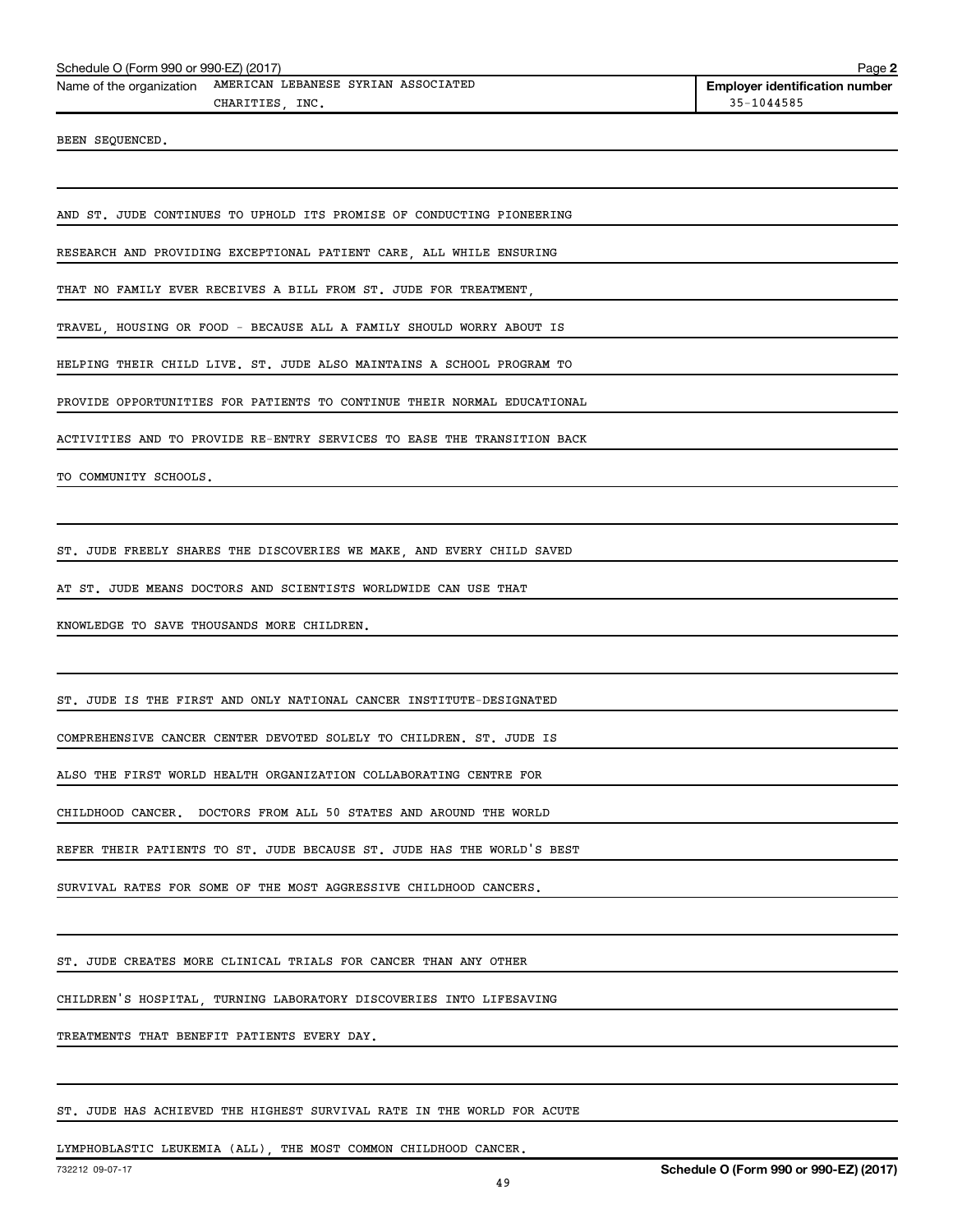| Schedule O (Form 990 or 990-EZ) (2017)                                  | Page 2                                |
|-------------------------------------------------------------------------|---------------------------------------|
| Name of the organization AMERICAN LEBANESE SYRIAN ASSOCIATED            | <b>Employer identification number</b> |
| CHARITIES, INC.                                                         | 35-1044585                            |
| NINETY-FOUR PERCENT OF CHILDREN WITH ALL AT ST. JUDE SURVIVE, COMPARED  |                                       |
| TO THE NATIONAL SURVIVAL RATE OF 90%. AND IT WAS ST. JUDE'S             |                                       |
| GROUNDBREAKING DEVELOPMENT IN THE TREATMENT OF ALL THAT REVOLUTIONIZED  |                                       |
| LEUKEMIA THERAPY WORLDWIDE.                                             |                                       |
|                                                                         |                                       |
| IN ADDITION TO CHILDHOOD CANCER, ST. JUDE PLAYS A CRITICAL LEADERSHIP   |                                       |
| ROLE IN GROUNDBREAKING STUDIES ON SICKLE CELL DISEASE, INFECTIOUS       |                                       |
| DISEASES AND GENETIC DISORDERS. THESE EFFORTS ARE INSTRUMENTAL TO       |                                       |
| IMPROVING CARE FOR CHILDREN AROUND THE WORLD.                           |                                       |
|                                                                         |                                       |
| A ST. JUDE PATIENT WAS THE FIRST IN THE WORLD TO BE CURED OF SICKLE     |                                       |
| CELL DISEASE WITH A BONE MARROW TRANSPLANT, AND ST. JUDE HAS ONE OF THE |                                       |
| LARGEST PEDIATRIC SICKLE CELL PROGRAMS IN THE COUNTRY.                  |                                       |
|                                                                         |                                       |
| IN ADDITION, THE BRAIN TUMOR SCIENCE AND TECHNOLOGY AT ST. JUDE ARE AT  |                                       |
| THE CUTTING EDGE WORLDWIDE, AND ST. JUDE HAS THE LARGEST RESEARCH-BASED |                                       |
| PEDIATRIC BRAIN TUMOR RESEARCH PROGRAM IN THE COUNTRY. ST. JUDE IS THE  |                                       |

COORDINATING CENTER OF THE NATIONAL PEDIATRIC BRAIN TUMOR CONSORTIUM,

WHICH RECEIVES FUNDING FROM THE NATIONAL CANCER INSTITUTE.

AND ST. JUDE'S EFFORTS TO SAVE THE LIVES OF CANCER PATIENTS DON'T END

WHEN TREATMENT STOPS. THE ST. JUDE AFTER COMPLETION OF THERAPY (ACT)

PROGRAM IS THE LARGEST LONG-TERM, FOLLOW-UP CLINIC FOR PEDIATRIC CANCER

PATIENTS IN THE UNITED STATES AND ST. JUDE DOES THIS AT NO COST TO THE

PATIENTS. THE CLINIC HELPS PATIENTS STAY HEALTHY AFTER ACTIVE TREATMENT

ENDS AND HAS BEEN A PROTOTYPE FOR OTHER LONGER TERM FOLLOW-UP PROGRAMS.

FORMER ST. JUDE PATIENTS ALSO ARE PARTICIPATING IN THE ST. JUDE LIFE

STUDY, DESIGNED TO HELP ADULT SURVIVORS OF CHILDHOOD CANCER LEARN ABOUT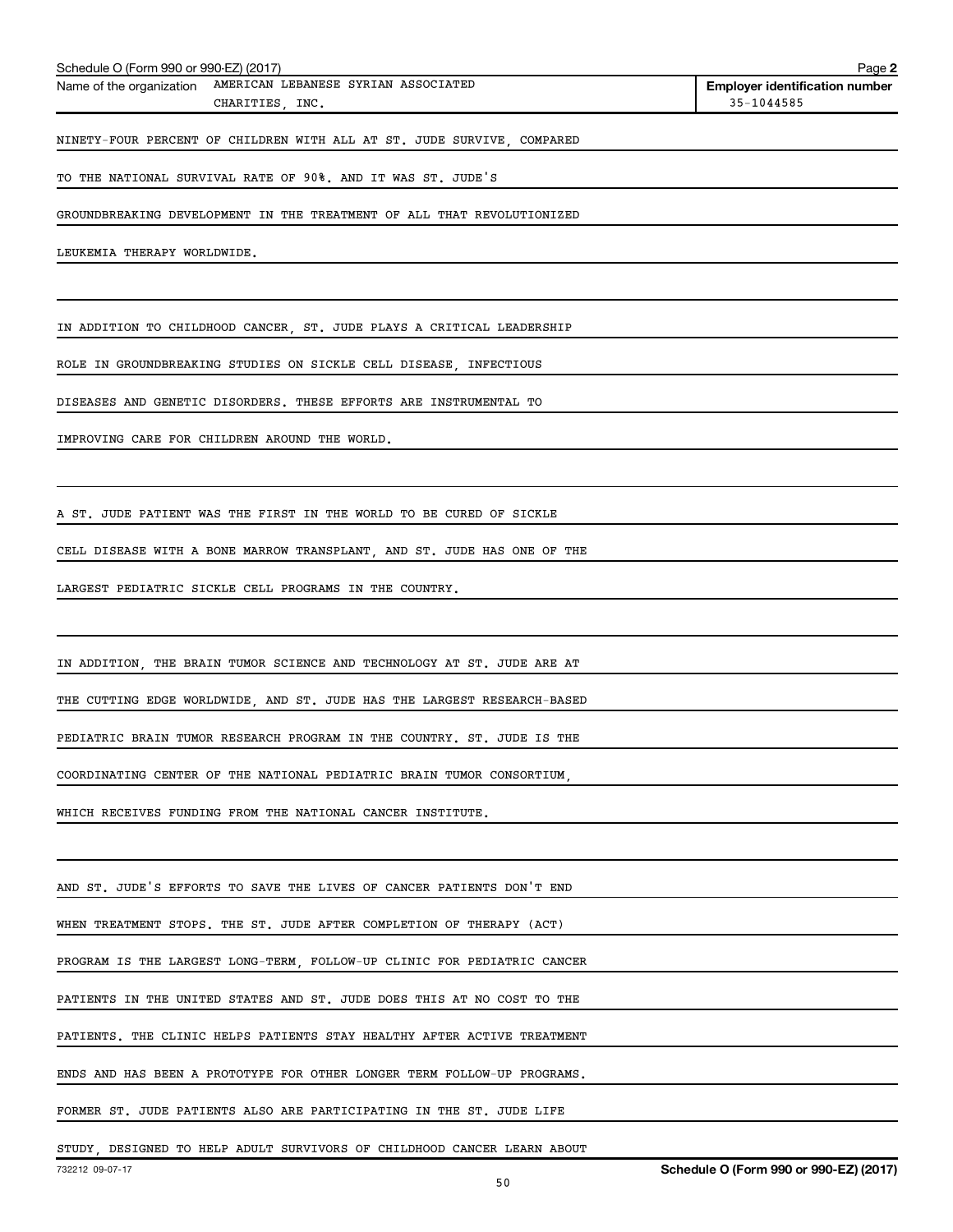| Schedule O (Form 990 or 990-EZ) (2017)                               | Page 2                                |
|----------------------------------------------------------------------|---------------------------------------|
| Name of the organization AMERICAN LEBANESE SYRIAN ASSOCIATED         | <b>Employer identification number</b> |
| CHARITIES, INC.                                                      | 35-1044585                            |
| ISSUES THAT AFFECT THEIR HEALTH AS WELL AS WAYS TO STAY HEALTHY. AND |                                       |
| ST. JUDE IS HOME TO THE CHILDHOOD CANCER SURVIVOR STUDY, A           |                                       |
| COLLABORATIVE STUDY AMONG 30 U.S. AND CANADIAN INSTITUTIONS THAT     |                                       |
| INCLUDES MORE THAN 20,000 CHILDHOOD CANCER SURVIVORS.                |                                       |
|                                                                      |                                       |
|                                                                      |                                       |
| FORM 990, PART V, LINE 4B, LIST OF FOREIGN COUNTRIES:                |                                       |
| AUSTRALIA, BERMUDA, BRAZIL, BRITISH VIRGIN IS,                       |                                       |
| CANADA, CAYMAN ISLANDS, CHINA, CZECH REPUBLIC,                       |                                       |
| DENMARK, FRANCE, GERMANY, GREECE,                                    |                                       |
| GUERNSEY, HONG KONG, HUNGARY, INDIA,                                 |                                       |

IRELAND, ISRAEL, ITALY, JAPAN,

MEXICO, PERU, PORTUGAL, SOUTH KOREA,

SPAIN, SWEDEN, SWITZERLAND, TAIWAN,

UNITED KINGDOM

FORM 990, PART V, LINE 4B (CONTINUED);

THE FINANCIAL ACCOUNTS IN THE FOREIGN COUNTRIES LISTED ON FORM 990,

PART V, LINE 4B (AND SCHEDULE O) ARE RELATED TO INVESTMENTS. NO

FINANCIAL ACCOUNTS FOR OPERATIONAL PURPOSES WERE MAINTAINED IN FOREIGN

COUNTRIES.

FORM 990, PART VI, SECTION A, LINE 2:

FAMILY RELATIONSHIP AMONG DIRECTORS: JOSEPH S. AYOUB, JR., ESQ. AND PAUL J.

AYOUB, ESQ.; GEORGE A. SIMON, II AND PAUL J. SIMON; ROBERT A. BREIT, MD AND

JOSEPH G. SHAKER; JOSEPH C. SHAKER AND JOSEPH G. SHAKER; PAUL J. SIMON AND

MICHAEL SIMON.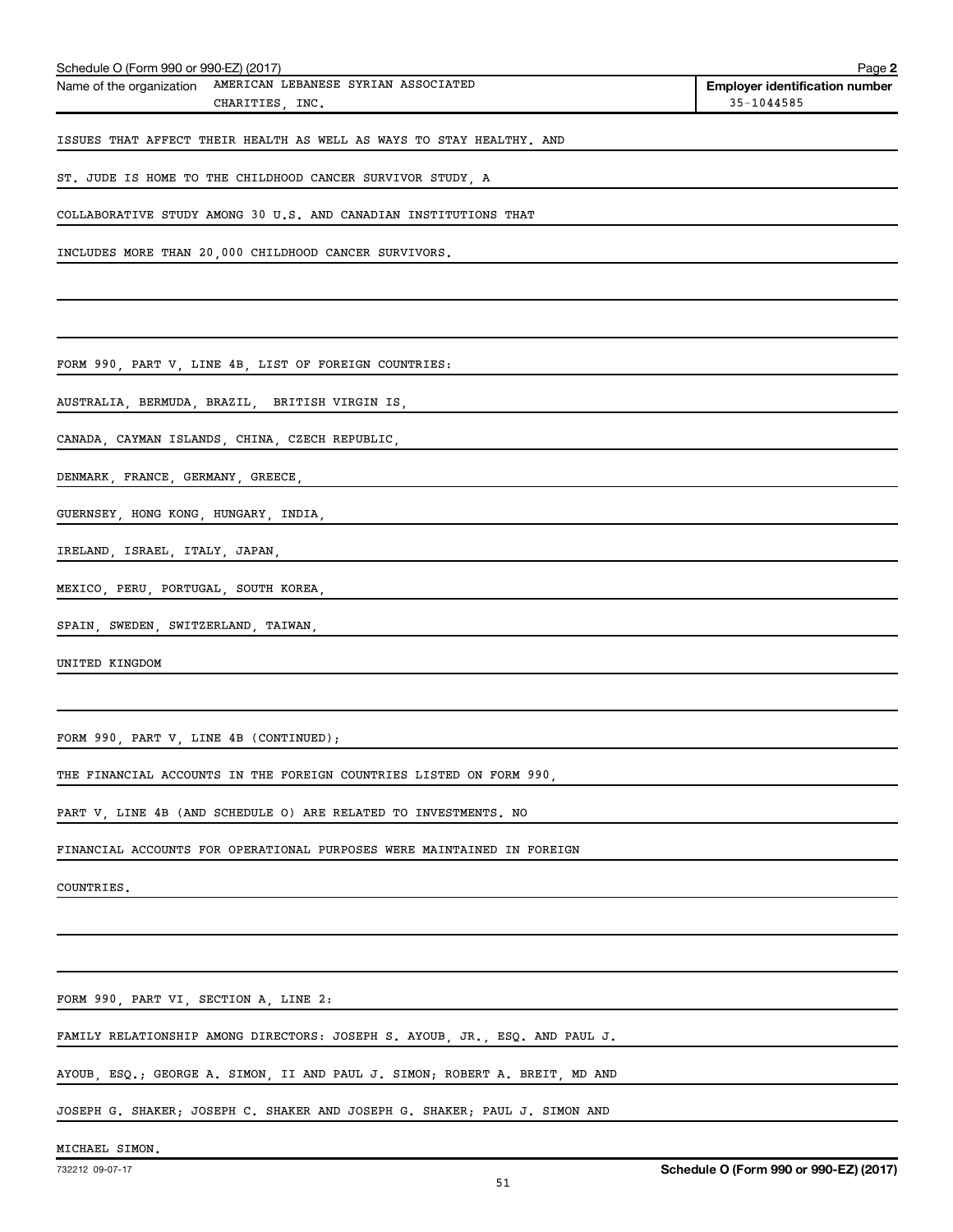| Schedule O (Form 990 or 990-EZ) (2017) |  | Page 2 |  |
|----------------------------------------|--|--------|--|
|                                        |  |        |  |

| Name of the organization | MERICAN LEBANESE SYRIAN ASSOCIATED | <b>Employer identif</b> |
|--------------------------|------------------------------------|-------------------------|
|                          | INC<br>CHARITIES                   | 35-1044585              |

**Employer identification number** 

FORM 990, PART VI, SECTION B, LINE 11B:

IN FEBRUARY OF EACH YEAR, THE AUDIT COMMITTEE AND OFFICERS OF THE BOARD ARE

PROVIDED WITH A DRAFT COPY OF THE FORM 990 AND ALL REQUIRED SCHEDULES. THE

AUDIT COMMITTEE MEETS WITH ITS TAX PREPARER TO REVIEW THE DRAFT FORM 990

BEFORE IT IS FILED WITH THE IRS. ADDITIONALLY THE COMPENSATION COMMITTEE OF

THE BOARD IS PROVIDED WITH A DRAFT COPY OF THE COMPENSATION SECTIONS OF THE

FORM 990, AND THE CONFLICT OF INTEREST COMMITTEE OF THE BOARD IS PROVIDED

WITH A DRAFT COPY OF THE CONFLICT-OF-INTEREST SECTIONS OF THE FORM 990 FOR

REVIEW BEFORE THE FINALIZED DOCUMENT IS FILED WITH THE IRS. EACH VOTING

MEMBER OF THE BOARD IS PROVIDED WITH A FINAL COPY OF THE FORM 990 AND ALL

REQUIRED SCHEDULES BEFORE IT IS FILED WITH THE IRS.

FORM 990, PART VI, SECTION B, LINE 12C:

THE ORGANIZATION MAINTAINS A CONFLICT OF INTEREST COMMITTEE OF THE BOARD OF

DIRECTORS. IN ADDITION TO EDUCATION OF NEW BOARD MEMBERS ON THE CONFLICT OF

INTEREST POLICY, THE ADMINISTRATOR TO THE BOARD/CHIEF GOVERNANCE OFFICER

MONITORS CONFLICT MANAGEMENT PLANS (WHICH MAY INCLUDE CHANGING VENDORS,

DIVESTITURE OF FINANCIAL INTERESTS, AND THE LIKE) TO ENSURE THEY ARE

COMPLETED IN A TIMELY FASHION. UNDISCLOSED CONFLICTS ARE DISCOVERED, WHERE

POSSIBLE, THROUGH THE ORGANIZATION'S CONTRACTING PROCESS. THIS IS TRUE FOR

THE BOARD'S CONFLICT OF INTEREST POLICY AND FOR THE SEPARATE CONFLICT OF

INTEREST POLICY APPLICABLE TO ALL ADMINISTRATION OF THE ORGANIZATION

(POTENTIAL CONFLICTS OF THE ORGANIZATION ARE DISCUSSED AND RESOLVED AT A

SENIOR-LEVEL CONFLICTS OF INTEREST COMMITTEE). POTENTIAL RESTRICTIONS RANGE

FROM UNWINDING OR PROHIBITING A TRANSACTION, TO PREVENTING SOMEONE FROM

PARTICIPATING IN A DELIBERATION, TO SIMPLE DISCLOSURE TO THE BOARD OF THE

CONFLICTING INTEREST, DEPENDING ON THE FACTS AND CIRCUMSTANCES OF THE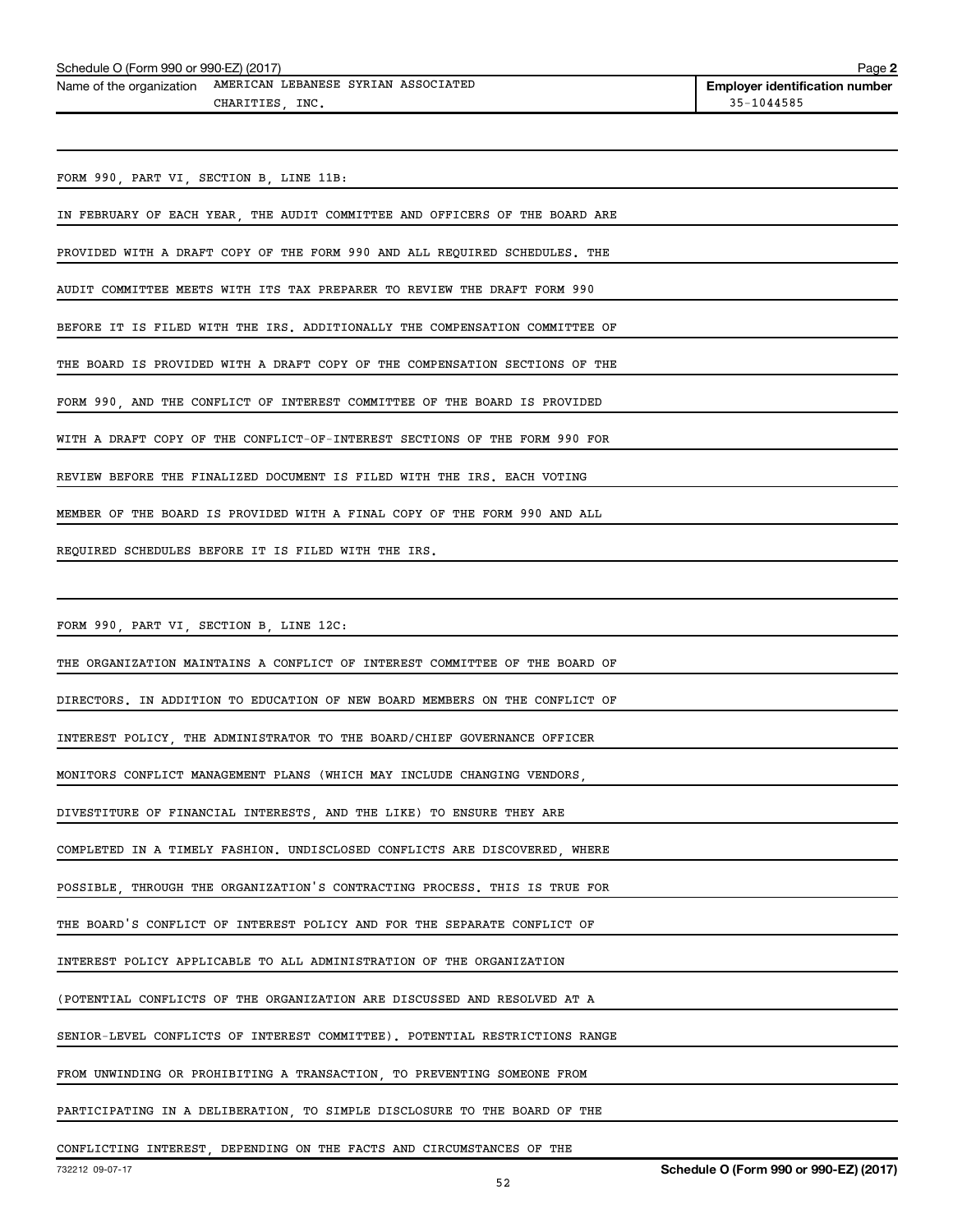CONFLICT.

FORM 990, PART VI, SECTION B, LINE 15:

TO ATTRACT THE BEST PROFESSIONALS AND EMPLOYEES OF ALL TYPES, COMPENSATION

FOR OUR SENIOR EXECUTIVES IS DETERMINED BY A COMPENSATION COMMITTEE OF OUR

BOARD MADE UP OF INDEPENDENT DIRECTORS ONLY WHO ARE ADVISED BY AN OUTSIDE,

INDEPENDENT COMPENSATION EXPERT. OUR SALARIES FALL WITHIN THE 50-75

PERCENTILE OF THE MARKET RANGE FOR ORGANIZATIONS OF SIMILAR SIZE AND SHAPE.

FORM 990, PART VI, LINE 17, LIST OF STATES RECEIVING COPY OF FORM 990:

AL,CA,CT,FL,GA,HI,IL,KS,KY,MA,MD,MI,MN,MS,NH,NJ,NM,NY,OH,OK,OR,PA,RI,SC,TN

UT,WA,WI,WV

FORM 990, PART VI, SECTION C, LINE 19:

GOVERNING DOCUMENTS, CONFLICT OF INTEREST POLICY, AND FINANCIAL STATEMENTS

ARE AVAILABLE TO THE PUBLIC UPON REQUEST.

FORM 990, PART IX, LINE 26:

WE CONDUCT A NUMBER OF ACTIVITIES, WHICH JOINTLY BENEFIT OUR EDUCATION,

TRAINING, AND COMMUNITY SERVICE PROGRAM OBJECTIVES, AS WELL AS

FUNDRAISING AND GENERAL AND ADMINISTRATIVE ACTIVITIES. THE EDUCATIONAL

INFORMATION SHARED WITHIN THESE ACTIVITIES SUPPORT OUR MISSION TO LEAD

THE WAY THE WORLD UNDERSTANDS, TREATS AND DEFEATS CHILDHOOD CANCER AND

OTHER LIFE-THREATING DISEASES AND INCLUDE OUR TELEVISION AND RADIO

PROGRAMS AND COMMERCIALS, DIRECT MAIL PROGRAM, AND CERTAIN OTHER

FUNDRAISING AND PUBLIC AWARENESS EVENTS. IN ACCORDANCE WITH THE

FINANCIAL ACCOUNTING STANDARDS BOARD GUIDELINES, WE ALLOCATED A PORTION

OF OUR FUNDRAISING EXPENSES TO PROGRAM SERVICE AND GENERAL AND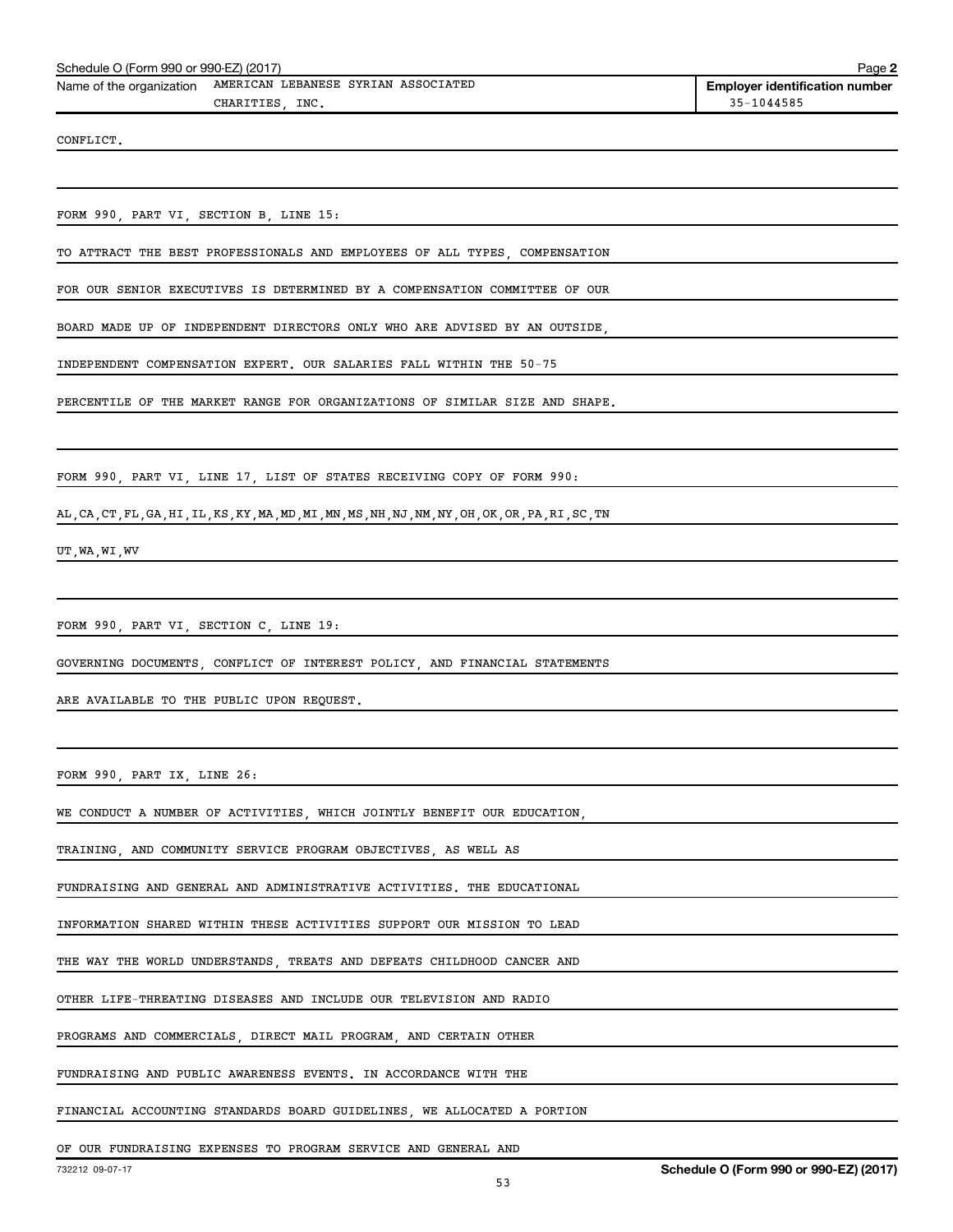| AMERICAN LEBANESE SYRIAN ASSOCIATED<br>Name of the organization<br><b>Employer identification number</b><br>$35 - 1044585$<br>CHARITIES, INC.<br>ADMINISTRATIVE EXPENSES IN OUR COMBINED STATEMENTS OF FUNCTIONAL<br>EXPENSES. | Schedule O (Form 990 or 990-EZ) (2017) | Page 2 |
|--------------------------------------------------------------------------------------------------------------------------------------------------------------------------------------------------------------------------------|----------------------------------------|--------|
|                                                                                                                                                                                                                                |                                        |        |
|                                                                                                                                                                                                                                |                                        |        |
|                                                                                                                                                                                                                                |                                        |        |
|                                                                                                                                                                                                                                |                                        |        |
|                                                                                                                                                                                                                                |                                        |        |
|                                                                                                                                                                                                                                |                                        |        |
|                                                                                                                                                                                                                                |                                        |        |
|                                                                                                                                                                                                                                |                                        |        |
|                                                                                                                                                                                                                                |                                        |        |
|                                                                                                                                                                                                                                |                                        |        |
|                                                                                                                                                                                                                                |                                        |        |
|                                                                                                                                                                                                                                |                                        |        |
|                                                                                                                                                                                                                                |                                        |        |
|                                                                                                                                                                                                                                |                                        |        |
|                                                                                                                                                                                                                                |                                        |        |
|                                                                                                                                                                                                                                |                                        |        |
|                                                                                                                                                                                                                                |                                        |        |
|                                                                                                                                                                                                                                |                                        |        |
|                                                                                                                                                                                                                                |                                        |        |
|                                                                                                                                                                                                                                |                                        |        |
|                                                                                                                                                                                                                                |                                        |        |
|                                                                                                                                                                                                                                |                                        |        |
|                                                                                                                                                                                                                                |                                        |        |
|                                                                                                                                                                                                                                |                                        |        |
|                                                                                                                                                                                                                                |                                        |        |
|                                                                                                                                                                                                                                |                                        |        |
|                                                                                                                                                                                                                                |                                        |        |
|                                                                                                                                                                                                                                |                                        |        |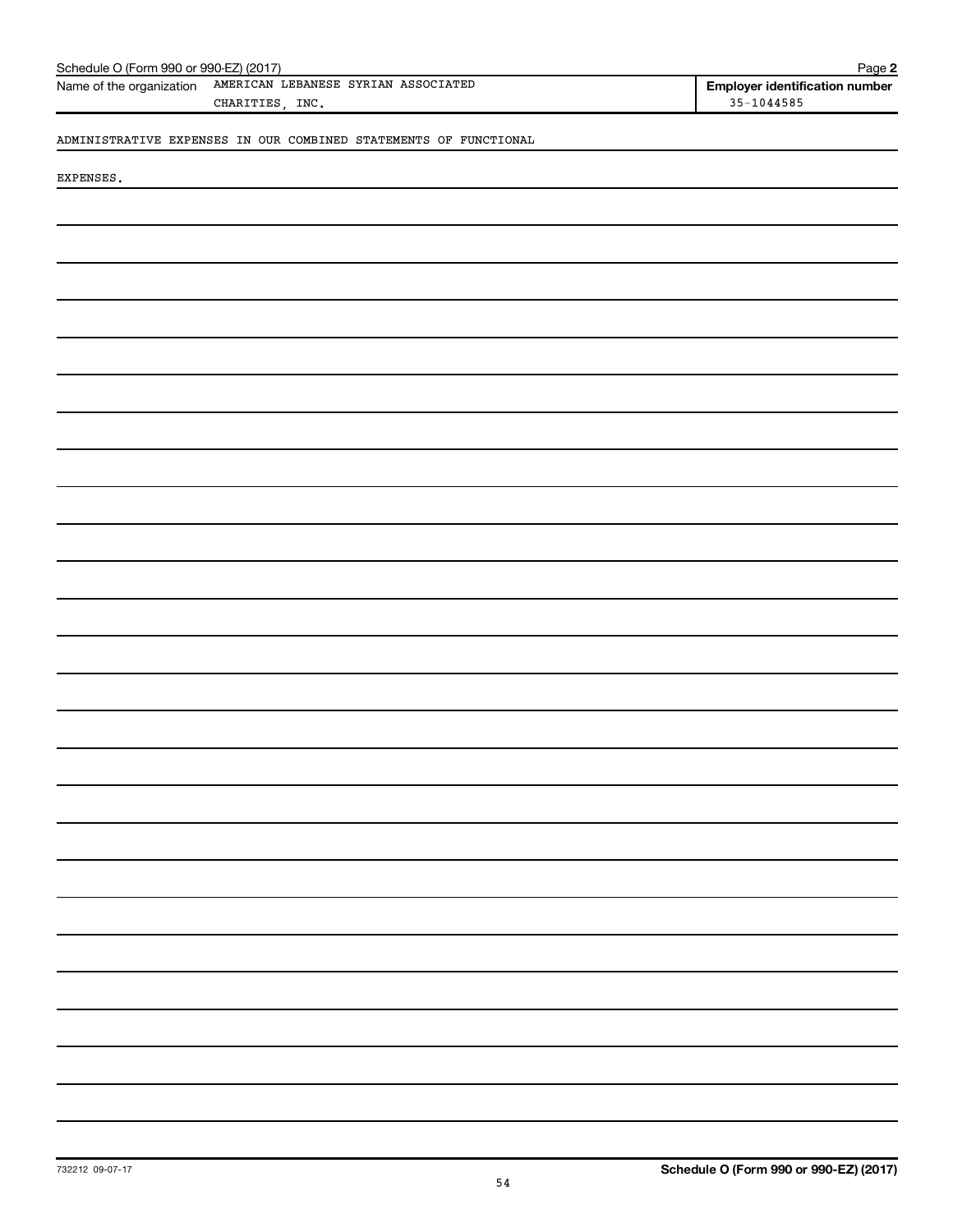| <b>SCHEDULE R</b><br>(Form 990)<br>Department of the Treasury<br>Internal Revenue Service |                                                                                                                                                                              | <b>Related Organizations and Unrelated Partnerships</b><br>> Complete if the organization answered "Yes" on Form 990, Part IV, line 33, 34, 35b, 36, or 37.<br>Go to www.irs.gov/Form990 for instructions and the latest information. | Attach to Form 990.                                 |                                                                                     |                           |                                     | OMB No. 1545-0047<br>2017<br><b>Open to Public</b><br>Inspection |                                                      |
|-------------------------------------------------------------------------------------------|------------------------------------------------------------------------------------------------------------------------------------------------------------------------------|---------------------------------------------------------------------------------------------------------------------------------------------------------------------------------------------------------------------------------------|-----------------------------------------------------|-------------------------------------------------------------------------------------|---------------------------|-------------------------------------|------------------------------------------------------------------|------------------------------------------------------|
| Name of the organization                                                                  | AMERICAN LEBANESE SYRIAN ASSOCIATED<br>CHARITIES, INC.                                                                                                                       |                                                                                                                                                                                                                                       |                                                     |                                                                                     |                           | $35 - 1044585$                      | <b>Employer identification number</b>                            |                                                      |
| Part I                                                                                    | Identification of Disregarded Entities. Complete if the organization answered "Yes" on Form 990, Part IV, line 33.                                                           |                                                                                                                                                                                                                                       |                                                     |                                                                                     |                           |                                     |                                                                  |                                                      |
|                                                                                           | (a)<br>Name, address, and EIN (if applicable)<br>of disregarded entity                                                                                                       | (b)<br>Primary activity                                                                                                                                                                                                               | (c)<br>Legal domicile (state or<br>foreign country) | (d)<br>Total income                                                                 | (e)<br>End-of-year assets |                                     | (f)<br>Direct controlling<br>entity                              |                                                      |
|                                                                                           |                                                                                                                                                                              |                                                                                                                                                                                                                                       |                                                     |                                                                                     |                           |                                     |                                                                  |                                                      |
|                                                                                           |                                                                                                                                                                              |                                                                                                                                                                                                                                       |                                                     |                                                                                     |                           |                                     |                                                                  |                                                      |
|                                                                                           | Identification of Related Tax-Exempt Organizations. Complete if the organization answered "Yes" on Form 990, Part IV, line 34, because it had one or more related tax-exempt |                                                                                                                                                                                                                                       |                                                     |                                                                                     |                           |                                     |                                                                  |                                                      |
| Part II                                                                                   | organizations during the tax year.                                                                                                                                           |                                                                                                                                                                                                                                       |                                                     |                                                                                     |                           |                                     |                                                                  |                                                      |
|                                                                                           | (a)<br>Name, address, and EIN<br>of related organization                                                                                                                     | (b)<br>Primary activity                                                                                                                                                                                                               | (c)<br>Legal domicile (state or<br>foreign country) | (d)<br>(e)<br><b>Exempt Code</b><br>Public charity<br>status (if section<br>section |                           | (f)<br>Direct controlling<br>entity |                                                                  | $(g)$<br>Section 512(b)(13)<br>controlled<br>entity? |
|                                                                                           |                                                                                                                                                                              |                                                                                                                                                                                                                                       |                                                     |                                                                                     | 501(c)(3)                 |                                     | Yes                                                              | No                                                   |
| MEMPHIS, TN 38105                                                                         | ST. JUDE CHILDREN'S RESEARCH HOSPITAL, INC.<br>62-0646012, 262 DANNY THOMAS PLACE,                                                                                           | HOSPITAL                                                                                                                                                                                                                              | TENNESSEE                                           | <b>SECTION</b><br>501(C)(3)                                                         |                           | N/A                                 |                                                                  | х                                                    |
|                                                                                           |                                                                                                                                                                              |                                                                                                                                                                                                                                       |                                                     |                                                                                     |                           |                                     |                                                                  |                                                      |
|                                                                                           |                                                                                                                                                                              |                                                                                                                                                                                                                                       |                                                     |                                                                                     |                           |                                     |                                                                  |                                                      |
|                                                                                           |                                                                                                                                                                              |                                                                                                                                                                                                                                       |                                                     |                                                                                     |                           |                                     |                                                                  |                                                      |
|                                                                                           | For Paperwork Reduction Act Notice, see the Instructions for Form 990.                                                                                                       |                                                                                                                                                                                                                                       |                                                     |                                                                                     |                           |                                     | Schedule R (Form 990) 2017                                       |                                                      |

55 732161 09-11-17 LHA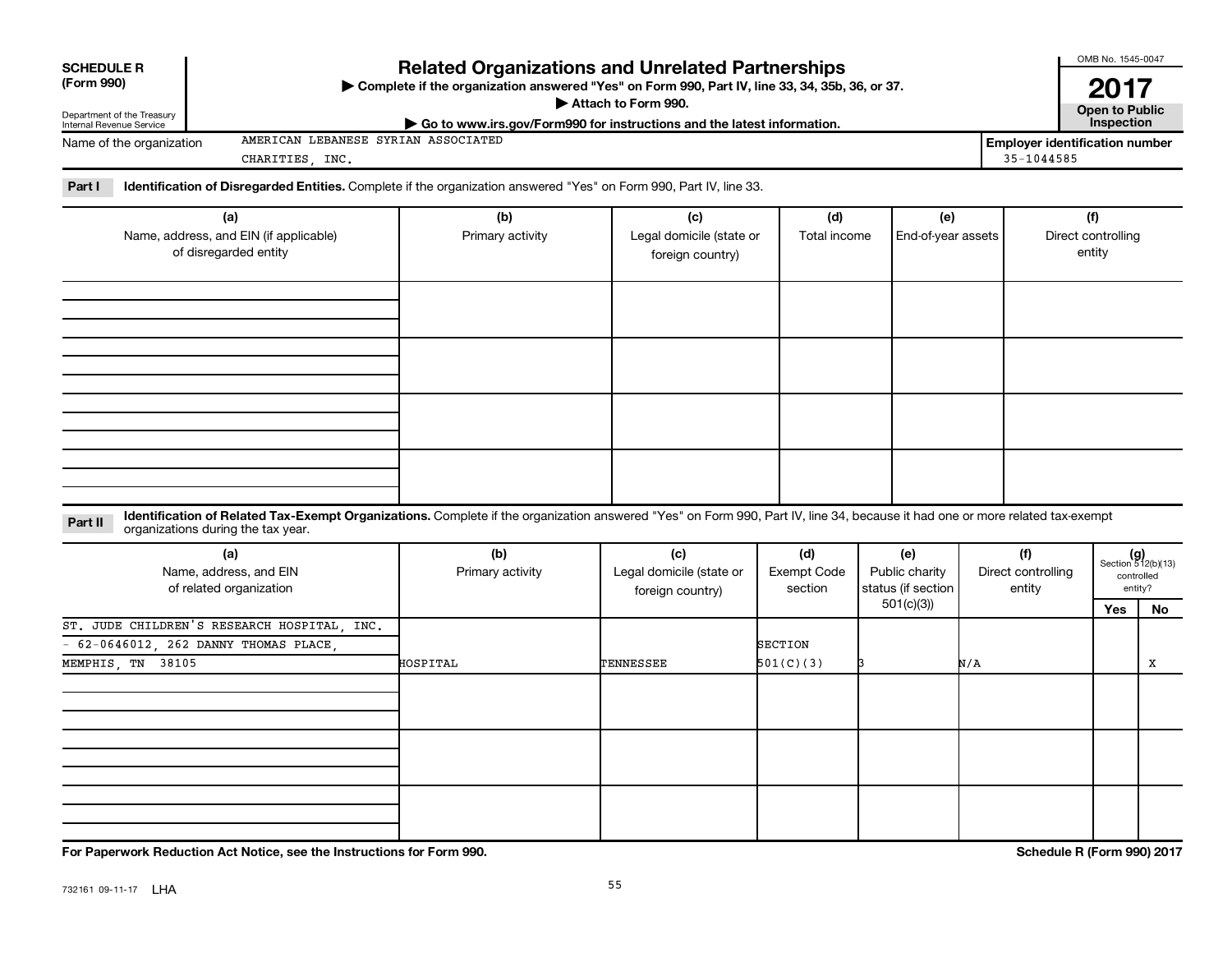Schedule R (Form 990) 2017

**Part III Identification of Related Organizations Taxable as a Partnership.**<br>
organizations treated as a partnership during the tax year. Complete if the organization answered "Yes" on Form 990, Part IV, line 34, because it had one or more related

| (a)                                               | (b)              | (c)                  | (d)                          | (e)                                                                                        | (f)                      | (g)                     |            | (h)              | (i)                                                       | (j) | (k)                                                     |
|---------------------------------------------------|------------------|----------------------|------------------------------|--------------------------------------------------------------------------------------------|--------------------------|-------------------------|------------|------------------|-----------------------------------------------------------|-----|---------------------------------------------------------|
| Name, address, and EIN<br>of related organization | Primary activity | Legal<br>domicile    | Direct controlling<br>entity | Predominant income<br>(related, unrelated,<br>excluded from tax under<br>sections 512-514) | Share of total<br>income | Share of<br>end-of-year |            | Disproportionate | Code V-UBI                                                |     | General or Percentage<br>managing ownership<br>partner? |
|                                                   |                  | (state or<br>foreign |                              |                                                                                            |                          | assets                  |            | allocations?     | amount in box<br>20 of Schedule<br>K-1 (Form 1065) Yes No |     |                                                         |
|                                                   |                  | country)             |                              |                                                                                            |                          |                         | $Yes \mid$ | No               |                                                           |     |                                                         |
|                                                   |                  |                      |                              |                                                                                            |                          |                         |            |                  |                                                           |     |                                                         |
|                                                   |                  |                      |                              |                                                                                            |                          |                         |            |                  |                                                           |     |                                                         |
|                                                   |                  |                      |                              |                                                                                            |                          |                         |            |                  |                                                           |     |                                                         |
|                                                   |                  |                      |                              |                                                                                            |                          |                         |            |                  |                                                           |     |                                                         |
|                                                   |                  |                      |                              |                                                                                            |                          |                         |            |                  |                                                           |     |                                                         |
|                                                   |                  |                      |                              |                                                                                            |                          |                         |            |                  |                                                           |     |                                                         |
|                                                   |                  |                      |                              |                                                                                            |                          |                         |            |                  |                                                           |     |                                                         |
|                                                   |                  |                      |                              |                                                                                            |                          |                         |            |                  |                                                           |     |                                                         |
|                                                   |                  |                      |                              |                                                                                            |                          |                         |            |                  |                                                           |     |                                                         |
|                                                   |                  |                      |                              |                                                                                            |                          |                         |            |                  |                                                           |     |                                                         |
|                                                   |                  |                      |                              |                                                                                            |                          |                         |            |                  |                                                           |     |                                                         |
|                                                   |                  |                      |                              |                                                                                            |                          |                         |            |                  |                                                           |     |                                                         |
|                                                   |                  |                      |                              |                                                                                            |                          |                         |            |                  |                                                           |     |                                                         |
|                                                   |                  |                      |                              |                                                                                            |                          |                         |            |                  |                                                           |     |                                                         |
|                                                   |                  |                      |                              |                                                                                            |                          |                         |            |                  |                                                           |     |                                                         |
|                                                   |                  |                      |                              |                                                                                            |                          |                         |            |                  |                                                           |     |                                                         |
|                                                   |                  |                      |                              |                                                                                            |                          |                         |            |                  |                                                           |     |                                                         |

**Part IV Identification of Related Organizations Taxable as a Corporation or Trust.**  organizations treated as a corporation or trust during the tax year. Complete if the organization answered "Yes" on Form 990, Part IV, line 34, because it had one or more related

| (a)<br>Name, address, and EIN<br>of related organization | (b)<br>Primary activity | (c)<br>Legal domicile<br>(state or<br>foreign | (d)<br>Direct controlling<br>entity | (e)<br>Type of entity<br>(C corp, S corp,<br>or trust) | (f)<br>Share of total<br>income | (g)<br>Share of<br>end-of-year<br>assets | (h)<br>Percentage<br>ownership | $(i)$<br>Section<br>512(b)(13)<br>controlled<br>entity? |  |
|----------------------------------------------------------|-------------------------|-----------------------------------------------|-------------------------------------|--------------------------------------------------------|---------------------------------|------------------------------------------|--------------------------------|---------------------------------------------------------|--|
|                                                          |                         | country)                                      |                                     |                                                        |                                 |                                          |                                | Yes   No                                                |  |
|                                                          |                         |                                               |                                     |                                                        |                                 |                                          |                                |                                                         |  |
|                                                          |                         |                                               |                                     |                                                        |                                 |                                          |                                |                                                         |  |
|                                                          |                         |                                               |                                     |                                                        |                                 |                                          |                                |                                                         |  |
|                                                          |                         |                                               |                                     |                                                        |                                 |                                          |                                |                                                         |  |
|                                                          |                         |                                               |                                     |                                                        |                                 |                                          |                                |                                                         |  |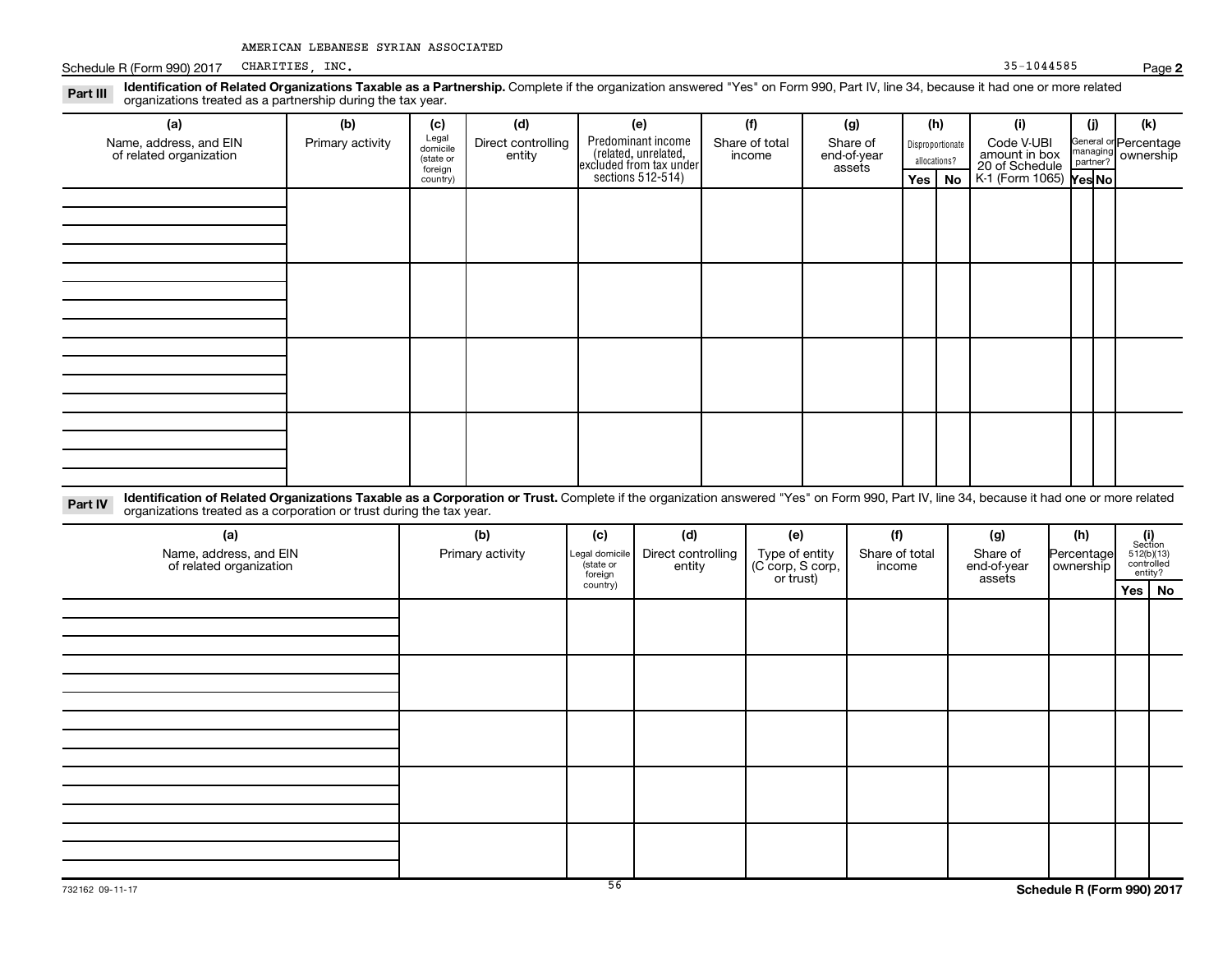Schedule R (Form 990) 2017 CHARITIES, INC. Page 3

|     | Transactions With Related Organizations. Complete if the organization answered "Yes" on Form 990, Part IV, line 34, 35b, or 36.<br>Part V                                                                                      |                        |                                              |                 |     |              |  |
|-----|--------------------------------------------------------------------------------------------------------------------------------------------------------------------------------------------------------------------------------|------------------------|----------------------------------------------|-----------------|-----|--------------|--|
|     | Note: Complete line 1 if any entity is listed in Parts II, III, or IV of this schedule.                                                                                                                                        |                        |                                              |                 | Yes | No           |  |
|     | During the tax year, did the organization engage in any of the following transactions with one or more related organizations listed in Parts II-IV?                                                                            |                        |                                              |                 |     |              |  |
|     |                                                                                                                                                                                                                                |                        |                                              | 1a              |     | $\mathbf{x}$ |  |
|     |                                                                                                                                                                                                                                |                        |                                              | 1 <sub>b</sub>  | x   |              |  |
|     |                                                                                                                                                                                                                                |                        |                                              | 1 <sub>c</sub>  |     | X            |  |
|     |                                                                                                                                                                                                                                |                        |                                              | 1 <sub>d</sub>  |     | x            |  |
|     | e Loans or loan guarantees by related organization(s) manufaction content to content the manufacture content of the manufacture content of the manufacture content of the manufacture content of the local content of the manu |                        |                                              | 1e              |     | $\mathbf{x}$ |  |
|     | f Dividends from related organization(s) www.communicallycommunicallycommunicallycommunicallycommunicallycommunicallycommunicallycommunicallycommunicallycommunicallycommunicallycommunicallycommunicallycommunicallycommunica |                        |                                              | 1f              |     | х            |  |
|     | Sale of assets to related organization(s) www.assemance.com/www.assemance.com/www.assemance.com/www.assemance.com/www.assemance.com/www.assemance.com/www.assemance.com/www.assemance.com/www.assemance.com/www.assemance.com/ |                        |                                              | 1 <sub>q</sub>  |     | $\mathbf{x}$ |  |
|     | h Purchase of assets from related organization(s) manufactured and content to content the content of an architecture of assets from related organization(s) manufactured and content and content of the content of the content |                        |                                              | 1 <sub>h</sub>  |     | $\mathbf{x}$ |  |
|     |                                                                                                                                                                                                                                |                        |                                              | 11              |     | $\mathbf{x}$ |  |
|     | Lease of facilities, equipment, or other assets to related organization(s) encontant content to consume the content of facilities, equipment, or other assets to related organization(s)                                       |                        |                                              | 1j              | x   |              |  |
|     |                                                                                                                                                                                                                                |                        |                                              |                 |     |              |  |
|     |                                                                                                                                                                                                                                |                        |                                              | 1k              |     | x            |  |
|     |                                                                                                                                                                                                                                |                        |                                              | 11              | x   |              |  |
|     |                                                                                                                                                                                                                                |                        |                                              | 1 <sub>m</sub>  |     | $\mathbf{x}$ |  |
|     |                                                                                                                                                                                                                                |                        |                                              | 1n              | x   |              |  |
|     | o Sharing of paid employees with related organization(s) manufactured and content to the content of the content of the content of the content of the content of the content of the content of the content of the content of th |                        |                                              | 10 <sub>o</sub> |     | x            |  |
|     | Reimbursement paid to related organization(s) for expenses [111] Relation and the content of the content of the content of the content of the content of the content of the content of the content of the content of the conte |                        |                                              | 1p              | X   |              |  |
|     |                                                                                                                                                                                                                                |                        |                                              | 1q              | x   |              |  |
|     |                                                                                                                                                                                                                                |                        |                                              |                 |     |              |  |
|     | Other transfer of cash or property to related organization(s) www.communities.com/www.communities/communities/                                                                                                                 |                        |                                              | 1r              | х   |              |  |
|     |                                                                                                                                                                                                                                |                        |                                              |                 |     |              |  |
|     | If the answer to any of the above is "Yes," see the instructions for information on who must complete this line, including covered relationships and transaction thresholds.                                                   |                        |                                              |                 |     |              |  |
|     | (b)<br>(a)<br>Name of related organization<br>Transaction<br>type (a-s)                                                                                                                                                        | (c)<br>Amount involved | (d)<br>Method of determining amount involved |                 |     |              |  |
| (1) |                                                                                                                                                                                                                                |                        |                                              |                 |     |              |  |
|     |                                                                                                                                                                                                                                |                        |                                              |                 |     |              |  |

**(2)**

**(3)**

**(4)**

**(5)**

**(6)**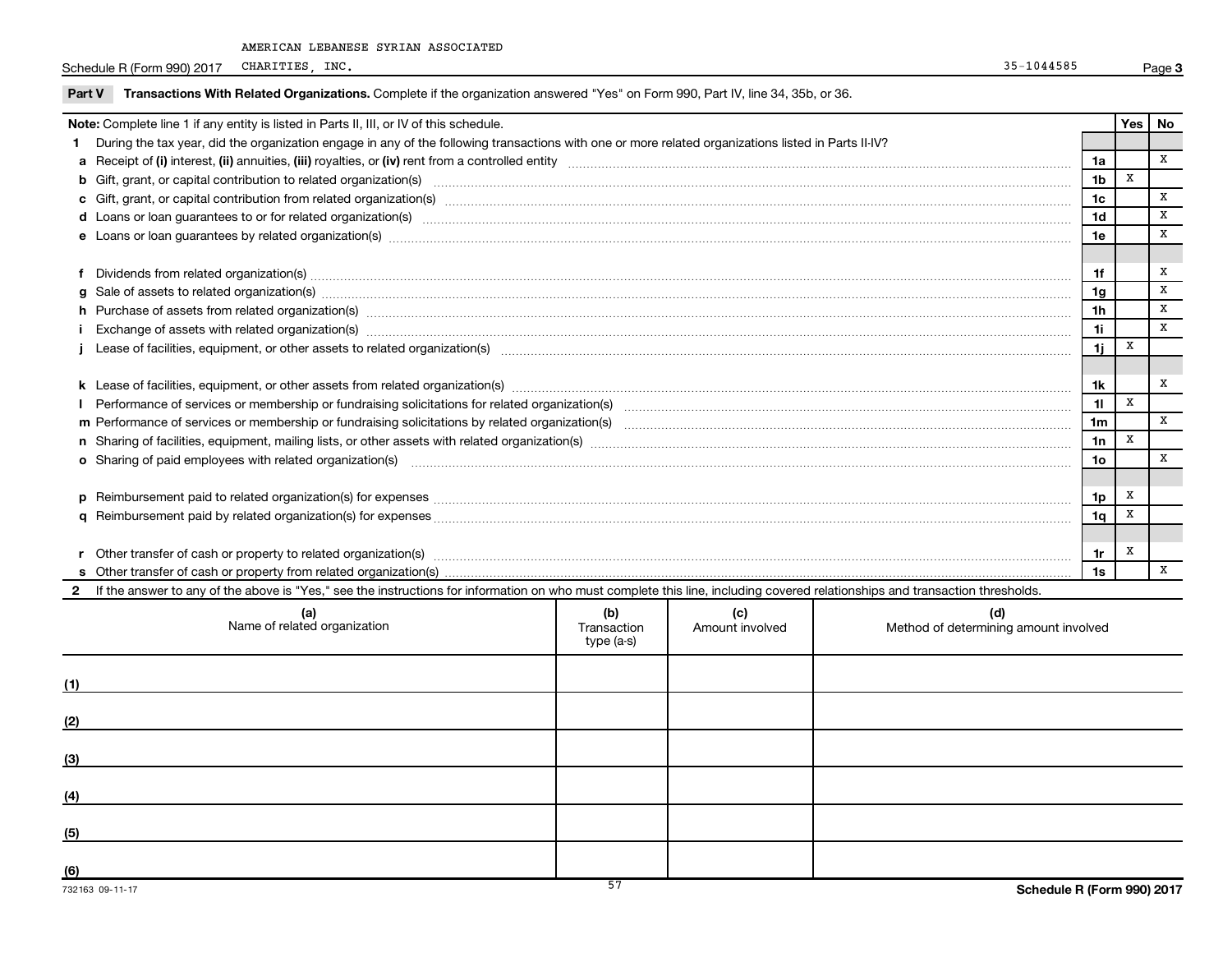Schedule R (Form 990) 2017 CHARITIES, INC. 35-1044585 Page **4**

#### Part VI Unrelated Organizations Taxable as a Partnership. Complete if the organization answered "Yes" on Form 990, Part IV, line 37.

Provide the following information for each entity taxed as a partnership through which the organization conducted more than five percent of its activities (measured by total assets or gross revenue) that was not a related organization. See instructions regarding exclusion for certain investment partnerships.

| (a)<br>Name, address, and EIN<br>of entity | - 0-<br>(b)<br>Primary activity | (c)<br>Legal domicile<br>(state or foreign<br>country) | . <del>.</del><br>(d)<br>Predominant income<br>(related, unrelated,<br>excluded from tax under,<br>sections 512-514) | (e)<br>Are all<br>partners sec.<br>$501(c)(3)$<br>orgs.?<br>Yes No | (f)<br>Share of<br>total<br>income | (g)<br>Share of<br>end-of-year<br>assets | (h)<br>Dispropor-<br>tionate<br>allocations?<br>Yes No | (i)<br>Code V-UBI<br>amount in box 20 managing<br>2 of Schedule K-1<br>Person of The Press No<br>(Form 1065)<br>Tes No | (i)<br>Yes NO | (k) |
|--------------------------------------------|---------------------------------|--------------------------------------------------------|----------------------------------------------------------------------------------------------------------------------|--------------------------------------------------------------------|------------------------------------|------------------------------------------|--------------------------------------------------------|------------------------------------------------------------------------------------------------------------------------|---------------|-----|
|                                            |                                 |                                                        |                                                                                                                      |                                                                    |                                    |                                          |                                                        |                                                                                                                        |               |     |
|                                            |                                 |                                                        |                                                                                                                      |                                                                    |                                    |                                          |                                                        |                                                                                                                        |               |     |
|                                            |                                 |                                                        |                                                                                                                      |                                                                    |                                    |                                          |                                                        |                                                                                                                        |               |     |
|                                            |                                 |                                                        |                                                                                                                      |                                                                    |                                    |                                          |                                                        |                                                                                                                        |               |     |
|                                            |                                 |                                                        |                                                                                                                      |                                                                    |                                    |                                          |                                                        |                                                                                                                        |               |     |
|                                            |                                 |                                                        |                                                                                                                      |                                                                    |                                    |                                          |                                                        |                                                                                                                        |               |     |
|                                            |                                 |                                                        |                                                                                                                      |                                                                    |                                    |                                          |                                                        |                                                                                                                        |               |     |
|                                            |                                 |                                                        |                                                                                                                      |                                                                    |                                    |                                          |                                                        |                                                                                                                        |               |     |

**Schedule R (Form 990) 2017**